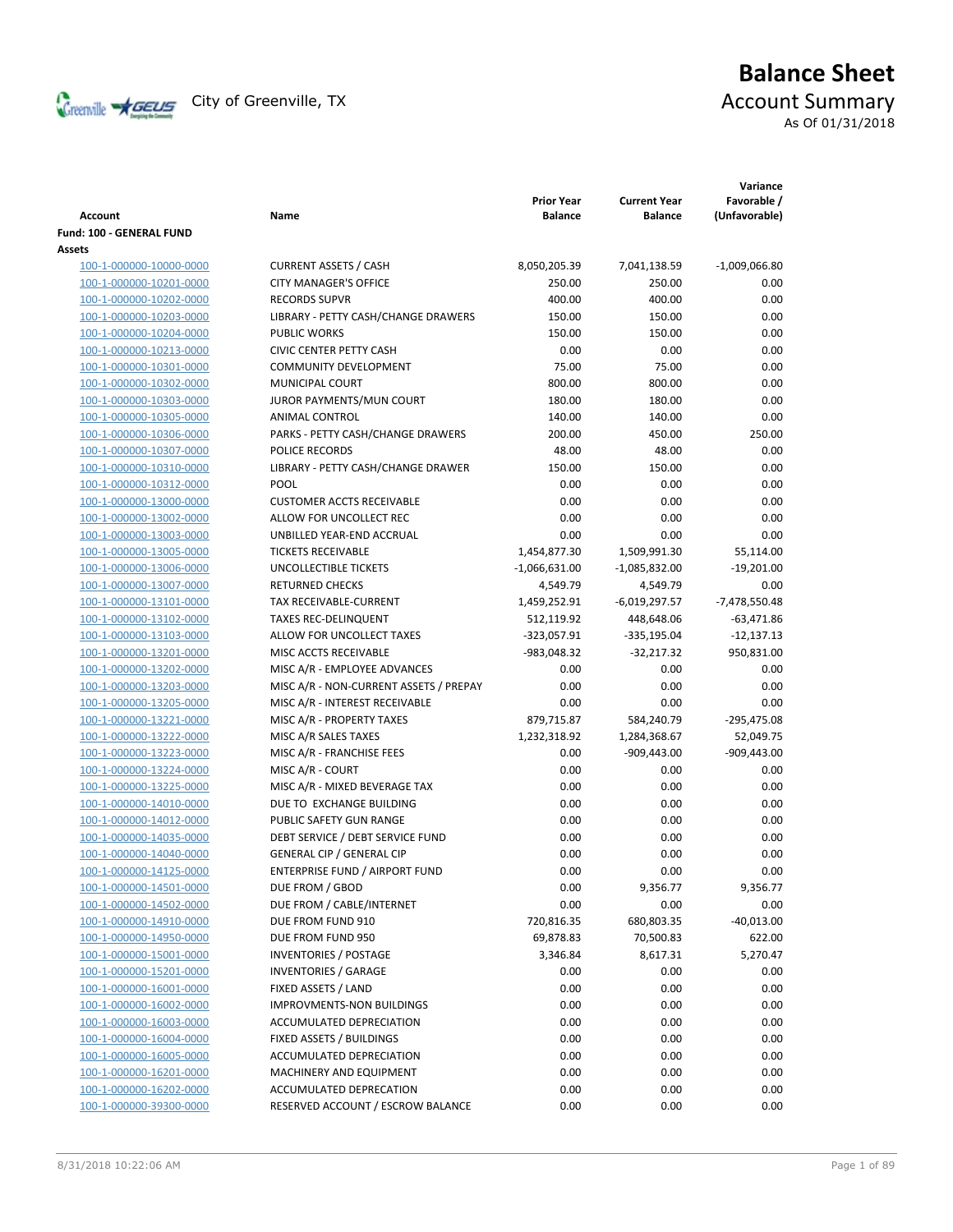**Variance**

|                         |                                             | <b>Prior Year</b> | <b>Current Year</b> | Favorable /   |
|-------------------------|---------------------------------------------|-------------------|---------------------|---------------|
| <b>Account</b>          | Name                                        | <b>Balance</b>    | <b>Balance</b>      | (Unfavorable) |
| 100-1-000000-91030-0000 | 4A-EDC                                      | 0.00              | 0.00                | 0.00          |
| 100-1-000000-91410-0000 | <b>INVENTORY / MATERIALS &amp; SUPPLIES</b> | 0.00              | 0.00                | 0.00          |
| 100-1-000000-91410-0700 | <b>INVENTORY / PAPER STOCK</b>              | 0.00              | 0.00                | 0.00          |
| 100-1-000000-91430-0000 | NON-CURRENT ASSETS / PREPAYMENTS            | 0.00              | 0.00                | 0.00          |
|                         | <b>Total Assets:</b>                        | 12,016,887.89     | 3,263,023.53        | -8,753,864.36 |
|                         |                                             |                   |                     |               |
| Liability               |                                             |                   |                     |               |
| 100-1-000000-20101-0000 | <b>ACCOUNTS PAYABLE</b>                     | $-38,351.75$      | $-15,000.00$        | $-23,351.75$  |
| 100-1-000000-20102-0000 | <b>CREDIT CARD PAYABLE</b>                  | 0.00              | 0.00                | 0.00          |
| 100-1-000000-20103-0000 | ACCRUED ACCOUNTS PAYABLE                    | 29,682.60         | 29,682.60           | 0.00          |
| 100-1-000000-20114-0000 | <b>INVESTMENT ADVISORY FEES</b>             | 0.00              | 0.00                | 0.00          |
| 100-1-000000-20115-0000 | PD EMP COMMISSION                           | 103.44            | 114.94              | $-11.50$      |
| 100-1-000000-20116-0000 | POLICE DONATIONS                            | 16,522.54         | 14,183.60           | 2,338.94      |
| 100-1-000000-20117-0000 | <b>FIRE DONATIONS</b>                       | 10,566.16         | 13,725.27           | $-3,159.11$   |
| 100-1-000000-20118-0000 | <b>COMBAT CHALLENGE</b>                     | 6,361.27          | 804.06              | 5,557.21      |
| 100-1-000000-20119-0000 | <b>CEMETERIES DONATIONS</b>                 | 61.79             | 61.79               | 0.00          |
| 100-1-000000-20120-0000 | <b>LIBRARY DONATIONS</b>                    | 13,753.12         | 16,008.78           | $-2,255.66$   |
| 100-1-000000-20121-0000 | ANIMAL SHELTER DONATIONS                    | 640.85            | 1,041.85            | $-401.00$     |
| 100-1-000000-20122-0000 | <b>PARKS DONATIONS</b>                      | 4,500.00          | 1,716.03            | 2,783.97      |
| 100-1-000000-20125-0000 | SALES TAX PAYABLE / IN THE CITY             | 13.59             | 6.23                | 7.36          |
| 100-1-000000-20127-0000 | STATE COURT COST/FEE PAYB                   | 31,550.07         | 38,866.40           | -7,316.33     |
| 100-1-000000-20128-0000 | SEATBELT&CHILD RESTRAINT                    | 6,889.23          | 8,116.73            | $-1,227.50$   |
| 100-1-000000-20129-0000 | MUNICIPAL COURT CLEARING                    | 533.10            | 812.10              | $-279.00$     |
| 100-1-000000-20130-0000 | <b>3RD PARTY FTA FEE PAYABLE</b>            | 241.48            | $-66.82$            | 308.30        |
| 100-1-000000-20131-0000 | REFUNDS / OVERPAYMENTS                      | $-106.70$         | $-122.70$           | 16.00         |
| 100-1-000000-20132-0000 | <b>COURT COLL AGENCY FEES</b>               | 132.09            | 1,031.37            | $-899.28$     |
| 100-1-000000-20136-0000 | <b>ATTORNEY COLLECTION FEES</b>             | 0.00              | 0.00                | 0.00          |
| 100-1-000000-20137-0000 | PLAT FILING FEES PAYABLE                    | 20,961.74         | 25,099.74           | $-4,138.00$   |
| 100-1-000000-20138-0000 | COMMUNITY DEV TRUST ACCT                    | 2,438.50          | 1,683.50            | 755.00        |
| 100-1-000000-20139-0000 | RETAINAGES PAYABLE                          | 0.00              | 0.00                | 0.00          |
| 100-1-000000-20141-0000 | <b>TELEPHONE CLEARING</b>                   | 12,916.45         | 5,674.98            | 7,241.47      |
| 100-1-000000-20143-0000 | POLICE PROPERTY ROOM CLEARING               | 10,775.99         | 10,775.99           | 0.00          |
| 100-1-000000-20146-0000 | MAIN ST / FARMERS MRKT RESALE               | 209.12            | $-0.88$             | 210.00        |
| 100-1-000000-20147-0000 | YMCA REGISTRATIONS                          | 0.00              | 0.00                | 0.00          |
| 100-1-000000-20155-0000 | MAIN STREET - DONATIONS                     | 239.25            | 417.02              | $-177.77$     |
| 100-1-000000-20160-0000 | <b>UNAPPLIED CREDIT</b>                     | 0.00              | 0.00                | 0.00          |
| 100-1-000000-20201-0000 | <b>DEFERRED REVENUE</b>                     | 0.00              | 0.00                | 0.00          |
| 100-1-000000-20203-0000 | DEFERRED TAX REVENUE                        | 1,626,637.72      | $-5,927,521.75$     | 7,554,159.47  |
| 100-1-000000-20204-0000 | DEFERRED TICKET REVENUE                     | 323,539.30        | 353,466.30          | $-29,927.00$  |
| 100-1-000000-21040-0000 | DUE TO / GENERAL CIP FUND                   | 0.00              | 0.00                | 0.00          |
| 100-1-000000-21201-0000 | DUE TO / CENTRAL SERVICE FUND               | 0.00              | 0.00                | 0.00          |
| 100-1-000000-21401-0000 | DUE TO / ELECTRIC OPERATING FUND            | 0.00              | 0.00                | 0.00          |
| 100-1-000000-21506-0000 | DUE TO / 4A-EDC                             | 1,813.45          | 1,744.36            | 69.09         |
| 100-1-000000-21507-0000 | DUE TO / BOARD OF DEVELOPMENT               | $-158,139.04$     | $-29,501.16$        | $-128,637.88$ |
| 100-1-000000-22001-0000 | <b>SALARIES PAYABLE</b>                     | 490,669.47        | 562,350.41          | $-71,680.94$  |
| 100-1-000000-23001-0000 | CAPITAL LEASE PAYABLE                       | 0.00              | 0.00                | 0.00          |
| 100-1-000000-23101-0000 | CAPITAL LEASE PAYABLE                       | 0.00              | 0.00                | 0.00          |
| 100-1-000000-24001-0000 | O/S CHECKS PAYABLE                          | 0.00              | 0.00                | 0.00          |
| 100-1-000000-24004-0000 | INTEREST PAYABLE ON DEP                     | 0.00              | 0.00                | 0.00          |
| 100-1-000000-24007-0000 | <b>BILLED DEPOSITS SUSPENSE</b>             | 0.00              | 0.00                | 0.00          |
| 100-1-000000-24008-0000 | <b>CUSTOMER DEPOSITS / ANIMAL SHELTER</b>   | 0.00              | 0.00                | 0.00          |
| 100-1-000000-24009-0000 | LIBRARY MEETING ROOM DEPOSITS               | 501.20            | 616.20              | $-115.00$     |
| 100-1-000000-24010-0000 | <b>CIVIC CENTER DEPOSITS</b>                | 0.00              | 0.00                | 0.00          |
| 100-1-000000-24011-0000 | <b>AUDITORIUM DEPOSITS</b>                  | 0.00              | 0.00                | 0.00          |
| 100-1-000000-26001-0000 | COMPENSATED ABSENCES PAY                    | 0.00              | 0.00                | 0.00          |
| 100-1-000000-29000-0000 | MISC LIABILITY - GREENVILLE ENERGY LLC      | 0.00              | 0.00                | 0.00          |
| 100-1-000000-29001-0000 | RESALE                                      | 0.00              | 0.00                | 0.00          |
| 100-1-000000-29300-0000 | <b>ENCUMBRANCE SUMMARY</b>                  | 0.00              | 0.00                | 0.00          |
| 100-1-000000-29400-0000 | RESERVED ACCOUNT / ENCUMBRANCES             | 0.00              | 0.00                | 0.00          |
|                         |                                             |                   |                     |               |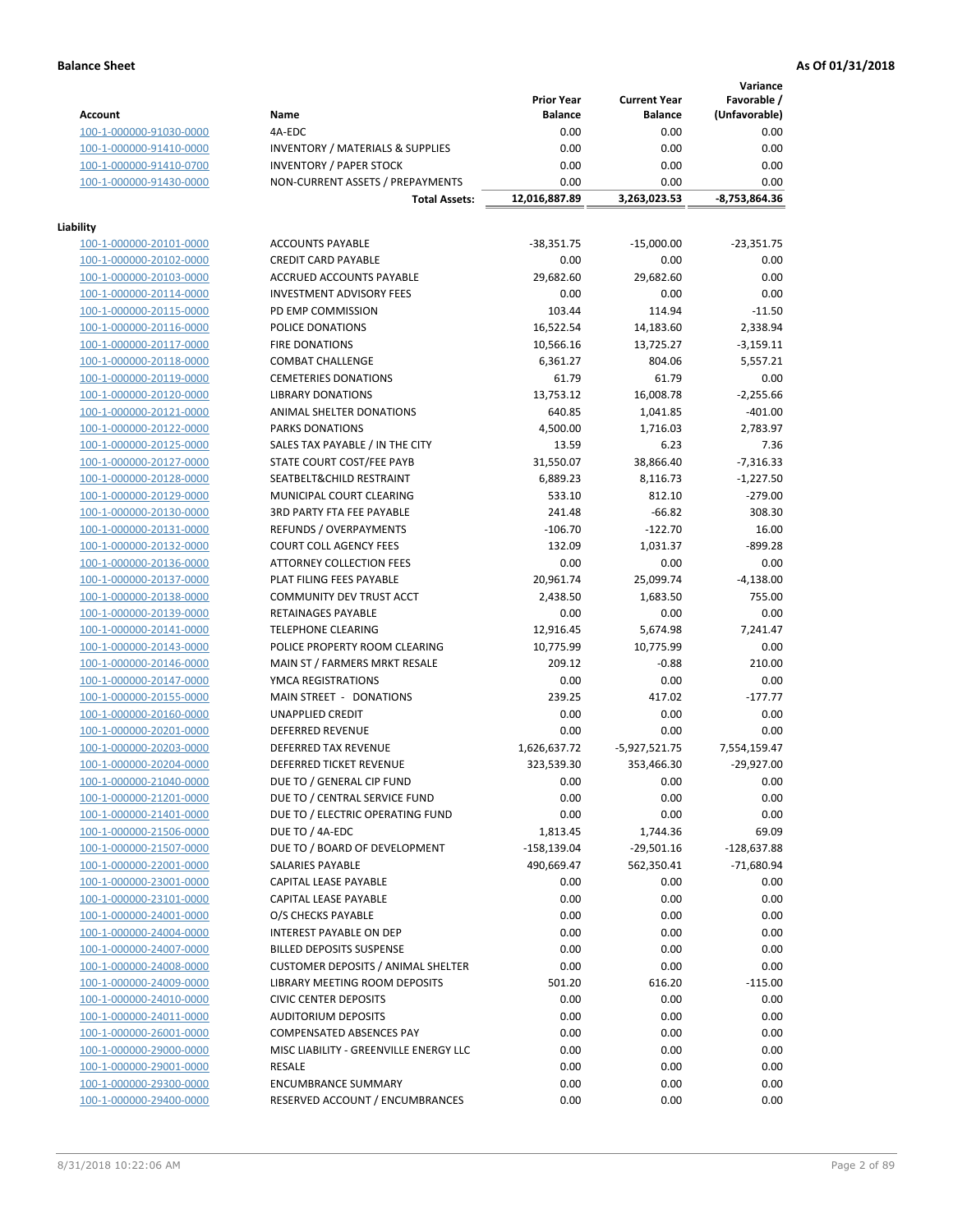| <b>Account</b>                        | <b>Name</b>                                              | <b>Prior Year</b><br><b>Balance</b> | <b>Current Year</b><br><b>Balance</b> | Variance<br>Favorable /<br>(Unfavorable) |
|---------------------------------------|----------------------------------------------------------|-------------------------------------|---------------------------------------|------------------------------------------|
| 100-1-000000-29400-0900               | RESERVED ACCOUNT / ENCUMBRANCES                          | 0.00                                | 0.00                                  | 0.00                                     |
| 100-1-000000-92190-1202               | LABORATORY CLEARING                                      | 0.00                                | 0.00                                  | 0.00                                     |
| 100-1-000000-92191-0000               | <b>SPONSORS - PARKS</b>                                  | 0.00                                | 0.00                                  | 0.00                                     |
| 100-1-000000-92200-0000               | MISCELLANEOUS LIABILITIES                                | 0.00                                | 0.00                                  | 0.00                                     |
| 100-1-000000-92270-1600               | <b>CREDIT CARD FEES PAYABLE</b>                          | 0.00                                | 0.00                                  | 0.00                                     |
|                                       | <b>Total Liability:</b>                                  | 2,415,656.03                        | -4,884,213.06                         | 7,299,869.09                             |
| <b>Equity</b>                         |                                                          |                                     |                                       |                                          |
| 100-1-000000-39000-0000               | UNRESERVED-FUND BALANCE                                  | 6,221,851.32                        | 5,189,230.97                          | $-1,032,620.35$                          |
|                                       | <b>Total Beginning Equity:</b>                           | 6,221,851.32                        | 5,189,230.97                          | $-1,032,620.35$                          |
| <b>Total Revenue</b>                  |                                                          | 10,741,821.13                       | 11,243,744.31                         | 501,923.18                               |
| <b>Total Expense</b>                  |                                                          | 7,362,440.54                        | 8,285,738.53                          | -923,297.99                              |
| <b>Revenues Over/(Under) Expenses</b> |                                                          | 3,379,380.59                        | 2,958,005.78                          | $-421,374.81$                            |
|                                       | <b>Total Equity and Current Surplus (Deficit):</b>       | 9,601,231.91                        | 8,147,236.75                          | $-1,453,995.16$                          |
|                                       | Total Liabilities, Equity and Current Surplus (Deficit): | 12,016,887.94                       | 3,263,023.69                          | $-8,753,864.25$                          |
|                                       | *** FUND 100 OUT OF BALANCE ***                          | $-0.05$                             | $-0.16$                               | $-0.11$                                  |

**\*\*\*Warning: Account Authorization is turned on. Please run the Unauthorized Account Listing Report to see if you are out of balance due to missing accounts \*\*\***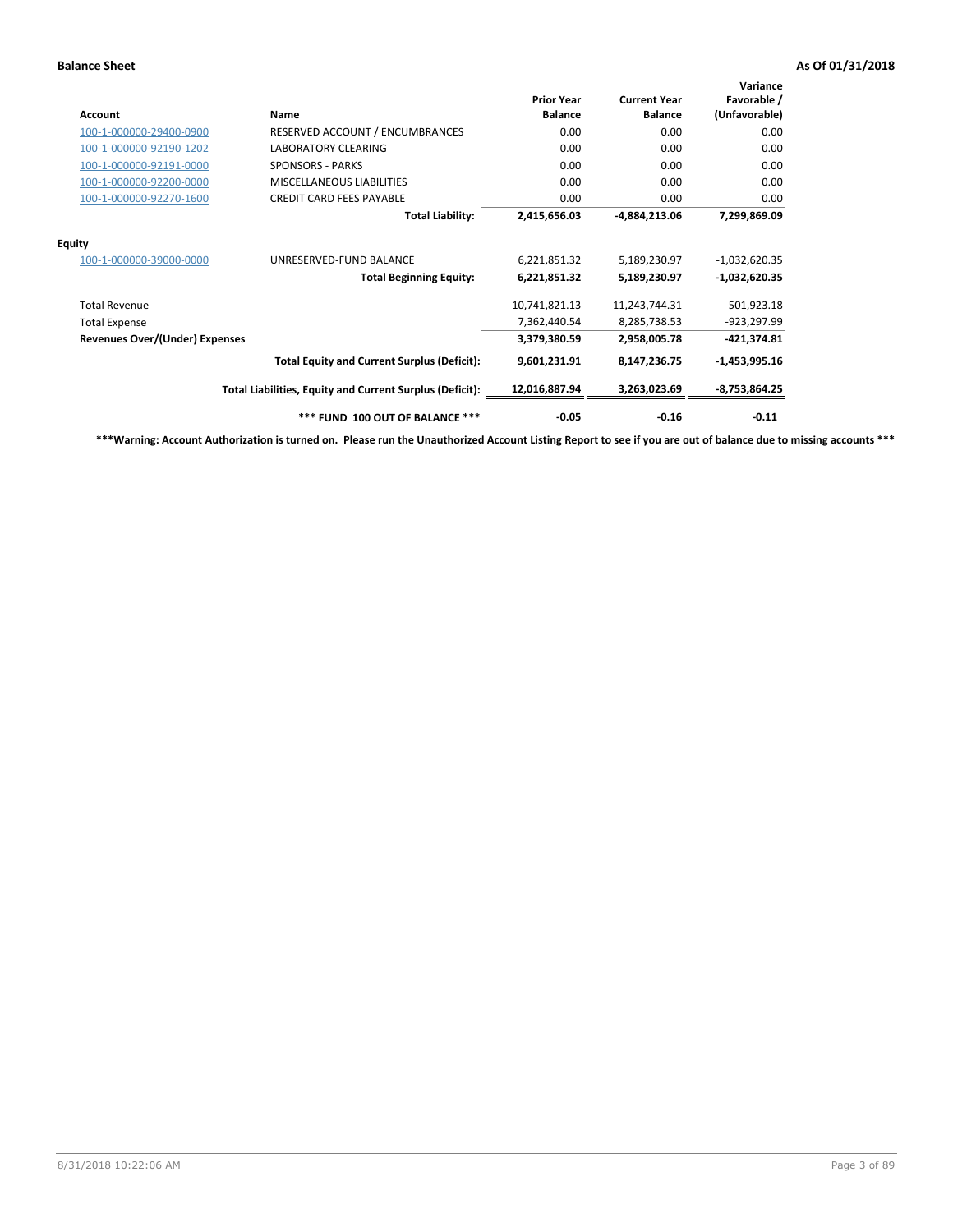| Account                                                   | <b>Name</b>                                              | <b>Prior Year</b><br><b>Balance</b> | <b>Current Year</b><br><b>Balance</b> | Variance<br>Favorable /<br>(Unfavorable) |
|-----------------------------------------------------------|----------------------------------------------------------|-------------------------------------|---------------------------------------|------------------------------------------|
| <b>Fund: 101 - MUNICIPAL COURT BUILDING SECURITY FEES</b> |                                                          |                                     |                                       |                                          |
| Assets                                                    |                                                          |                                     |                                       |                                          |
| 101-1-000000-10000-0000                                   | <b>CURRENT ASSETS / CASH</b>                             | 42,610.80                           | 51,780.15                             | 9,169.35                                 |
| 101-1-000000-13201-0000                                   | MISC ACCTS RECEIVABLE                                    | 0.00                                | 0.00                                  | 0.00                                     |
| 101-1-000000-13203-0000                                   | NON-CURRENT ASSETS / PREPAYMENTS                         | 0.00                                | 0.00                                  | 0.00                                     |
| 101-1-000000-13205-0000                                   | <b>INTEREST RECEIVABLE</b>                               | 0.00                                | 0.00                                  | 0.00                                     |
|                                                           | <b>Total Assets:</b>                                     | 42,610.80                           | 51,780.15                             | 9,169.35                                 |
| Liability                                                 |                                                          |                                     |                                       |                                          |
| 101-1-000000-20101-0000                                   | <b>ACCOUNTS PAYABLE</b>                                  | 0.00                                | 0.00                                  | 0.00                                     |
| 101-1-000000-20102-0000                                   | <b>CREDIT CARD PAYABLE</b>                               | 0.00                                | 0.00                                  | 0.00                                     |
| 101-1-000000-20103-0000                                   | <b>ACCRUED ACCOUNTS PAYABLE</b>                          | 0.00                                | 0.00                                  | 0.00                                     |
| 101-1-000000-29300-0000                                   | <b>ENCUMBRANCE SUMMARY</b>                               | 0.00                                | 0.00                                  | 0.00                                     |
| 101-1-000000-29400-0000                                   | RESERVED ACCOUNT / ENCUMBRANCES                          | 0.00                                | 0.00                                  | 0.00                                     |
|                                                           | <b>Total Liability:</b>                                  | 0.00                                | 0.00                                  | 0.00                                     |
| <b>Equity</b>                                             |                                                          |                                     |                                       |                                          |
| 101-1-000000-39000-0000                                   | UNRESERVED-FUND BALANCE                                  | 40,094.13                           | 48,740.74                             | 8,646.61                                 |
|                                                           | <b>Total Beginning Equity:</b>                           | 40,094.13                           | 48,740.74                             | 8,646.61                                 |
| <b>Total Revenue</b>                                      |                                                          | 2,529.07                            | 2,993.83                              | 464.76                                   |
| <b>Total Expense</b>                                      |                                                          | 12.40                               | $-45.58$                              | 57.98                                    |
| Revenues Over/(Under) Expenses                            |                                                          | 2,516.67                            | 3,039.41                              | 522.74                                   |
|                                                           | <b>Total Equity and Current Surplus (Deficit):</b>       | 42,610.80                           | 51,780.15                             | 9,169.35                                 |
|                                                           | Total Liabilities, Equity and Current Surplus (Deficit): | 42,610.80                           | 51,780.15                             | 9,169.35                                 |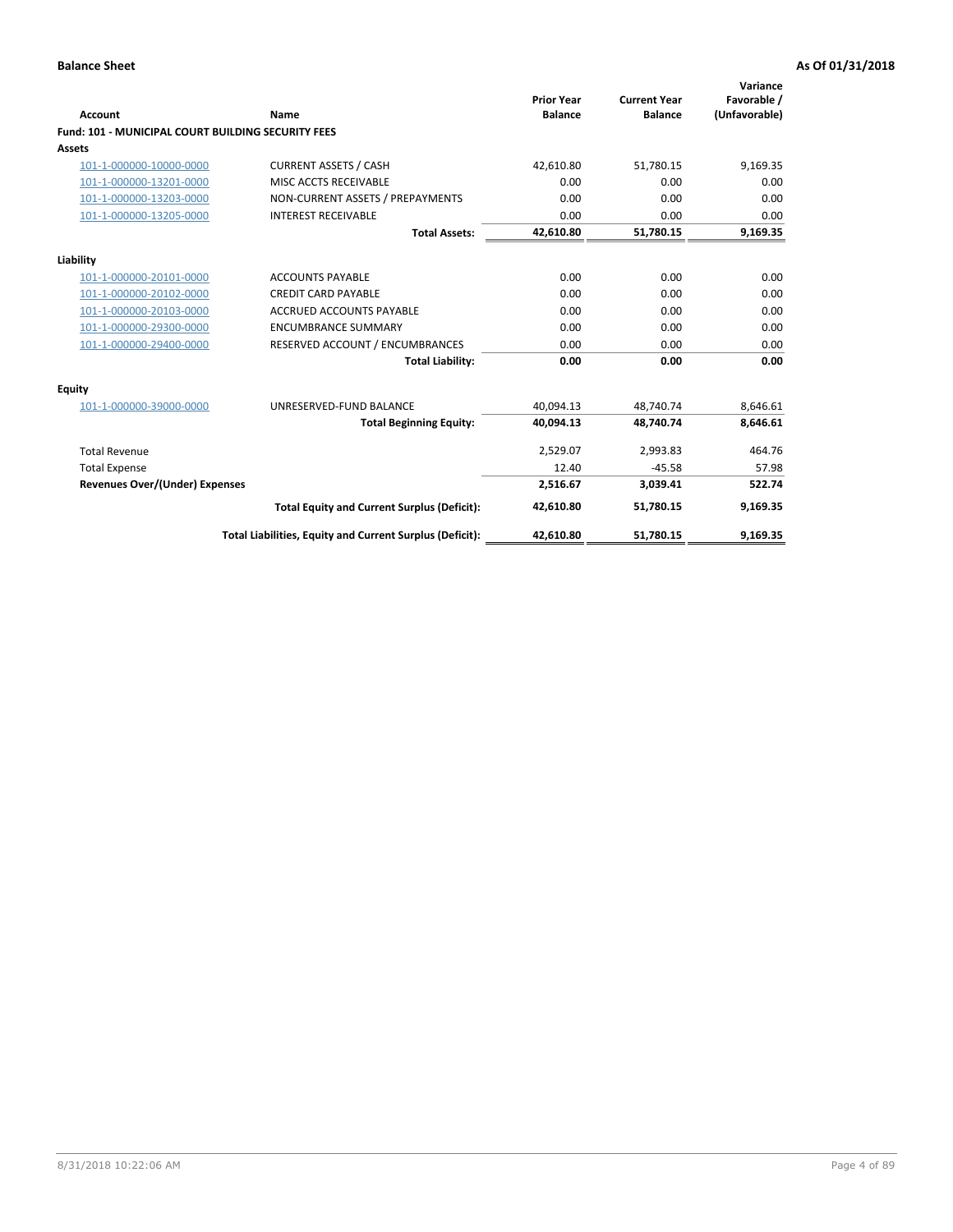| Account                                      | Name                                                     | <b>Prior Year</b><br><b>Balance</b> | <b>Current Year</b><br><b>Balance</b> | Variance<br>Favorable /<br>(Unfavorable) |
|----------------------------------------------|----------------------------------------------------------|-------------------------------------|---------------------------------------|------------------------------------------|
| <b>Fund: 102 - MUNICIPAL COURT TECH FUND</b> |                                                          |                                     |                                       |                                          |
| Assets                                       |                                                          |                                     |                                       |                                          |
| 102-1-000000-10000-0000                      | <b>CURRENT ASSETS / CASH</b>                             | 13,862.58                           | 26,392.18                             | 12,529.60                                |
| 102-1-000000-13201-0000                      | MISC ACCTS RECEIVABLE                                    | 0.00                                | 0.00                                  | 0.00                                     |
|                                              | <b>Total Assets:</b>                                     | 13,862.58                           | 26,392.18                             | 12,529.60                                |
| Liability                                    |                                                          |                                     |                                       |                                          |
| 102-1-000000-20101-0000                      | <b>ACCOUNTS PAYABLE</b>                                  | 0.00                                | 0.00                                  | 0.00                                     |
| 102-1-000000-20102-0000                      | <b>CREDIT CARD PAYABLE</b>                               | 0.00                                | 0.00                                  | 0.00                                     |
| 102-1-000000-20103-0000                      | <b>ACCRUED ACCOUNTS PAYABLE</b>                          | 0.00                                | 0.00                                  | 0.00                                     |
| 102-1-000000-23001-0000                      | <b>CAPITAL LEASE PAYABLE</b>                             | 0.00                                | 0.00                                  | 0.00                                     |
| 102-1-000000-23101-0000                      | <b>CAPITAL LEASE PAYABLE</b>                             | 0.00                                | 0.00                                  | 0.00                                     |
| 102-1-000000-29300-0000                      | <b>ENCUMBRANCE SUMMARY</b>                               | 0.00                                | 0.00                                  | 0.00                                     |
| 102-1-000000-29400-0000                      | RESERVED ACCOUNT / ENCUMBRANCES                          | 0.00                                | 0.00                                  | 0.00                                     |
|                                              | <b>Total Liability:</b>                                  | 0.00                                | 0.00                                  | 0.00                                     |
| <b>Equity</b>                                |                                                          |                                     |                                       |                                          |
| 102-1-000000-39000-0000                      | UNRESERVED-FUND BALANCE                                  | 10,478.37                           | 22,395.61                             | 11,917.24                                |
|                                              | <b>Total Beginning Equity:</b>                           | 10,478.37                           | 22,395.61                             | 11,917.24                                |
| <b>Total Revenue</b>                         |                                                          | 3,387.80                            | 3,998.68                              | 610.88                                   |
| <b>Total Expense</b>                         |                                                          | 3.59                                | 2.11                                  | 1.48                                     |
| Revenues Over/(Under) Expenses               |                                                          | 3,384.21                            | 3,996.57                              | 612.36                                   |
|                                              | <b>Total Equity and Current Surplus (Deficit):</b>       | 13,862.58                           | 26,392.18                             | 12,529.60                                |
|                                              | Total Liabilities, Equity and Current Surplus (Deficit): | 13,862.58                           | 26,392.18                             | 12,529.60                                |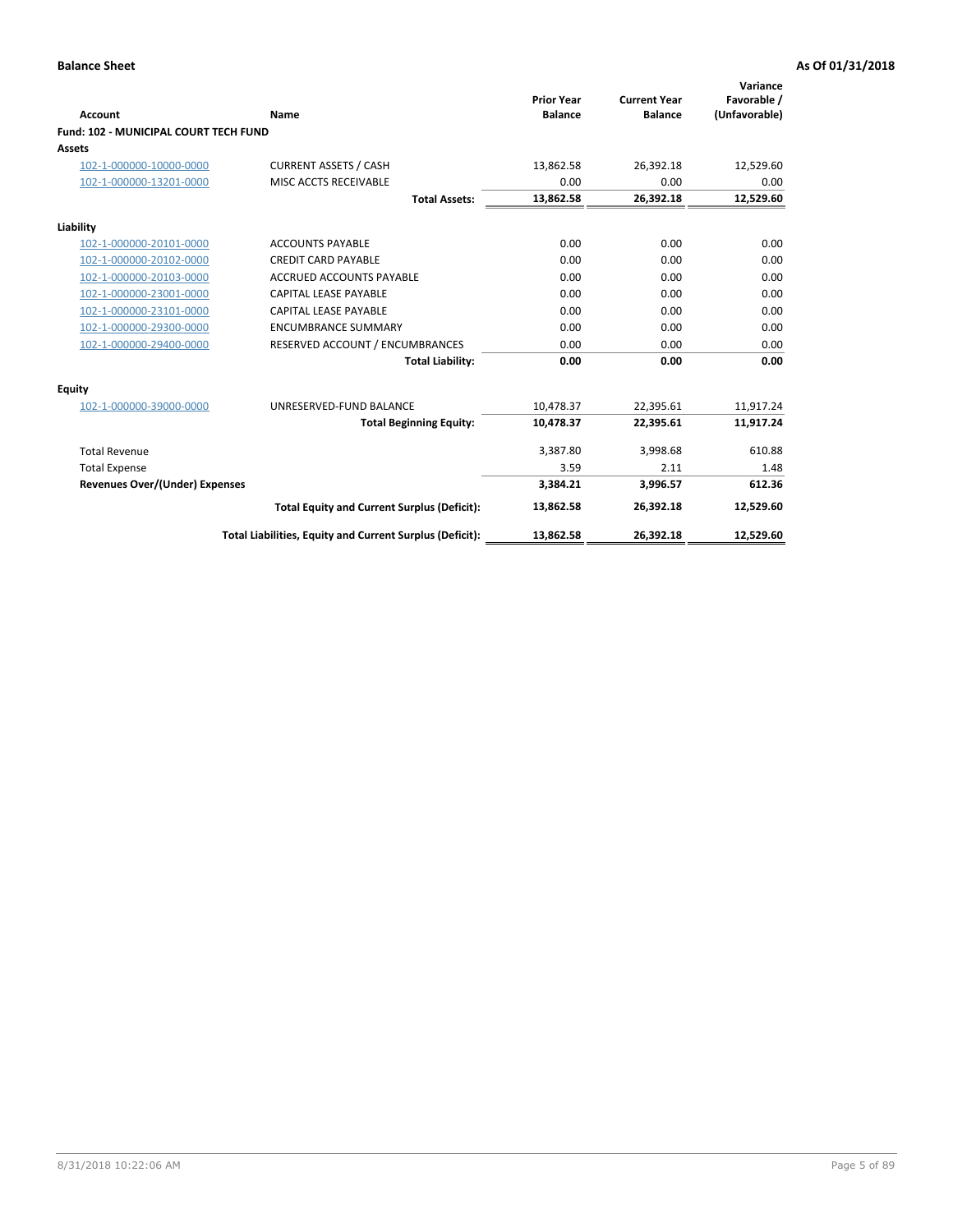| <b>Account</b>                                | Name                                                     | <b>Prior Year</b><br><b>Balance</b> | <b>Current Year</b><br><b>Balance</b> | Variance<br>Favorable /<br>(Unfavorable) |
|-----------------------------------------------|----------------------------------------------------------|-------------------------------------|---------------------------------------|------------------------------------------|
| Fund: 103 - MUNICIPAL COURT CHILD SAFETY FUND |                                                          |                                     |                                       |                                          |
| Assets                                        |                                                          |                                     |                                       |                                          |
| 103-1-000000-10000-0000                       | <b>CURRENT ASSETS / CASH</b>                             | 10,676.56                           | 12,264.30                             | 1,587.74                                 |
| 103-1-000000-13201-0000                       | MISC ACCTS RECEIVABLE                                    | 0.00                                | 0.00                                  | 0.00                                     |
| 103-1-000000-13203-0000                       | NON-CURRENT ASSETS / PREPAYMENTS                         | 0.00                                | 0.00                                  | 0.00                                     |
| 103-1-000000-13205-0000                       | <b>INTEREST RECEIVABLE</b>                               | 0.00                                | 0.00                                  | 0.00                                     |
|                                               | <b>Total Assets:</b>                                     | 10,676.56                           | 12,264.30                             | 1,587.74                                 |
| Liability                                     |                                                          |                                     |                                       |                                          |
| 103-1-000000-20101-0000                       | <b>ACCOUNTS PAYABLE</b>                                  | 0.00                                | 0.00                                  | 0.00                                     |
| 103-1-000000-20103-0000                       | <b>ACCRUED ACCOUNTS PAYABLE</b>                          | 0.00                                | 0.00                                  | 0.00                                     |
|                                               | <b>Total Liability:</b>                                  | 0.00                                | 0.00                                  | 0.00                                     |
| Equity                                        |                                                          |                                     |                                       |                                          |
| 103-1-000000-39000-0000                       | UNRESERVED-FUND BALANCE                                  | 9,909.90                            | 19,143.89                             | 9,233.99                                 |
|                                               | <b>Total Beginning Equity:</b>                           | 9,909.90                            | 19,143.89                             | 9,233.99                                 |
| <b>Total Revenue</b>                          |                                                          | 6,099.17                            | 6,181.63                              | 82.46                                    |
| <b>Total Expense</b>                          |                                                          | 5,332.51                            | 13,061.22                             | $-7,728.71$                              |
| <b>Revenues Over/(Under) Expenses</b>         |                                                          | 766.66                              | $-6,879.59$                           | $-7,646.25$                              |
|                                               | <b>Total Equity and Current Surplus (Deficit):</b>       | 10,676.56                           | 12,264.30                             | 1,587.74                                 |
|                                               | Total Liabilities, Equity and Current Surplus (Deficit): | 10,676.56                           | 12,264.30                             | 1,587.74                                 |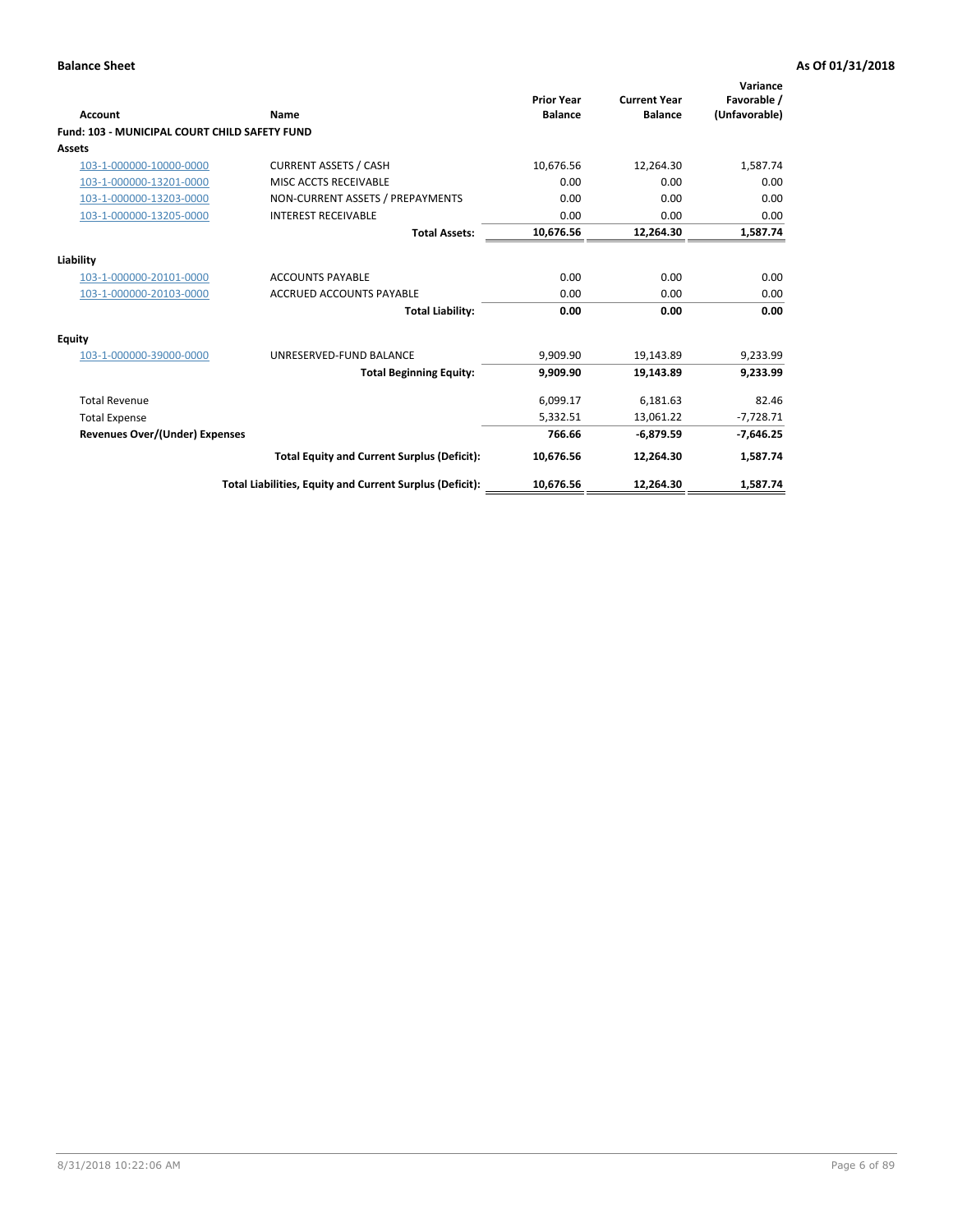|                                                    |                                                          |                                     |                                       | Variance                     |
|----------------------------------------------------|----------------------------------------------------------|-------------------------------------|---------------------------------------|------------------------------|
| <b>Account</b>                                     | Name                                                     | <b>Prior Year</b><br><b>Balance</b> | <b>Current Year</b><br><b>Balance</b> | Favorable /<br>(Unfavorable) |
| <b>Fund: 110 - EXCHANGE BUILDING FUND</b>          |                                                          |                                     |                                       |                              |
| Assets                                             |                                                          |                                     |                                       |                              |
| 110-1-000000-10000-0000                            | <b>CURRENT ASSETS / CASH</b>                             | $-533,349.18$                       | $-533,019.77$                         | 329.41                       |
| 110-1-000000-13201-0000                            | MISC ACCTS RECEIVABLE                                    | 0.00                                | 0.00                                  | 0.00                         |
| 110-1-000000-13203-0000                            | NON-CURRENT ASSETS / PREPAYMENTS                         | 0.00                                | 0.00                                  | 0.00                         |
| 110-1-000000-13205-0000                            | <b>INTEREST RECEIVABLE</b>                               | 0.00                                | 0.00                                  | 0.00                         |
| 110-1-000000-14100-0000                            | DUE FROM FUND 100                                        | 0.00                                | 0.00                                  | 0.00                         |
| 110-1-000000-16001-0000                            | FIXED ASSETS / LAND                                      | 0.00                                | 0.00                                  | 0.00                         |
| 110-1-000000-16002-0000                            | <b>IMPROVMENTS-NON BUILDINGS</b>                         | 0.00                                | 0.00                                  | 0.00                         |
| 110-1-000000-16003-0000                            | ACCUMULATED DEPRECIATION                                 | 0.00                                | 0.00                                  | 0.00                         |
| 110-1-000000-16004-0000                            | FIXED ASSETS / BUILDINGS                                 | 0.00                                | 0.00                                  | 0.00                         |
| 110-1-000000-16005-0000                            | ACCUMULATED DEPRECIATION                                 | 0.00                                | 0.00                                  | 0.00                         |
| 110-1-000000-16201-0000                            | <b>MACHINERY AND EQUIPMENT</b>                           | 0.00                                | 0.00                                  | 0.00                         |
| 110-1-000000-16202-0000                            | ACCUMULATED DEPRECATION                                  | 0.00                                | 0.00                                  | 0.00                         |
| 110-1-000000-16301-0000                            | FIXED ASSETS / C W I P                                   | 0.00                                | 0.00                                  | 0.00                         |
|                                                    | <b>Total Assets:</b>                                     | $-533,349.18$                       | -533.019.77                           | 329.41                       |
|                                                    |                                                          |                                     |                                       |                              |
| Liability                                          |                                                          |                                     |                                       |                              |
| 110-1-000000-20101-0000                            | <b>ACCOUNTS PAYABLE</b><br><b>CREDIT CARD PAYABLE</b>    | 0.00                                | 0.00                                  | 0.00                         |
| 110-1-000000-20102-0000                            |                                                          | 0.00<br>0.00                        | 0.00                                  | 0.00                         |
| 110-1-000000-20103-0000<br>110-1-000000-20109-0000 | ACCRUED ACCOUNTS PAYABLE<br>MISCELLANEOUS LIABILITIES    | 0.00                                | 0.00<br>0.00                          | 0.00<br>0.00                 |
|                                                    | REVENUE BONDS PAYABLE                                    | 0.00                                | 0.00                                  | 0.00                         |
| 110-1-000000-20110-0000<br>110-1-000000-20112-0000 | <b>ACCRUED INTEREST PAYABLE</b>                          | 0.00                                | 0.00                                  | 0.00                         |
| 110-1-000000-20141-0000                            | <b>TELEPHONE CLEARING</b>                                | 0.00                                | 0.00                                  | 0.00                         |
| 110-1-000000-20160-0000                            | <b>UNAPPLIED CREDIT</b>                                  | 0.00                                | 0.00                                  | 0.00                         |
| 110-1-000000-20201-0000                            | <b>DEFERRED REVENUE</b>                                  | 0.00                                | 0.00                                  | 0.00                         |
| 110-1-000000-21001-0000                            | <b>GENERAL FUND / GENERAL FUND</b>                       | 0.00                                | 0.00                                  | 0.00                         |
| 110-1-000000-22001-0000                            | SALARIES PAYABLE                                         | 0.00                                | 0.00                                  | 0.00                         |
| 110-1-000000-22002-0000                            | <b>VACATION/SICK PAYABLE</b>                             | 0.00                                | 0.00                                  | 0.00                         |
| 110-1-000000-26001-0000                            | <b>OBLIG FOR COMP ABSENCES</b>                           | 0.00                                | 0.00                                  | 0.00                         |
| 110-1-000000-26102-0000                            | REVENUE BONDS PAYABLE                                    | 0.00                                | 0.00                                  | 0.00                         |
| 110-1-000000-27001-0000                            | <b>CONTRIBUTED CAPITAL</b>                               | 0.00                                | 0.00                                  | 0.00                         |
| 110-1-000000-29300-0000                            | <b>ENCUMBRANCE SUMMARY</b>                               | 0.00                                | 0.00                                  | 0.00                         |
| 110-1-000000-29400-0100                            | RESERVED ACCOUNT / ENCUMBRANCES                          | 0.00                                | 0.00                                  | 0.00                         |
|                                                    | <b>Total Liability:</b>                                  | 0.00                                | 0.00                                  | 0.00                         |
|                                                    |                                                          |                                     |                                       |                              |
| <b>Equity</b>                                      |                                                          |                                     |                                       |                              |
| 110-1-000000-39000-0000                            | UNRESERVED-FUND BALANCE                                  | 0.00                                | 0.00                                  | 0.00                         |
| <u>110-1-000000-39100-0000</u>                     | UNRESERVED-RET. EARNINGS                                 | $-533,357.14$                       | -533,019.77                           | 337.37                       |
|                                                    | <b>Total Beginning Equity:</b>                           | $-533,357.14$                       | -533,019.77                           | 337.37                       |
| <b>Total Revenue</b>                               |                                                          | 12.61                               | 0.00                                  | $-12.61$                     |
| <b>Total Expense</b>                               |                                                          | 4.65                                | 0.00                                  | 4.65                         |
| <b>Revenues Over/(Under) Expenses</b>              |                                                          | 7.96                                | 0.00                                  | -7.96                        |
|                                                    | <b>Total Equity and Current Surplus (Deficit):</b>       | -533,349.18                         | -533,019.77                           | 329.41                       |
|                                                    | Total Liabilities, Equity and Current Surplus (Deficit): | -533,349.18                         | -533,019.77                           | 329.41                       |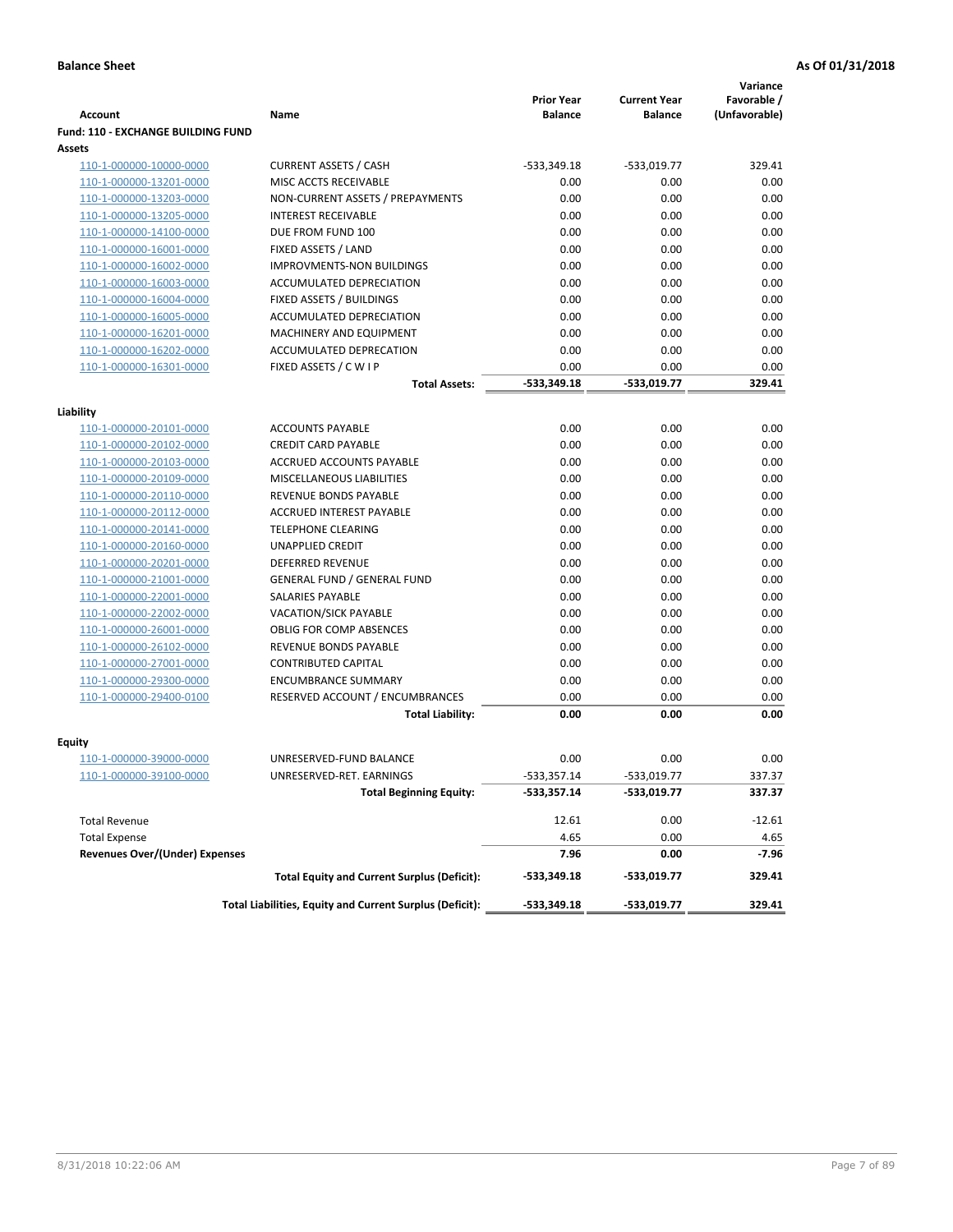| <b>Account</b>                                     | <b>Name</b>                                                        | <b>Prior Year</b><br><b>Balance</b> | <b>Current Year</b><br><b>Balance</b> | Variance<br>Favorable /<br>(Unfavorable) |
|----------------------------------------------------|--------------------------------------------------------------------|-------------------------------------|---------------------------------------|------------------------------------------|
| Fund: 111 - RECREATION ACTIVITIES FUND             |                                                                    |                                     |                                       |                                          |
| <b>Assets</b>                                      |                                                                    |                                     |                                       |                                          |
| 111-1-000000-10000-0000                            | <b>CURRENT ASSETS / CASH</b>                                       | $-30,098.84$                        | $-16,439.12$                          | 13,659.72                                |
| 111-1-000000-10313-0000                            | <b>CHANGE DRAWER - PARK CONCESSIONS</b>                            | 0.00                                | 0.00                                  | 0.00                                     |
| 111-1-000000-13201-0000                            | MISC ACCTS RECEIVABLE                                              | 0.00                                | 0.00                                  | 0.00                                     |
| 111-1-000000-13205-0000                            | <b>INTEREST RECEIVABLE</b>                                         | 0.00                                | 0.00                                  | 0.00                                     |
|                                                    | <b>Total Assets:</b>                                               | $-30,098.84$                        | $-16,439.12$                          | 13,659.72                                |
|                                                    |                                                                    |                                     |                                       |                                          |
| Liability                                          |                                                                    |                                     |                                       |                                          |
| 111-1-000000-20101-0000                            | <b>ACCOUNTS PAYABLE</b>                                            | $-258.45$                           | 1,828.00                              | $-2,086.45$                              |
| 111-1-000000-20102-0000                            | <b>CREDIT CARD PAYABLE</b>                                         | 0.00                                | 0.00                                  | 0.00                                     |
| 111-1-000000-20103-0000                            | <b>ACCRUED ACCOUNTS PAYABLE</b><br>SALES TAX PAYABLE / IN THE CITY | 0.00<br>0.00                        | 0.00<br>0.00                          | 0.00<br>0.00                             |
| 111-1-000000-20125-0000<br>111-1-000000-20160-0000 | <b>UNAPPLIED CREDIT</b>                                            | 0.00                                | 0.00                                  | 0.00                                     |
| 111-1-000000-20201-0000                            | <b>DEFERRED REVENUE</b>                                            | 0.00                                | 0.00                                  | 0.00                                     |
| 111-1-000000-22001-0000                            | <b>SALARIES PAYABLE</b>                                            | 0.00                                | 0.00                                  | 0.00                                     |
| 111-1-000000-29300-0000                            | <b>ENCUMBRANCE SUMMARY</b>                                         | 0.00                                | 0.00                                  | 0.00                                     |
| 111-1-000000-29400-0100                            | RESERVED ACCOUNT / ENCUMBRANCES                                    | 0.00                                | 0.00                                  | 0.00                                     |
|                                                    | <b>Total Liability:</b>                                            | $-258.45$                           | 1.828.00                              | $-2,086.45$                              |
| <b>Equity</b>                                      |                                                                    |                                     |                                       |                                          |
| 111-1-000000-39000-0000                            | UNRESERVED-FUND BALANCE                                            | $-21,137.22$                        | $-13,054.13$                          | 8,083.09                                 |
| 111-1-000000-39100-0000                            | UNRESERVED-RET. EARNINGS                                           | 0.00                                | 0.00                                  | 0.00                                     |
|                                                    | <b>Total Beginning Equity:</b>                                     | $-21,137.22$                        | $-13,054.13$                          | 8,083.09                                 |
| <b>Total Revenue</b>                               |                                                                    |                                     |                                       |                                          |
| <b>Total Expense</b>                               |                                                                    | 35,211.61<br>43,914.78              | 24,299.74<br>29,512.73                | $-10,911.87$                             |
| <b>Revenues Over/(Under) Expenses</b>              |                                                                    | $-8,703.17$                         | $-5,212.99$                           | 14,402.05<br>3,490.18                    |
|                                                    |                                                                    |                                     |                                       |                                          |
|                                                    | <b>Total Equity and Current Surplus (Deficit):</b>                 | $-29,840.39$                        | $-18,267.12$                          | 11,573.27                                |
|                                                    | Total Liabilities, Equity and Current Surplus (Deficit):           | $-30,098.84$                        | $-16,439.12$                          | 13,659.72                                |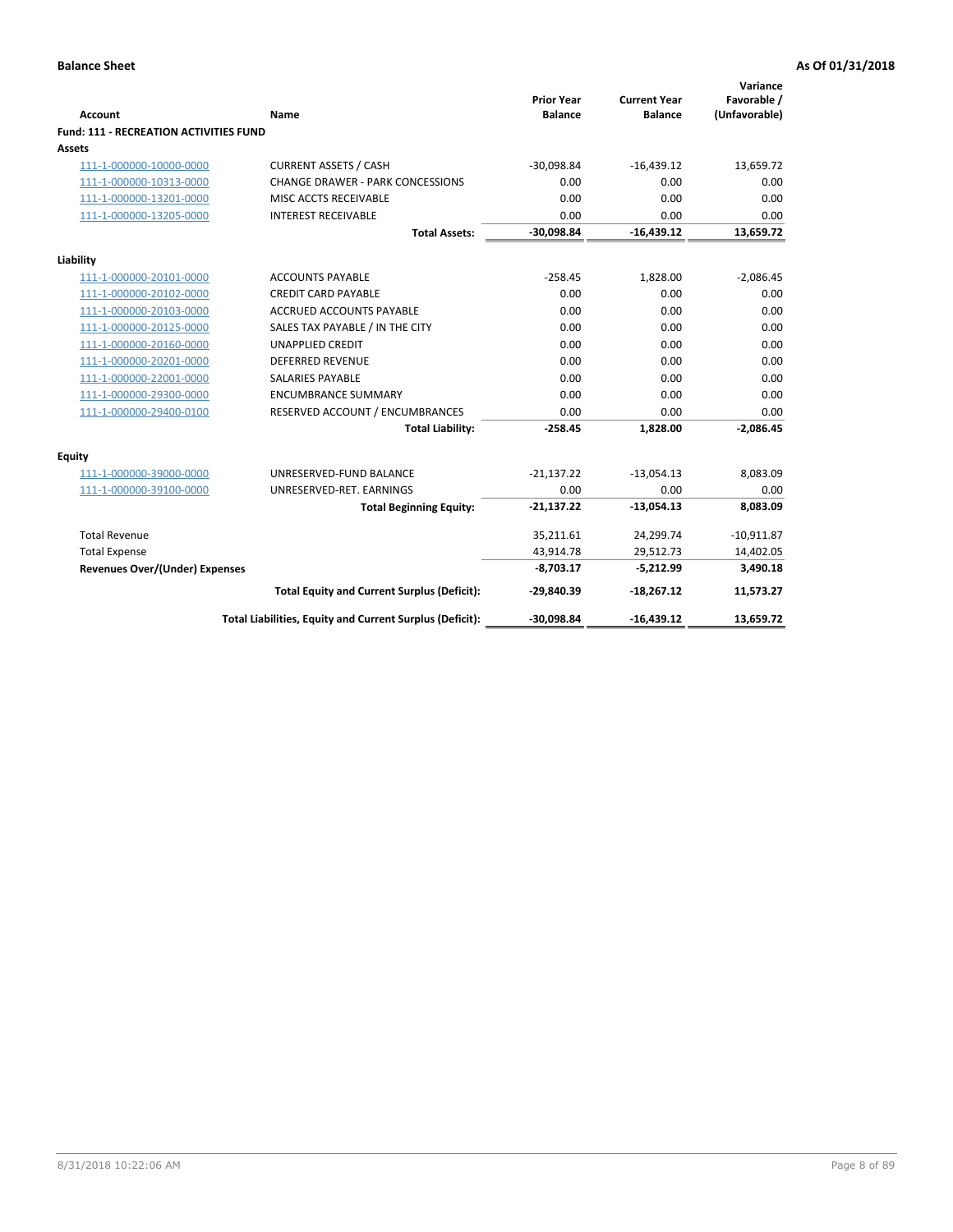|                                       |                                                          |                                     |                                       | Variance                     |
|---------------------------------------|----------------------------------------------------------|-------------------------------------|---------------------------------------|------------------------------|
| <b>Account</b>                        | Name                                                     | <b>Prior Year</b><br><b>Balance</b> | <b>Current Year</b><br><b>Balance</b> | Favorable /<br>(Unfavorable) |
| Fund: 112 - GUN RANGE FUND            |                                                          |                                     |                                       |                              |
| <b>Assets</b>                         |                                                          |                                     |                                       |                              |
| 112-1-000000-10000-0000               | <b>CURRENT ASSETS / CASH</b>                             | 26,969.30                           | 18,791.90                             | $-8,177.40$                  |
| 112-1-000000-13201-0000               | MISC ACCTS RECEIVABLE                                    | 0.00                                | 0.00                                  | 0.00                         |
|                                       | <b>Total Assets:</b>                                     | 26,969.30                           | 18,791.90                             | $-8,177.40$                  |
| Liability                             |                                                          |                                     |                                       |                              |
| 112-1-000000-20101-0000               | <b>ACCOUNTS PAYABLE</b>                                  | 0.00                                | 0.00                                  | 0.00                         |
| 112-1-000000-20103-0000               | <b>ACCRUED ACCOUNTS PAYABLE</b>                          | 0.00                                | 0.00                                  | 0.00                         |
| 112-1-000000-20160-0000               | <b>UNAPPLIED CREDIT</b>                                  | 0.00                                | 0.00                                  | 0.00                         |
| 112-1-000000-21001-0000               | <b>GENERAL FUND / GENERAL FUND</b>                       | 0.00                                | 0.00                                  | 0.00                         |
| 112-1-000000-29300-0000               | <b>ENCUMBRANCE SUMMARY</b>                               | 0.00                                | 0.00                                  | 0.00                         |
| 112-1-000000-29400-0100               | RESERVED ACCOUNT / ENCUMBRANCES                          | 0.00                                | 0.00                                  | 0.00                         |
|                                       | <b>Total Liability:</b>                                  | 0.00                                | 0.00                                  | 0.00                         |
| Equity                                |                                                          |                                     |                                       |                              |
| 112-1-000000-39000-0000               | UNRESERVED-FUND BALANCE                                  | 26,256.56                           | 29,489.10                             | 3,232.54                     |
| 112-1-000000-39100-0000               | UNRESERVED-RET. EARNINGS                                 | 0.00                                | 0.00                                  | 0.00                         |
|                                       | <b>Total Beginning Equity:</b>                           | 26,256.56                           | 29.489.10                             | 3.232.54                     |
| <b>Total Revenue</b>                  |                                                          | 1,000.70                            | 326.59                                | $-674.11$                    |
| <b>Total Expense</b>                  |                                                          | 287.96                              | 11,023.79                             | $-10,735.83$                 |
| <b>Revenues Over/(Under) Expenses</b> |                                                          | 712.74                              | $-10,697.20$                          | $-11,409.94$                 |
|                                       | <b>Total Equity and Current Surplus (Deficit):</b>       | 26,969.30                           | 18,791.90                             | $-8,177.40$                  |
|                                       | Total Liabilities, Equity and Current Surplus (Deficit): | 26,969.30                           | 18,791.90                             | $-8,177.40$                  |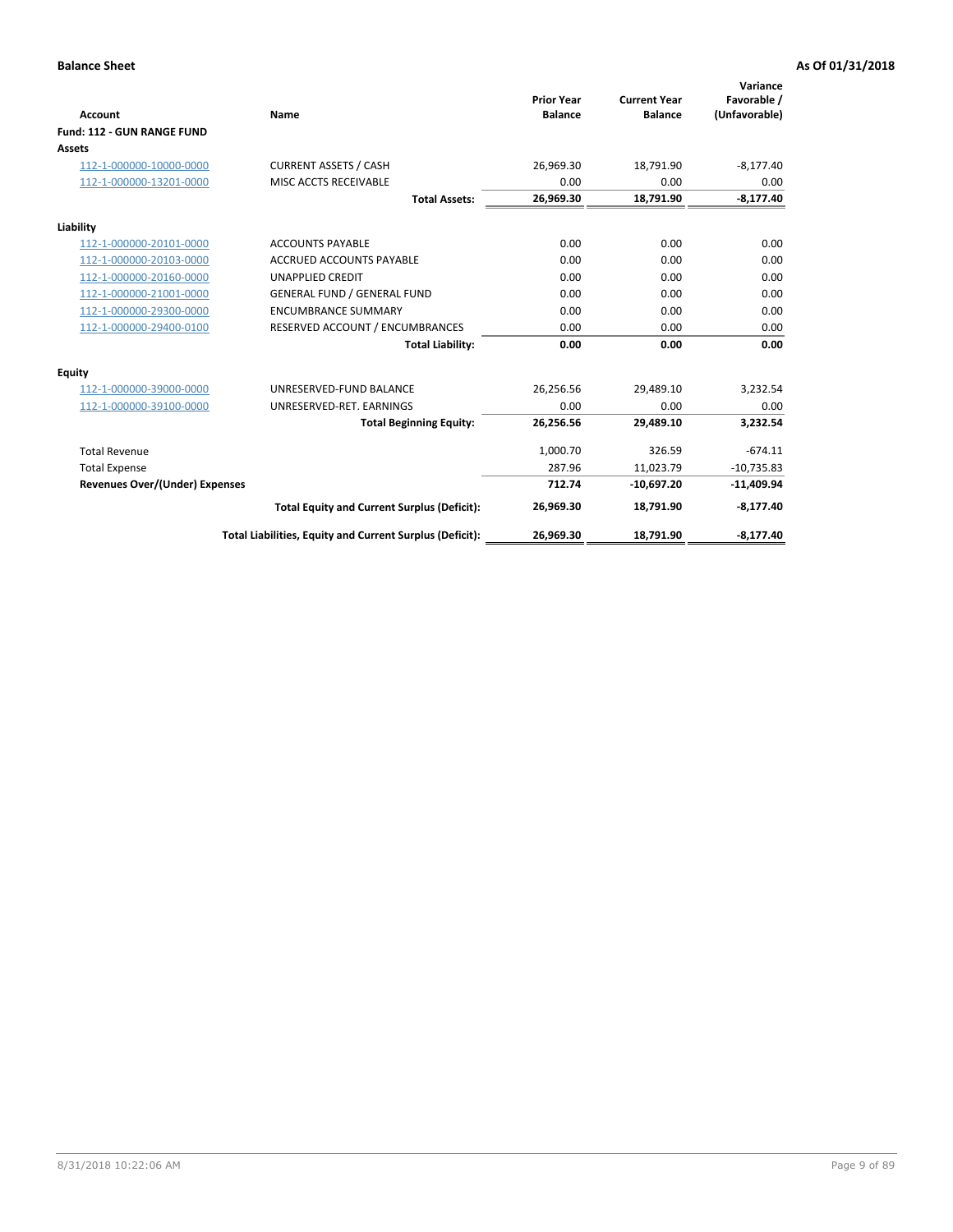| <b>Account</b>                               | Name                                                     | <b>Prior Year</b><br><b>Balance</b> | <b>Current Year</b><br><b>Balance</b> | Variance<br>Favorable /<br>(Unfavorable) |
|----------------------------------------------|----------------------------------------------------------|-------------------------------------|---------------------------------------|------------------------------------------|
| Fund: 113 - HOTEL / MOTEL OCCUPANCY TAX FUND |                                                          |                                     |                                       |                                          |
| Assets                                       |                                                          |                                     |                                       |                                          |
| 113-1-000000-10000-0000                      | <b>CURRENT ASSETS / CASH</b>                             | 465,073.58                          | 546,359.07                            | 81,285.49                                |
| 113-1-000000-13101-0000                      | TAX RECEIVABLE-CURRENT                                   | 0.00                                | 0.00                                  | 0.00                                     |
| 113-1-000000-13201-0000                      | MISC ACCTS RECEIVABLE                                    | 0.00                                | 0.00                                  | 0.00                                     |
| 113-1-000000-13202-0000                      | <b>EMPLOYEE ADVANCES</b>                                 | 0.00                                | 0.00                                  | 0.00                                     |
| 113-1-000000-13203-0000                      | NON-CURRENT ASSETS / PREPAYMENTS                         | 0.00                                | 0.00                                  | 0.00                                     |
| 113-1-000000-13205-0000                      | <b>INTEREST RECEIVABLE</b>                               | 0.00                                | 0.00                                  | 0.00                                     |
|                                              | <b>Total Assets:</b>                                     | 465,073.58                          | 546,359.07                            | 81,285.49                                |
|                                              |                                                          |                                     |                                       |                                          |
| Liability                                    | <b>ACCOUNTS PAYABLE</b>                                  | 0.00                                | 0.00                                  |                                          |
| 113-1-000000-20101-0000                      |                                                          | 0.00                                |                                       | 0.00<br>0.00                             |
| 113-1-000000-20102-0000                      | <b>CREDIT CARD PAYABLE</b>                               |                                     | 0.00<br>0.00                          |                                          |
| 113-1-000000-20103-0000                      | ACCRUED ACCOUNTS PAYABLE                                 | 0.00                                |                                       | 0.00                                     |
| 113-1-000000-20144-0000                      | SPECIAL EVENT DONATIONS                                  | 0.00                                | $-1,046.65$                           | 1,046.65                                 |
| 113-1-000000-22001-0000                      | <b>SALARIES PAYABLE</b>                                  | 1,622.86                            | 1,673.24                              | $-50.38$                                 |
| 113-1-000000-24001-0000                      | O/S CHECKS PAYABLE                                       | 0.00                                | 0.00                                  | 0.00                                     |
| 113-1-000000-29300-0000                      | <b>ENCUMBRANCE SUMMARY</b>                               | 0.00                                | 0.00                                  | 0.00                                     |
| 113-1-000000-29400-0100                      | RESERVED ACCOUNT / ENCUMBRANCES                          | 0.00                                | 0.00                                  | 0.00                                     |
|                                              | <b>Total Liability:</b>                                  | 1,622.86                            | 626.59                                | 996.27                                   |
| Equity                                       |                                                          |                                     |                                       |                                          |
| 113-1-000000-39000-0000                      | UNRESERVED-FUND BALANCE                                  | 417,432.34                          | 616,628.89                            | 199,196.55                               |
|                                              | <b>Total Beginning Equity:</b>                           | 417,432.34                          | 616,628.89                            | 199,196.55                               |
| <b>Total Revenue</b>                         |                                                          | 202,584.96                          | 181,863.95                            | $-20,721.01$                             |
| <b>Total Expense</b>                         |                                                          | 156,566.58                          | 252,760.36                            | $-96, 193.78$                            |
| Revenues Over/(Under) Expenses               |                                                          | 46,018.38                           | $-70,896.41$                          | $-116,914.79$                            |
|                                              | <b>Total Equity and Current Surplus (Deficit):</b>       | 463,450.72                          | 545,732.48                            | 82,281.76                                |
|                                              | Total Liabilities, Equity and Current Surplus (Deficit): | 465,073.58                          | 546,359.07                            | 81,285.49                                |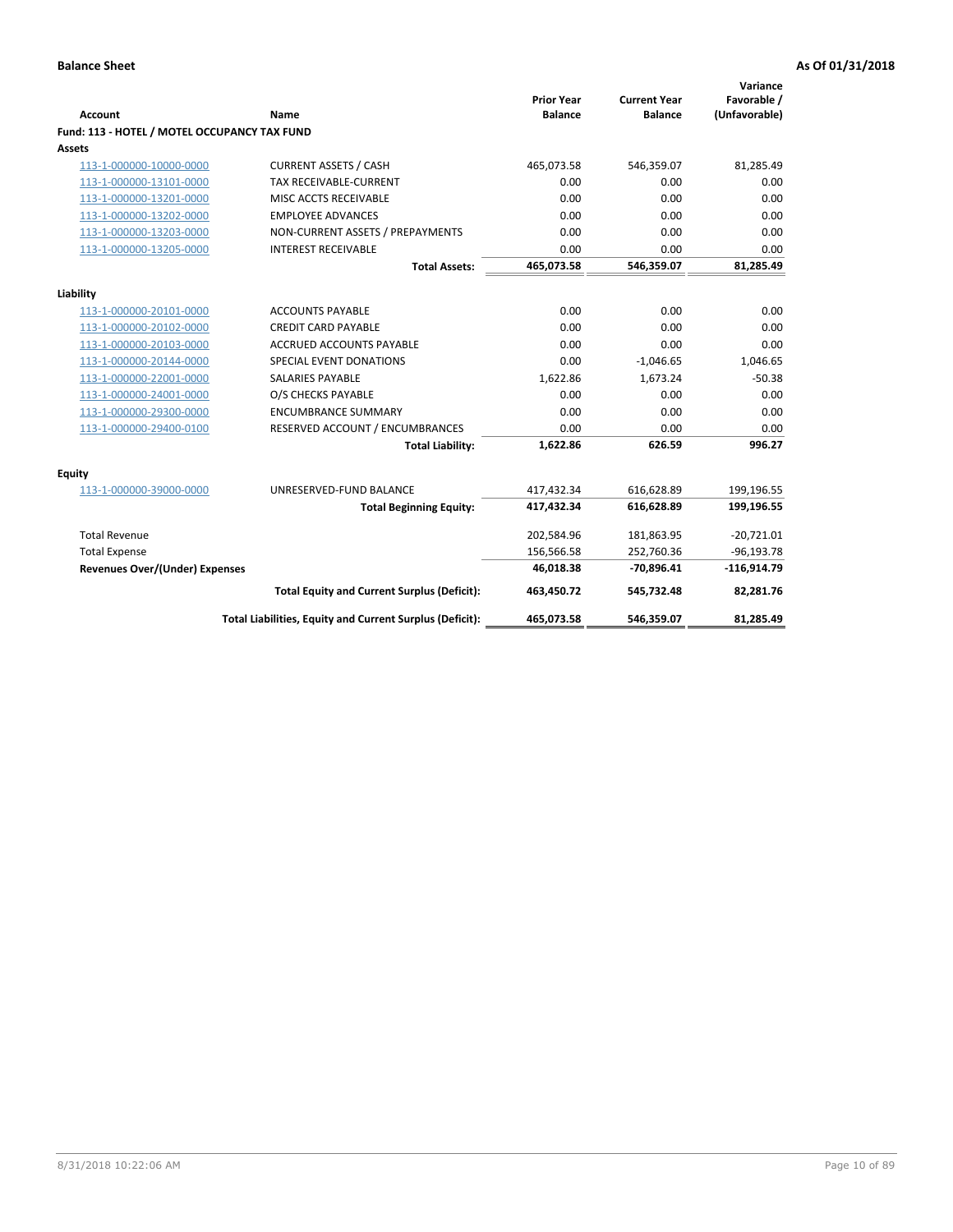| <b>Account</b>                                     | Name                                                     | <b>Prior Year</b><br><b>Balance</b> | <b>Current Year</b><br><b>Balance</b> | Variance<br>Favorable /<br>(Unfavorable) |
|----------------------------------------------------|----------------------------------------------------------|-------------------------------------|---------------------------------------|------------------------------------------|
| <b>Fund: 114 - VENUE MANAGEMENT FUND</b><br>Assets |                                                          |                                     |                                       |                                          |
| 114-1-000000-10000-0000                            | <b>CURRENT ASSETS / CASH</b>                             | $-199,298.08$                       | $-208,998.22$                         | $-9,700.14$                              |
| 114-1-000000-10311-0000                            | CASH / PETTY CASH/CHANGE DRAWERS                         | 200.00                              | 200.00                                | 0.00                                     |
| 114-1-000000-13201-0000                            | MISC ACCTS RECEIVABLE                                    | 0.00                                | 0.00                                  | 0.00                                     |
| 114-1-000000-13203-0000                            | NON-CURRENT ASSETS / PREPAYMENTS                         | 0.00                                | 0.00                                  | 0.00                                     |
| 114-1-000000-13205-0000                            | <b>INTEREST RECEIVABLE</b>                               | 0.00                                | 0.00                                  | 0.00                                     |
|                                                    | <b>Total Assets:</b>                                     | $-199,098.08$                       | $-208,798.22$                         | $-9,700.14$                              |
| Liability                                          |                                                          |                                     |                                       |                                          |
| 114-1-000000-20101-0000                            | <b>ACCOUNTS PAYABLE</b>                                  | $-955.52$                           | 0.00                                  | $-955.52$                                |
| 114-1-000000-20102-0000                            | <b>CREDIT CARD PAYABLE</b>                               | 0.00                                | 0.00                                  | 0.00                                     |
| 114-1-000000-20103-0000                            | <b>ACCRUED ACCOUNTS PAYABLE</b>                          | 0.00                                | 0.00                                  | 0.00                                     |
| 114-1-000000-20125-0000                            | SALES TAX PAYABLE / IN THE CITY                          | 0.00                                | 0.00                                  | 0.00                                     |
| 114-1-000000-20144-0000                            | SPECIAL EVENT DONATIONS                                  | 0.00                                | $-25,328.08$                          | 25,328.08                                |
| 114-1-000000-20150-0000                            | <b>TICKET SALE SHARING</b>                               | 2,903.74                            | 60,347.25                             | $-57,443.51$                             |
| 114-1-000000-20151-0000                            | <b>SOUND &amp; LIGHTING</b>                              | 0.00                                | 0.00                                  | 0.00                                     |
| 114-1-000000-20160-0000                            | <b>UNAPPLIED CREDIT</b>                                  | 0.00                                | 0.00                                  | 0.00                                     |
| 114-1-000000-20201-0000                            | <b>DEFERRED REVENUE</b>                                  | 0.00                                | 0.00                                  | 0.00                                     |
| 114-1-000000-22001-0000                            | <b>SALARIES PAYABLE</b>                                  | 1,082.08                            | 1,129.52                              | $-47.44$                                 |
| 114-1-000000-24010-0000                            | <b>CIVIC CENTER DEPOSITS</b>                             | 5,600.00                            | 5,510.00                              | 90.00                                    |
| 114-1-000000-24012-0000                            | <b>AUDITORIUM DEPOSITS</b>                               | 5,500.00                            | 7,525.00                              | $-2,025.00$                              |
| 114-1-000000-29300-0000                            | <b>ENCUMBRANCE SUMMARY</b>                               | 0.00                                | 0.00                                  | 0.00                                     |
| 114-1-000000-29400-0000                            | RESERVED ACCOUNT / ENCUMBRANCES                          | 0.00                                | 0.00                                  | 0.00                                     |
|                                                    | <b>Total Liability:</b>                                  | 14,130.30                           | 49,183.69                             | $-35,053.39$                             |
| Equity                                             |                                                          |                                     |                                       |                                          |
| 114-1-000000-39000-0000                            | UNRESERVED-FUND BALANCE                                  | $-196,531.63$                       | $-275,832.77$                         | $-79,301.14$                             |
|                                                    | <b>Total Beginning Equity:</b>                           | $-196,531.63$                       | $-275,832.77$                         | $-79,301.14$                             |
| <b>Total Revenue</b>                               |                                                          | 89,558.22                           | 108,333.13                            | 18,774.91                                |
| <b>Total Expense</b>                               |                                                          | 106,254.97                          | 90,482.27                             | 15,772.70                                |
| <b>Revenues Over/(Under) Expenses</b>              |                                                          | $-16,696.75$                        | 17,850.86                             | 34,547.61                                |
|                                                    | <b>Total Equity and Current Surplus (Deficit):</b>       | $-213,228.38$                       | $-257,981.91$                         | $-44,753.53$                             |
|                                                    | Total Liabilities, Equity and Current Surplus (Deficit): | $-199,098.08$                       | -208,798.22                           | $-9,700.14$                              |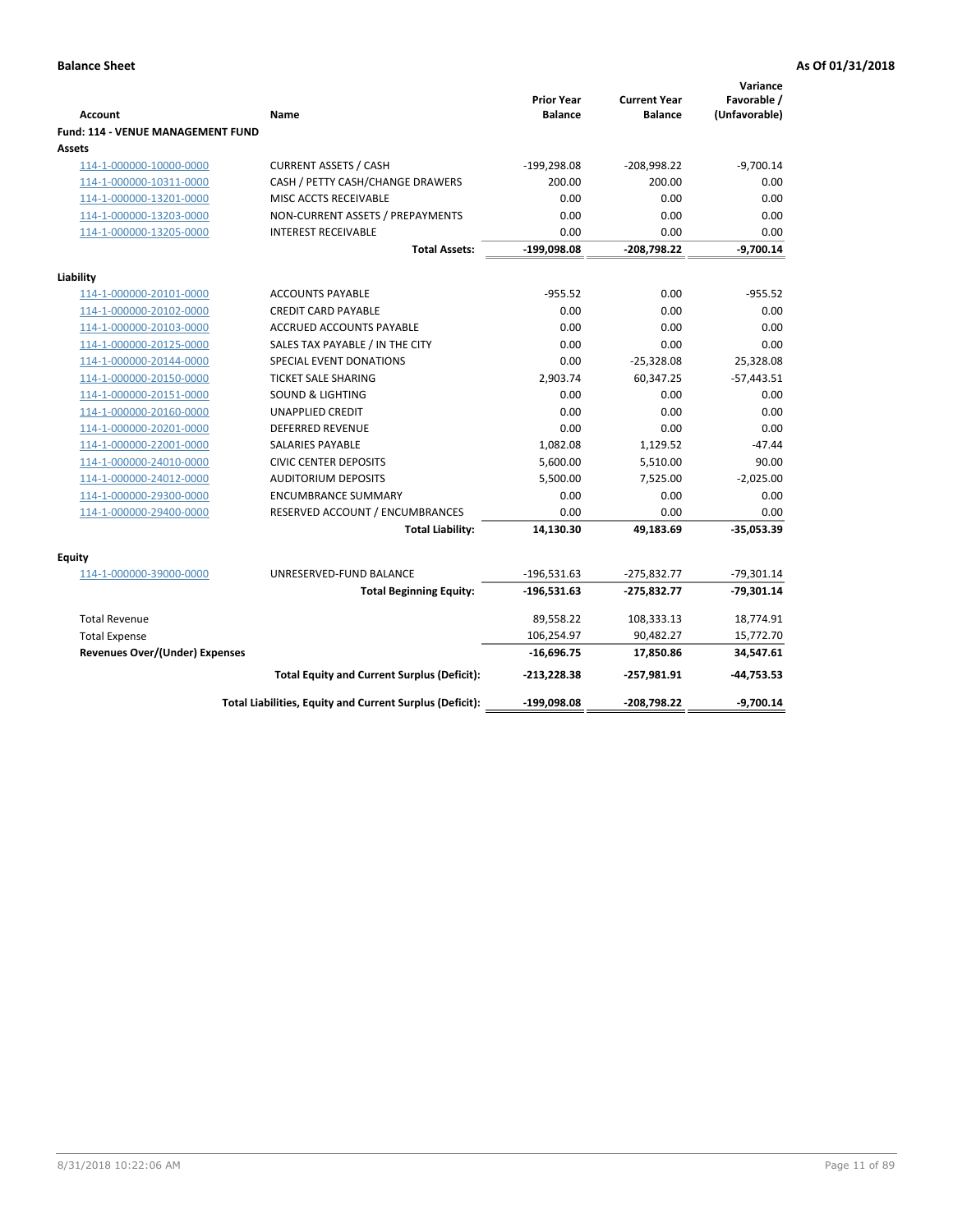| <b>Account</b>                        | <b>Name</b>                                              | <b>Prior Year</b><br><b>Balance</b> | <b>Current Year</b><br><b>Balance</b> | Variance<br>Favorable /<br>(Unfavorable) |
|---------------------------------------|----------------------------------------------------------|-------------------------------------|---------------------------------------|------------------------------------------|
| Fund: 115 - TIRZ FUND                 |                                                          |                                     |                                       |                                          |
| <b>Assets</b>                         |                                                          |                                     |                                       |                                          |
| 115-1-000000-10000-0000               | <b>CURRENT ASSETS / CASH</b>                             | 0.00                                | 0.00                                  | 0.00                                     |
| 115-1-000000-13101-0000               | <b>TAX RECEIVABLE-CURRENT</b>                            | 0.00                                | 0.00                                  | 0.00                                     |
| 115-1-000000-13102-0000               | <b>TAXES REC-DELINQUENT</b>                              | 0.00                                | 0.00                                  | 0.00                                     |
| 115-1-000000-13103-0000               | ALLOW FOR UNCOLLECT TAXES                                | 0.00                                | 0.00                                  | 0.00                                     |
| 115-1-000000-13201-0000               | MISC ACCTS RECEIVABLE                                    | 0.00                                | 0.00                                  | 0.00                                     |
| 115-1-000000-13205-0000               | <b>INTEREST RECEIVABLE</b>                               | 0.00                                | 0.00                                  | 0.00                                     |
|                                       | <b>Total Assets:</b>                                     | 0.00                                | 0.00                                  | 0.00                                     |
| Liability                             |                                                          |                                     |                                       |                                          |
| 115-1-000000-20101-0000               | <b>ACCOUNTS PAYABLE</b>                                  | 0.00                                | 0.00                                  | 0.00                                     |
| 115-1-000000-20103-0000               | <b>ACCRUED ACCOUNTS PAYABLE</b>                          | 0.00                                | 0.00                                  | 0.00                                     |
| 115-1-000000-20203-0000               | <b>DEFERRED TAX REVENUE</b>                              | 0.00                                | 0.00                                  | 0.00                                     |
| 115-1-000000-29300-0000               | <b>ENCUMBRANCE SUMMARY</b>                               | 0.00                                | 0.00                                  | 0.00                                     |
| 115-1-000000-29400-0100               | RESERVED ACCOUNT / ENCUMBRANCES                          | 0.00                                | 0.00                                  | 0.00                                     |
|                                       | <b>Total Liability:</b>                                  | 0.00                                | 0.00                                  | 0.00                                     |
| Equity                                |                                                          |                                     |                                       |                                          |
| 115-1-000000-39000-0000               | UNRESERVED-FUND BALANCE                                  | 0.00                                | 0.00                                  | 0.00                                     |
| 115-1-000000-39100-0000               | UNRESERVED-RET. EARNINGS                                 | 0.00                                | 0.00                                  | 0.00                                     |
|                                       | <b>Total Beginning Equity:</b>                           | 0.00                                | 0.00                                  | 0.00                                     |
| <b>Total Revenue</b>                  |                                                          | 0.00                                | 0.00                                  | 0.00                                     |
| <b>Total Expense</b>                  |                                                          | 0.00                                | 0.00                                  | 0.00                                     |
| <b>Revenues Over/(Under) Expenses</b> |                                                          | 0.00                                | 0.00                                  | 0.00                                     |
|                                       | <b>Total Equity and Current Surplus (Deficit):</b>       | 0.00                                | 0.00                                  | 0.00                                     |
|                                       | Total Liabilities, Equity and Current Surplus (Deficit): | 0.00                                | 0.00                                  | 0.00                                     |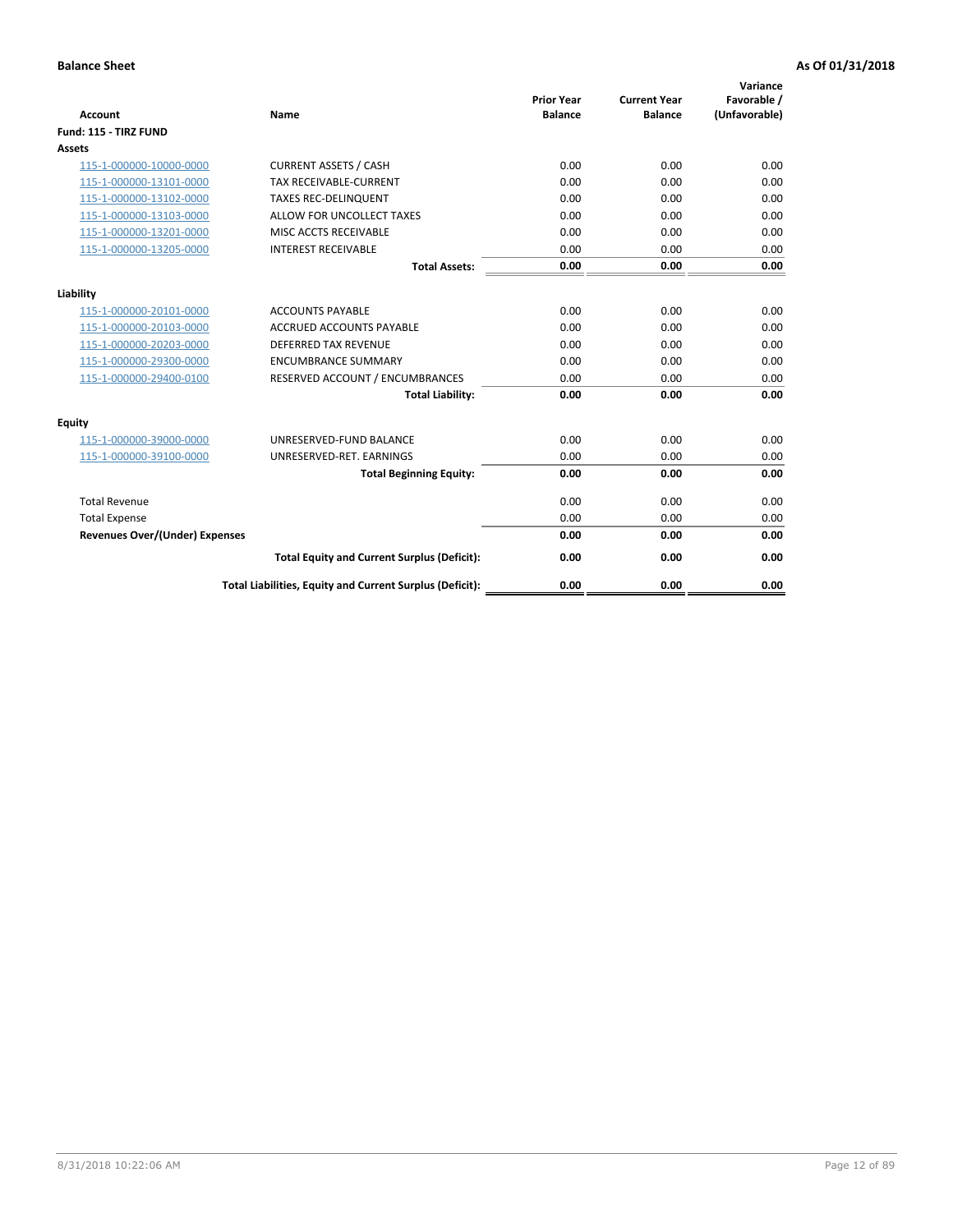| <b>Account</b>                        | Name                                                     | <b>Prior Year</b><br><b>Balance</b> | <b>Current Year</b><br><b>Balance</b> | Variance<br>Favorable /<br>(Unfavorable) |
|---------------------------------------|----------------------------------------------------------|-------------------------------------|---------------------------------------|------------------------------------------|
| Fund: 116 - ROADWAY IMPACT FEE 1      |                                                          |                                     |                                       |                                          |
| Assets                                |                                                          |                                     |                                       |                                          |
| 116-1-000000-10000-0000               | <b>CURRENT ASSETS / CASH</b>                             | 13,112.54                           | 13,132.96                             | 20.42                                    |
| 116-1-000000-13201-0000               | MISC ACCTS RECEIVABLE                                    | 0.00                                | 0.00                                  | 0.00                                     |
| 116-1-000000-13205-0000               | <b>INTEREST RECEIVABLE</b>                               | 0.00                                | 0.00                                  | 0.00                                     |
|                                       | <b>Total Assets:</b>                                     | 13,112.54                           | 13,132.96                             | 20.42                                    |
| Liability                             |                                                          |                                     |                                       |                                          |
| 116-1-000000-20101-0000               | <b>ACCOUNTS PAYABLE</b>                                  | 0.00                                | 0.00                                  | 0.00                                     |
| 116-1-000000-20103-0000               | <b>ACCRUED ACCOUNTS PAYABLE</b>                          | 0.00                                | 0.00                                  | 0.00                                     |
|                                       | <b>Total Liability:</b>                                  | 0.00                                | 0.00                                  | 0.00                                     |
| Equity                                |                                                          |                                     |                                       |                                          |
| 116-1-000000-39000-0000               | UNRESERVED-FUND BALANCE                                  | 0.00                                | 0.00                                  | 0.00                                     |
| 116-1-000000-39100-0000               | UNRESERVED-RET. EARNINGS                                 | 13,121.26                           | 13,136.26                             | 15.00                                    |
|                                       | <b>Total Beginning Equity:</b>                           | 13,121.26                           | 13.136.26                             | 15.00                                    |
| <b>Total Revenue</b>                  |                                                          | $-4.77$                             | $-2.13$                               | 2.64                                     |
| <b>Total Expense</b>                  |                                                          | 3.95                                | 1.17                                  | 2.78                                     |
| <b>Revenues Over/(Under) Expenses</b> |                                                          | $-8.72$                             | $-3.30$                               | 5.42                                     |
|                                       | <b>Total Equity and Current Surplus (Deficit):</b>       | 13,112.54                           | 13,132.96                             | 20.42                                    |
|                                       | Total Liabilities, Equity and Current Surplus (Deficit): | 13,112.54                           | 13,132.96                             | 20.42                                    |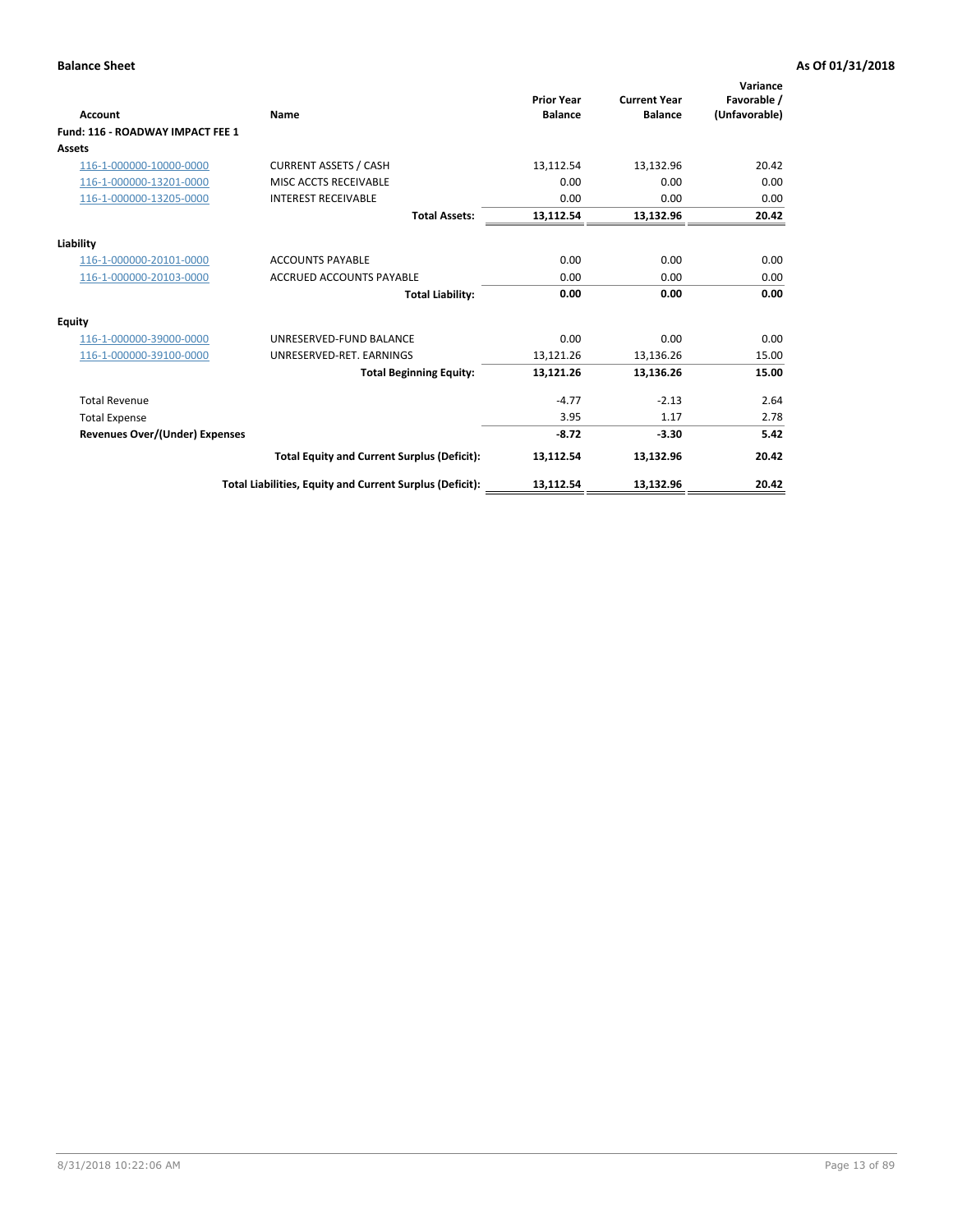| Account                               | Name                                                     | <b>Prior Year</b><br><b>Balance</b> | <b>Current Year</b><br><b>Balance</b> | Variance<br>Favorable /<br>(Unfavorable) |
|---------------------------------------|----------------------------------------------------------|-------------------------------------|---------------------------------------|------------------------------------------|
| Fund: 117 - ROADWAY IMPACT FEE 2      |                                                          |                                     |                                       |                                          |
| Assets                                |                                                          |                                     |                                       |                                          |
| 117-1-000000-10000-0000               | <b>CURRENT ASSETS / CASH</b>                             | 64.75                               | 64.87                                 | 0.12                                     |
| 117-1-000000-13201-0000               | MISC ACCTS RECEIVABLE                                    | 0.00                                | 0.00                                  | 0.00                                     |
| 117-1-000000-13205-0000               | <b>INTEREST RECEIVABLE</b>                               | 0.00                                | 0.00                                  | 0.00                                     |
|                                       | <b>Total Assets:</b>                                     | 64.75                               | 64.87                                 | 0.12                                     |
| Liability                             |                                                          |                                     |                                       |                                          |
| 117-1-000000-20101-0000               | <b>ACCOUNTS PAYABLE</b>                                  | 0.00                                | 0.00                                  | 0.00                                     |
| 117-1-000000-20103-0000               | <b>ACCRUED ACCOUNTS PAYABLE</b>                          | 0.00                                | 0.00                                  | 0.00                                     |
|                                       | <b>Total Liability:</b>                                  | 0.00                                | 0.00                                  | 0.00                                     |
| Equity                                |                                                          |                                     |                                       |                                          |
| 117-1-000000-39000-0000               | UNRESERVED-FUND BALANCE                                  | 0.00                                | 0.00                                  | 0.00                                     |
| 117-1-000000-39100-0000               | UNRESERVED-RET. EARNINGS                                 | 64.77                               | 64.88                                 | 0.11                                     |
|                                       | <b>Total Beginning Equity:</b>                           | 64.77                               | 64.88                                 | 0.11                                     |
| <b>Total Revenue</b>                  |                                                          | $-0.02$                             | $-0.01$                               | 0.01                                     |
| <b>Total Expense</b>                  |                                                          | 0.00                                | 0.00                                  | 0.00                                     |
| <b>Revenues Over/(Under) Expenses</b> |                                                          | $-0.02$                             | $-0.01$                               | 0.01                                     |
|                                       | <b>Total Equity and Current Surplus (Deficit):</b>       | 64.75                               | 64.87                                 | 0.12                                     |
|                                       | Total Liabilities, Equity and Current Surplus (Deficit): | 64.75                               | 64.87                                 | 0.12                                     |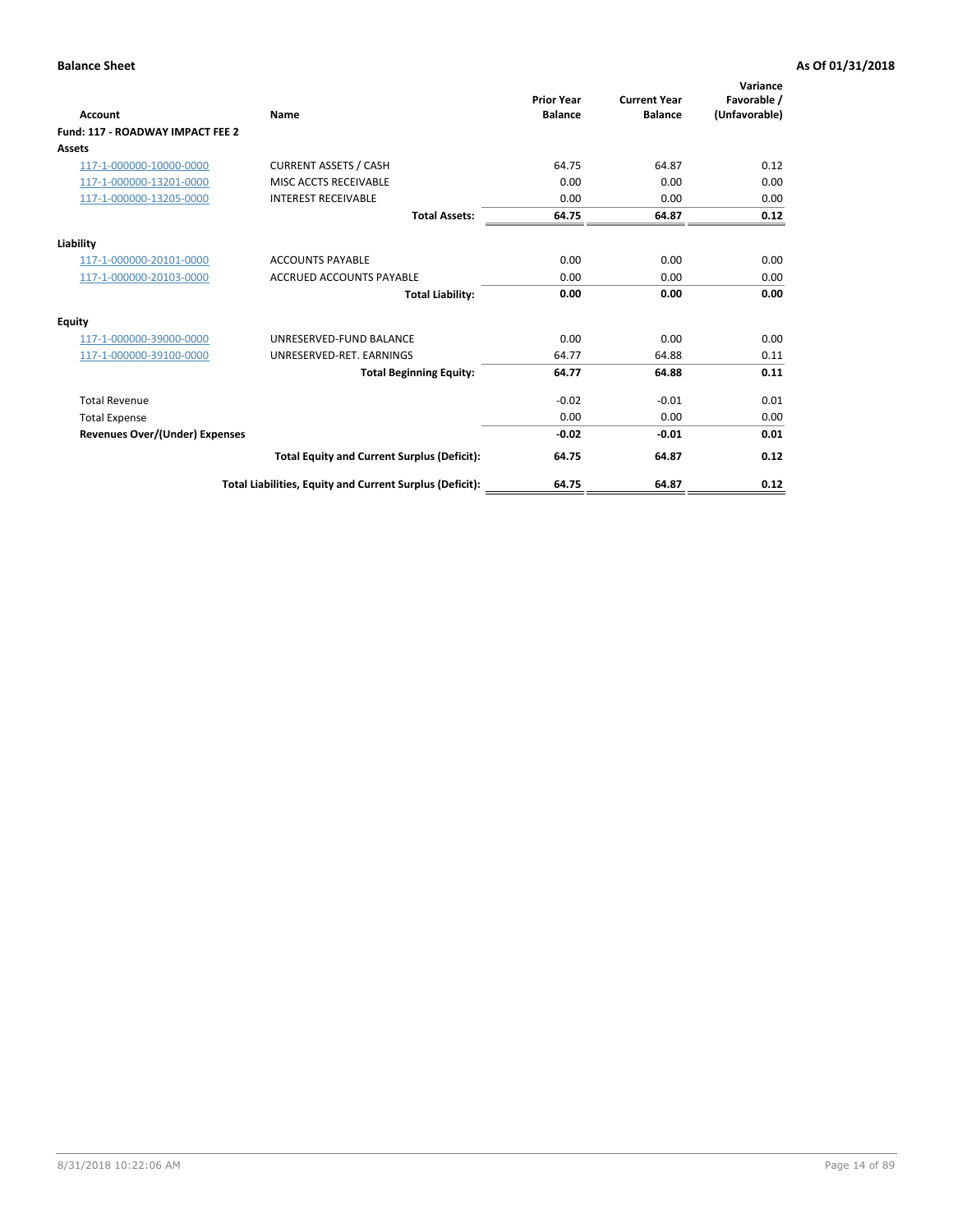| <b>Account</b>                          | Name                                                     | <b>Prior Year</b><br><b>Balance</b> | <b>Current Year</b><br><b>Balance</b> | Variance<br>Favorable /<br>(Unfavorable) |
|-----------------------------------------|----------------------------------------------------------|-------------------------------------|---------------------------------------|------------------------------------------|
| <b>Fund: 118 - ROADWAY IMPACT FEE 3</b> |                                                          |                                     |                                       |                                          |
| Assets                                  |                                                          |                                     |                                       |                                          |
| 118-1-000000-10000-0000                 | <b>CURRENT ASSETS / CASH</b>                             | 109.86                              | 110.09                                | 0.23                                     |
| 118-1-000000-13201-0000                 | MISC ACCTS RECEIVABLE                                    | 0.00                                | 0.00                                  | 0.00                                     |
| 118-1-000000-13205-0000                 | <b>INTEREST RECEIVABLE</b>                               | 0.00                                | 0.00                                  | 0.00                                     |
|                                         | <b>Total Assets:</b>                                     | 109.86                              | 110.09                                | 0.23                                     |
| Liability                               |                                                          |                                     |                                       |                                          |
| 118-1-000000-20101-0000                 | <b>ACCOUNTS PAYABLE</b>                                  | 0.00                                | 0.00                                  | 0.00                                     |
| 118-1-000000-20103-0000                 | <b>ACCRUED ACCOUNTS PAYABLE</b>                          | 0.00                                | 0.00                                  | 0.00                                     |
|                                         | <b>Total Liability:</b>                                  | 0.00                                | 0.00                                  | 0.00                                     |
| <b>Equity</b>                           |                                                          |                                     |                                       |                                          |
| 118-1-000000-39000-0000                 | UNRESERVED-FUND BALANCE                                  | 0.00                                | 0.00                                  | 0.00                                     |
| 118-1-000000-39100-0000                 | UNRESERVED-RET, EARNINGS                                 | 109.92                              | 110.10                                | 0.18                                     |
|                                         | <b>Total Beginning Equity:</b>                           | 109.92                              | 110.10                                | 0.18                                     |
| <b>Total Revenue</b>                    |                                                          | $-0.03$                             | $-0.01$                               | 0.02                                     |
| <b>Total Expense</b>                    |                                                          | 0.03                                | 0.00                                  | 0.03                                     |
| <b>Revenues Over/(Under) Expenses</b>   |                                                          | $-0.06$                             | $-0.01$                               | 0.05                                     |
|                                         | <b>Total Equity and Current Surplus (Deficit):</b>       | 109.86                              | 110.09                                | 0.23                                     |
|                                         | Total Liabilities, Equity and Current Surplus (Deficit): | 109.86                              | 110.09                                | 0.23                                     |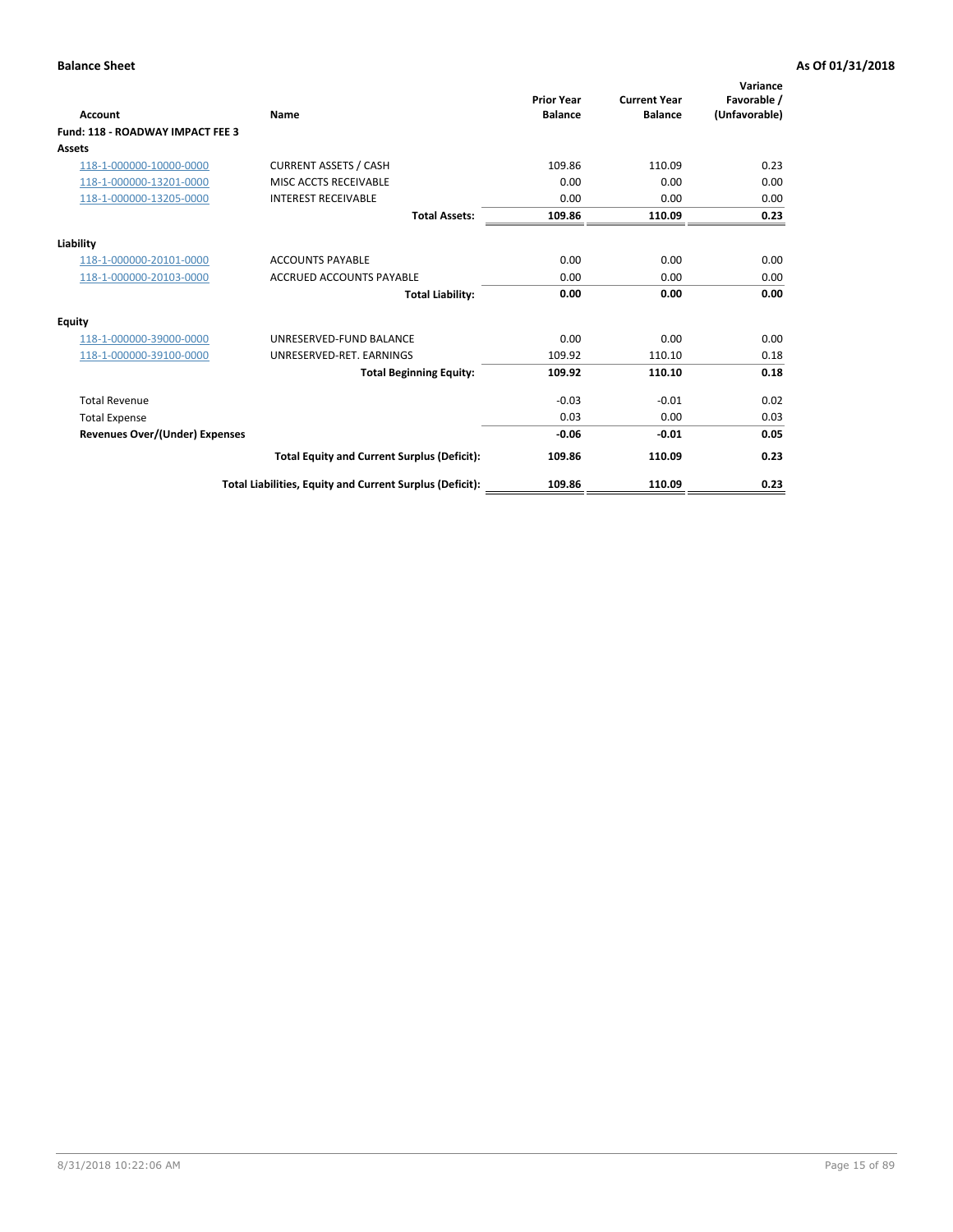| <b>Account</b>                        | Name                                                     | <b>Prior Year</b><br><b>Balance</b> | <b>Current Year</b><br><b>Balance</b> | Variance<br>Favorable /<br>(Unfavorable) |
|---------------------------------------|----------------------------------------------------------|-------------------------------------|---------------------------------------|------------------------------------------|
| Fund: 119 - ROADWAY IMPACT FEE 4      |                                                          |                                     |                                       |                                          |
| Assets                                |                                                          |                                     |                                       |                                          |
| 119-1-000000-10000-0000               | <b>CURRENT ASSETS / CASH</b>                             | 4.63                                | 4.63                                  | 0.00                                     |
| 119-1-000000-13201-0000               | MISC ACCTS RECEIVABLE                                    | 0.00                                | 0.00                                  | 0.00                                     |
| 119-1-000000-13205-0000               | <b>INTEREST RECEIVABLE</b>                               | 0.00                                | 0.00                                  | 0.00                                     |
|                                       | <b>Total Assets:</b>                                     | 4.63                                | 4.63                                  | 0.00                                     |
| Liability                             |                                                          |                                     |                                       |                                          |
| 119-1-000000-20101-0000               | <b>ACCOUNTS PAYABLE</b>                                  | 0.00                                | 0.00                                  | 0.00                                     |
| 119-1-000000-20103-0000               | <b>ACCRUED ACCOUNTS PAYABLE</b>                          | 0.00                                | 0.00                                  | 0.00                                     |
|                                       | <b>Total Liability:</b>                                  | 0.00                                | 0.00                                  | 0.00                                     |
| Equity                                |                                                          |                                     |                                       |                                          |
| 119-1-000000-39000-0000               | UNRESERVED-FUND BALANCE                                  | 0.00                                | 0.00                                  | 0.00                                     |
| 119-1-000000-39100-0000               | UNRESERVED-RET, EARNINGS                                 | 4.63                                | 4.63                                  | 0.00                                     |
|                                       | <b>Total Beginning Equity:</b>                           | 4.63                                | 4.63                                  | 0.00                                     |
| <b>Total Revenue</b>                  |                                                          | 0.00                                | 0.00                                  | 0.00                                     |
| <b>Total Expense</b>                  |                                                          | 0.00                                | 0.00                                  | 0.00                                     |
| <b>Revenues Over/(Under) Expenses</b> |                                                          | 0.00                                | 0.00                                  | 0.00                                     |
|                                       | <b>Total Equity and Current Surplus (Deficit):</b>       | 4.63                                | 4.63                                  | 0.00                                     |
|                                       | Total Liabilities, Equity and Current Surplus (Deficit): | 4.63                                | 4.63                                  | 0.00                                     |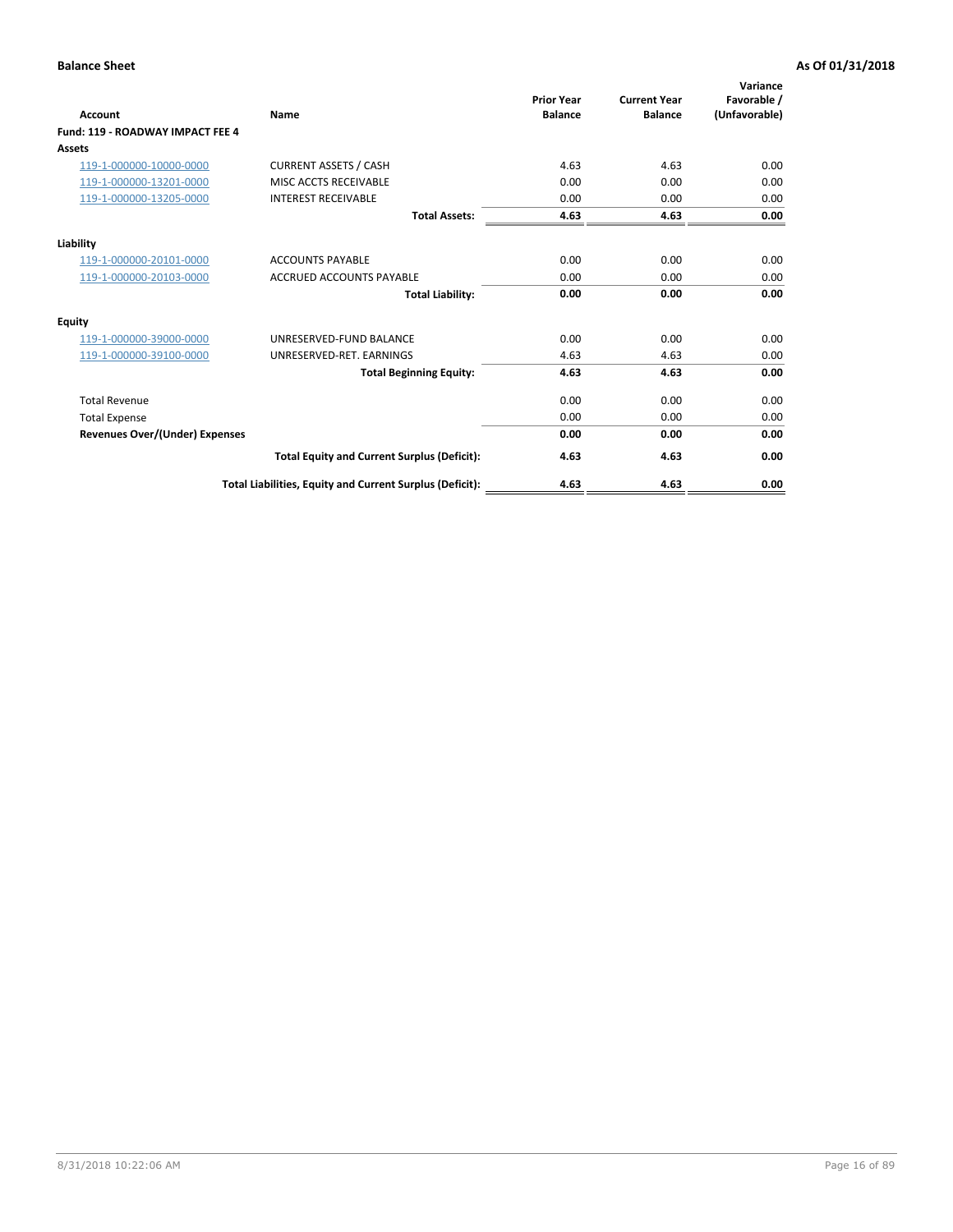|                                                   |                                                          | <b>Prior Year</b> | <b>Current Year</b> | Variance<br>Favorable / |
|---------------------------------------------------|----------------------------------------------------------|-------------------|---------------------|-------------------------|
| <b>Account</b>                                    | <b>Name</b>                                              | <b>Balance</b>    | <b>Balance</b>      | (Unfavorable)           |
| Fund: 120 - BROWNSFIELD HAZARDOUS WASTE EPA GRANT |                                                          |                   |                     |                         |
| <b>Assets</b>                                     |                                                          |                   |                     |                         |
| 120-1-000000-10000-0000                           | <b>CURRENT ASSETS / CASH</b>                             | 0.00              | 0.00                | 0.00                    |
| 120-1-000000-13201-0000                           | MISC ACCTS RECEIVABLE                                    | 0.00              | 0.00                | 0.00                    |
|                                                   | <b>Total Assets:</b>                                     | 0.00              | 0.00                | 0.00                    |
| Liability                                         |                                                          |                   |                     |                         |
| 120-1-000000-20101-0000                           | <b>ACCOUNTS PAYABLE</b>                                  | 0.00              | 0.00                | 0.00                    |
| 120-1-000000-20102-0000                           | <b>CREDIT CARD PAYABLE</b>                               | 0.00              | 0.00                | 0.00                    |
| 120-1-000000-20902-0000                           | <b>DEFERRED GRANT REVENUE</b>                            | 0.00              | 0.00                | 0.00                    |
| 120-1-000000-29300-0000                           | <b>ENCUMBRANCE SUMMARY</b>                               | 0.00              | 0.00                | 0.00                    |
| 120-1-000000-29400-0000                           | RESERVED ACCOUNT / ENCUMBRANCES                          | 0.00              | 0.00                | 0.00                    |
|                                                   | <b>Total Liability:</b>                                  | 0.00              | 0.00                | 0.00                    |
| Equity                                            |                                                          |                   |                     |                         |
| 120-1-000000-39000-0000                           | UNRESERVED-FUND BALANCE                                  | 0.00              | 0.00                | 0.00                    |
|                                                   | <b>Total Beginning Equity:</b>                           | 0.00              | 0.00                | 0.00                    |
| <b>Total Revenue</b>                              |                                                          | 0.00              | 0.00                | 0.00                    |
| <b>Total Expense</b>                              |                                                          | 0.00              | 0.00                | 0.00                    |
| <b>Revenues Over/(Under) Expenses</b>             |                                                          | 0.00              | 0.00                | 0.00                    |
|                                                   | <b>Total Equity and Current Surplus (Deficit):</b>       | 0.00              | 0.00                | 0.00                    |
|                                                   | Total Liabilities, Equity and Current Surplus (Deficit): | 0.00              | 0.00                | 0.00                    |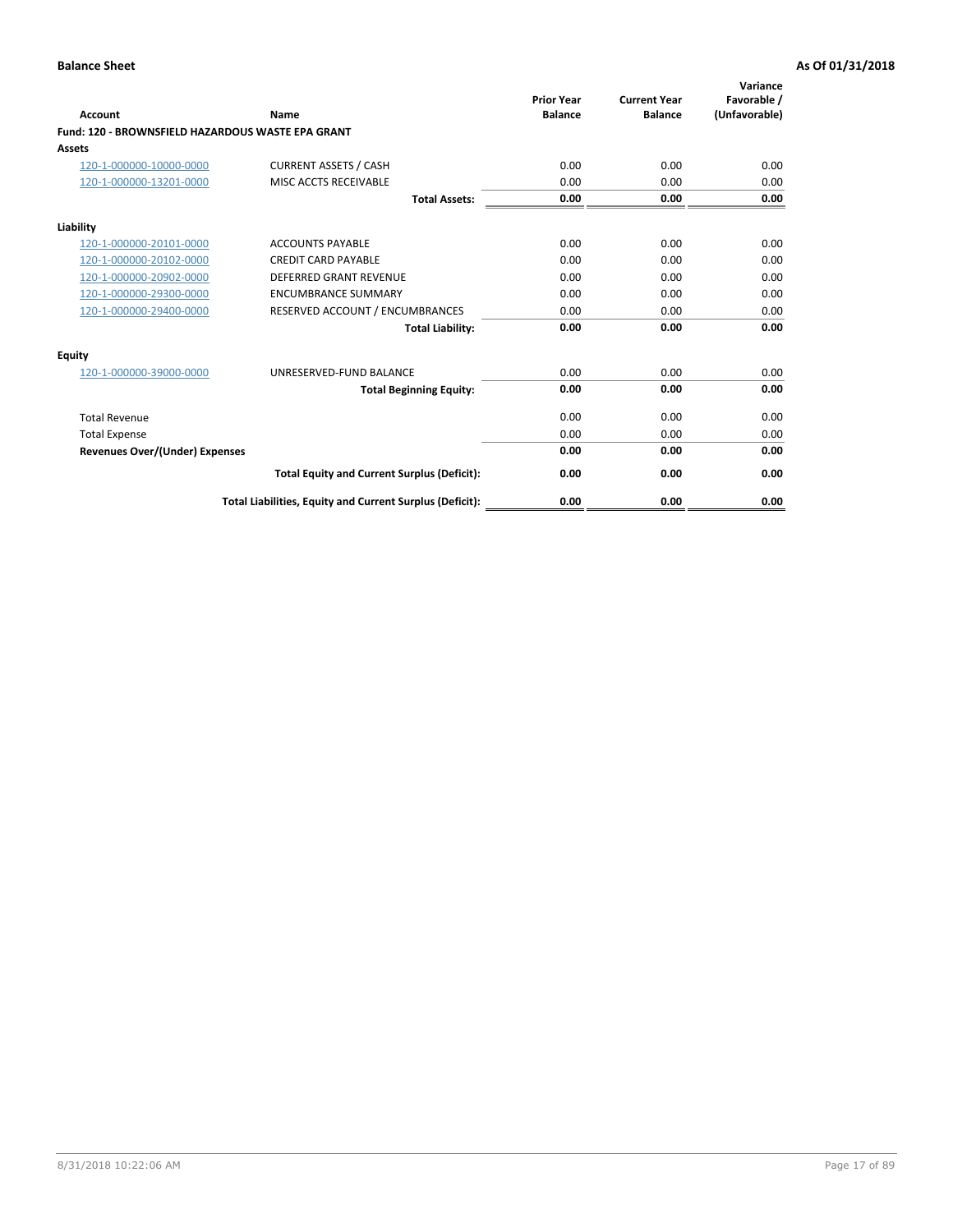| Account                                     | Name                                                     | <b>Prior Year</b><br><b>Balance</b> | <b>Current Year</b><br><b>Balance</b> | Variance<br>Favorable /<br>(Unfavorable) |
|---------------------------------------------|----------------------------------------------------------|-------------------------------------|---------------------------------------|------------------------------------------|
| Fund: 121 - BROWNSFIELD PETROLEUM EPA GRANT |                                                          |                                     |                                       |                                          |
| <b>Assets</b>                               |                                                          |                                     |                                       |                                          |
| 121-1-000000-10000-0000                     | <b>CURRENT ASSETS / CASH</b>                             | 0.00                                | 0.00                                  | 0.00                                     |
| 121-1-000000-13201-0000                     | <b>MISC ACCTS RECEIVABLE</b>                             | 0.00                                | 0.00                                  | 0.00                                     |
|                                             | <b>Total Assets:</b>                                     | 0.00                                | 0.00                                  | 0.00                                     |
| Liability                                   |                                                          |                                     |                                       |                                          |
| 121-1-000000-20101-0000                     | <b>ACCOUNTS PAYABLE</b>                                  | 0.00                                | 0.00                                  | 0.00                                     |
| 121-1-000000-20102-0000                     | <b>CREDIT CARD PAYABLE</b>                               | 0.00                                | 0.00                                  | 0.00                                     |
| 121-1-000000-20103-0000                     | <b>ACCRUED ACCOUNTS PAYABLE</b>                          | 0.00                                | 0.00                                  | 0.00                                     |
| 121-1-000000-20902-0000                     | <b>DEFERRED GRANT REVENUE</b>                            | 0.00                                | 0.00                                  | 0.00                                     |
| 121-1-000000-29300-0000                     | <b>ENCUMBRANCE SUMMARY</b>                               | 0.00                                | 0.00                                  | 0.00                                     |
| 121-1-000000-29400-0000                     | RESERVED ACCOUNT / ENCUMBRANCES                          | 0.00                                | 0.00                                  | 0.00                                     |
|                                             | <b>Total Liability:</b>                                  | 0.00                                | 0.00                                  | 0.00                                     |
| <b>Equity</b>                               |                                                          |                                     |                                       |                                          |
| 121-1-000000-39000-0000                     | UNRESERVED-FUND BALANCE                                  | 0.00                                | 0.00                                  | 0.00                                     |
|                                             | <b>Total Beginning Equity:</b>                           | 0.00                                | 0.00                                  | 0.00                                     |
| <b>Total Revenue</b>                        |                                                          | 0.00                                | 0.00                                  | 0.00                                     |
| <b>Total Expense</b>                        |                                                          | 0.00                                | 0.00                                  | 0.00                                     |
| <b>Revenues Over/(Under) Expenses</b>       |                                                          | 0.00                                | 0.00                                  | 0.00                                     |
|                                             | <b>Total Equity and Current Surplus (Deficit):</b>       | 0.00                                | 0.00                                  | 0.00                                     |
|                                             | Total Liabilities, Equity and Current Surplus (Deficit): | 0.00                                | 0.00                                  | 0.00                                     |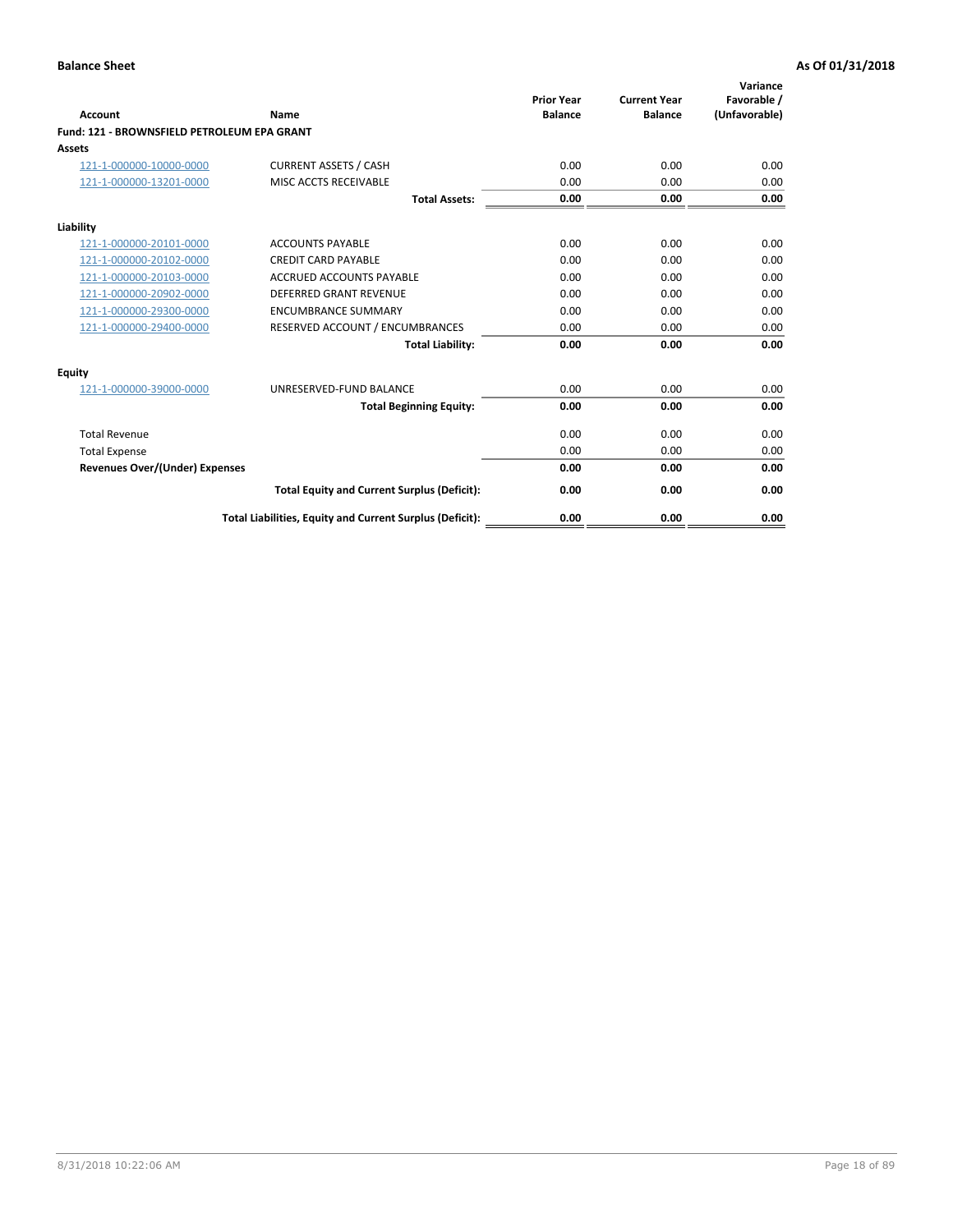| <b>Account</b>                                     | Name                                                     | <b>Prior Year</b><br><b>Balance</b> | <b>Current Year</b><br><b>Balance</b> | Variance<br>Favorable /<br>(Unfavorable) |
|----------------------------------------------------|----------------------------------------------------------|-------------------------------------|---------------------------------------|------------------------------------------|
| Fund: 122 - COPS HIRING PROGRAM GRANT 2010UMWX0308 |                                                          |                                     |                                       |                                          |
| Assets                                             |                                                          |                                     |                                       |                                          |
| 122-1-000000-10000-0000                            | <b>CURRENT ASSETS / CASH</b>                             | 0.00                                | 0.00                                  | 0.00                                     |
| 122-1-000000-13201-0000                            | MISC ACCTS RECEIVABLE                                    | 0.00                                | 0.00                                  | 0.00                                     |
|                                                    | <b>Total Assets:</b>                                     | 0.00                                | 0.00                                  | 0.00                                     |
| Liability                                          |                                                          |                                     |                                       |                                          |
| 122-1-000000-20101-0000                            | <b>ACCOUNTS PAYABLE</b>                                  | 0.00                                | 0.00                                  | 0.00                                     |
| 122-1-000000-20102-0000                            | <b>CREDIT CARD PAYABLE</b>                               | 0.00                                | 0.00                                  | 0.00                                     |
| 122-1-000000-20103-0000                            | <b>ACCRUED ACCOUNTS PAYABLE</b>                          | 0.00                                | 0.00                                  | 0.00                                     |
| 122-1-000000-20902-0000                            | <b>DEFERRED GRANT REVENUE</b>                            | 0.00                                | 0.00                                  | 0.00                                     |
|                                                    | <b>Total Liability:</b>                                  | 0.00                                | 0.00                                  | 0.00                                     |
| Equity                                             |                                                          |                                     |                                       |                                          |
| 122-1-000000-39000-0000                            | UNRESERVED-FUND BALANCE                                  | 0.00                                | 0.00                                  | 0.00                                     |
|                                                    | <b>Total Beginning Equity:</b>                           | 0.00                                | 0.00                                  | 0.00                                     |
| <b>Total Revenue</b>                               |                                                          | 0.00                                | 0.00                                  | 0.00                                     |
| <b>Total Expense</b>                               |                                                          | 0.00                                | 0.00                                  | 0.00                                     |
| <b>Revenues Over/(Under) Expenses</b>              |                                                          | 0.00                                | 0.00                                  | 0.00                                     |
|                                                    | <b>Total Equity and Current Surplus (Deficit):</b>       | 0.00                                | 0.00                                  | 0.00                                     |
|                                                    | Total Liabilities, Equity and Current Surplus (Deficit): | 0.00                                | 0.00                                  | 0.00                                     |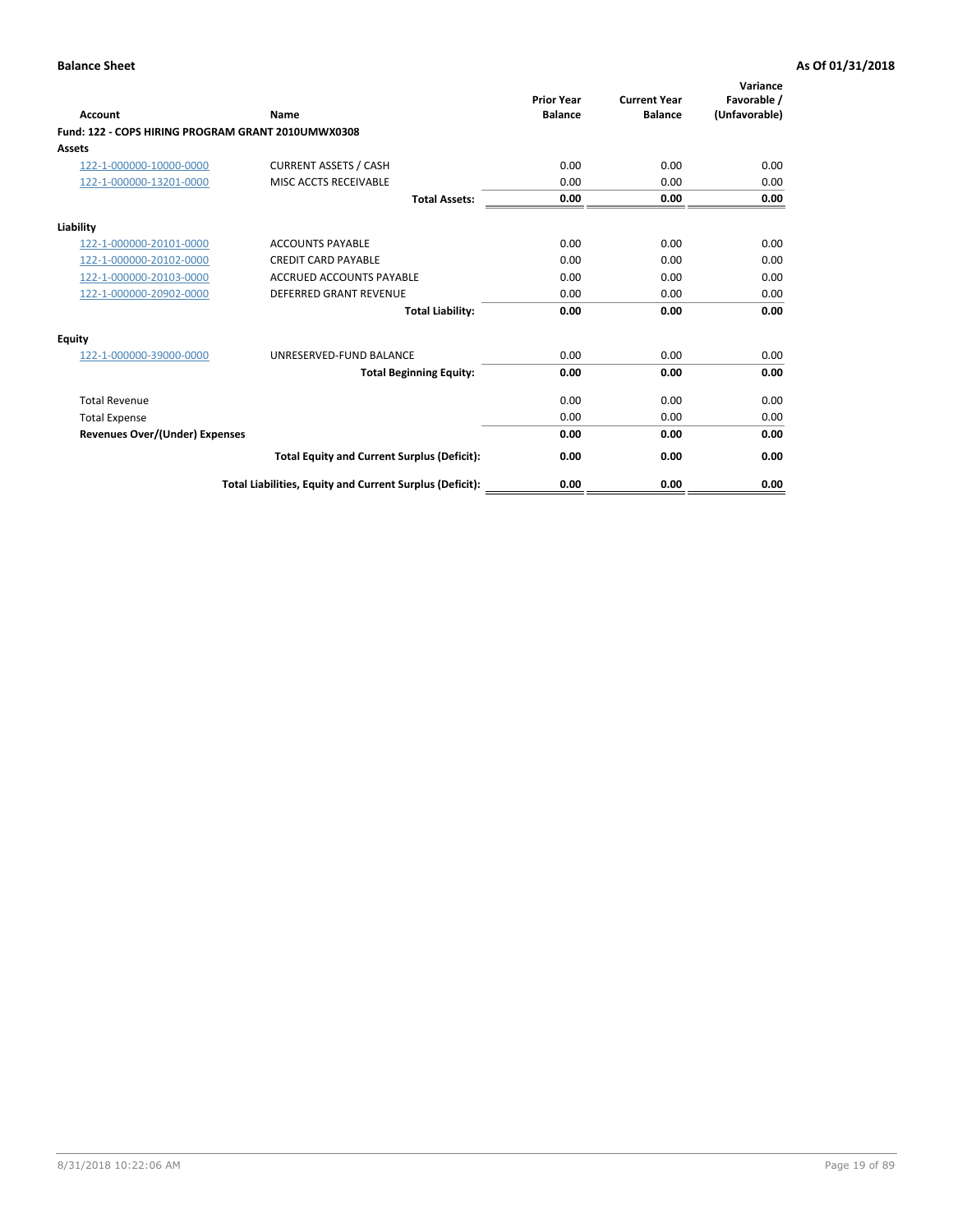| Account                        | Name                                                           | <b>Prior Year</b><br><b>Balance</b> | <b>Current Year</b><br><b>Balance</b> | Variance<br>Favorable /<br>(Unfavorable) |
|--------------------------------|----------------------------------------------------------------|-------------------------------------|---------------------------------------|------------------------------------------|
|                                | Fund: 123 - PTRAIN - POLICE REIMBURSEMENT GRANTS & CONT EDUCAT |                                     |                                       |                                          |
| Assets                         |                                                                |                                     |                                       |                                          |
| 123-1-000000-10000-0000        | <b>CURRENT ASSETS / CASH</b>                                   | 6,203.48                            | 8,721.58                              | 2,518.10                                 |
| 123-1-000000-13201-0000        | MISC ACCTS RECEIVABLE                                          | 0.00                                | 0.00                                  | 0.00                                     |
|                                | <b>Total Assets:</b>                                           | 6,203.48                            | 8,721.58                              | 2,518.10                                 |
| Liability                      |                                                                |                                     |                                       |                                          |
| 123-1-000000-20101-0000        | <b>ACCOUNTS PAYABLE</b>                                        | 0.00                                | 0.00                                  | 0.00                                     |
| 123-1-000000-20102-0000        | <b>CREDIT CARD PAYABLE</b>                                     | 0.00                                | 0.00                                  | 0.00                                     |
| 123-1-000000-20103-0000        | <b>ACCRUED ACCOUNTS PAYABLE</b>                                | 0.00                                | 0.00                                  | 0.00                                     |
|                                | <b>Total Liability:</b>                                        | 0.00                                | 0.00                                  | 0.00                                     |
| Equity                         |                                                                |                                     |                                       |                                          |
| 123-1-000000-39000-0000        | UNRESERVED-FUND BALANCE                                        | 6,800.59                            | 9,790.68                              | 2,990.09                                 |
|                                | <b>Total Beginning Equity:</b>                                 | 6,800.59                            | 9,790.68                              | 2,990.09                                 |
| <b>Total Revenue</b>           |                                                                | $-2.49$                             | $-1.61$                               | 0.88                                     |
| <b>Total Expense</b>           |                                                                | 594.62                              | 1,067.49                              | $-472.87$                                |
| Revenues Over/(Under) Expenses |                                                                | $-597.11$                           | $-1,069.10$                           | $-471.99$                                |
|                                | <b>Total Equity and Current Surplus (Deficit):</b>             | 6,203.48                            | 8,721.58                              | 2,518.10                                 |
|                                | Total Liabilities, Equity and Current Surplus (Deficit):       | 6,203.48                            | 8,721.58                              | 2,518.10                                 |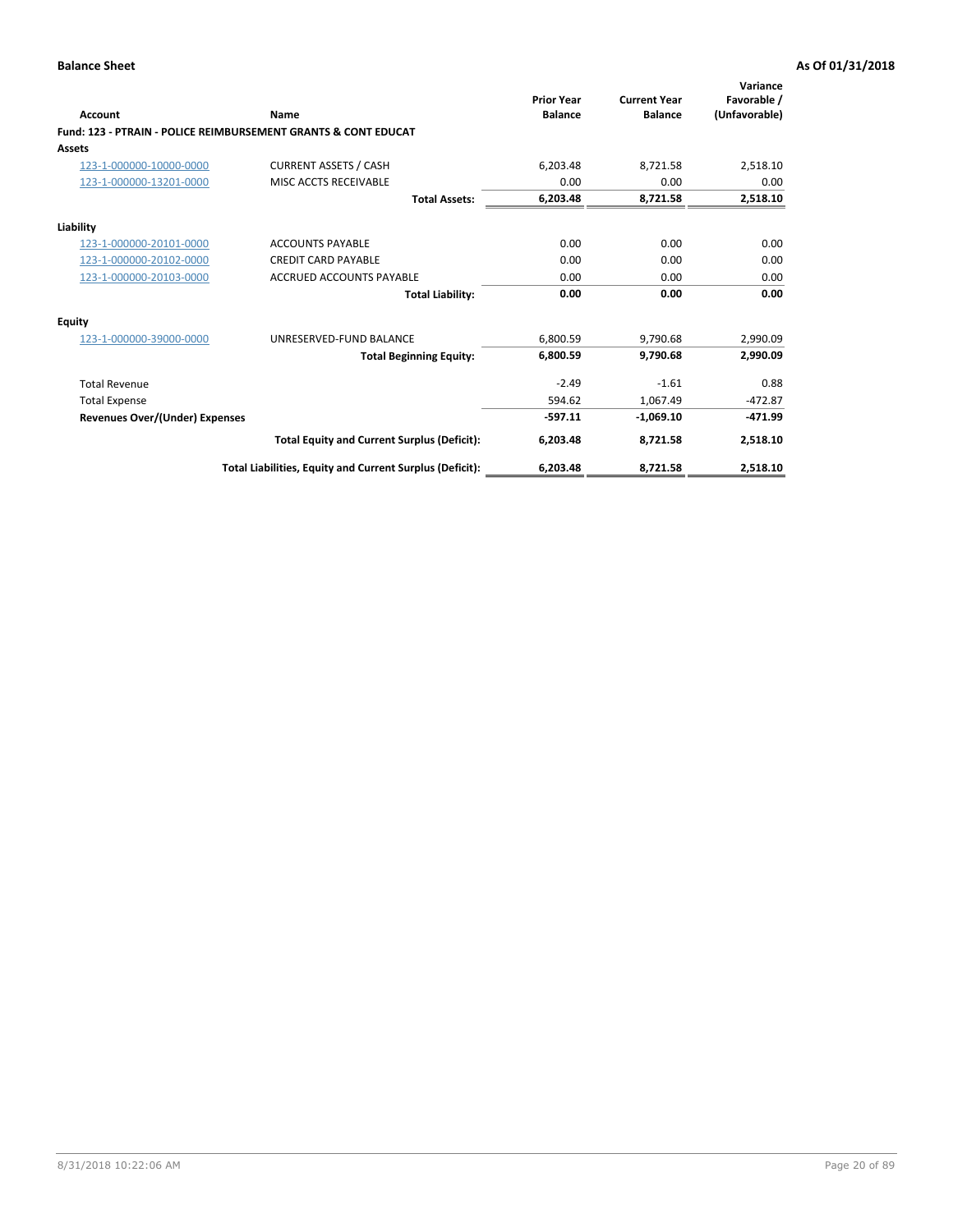| Account                               | Name                                                     | <b>Prior Year</b><br><b>Balance</b> | <b>Current Year</b><br><b>Balance</b> | Variance<br>Favorable /<br>(Unfavorable) |
|---------------------------------------|----------------------------------------------------------|-------------------------------------|---------------------------------------|------------------------------------------|
| <b>Fund: 124 - FIRE HAZMAT GRANT</b>  |                                                          |                                     |                                       |                                          |
| Assets                                |                                                          |                                     |                                       |                                          |
| 124-1-000000-10000-0000               | <b>CURRENT ASSETS / CASH</b>                             | 0.00                                | 0.00                                  | 0.00                                     |
| 124-1-000000-13201-0000               | MISC ACCTS RECEIVABLE                                    | 0.00                                | 0.00                                  | 0.00                                     |
| 124-1-000000-13205-0000               | <b>INTEREST RECEIVABLE</b>                               | 0.00                                | 0.00                                  | 0.00                                     |
|                                       | <b>Total Assets:</b>                                     | 0.00                                | 0.00                                  | 0.00                                     |
| Liability                             |                                                          |                                     |                                       |                                          |
| 124-1-000000-20101-0000               | <b>ACCOUNTS PAYABLE</b>                                  | 0.00                                | 0.00                                  | 0.00                                     |
| 124-1-000000-20102-0000               | <b>CREDIT CARD PAYABLE</b>                               | 0.00                                | 0.00                                  | 0.00                                     |
| 124-1-000000-20902-0000               | <b>DEFERRED GRANT REVENUE</b>                            | 0.00                                | 0.00                                  | 0.00                                     |
| 124-1-000000-21001-0000               | <b>GENERAL FUND / GENERAL FUND</b>                       | 0.00                                | 0.00                                  | 0.00                                     |
| 124-1-000000-29300-0000               | <b>ENCUMBRANCE SUMMARY</b>                               | 0.00                                | 0.00                                  | 0.00                                     |
| 124-1-000000-29400-0000               | RESERVED ACCOUNT / ENCUMBRANCES                          | 0.00                                | 0.00                                  | 0.00                                     |
|                                       | <b>Total Liability:</b>                                  | 0.00                                | 0.00                                  | 0.00                                     |
| <b>Equity</b>                         |                                                          |                                     |                                       |                                          |
| 124-1-000000-39000-0000               | UNRESERVED-FUND BALANCE                                  | 0.00                                | 0.00                                  | 0.00                                     |
|                                       | <b>Total Beginning Equity:</b>                           | 0.00                                | 0.00                                  | 0.00                                     |
| <b>Total Revenue</b>                  |                                                          | 0.00                                | 0.00                                  | 0.00                                     |
| <b>Total Expense</b>                  |                                                          | 0.00                                | 0.00                                  | 0.00                                     |
| <b>Revenues Over/(Under) Expenses</b> |                                                          | 0.00                                | 0.00                                  | 0.00                                     |
|                                       | <b>Total Equity and Current Surplus (Deficit):</b>       | 0.00                                | 0.00                                  | 0.00                                     |
|                                       | Total Liabilities, Equity and Current Surplus (Deficit): | 0.00                                | 0.00                                  | 0.00                                     |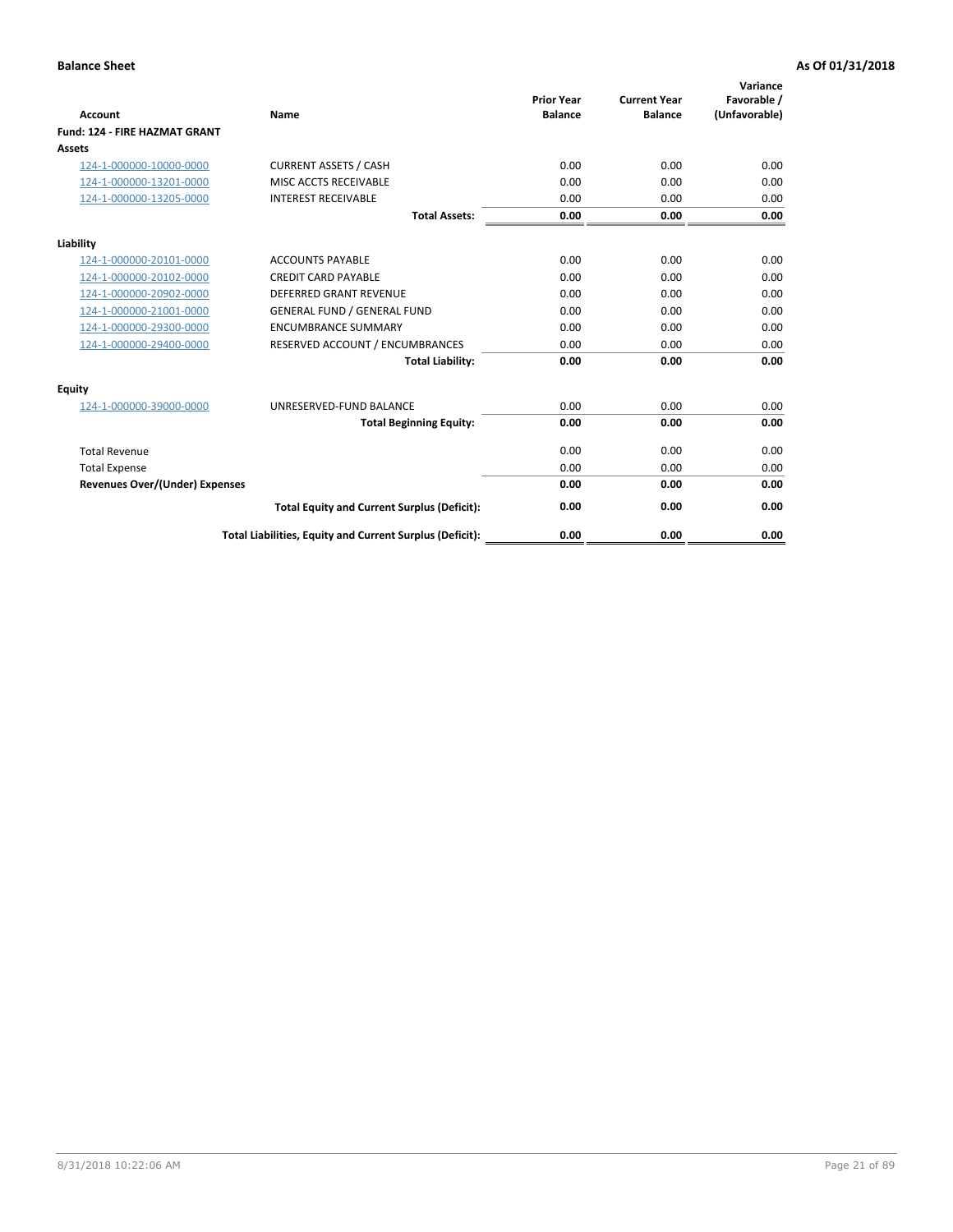| Account                                                   | Name                                                     | <b>Prior Year</b><br><b>Balance</b> | <b>Current Year</b><br><b>Balance</b> | Variance<br>Favorable /<br>(Unfavorable) |
|-----------------------------------------------------------|----------------------------------------------------------|-------------------------------------|---------------------------------------|------------------------------------------|
| <b>Fund: 125 - TRAINING &amp; HUMANITIES TEXAS GRANTS</b> |                                                          |                                     |                                       |                                          |
| <b>Assets</b>                                             |                                                          |                                     |                                       |                                          |
| 125-1-000000-10000-0000                                   | <b>CURRENT ASSETS / CASH</b>                             | 0.00                                | 0.00                                  | 0.00                                     |
| 125-1-000000-13205-0000                                   | <b>INTEREST RECEIVABLE</b>                               | 0.00                                | 0.00                                  | 0.00                                     |
|                                                           | <b>Total Assets:</b>                                     | 0.00                                | 0.00                                  | 0.00                                     |
| Liability                                                 |                                                          |                                     |                                       |                                          |
| 125-1-000000-20101-0000                                   | <b>ACCOUNTS PAYABLE</b>                                  | 0.00                                | 0.00                                  | 0.00                                     |
| 125-1-000000-20102-0000                                   | <b>CREDIT CARD PAYABLE</b>                               | 0.00                                | 0.00                                  | 0.00                                     |
| 125-1-000000-20103-0000                                   | <b>ACCRUED ACCOUNTS PAYABLE</b>                          | 0.00                                | 0.00                                  | 0.00                                     |
| 125-1-000000-20902-0000                                   | <b>DEFERRED GRANT REVENUE</b>                            | 0.00                                | 0.00                                  | 0.00                                     |
| 125-1-000000-29300-0000                                   | <b>ENCUMBRANCE SUMMARY</b>                               | 0.00                                | 0.00                                  | 0.00                                     |
| 125-1-000000-29400-0000                                   | RESERVED ACCOUNT / ENCUMBRANCES                          | 0.00                                | 0.00                                  | 0.00                                     |
|                                                           | <b>Total Liability:</b>                                  | 0.00                                | 0.00                                  | 0.00                                     |
| <b>Equity</b>                                             |                                                          |                                     |                                       |                                          |
| 125-1-000000-39000-0000                                   | UNRESERVED-FUND BALANCE                                  | 0.00                                | 0.00                                  | 0.00                                     |
|                                                           | <b>Total Beginning Equity:</b>                           | 0.00                                | 0.00                                  | 0.00                                     |
| <b>Total Revenue</b>                                      |                                                          | 0.00                                | 0.00                                  | 0.00                                     |
| <b>Total Expense</b>                                      |                                                          | 0.00                                | 0.00                                  | 0.00                                     |
| <b>Revenues Over/(Under) Expenses</b>                     |                                                          | 0.00                                | 0.00                                  | 0.00                                     |
|                                                           | <b>Total Equity and Current Surplus (Deficit):</b>       | 0.00                                | 0.00                                  | 0.00                                     |
|                                                           | Total Liabilities, Equity and Current Surplus (Deficit): | 0.00                                | 0.00                                  | 0.00                                     |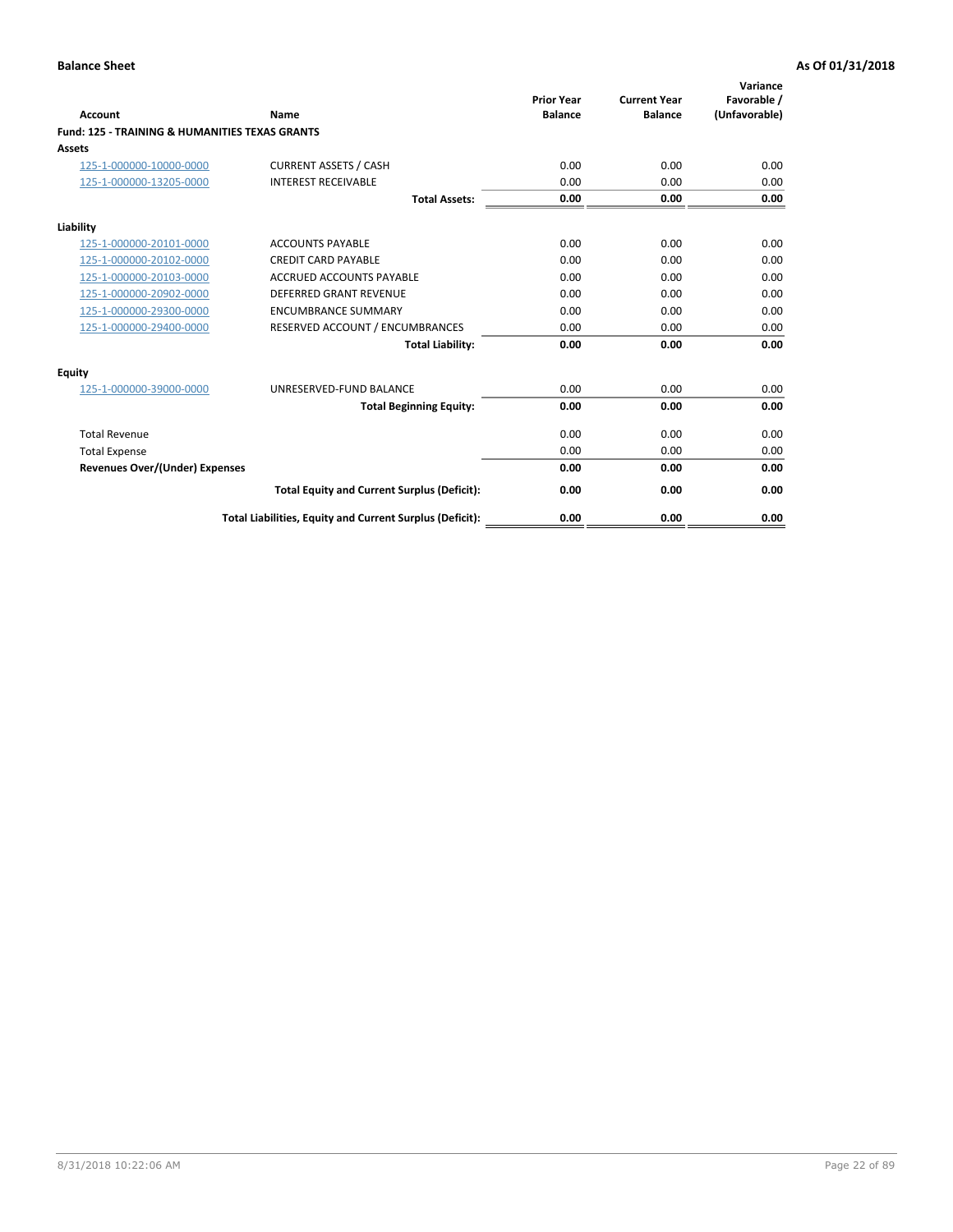| Account                                | Name                                                     | <b>Prior Year</b><br><b>Balance</b> | <b>Current Year</b><br><b>Balance</b> | Variance<br>Favorable /<br>(Unfavorable) |
|----------------------------------------|----------------------------------------------------------|-------------------------------------|---------------------------------------|------------------------------------------|
| <b>Fund: 126 - TIFMAS MOBILIZATION</b> |                                                          |                                     |                                       |                                          |
| <b>Assets</b>                          |                                                          |                                     |                                       |                                          |
| 126-1-000000-10000-0000                | <b>CURRENT ASSETS / CASH</b>                             | $-421.74$                           | $-521.73$                             | $-99.99$                                 |
| 126-1-000000-13201-0000                | MISC ACCTS RECEIVABLE                                    | 0.00                                | 0.00                                  | 0.00                                     |
|                                        | <b>Total Assets:</b>                                     | $-421.74$                           | $-521.73$                             | $-99.99$                                 |
| Liability                              |                                                          |                                     |                                       |                                          |
| 126-1-000000-20101-0000                | <b>ACCOUNTS PAYABLE</b>                                  | 0.00                                | 0.00                                  | 0.00                                     |
| 126-1-000000-20102-0000                | <b>CREDIT CARD PAYABLE</b>                               | 0.00                                | 0.00                                  | 0.00                                     |
| 126-1-000000-39100-0000                | UNRESERVED-RET. EARNINGS                                 | 0.00                                | 0.00                                  | 0.00                                     |
|                                        | <b>Total Liability:</b>                                  | 0.00                                | 0.00                                  | 0.00                                     |
| <b>Equity</b>                          |                                                          |                                     |                                       |                                          |
| 126-1-000000-39000-0000                | UNRESERVED-FUND BALANCE                                  | $-421.74$                           | $-521.73$                             | $-99.99$                                 |
|                                        | <b>Total Beginning Equity:</b>                           | $-421.74$                           | $-521.73$                             | $-99.99$                                 |
| <b>Total Revenue</b>                   |                                                          | 0.00                                | 0.00                                  | 0.00                                     |
| <b>Total Expense</b>                   |                                                          | 0.00                                | 0.00                                  | 0.00                                     |
| <b>Revenues Over/(Under) Expenses</b>  |                                                          | 0.00                                | 0.00                                  | 0.00                                     |
|                                        | <b>Total Equity and Current Surplus (Deficit):</b>       | $-421.74$                           | $-521.73$                             | $-99.99$                                 |
|                                        | Total Liabilities, Equity and Current Surplus (Deficit): | $-421.74$                           | $-521.73$                             | $-99.99$                                 |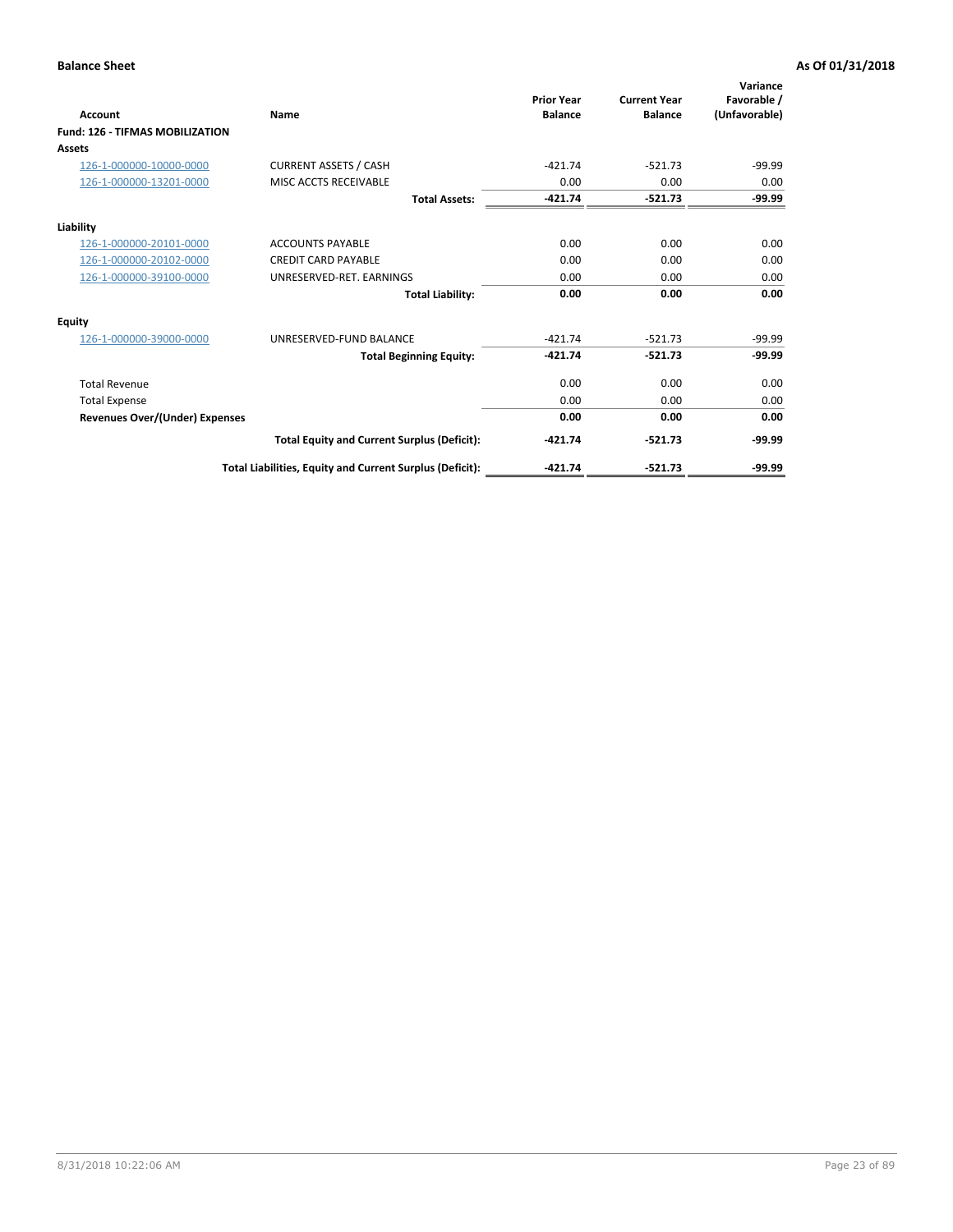| <b>Account</b>                        | Name                                                     | <b>Prior Year</b><br><b>Balance</b> | <b>Current Year</b><br><b>Balance</b> | Variance<br>Favorable /<br>(Unfavorable) |
|---------------------------------------|----------------------------------------------------------|-------------------------------------|---------------------------------------|------------------------------------------|
| Fund: 127 - FIRE GRANT                |                                                          |                                     |                                       |                                          |
| Assets                                |                                                          |                                     |                                       |                                          |
| 127-1-000000-10000-0000               | <b>CURRENT ASSETS / CASH</b>                             | 0.00                                | 0.00                                  | 0.00                                     |
| 127-1-000000-13201-0000               | MISC ACCTS RECEIVABLE                                    | 0.00                                | 0.00                                  | 0.00                                     |
|                                       | <b>Total Assets:</b>                                     | 0.00                                | 0.00                                  | 0.00                                     |
| Liability                             |                                                          |                                     |                                       |                                          |
| 127-1-000000-20101-0000               | <b>ACCOUNTS PAYABLE</b>                                  | 0.00                                | 0.00                                  | 0.00                                     |
|                                       | <b>Total Liability:</b>                                  | 0.00                                | 0.00                                  | 0.00                                     |
| Equity                                |                                                          |                                     |                                       |                                          |
| 127-1-000000-39000-0000               | UNRESERVED-FUND BALANCE                                  | 0.00                                | 0.00                                  | 0.00                                     |
|                                       | <b>Total Beginning Equity:</b>                           | 0.00                                | 0.00                                  | 0.00                                     |
| <b>Total Revenue</b>                  |                                                          | 0.00                                | 0.00                                  | 0.00                                     |
| <b>Total Expense</b>                  |                                                          | 0.00                                | 0.00                                  | 0.00                                     |
| <b>Revenues Over/(Under) Expenses</b> |                                                          | 0.00                                | 0.00                                  | 0.00                                     |
|                                       | <b>Total Equity and Current Surplus (Deficit):</b>       | 0.00                                | 0.00                                  | 0.00                                     |
|                                       | Total Liabilities, Equity and Current Surplus (Deficit): | 0.00                                | 0.00                                  | 0.00                                     |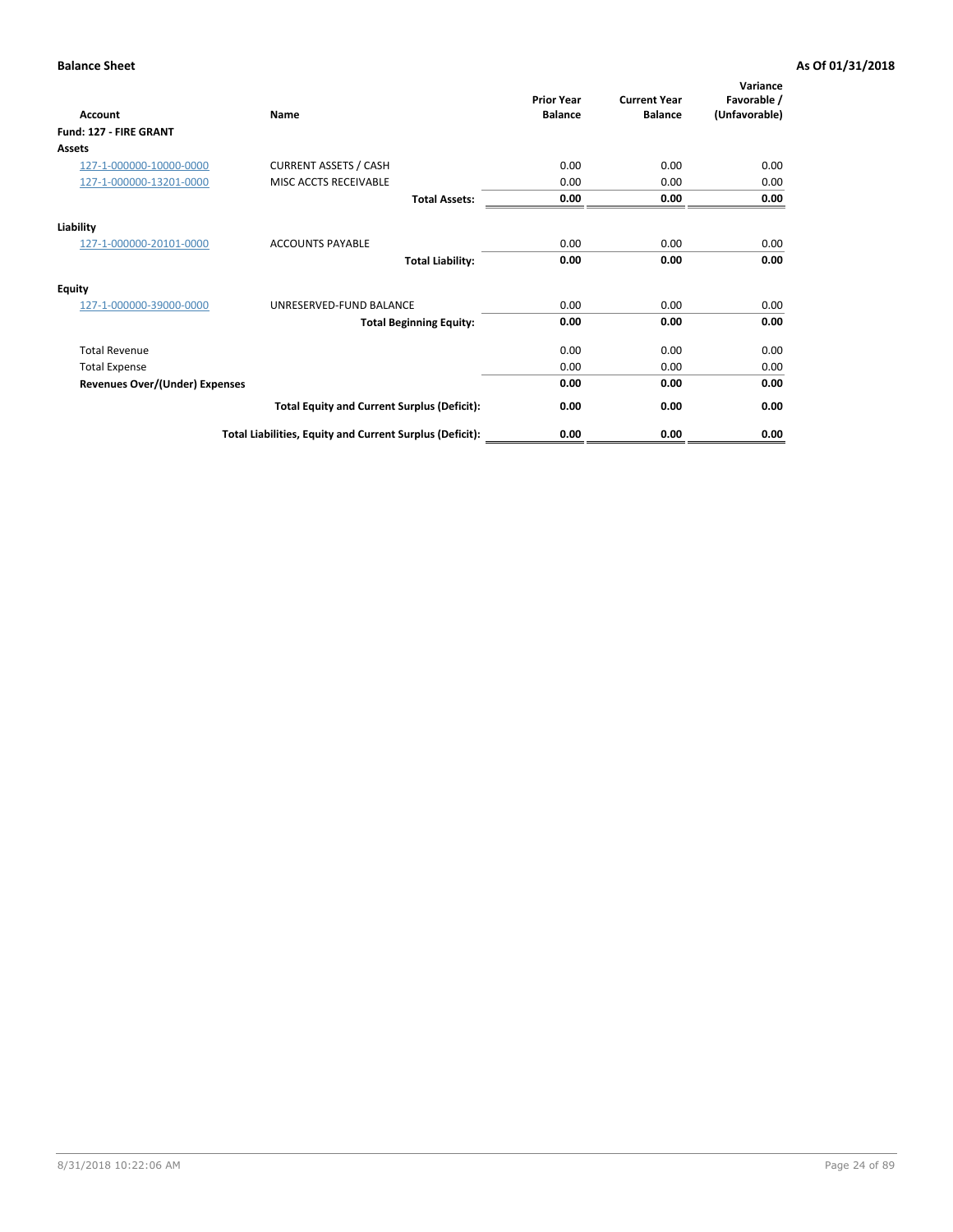| <b>Account</b>                    | Name                                                     | <b>Prior Year</b><br><b>Balance</b> | <b>Current Year</b><br><b>Balance</b> | Variance<br>Favorable /<br>(Unfavorable) |
|-----------------------------------|----------------------------------------------------------|-------------------------------------|---------------------------------------|------------------------------------------|
| Fund: 140 - DEBT SERVICE FUND     |                                                          |                                     |                                       |                                          |
| Assets                            |                                                          |                                     |                                       |                                          |
| 140-1-000000-10000-0000           | <b>CURRENT ASSETS / CASH</b>                             | 4,159,440.67                        | 4,460,032.23                          | 300,591.56                               |
| 140-1-000000-12101-0000           | <b>BOND ISSUANCE COSTS</b>                               | 0.00                                | 0.00                                  | 0.00                                     |
| 140-1-000000-13101-0000           | TAX RECEIVABLE-CURRENT                                   | 865,023.46                          | $-3,517,689.88$                       | $-4,382,713.34$                          |
| 140-1-000000-13102-0000           | <b>TAXES REC-DELINQUENT</b>                              | 193,738.56                          | 183,829.89                            | $-9,908.67$                              |
| 140-1-000000-13103-0000           | ALLOW FOR UNCOLLECT TAXES                                | $-128,974.29$                       | $-137,812.38$                         | $-8,838.09$                              |
| 140-1-000000-13203-0000           | NON-CURRENT ASSETS / PREPAYMENTS                         | 0.00                                | 0.00                                  | 0.00                                     |
| 140-1-000000-13205-0000           | <b>INTEREST RECEIVABLE</b>                               | 0.00                                | 0.00                                  | 0.00                                     |
| 140-1-000000-13221-0000           | MISC A/R - PROPERTY TAXES                                | 567,550.46                          | 357,148.45                            | $-210,402.01$                            |
|                                   | <b>Total Assets:</b>                                     | 5,656,778.86                        | 1,345,508.31                          | $-4,311,270.55$                          |
| Liability                         |                                                          |                                     |                                       |                                          |
| 140-1-000000-20101-0000           | <b>ACCOUNTS PAYABLE</b>                                  | $-14,000.00$                        | 0.00                                  | $-14,000.00$                             |
| 140-1-000000-20102-0000           | <b>CREDIT CARD PAYABLE</b>                               | 0.00                                | 0.00                                  | 0.00                                     |
| 140-1-000000-20103-0000           | ACCRUED ACCOUNTS PAYABLE                                 | 0.00                                | 0.00                                  | 0.00                                     |
| 140-1-000000-20108-0000           | <b>MATURED BONDS PAYABLE</b>                             | 0.00                                | 0.00                                  | 0.00                                     |
| 140-1-000000-20111-0000           | MATURED INTEREST PAYABLE                                 | 0.00                                | 0.00                                  | 0.00                                     |
| 140-1-000000-20112-0000           | <b>ACCRUED INTEREST PAYABLE</b>                          | 0.00                                | 0.00                                  | 0.00                                     |
| 140-1-000000-20203-0000           | <b>DEFERRED TAX REVENUE</b>                              | 919,579.19                          | $-3,481,880.91$                       | 4,401,460.10                             |
| 140-1-000000-21001-0000           | <b>GENERAL FUND / GENERAL FUND</b>                       | 0.00                                | 0.00                                  | 0.00                                     |
| 140-1-000000-21040-0000           | DUE TO / GENERAL CIP FUND                                | 0.00                                | 0.00                                  | 0.00                                     |
| 140-1-000000-29300-0000           | <b>ENCUMBRANCE SUMMARY</b>                               | 0.00                                | 0.00                                  | 0.00                                     |
| 140-1-000000-29400-0000           | RESERVED ACCOUNT / ENCUMBRANCES                          | 0.00                                | 0.00                                  | 0.00                                     |
|                                   | <b>Total Liability:</b>                                  | 905,579.19                          | $-3,481,880.91$                       | 4,387,460.10                             |
|                                   |                                                          |                                     |                                       |                                          |
| Equity<br>140-1-000000-39000-0000 | UNRESERVED-FUND BALANCE                                  | 608,660.37                          | 680,422.24                            | 71,761.87                                |
|                                   | <b>Total Beginning Equity:</b>                           | 608,660.37                          | 680,422.24                            | 71,761.87                                |
|                                   |                                                          |                                     |                                       |                                          |
| <b>Total Revenue</b>              |                                                          | 4,152,698.41                        | 4,152,176.34                          | $-522.07$                                |
| <b>Total Expense</b>              |                                                          | 10,159.11                           | 5,209.36                              | 4,949.75                                 |
| Revenues Over/(Under) Expenses    |                                                          | 4,142,539.30                        | 4,146,966.98                          | 4,427.68                                 |
|                                   | <b>Total Equity and Current Surplus (Deficit):</b>       | 4,751,199.67                        | 4,827,389.22                          | 76,189.55                                |
|                                   | Total Liabilities, Equity and Current Surplus (Deficit): | 5,656,778.86                        | 1,345,508.31                          | -4,311,270.55                            |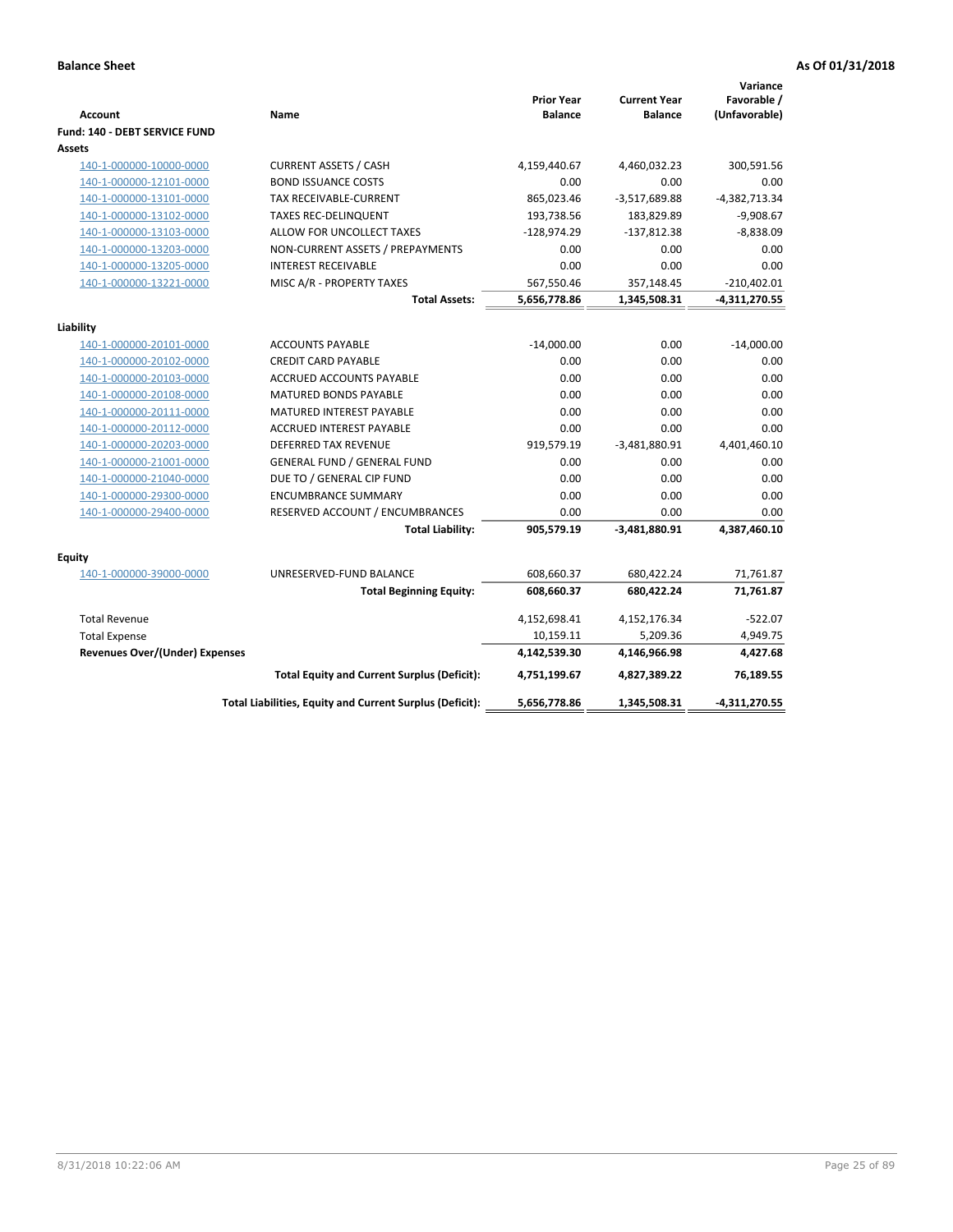|                                                               |                                                                  |                    |                     | Variance              |
|---------------------------------------------------------------|------------------------------------------------------------------|--------------------|---------------------|-----------------------|
|                                                               |                                                                  | <b>Prior Year</b>  | <b>Current Year</b> | Favorable /           |
| <b>Account</b>                                                | Name                                                             | <b>Balance</b>     | <b>Balance</b>      | (Unfavorable)         |
| Fund: 160 - GENERAL CAPITAL IMPROVEMENT FUND<br><b>Assets</b> |                                                                  |                    |                     |                       |
|                                                               |                                                                  |                    |                     |                       |
| 160-1-000000-10000-0000                                       | <b>CURRENT ASSETS / CASH</b><br>2002 CO'S                        | 1,875,333.29       | 744,774.09          | $-1,130,559.20$       |
| 160-1-000000-11402-0000                                       | EXCHANGE BLDG - TX DAILY ACCOUNT 1157                            | 284,009.79         | 245,617.05          | $-38,392.74$          |
| 160-1-000000-11514-0000                                       |                                                                  | 2,263,792.32       | 219,358.32          | $-2,044,434.00$       |
| 160-1-000000-11517-0000                                       | <b>EXCHANGE BLDG - TX TERM</b><br><b>CERTIFICATES OF DEPOSIT</b> | 0.00<br>300,000.00 | 0.00<br>0.00        | 0.00<br>$-300,000.00$ |
| 160-1-000000-11520-0000                                       | 2001 CO                                                          |                    | 0.00                |                       |
| 160-1-000000-11602-0000                                       |                                                                  | 88,093.67          |                     | $-88,093.67$          |
| 160-1-000000-11603-0000                                       | 2001-A CO'S                                                      | 73,537.95          | 74,222.53           | 684.58                |
| 160-1-000000-13201-0000                                       | MISC ACCTS RECEIVABLE                                            | 0.00               | 0.00                | 0.00                  |
| 160-1-000000-13205-0000                                       | <b>INTEREST RECEIVABLE</b>                                       | 0.00               | 0.00                | 0.00                  |
| 160-1-000000-14035-0000                                       | DEBT SERVICE / DEBT SERVICE FUND                                 | 0.00               | 0.00                | 0.00                  |
|                                                               | <b>Total Assets:</b>                                             | 4,884,767.02       | 1,283,971.99        | -3,600,795.03         |
| Liability                                                     |                                                                  |                    |                     |                       |
| 160-1-000000-20101-0000                                       | <b>ACCOUNTS PAYABLE</b>                                          | 0.00               | 0.00                | 0.00                  |
| 160-1-000000-20102-0000                                       | <b>CREDIT CARD PAYABLE</b>                                       | 0.00               | 0.00                | 0.00                  |
| 160-1-000000-20103-0000                                       | ACCRUED ACCOUNTS PAYABLE                                         | 0.00               | 0.00                | 0.00                  |
| 160-1-000000-20113-0000                                       | <b>DEVELOPERS ESCROW</b>                                         | 0.00               | 0.00                | 0.00                  |
| 160-1-000000-20139-0000                                       | RETAINAGES PAYABLE                                               | 32,989.57          | $-0.02$             | 32,989.59             |
| 160-1-000000-20902-0000                                       | <b>DEFERRED GRANT REVENUE</b>                                    | 0.00               | 0.00                | 0.00                  |
| 160-1-000000-21001-0000                                       | <b>GENERAL FUND / GENERAL FUND</b>                               | 0.00               | 0.00                | 0.00                  |
| 160-1-000000-21035-0000                                       | DEBT SERVICE / DUE TO DEBT SERVICE                               | 0.00               | 0.00                | 0.00                  |
| 160-1-000000-21101-0000                                       | ENTERPRISE / WTR/WWTR UTILITY FUND                               | 0.00               | 0.00                | 0.00                  |
| 160-1-000000-29300-0000                                       | <b>ENCUMBRANCE SUMMARY</b>                                       | 0.00               | 0.00                | 0.00                  |
| 160-1-000000-29400-0100                                       | RESERVED ACCOUNT / ENCUMBRANCES                                  | 0.00               | 0.00                | 0.00                  |
|                                                               | <b>Total Liability:</b>                                          | 32,989.57          | $-0.02$             | 32,989.59             |
|                                                               |                                                                  |                    |                     |                       |
| <b>Equity</b>                                                 |                                                                  |                    |                     |                       |
| 160-1-000000-39000-0000                                       | UNRESERVED-FUND BALANCE                                          | 5,383,540.33       | 365,973.09          | $-5,017,567.24$       |
|                                                               | <b>Total Beginning Equity:</b>                                   | 5,383,540.33       | 365,973.09          | -5,017,567.24         |
| <b>Total Revenue</b>                                          |                                                                  | 693,749.92         | 1,042,399.38        | 348,649.46            |
| <b>Total Expense</b>                                          |                                                                  | 1,225,512.80       | 124,400.46          | 1,101,112.34          |
| Revenues Over/(Under) Expenses                                |                                                                  | $-531,762.88$      | 917,998.92          | 1,449,761.80          |
|                                                               | <b>Total Equity and Current Surplus (Deficit):</b>               | 4,851,777.45       | 1,283,972.01        | -3,567,805.44         |
|                                                               | Total Liabilities, Equity and Current Surplus (Deficit):         | 4,884,767.02       | 1,283,971.99        | -3,600,795.03         |
|                                                               |                                                                  |                    |                     |                       |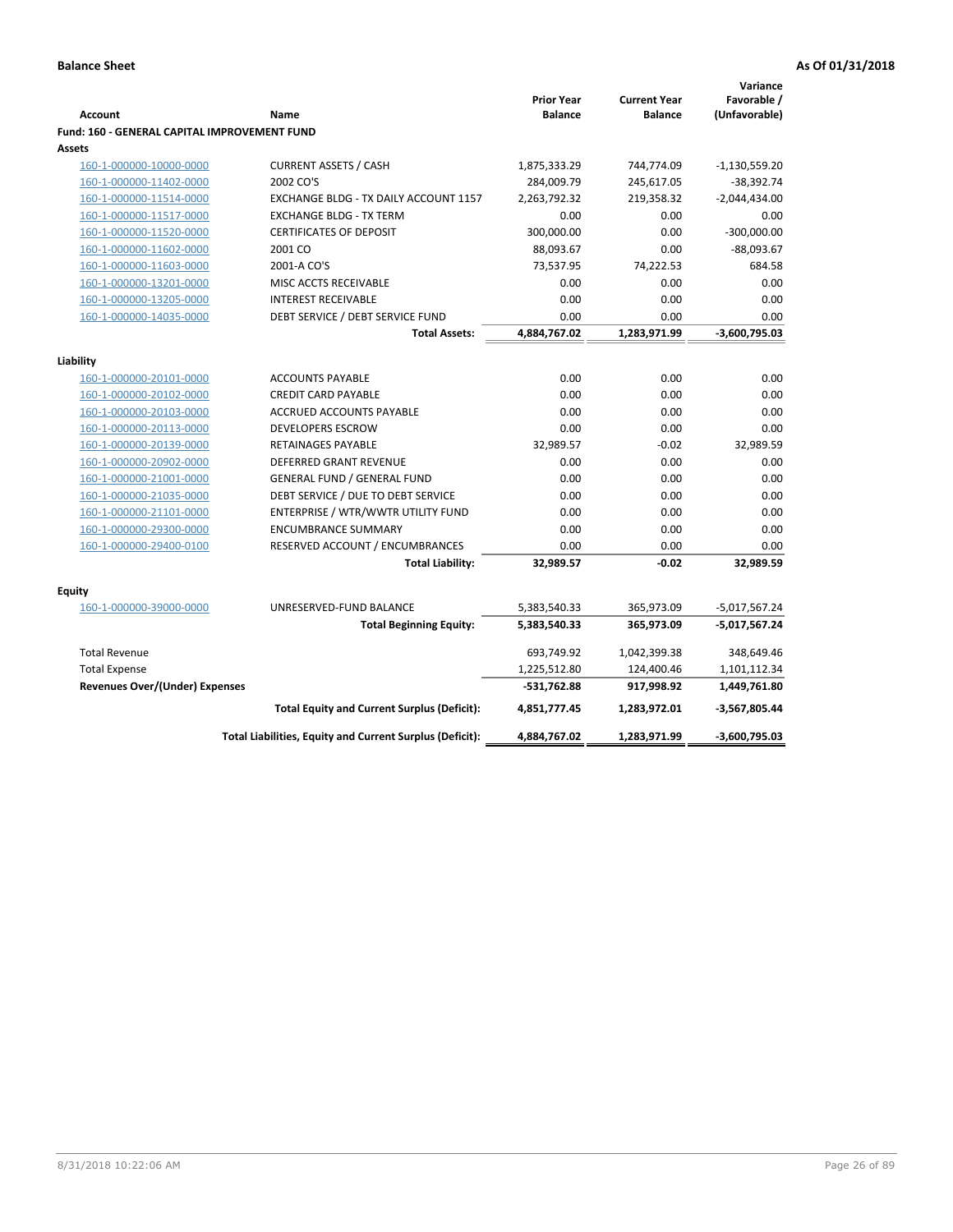| Account                                     | Name                                                     | <b>Prior Year</b><br><b>Balance</b> | <b>Current Year</b><br><b>Balance</b> | Variance<br>Favorable /<br>(Unfavorable) |
|---------------------------------------------|----------------------------------------------------------|-------------------------------------|---------------------------------------|------------------------------------------|
| <b>Fund: 161 - STREET CONSTRUCTION FUND</b> |                                                          |                                     |                                       |                                          |
| <b>Assets</b>                               |                                                          |                                     |                                       |                                          |
| 161-1-000000-10000-0000                     | <b>CURRENT ASSETS / CASH</b>                             | 844,593.86                          | 845,886.66                            | 1,292.80                                 |
| 161-1-000000-11003-0000                     | 2010 CO'S                                                | 0.00                                | 0.00                                  | 0.00                                     |
| 161-1-000000-13205-0000                     | <b>INTEREST RECEIVABLE</b>                               | 0.00                                | 0.00                                  | 0.00                                     |
| 161-1-000000-14035-0000                     | DEBT SERVICE / DEBT SERVICE FUND                         | 0.00                                | 0.00                                  | 0.00                                     |
|                                             | <b>Total Assets:</b>                                     | 844,593.86                          | 845,886.66                            | 1,292.80                                 |
| Liability                                   |                                                          |                                     |                                       |                                          |
| 161-1-000000-20101-0000                     | <b>ACCOUNTS PAYABLE</b>                                  | 0.00                                | 0.00                                  | 0.00                                     |
| 161-1-000000-20102-0000                     | <b>CREDIT CARD PAYABLE</b>                               | 0.00                                | 0.00                                  | 0.00                                     |
| 161-1-000000-20103-0000                     | <b>ACCRUED ACCOUNTS PAYABLE</b>                          | 0.00                                | 0.00                                  | 0.00                                     |
| 161-1-000000-20139-0000                     | <b>RETAINAGES PAYABLE</b>                                | 0.00                                | 0.00                                  | 0.00                                     |
| 161-1-000000-21001-0000                     | <b>GENERAL FUND / GENERAL FUND</b>                       | 0.00                                | 0.00                                  | 0.00                                     |
| 161-1-000000-21035-0000                     | DEBT SERVICE / DUE TO DEBT SERVICE                       | 0.00                                | 0.00                                  | 0.00                                     |
| 161-1-000000-29300-0000                     | <b>ENCUMBRANCE SUMMARY</b>                               | 0.00                                | 0.00                                  | 0.00                                     |
| 161-1-000000-29400-0100                     | RESERVED ACCOUNT / ENCUMBRANCES                          | 0.00                                | 0.00                                  | 0.00                                     |
|                                             | <b>Total Liability:</b>                                  | 0.00                                | 0.00                                  | 0.00                                     |
| <b>Equity</b>                               |                                                          |                                     |                                       |                                          |
| 161-1-000000-39000-0000                     | UNRESERVED-FUND BALANCE                                  | 844,983.85                          | 846,099.12                            | 1,115.27                                 |
|                                             | <b>Total Beginning Equity:</b>                           | 844,983.85                          | 846,099.12                            | 1,115.27                                 |
| <b>Total Revenue</b>                        |                                                          | $-307.62$                           | $-137.33$                             | 170.29                                   |
| <b>Total Expense</b>                        |                                                          | 82.37                               | 75.13                                 | 7.24                                     |
| Revenues Over/(Under) Expenses              |                                                          | $-389.99$                           | $-212.46$                             | 177.53                                   |
|                                             | <b>Total Equity and Current Surplus (Deficit):</b>       | 844,593.86                          | 845,886.66                            | 1,292.80                                 |
|                                             | Total Liabilities, Equity and Current Surplus (Deficit): | 844,593.86                          | 845,886.66                            | 1,292.80                                 |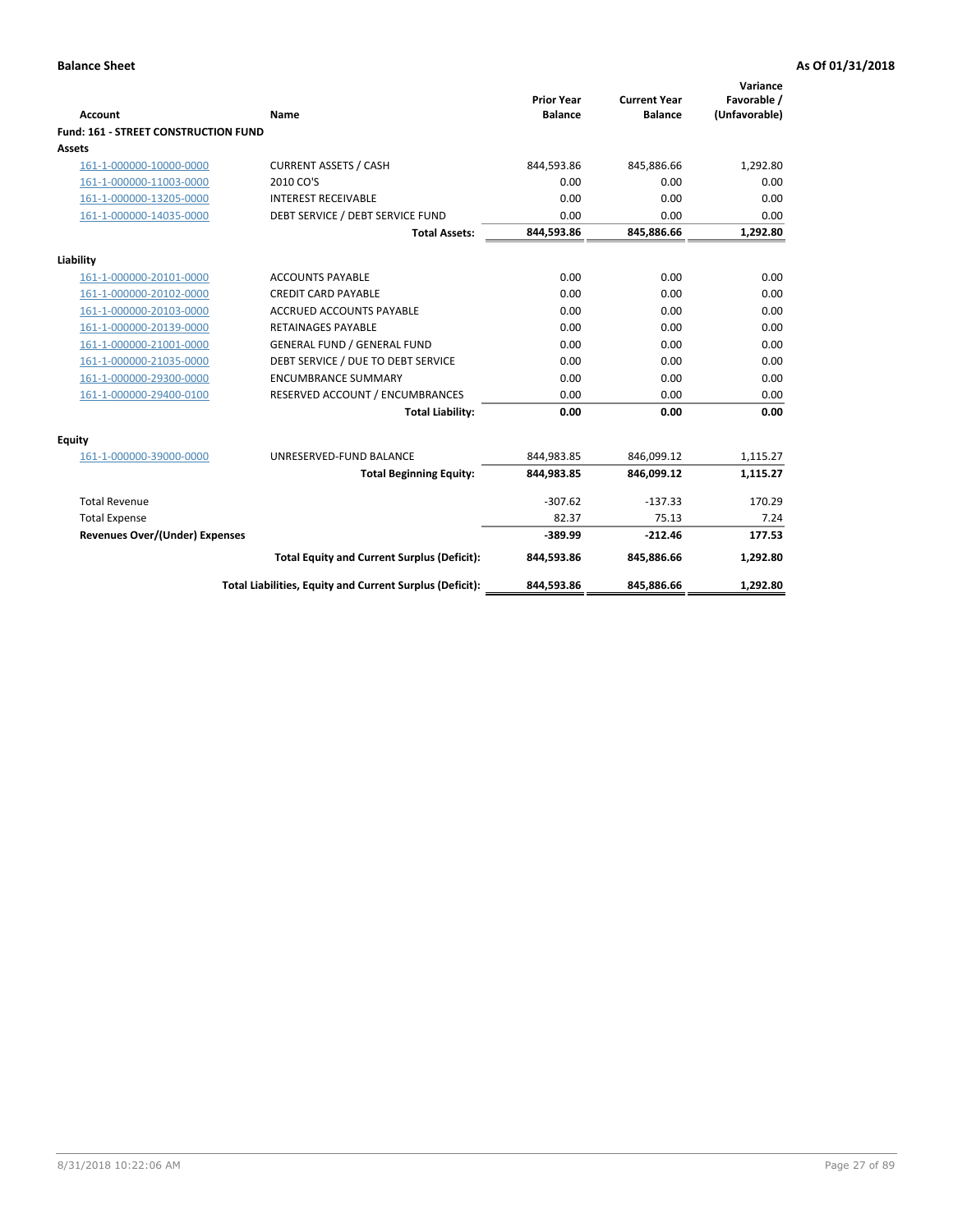|                                                 |                                                          | <b>Prior Year</b><br><b>Balance</b> | <b>Current Year</b> | Variance<br>Favorable / |
|-------------------------------------------------|----------------------------------------------------------|-------------------------------------|---------------------|-------------------------|
| <b>Account</b>                                  | Name                                                     |                                     | <b>Balance</b>      | (Unfavorable)           |
| <b>Fund: 162 - GRAHAM PARK RENOVATIONS FUND</b> |                                                          |                                     |                     |                         |
| <b>Assets</b>                                   |                                                          |                                     |                     |                         |
| 162-1-000000-10000-0000                         | <b>CURRENT ASSETS / CASH</b>                             | 0.00                                | 0.00                | 0.00                    |
| 162-1-000000-13201-0000                         | MISC ACCTS RECEIVABLE                                    | 0.00                                | 0.00                | 0.00                    |
|                                                 | <b>Total Assets:</b>                                     | 0.00                                | 0.00                | 0.00                    |
| Liability                                       |                                                          |                                     |                     |                         |
| 162-1-000000-20101-0000                         | <b>ACCOUNTS PAYABLE</b>                                  | 0.00                                | 0.00                | 0.00                    |
| 162-1-000000-20139-0000                         | <b>RETAINAGES PAYABLE</b>                                | 0.00                                | 0.00                | 0.00                    |
| 162-1-000000-20202-0000                         | <b>DEFERRED REVENUE</b>                                  | 0.00                                | 0.00                | 0.00                    |
| 162-1-000000-29300-0000                         | <b>ENCUMBRANCE SUMMARY</b>                               | 0.00                                | 0.00                | 0.00                    |
| 162-1-000000-29400-0000                         | RESERVED ACCOUNT / ENCUMBRANCES                          | 0.00                                | 0.00                | 0.00                    |
|                                                 | <b>Total Liability:</b>                                  | 0.00                                | 0.00                | 0.00                    |
| Equity                                          |                                                          |                                     |                     |                         |
| 162-1-000000-39000-0000                         | UNRESERVED-FUND BALANCE                                  | 0.00                                | 0.00                | 0.00                    |
|                                                 | <b>Total Beginning Equity:</b>                           | 0.00                                | 0.00                | 0.00                    |
| <b>Total Revenue</b>                            |                                                          | 0.00                                | 0.00                | 0.00                    |
| <b>Total Expense</b>                            |                                                          | 0.00                                | 0.00                | 0.00                    |
| Revenues Over/(Under) Expenses                  |                                                          | 0.00                                | 0.00                | 0.00                    |
|                                                 | <b>Total Equity and Current Surplus (Deficit):</b>       | 0.00                                | 0.00                | 0.00                    |
|                                                 | Total Liabilities, Equity and Current Surplus (Deficit): | 0.00                                | 0.00                | 0.00                    |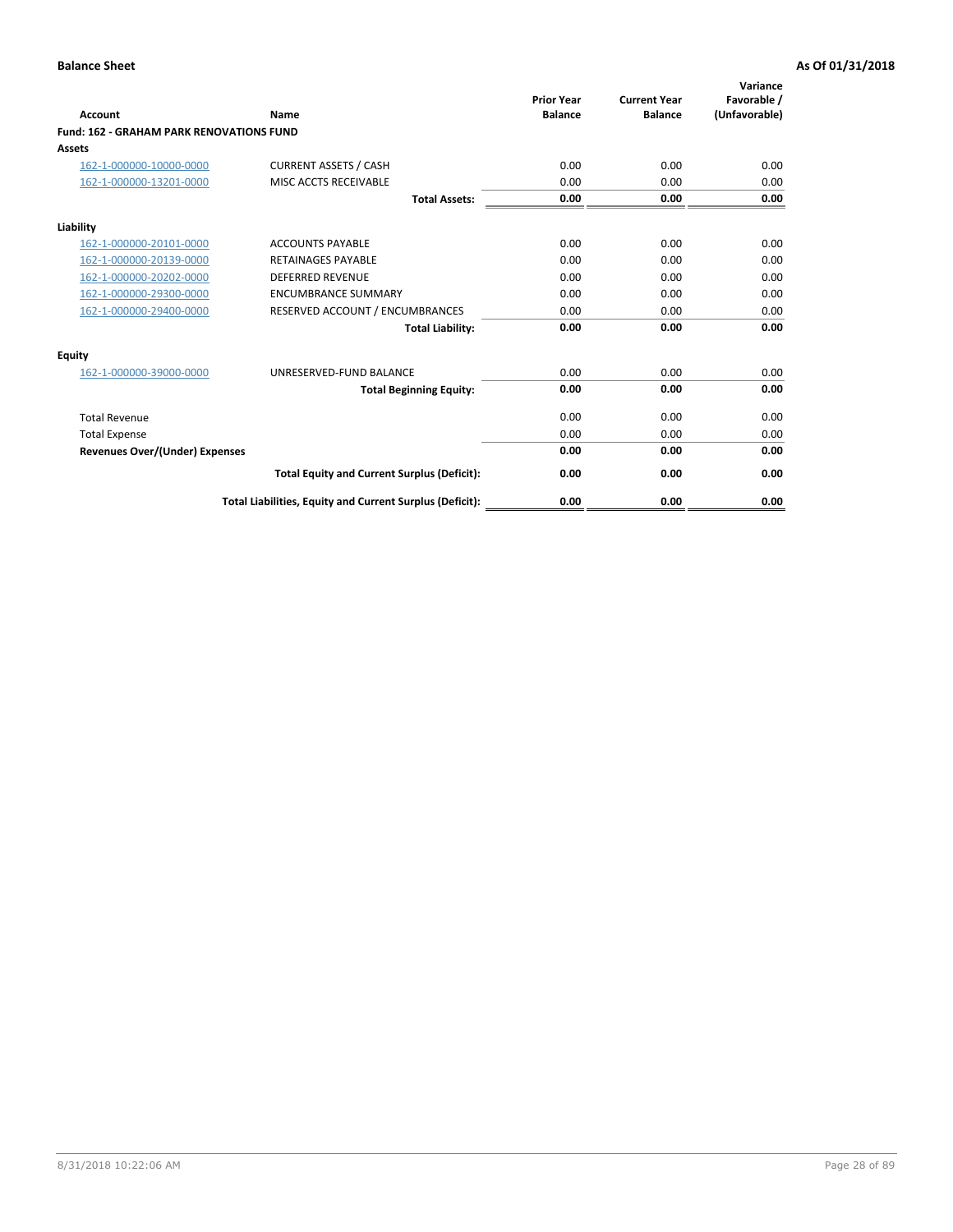|                                              |                                                          | <b>Prior Year</b> | <b>Current Year</b> | Variance<br>Favorable / |
|----------------------------------------------|----------------------------------------------------------|-------------------|---------------------|-------------------------|
| <b>Account</b>                               | Name                                                     | <b>Balance</b>    | <b>Balance</b>      | (Unfavorable)           |
| <b>Fund: 163 - SECO STIMULAS BLOCK GRANT</b> |                                                          |                   |                     |                         |
| Assets                                       |                                                          |                   |                     |                         |
| 163-1-000000-10000-0000                      | <b>CURRENT ASSETS / CASH</b>                             | 0.00              | 0.00                | 0.00                    |
| 163-1-000000-13201-0000                      | MISC ACCTS RECEIVABLE                                    | 0.00              | 0.00                | 0.00                    |
| 163-1-000000-13205-0000                      | <b>INTEREST RECEIVABLE</b>                               | 0.00              | 0.00                | 0.00                    |
|                                              | <b>Total Assets:</b>                                     | 0.00              | 0.00                | 0.00                    |
| Liability                                    |                                                          |                   |                     |                         |
| 163-1-000000-20101-0000                      | <b>ACCOUNTS PAYABLE</b>                                  | 0.00              | 0.00                | 0.00                    |
| 163-1-000000-20102-0000                      | <b>CREDIT CARD PAYABLE</b>                               | 0.00              | 0.00                | 0.00                    |
| 163-1-000000-20103-0000                      | <b>ACCRUED ACCOUNTS PAYABLE</b>                          | 0.00              | 0.00                | 0.00                    |
| 163-1-000000-20139-0000                      | <b>RETAINAGES PAYABLE</b>                                | 0.00              | 0.00                | 0.00                    |
| 163-1-000000-20902-0000                      | <b>DEFERRED GRANT REVENUE</b>                            | 0.00              | 0.00                | 0.00                    |
| 163-1-000000-29300-0000                      | <b>ENCUMBRANCE SUMMARY</b>                               | 0.00              | 0.00                | 0.00                    |
| 163-1-000000-29400-0100                      | RESERVED ACCOUNT / ENCUMBRANCES                          | 0.00              | 0.00                | 0.00                    |
|                                              | <b>Total Liability:</b>                                  | 0.00              | 0.00                | 0.00                    |
| <b>Equity</b>                                |                                                          |                   |                     |                         |
| 163-1-000000-39000-0000                      | UNRESERVED-FUND BALANCE                                  | 0.00              | 0.00                | 0.00                    |
|                                              | <b>Total Beginning Equity:</b>                           | 0.00              | 0.00                | 0.00                    |
| <b>Total Revenue</b>                         |                                                          | 0.00              | 0.00                | 0.00                    |
| <b>Total Expense</b>                         |                                                          | 0.00              | 0.00                | 0.00                    |
| Revenues Over/(Under) Expenses               |                                                          | 0.00              | 0.00                | 0.00                    |
|                                              | <b>Total Equity and Current Surplus (Deficit):</b>       | 0.00              | 0.00                | 0.00                    |
|                                              | Total Liabilities, Equity and Current Surplus (Deficit): | 0.00              | 0.00                | 0.00                    |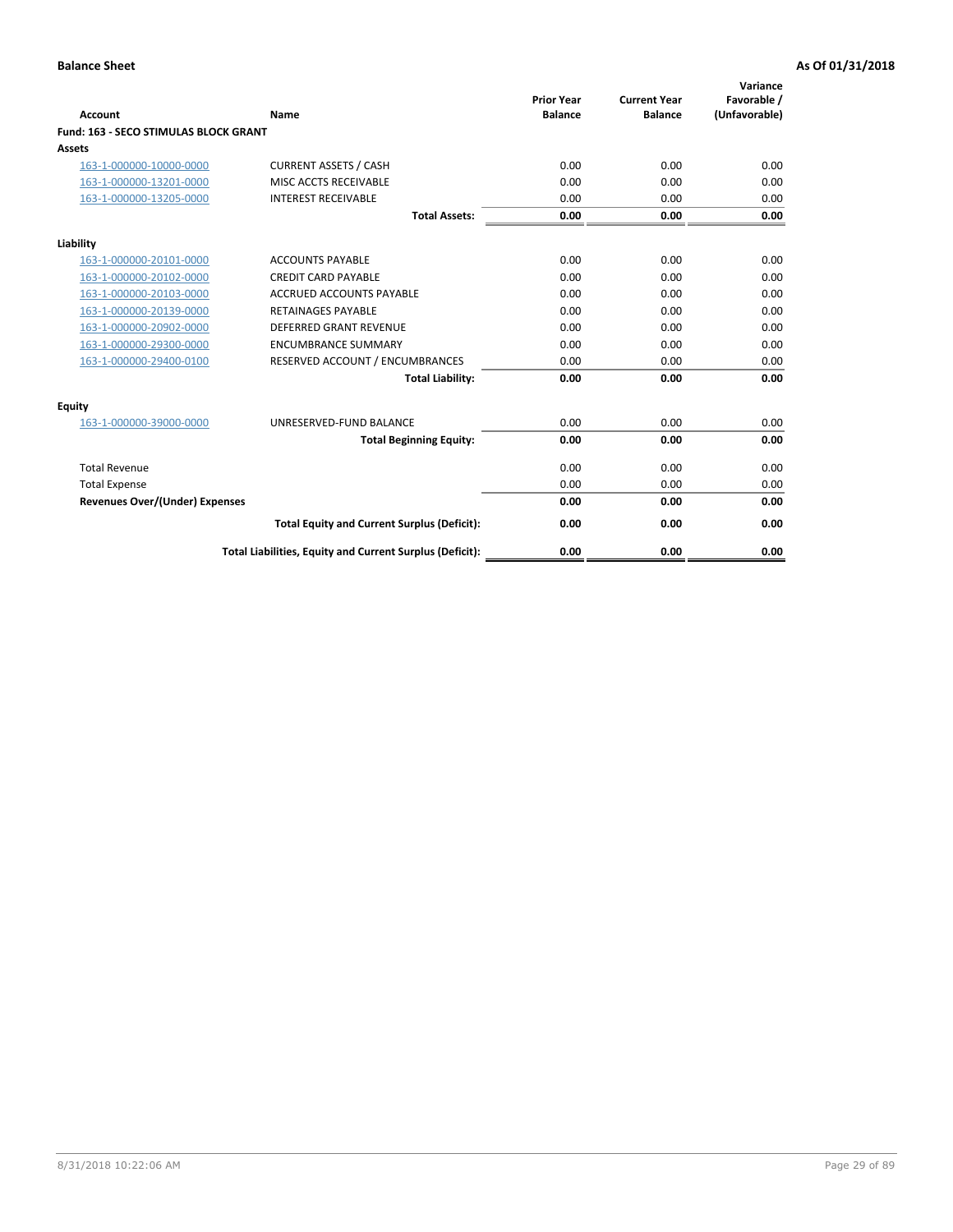|                                       |                                                          | <b>Prior Year</b> | <b>Current Year</b> | Variance<br>Favorable / |
|---------------------------------------|----------------------------------------------------------|-------------------|---------------------|-------------------------|
| <b>Account</b>                        | Name                                                     | <b>Balance</b>    | <b>Balance</b>      | (Unfavorable)           |
| Fund: 164 - 2013 CO CAPITAL FUND      |                                                          |                   |                     |                         |
| Assets                                |                                                          |                   |                     |                         |
| 164-1-000000-10000-0000               | <b>CURRENT ASSETS / CASH</b>                             | 0.00              | 31,649.15           | 31,649.15               |
| 164-1-000000-11508-0000               | 2013 CO'S PROJ CONST                                     | 28,824.89         | 1,993.53            | $-26,831.36$            |
| 164-1-000000-11509-0000               | 2013 CO'S DEBT SERVICE                                   | 4,732.76          | 0.00                | $-4,732.76$             |
| 164-1-000000-13205-0000               | <b>INTEREST RECEIVABLE</b>                               | 0.00              | 0.00                | 0.00                    |
| 164-1-000000-14035-0000               | DEBT SERVICE / DEBT SERVICE FUND                         | 0.00              | 0.00                | 0.00                    |
|                                       | <b>Total Assets:</b>                                     | 33,557.65         | 33,642.68           | 85.03                   |
| Liability                             |                                                          |                   |                     |                         |
| 164-1-000000-20101-0000               | <b>ACCOUNTS PAYABLE</b>                                  | 0.00              | 0.00                | 0.00                    |
| 164-1-000000-20102-0000               | <b>CREDIT CARD PAYABLE</b>                               | 0.00              | 0.00                | 0.00                    |
| 164-1-000000-20103-0000               | <b>ACCRUED ACCOUNTS PAYABLE</b>                          | 0.00              | 0.00                | 0.00                    |
| 164-1-000000-20139-0000               | <b>RETAINAGES PAYABLE</b>                                | 0.00              | 0.00                | 0.00                    |
| 164-1-000000-21001-0000               | <b>GENERAL FUND / GENERAL FUND</b>                       | 0.00              | 0.00                | 0.00                    |
| 164-1-000000-21035-0000               | DEBT SERVICE / DUE TO DEBT SERVICE                       | 0.00              | 0.00                | 0.00                    |
| 164-1-000000-29300-0000               | <b>ENCUMBRANCE SUMMARY</b>                               | 0.00              | 0.00                | 0.00                    |
| 164-1-000000-29400-0100               | RESERVED ACCOUNT / ENCUMBRANCES                          | 0.00              | 0.00                | 0.00                    |
|                                       | <b>Total Liability:</b>                                  | 0.00              | 0.00                | 0.00                    |
| Equity                                |                                                          |                   |                     |                         |
| 164-1-000000-39000-0000               | UNRESERVED-FUND BALANCE                                  | 33,501.36         | 33,642.76           | 141.40                  |
|                                       | <b>Total Beginning Equity:</b>                           | 33,501.36         | 33,642.76           | 141.40                  |
| <b>Total Revenue</b>                  |                                                          | 56.29             | 2.73                | $-53.56$                |
| <b>Total Expense</b>                  |                                                          | 0.00              | 2.81                | $-2.81$                 |
| <b>Revenues Over/(Under) Expenses</b> |                                                          | 56.29             | $-0.08$             | $-56.37$                |
|                                       | <b>Total Equity and Current Surplus (Deficit):</b>       | 33,557.65         | 33,642.68           | 85.03                   |
|                                       | Total Liabilities, Equity and Current Surplus (Deficit): | 33,557.65         | 33,642.68           | 85.03                   |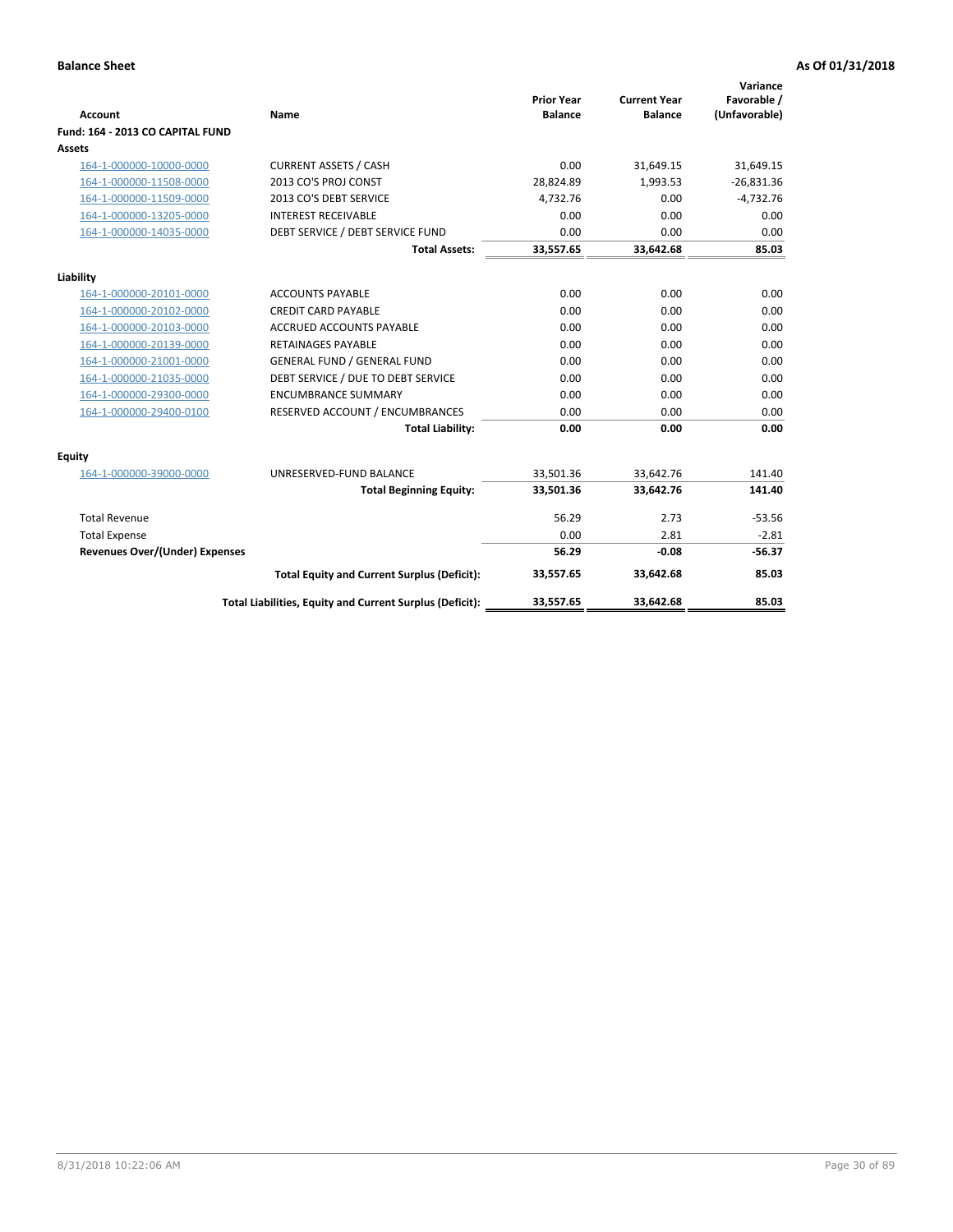| Account                               | Name                                                     | <b>Prior Year</b><br><b>Balance</b> | <b>Current Year</b><br><b>Balance</b> | Variance<br>Favorable /<br>(Unfavorable) |
|---------------------------------------|----------------------------------------------------------|-------------------------------------|---------------------------------------|------------------------------------------|
| Fund: 165 - 2014 GO FUND              |                                                          |                                     |                                       |                                          |
| Assets                                |                                                          |                                     |                                       |                                          |
| 165-1-000000-10000-0000               | <b>CURRENT ASSETS / CASH</b>                             | $-2,433,395.33$                     | $-8,613.63$                           | 2,424,781.70                             |
| 165-1-000000-11003-0000               | 2010 CO'S                                                | 0.00                                | 0.00                                  | 0.00                                     |
| 165-1-000000-11202-0000               | 2014 GO STREET BONDS                                     | 0.00                                | 0.00                                  | 0.00                                     |
| 165-1-000000-11511-0000               | 2015 GO PROJECT CONSTRUCTION                             | 5,024,085.07                        | 767,250.58                            | $-4,256,834.49$                          |
| 165-1-000000-11520-0000               | <b>CERTIFICATES OF DEPOSIT</b>                           | 0.00                                | 0.00                                  | 0.00                                     |
| 165-1-000000-11530-0000               | <b>TexasTERM CP</b>                                      | 0.00                                | 0.00                                  | 0.00                                     |
| 165-1-000000-13201-0000               | MISC ACCTS RECEIVABLE                                    | 0.00                                | 0.00                                  | 0.00                                     |
| 165-1-000000-13205-0000               | <b>INTEREST RECEIVABLE</b>                               | 0.00                                | 0.00                                  | 0.00                                     |
| 165-1-000000-14035-0000               | DEBT SERVICE / DEBT SERVICE FUND                         | 0.00                                | 0.00                                  | 0.00                                     |
|                                       | <b>Total Assets:</b>                                     | 2,590,689.74                        | 758,636.95                            | $-1,832,052.79$                          |
| Liability                             |                                                          |                                     |                                       |                                          |
| 165-1-000000-20101-0000               | <b>ACCOUNTS PAYABLE</b>                                  | 0.00                                | 0.00                                  | 0.00                                     |
| 165-1-000000-20102-0000               | <b>CREDIT CARD PAYABLE</b>                               | 0.00                                | 0.00                                  | 0.00                                     |
| 165-1-000000-20103-0000               | <b>ACCRUED ACCOUNTS PAYABLE</b>                          | 0.00                                | 0.00                                  | 0.00                                     |
| 165-1-000000-20139-0000               | <b>RETAINAGES PAYABLE</b>                                | 160,269.86                          | 0.00                                  | 160,269.86                               |
| 165-1-000000-21001-0000               | <b>GENERAL FUND / GENERAL FUND</b>                       | 0.00                                | 0.00                                  | 0.00                                     |
| 165-1-000000-21035-0000               | DEBT SERVICE / DUE TO DEBT SERVICE                       | 0.00                                | 0.00                                  | 0.00                                     |
| 165-1-000000-29300-0000               | <b>ENCUMBRANCE SUMMARY</b>                               | 0.00                                | 0.00                                  | 0.00                                     |
| 165-1-000000-29400-0100               | RESERVED ACCOUNT / ENCUMBRANCES                          | 0.00                                | 0.00                                  | 0.00                                     |
|                                       | <b>Total Liability:</b>                                  | 160,269.86                          | 0.00                                  | 160,269.86                               |
| Equity                                |                                                          |                                     |                                       |                                          |
| 165-1-000000-39000-0000               | UNRESERVED-FUND BALANCE                                  | 3,846,902.24                        | 755,496.40                            | $-3,091,405.84$                          |
|                                       | <b>Total Beginning Equity:</b>                           | 3,846,902.24                        | 755,496.40                            | $-3,091,405.84$                          |
| <b>Total Revenue</b>                  |                                                          | 22,007.81                           | 3,140.55                              | $-18,867.26$                             |
| <b>Total Expense</b>                  |                                                          | 1,438,490.17                        | 0.00                                  | 1,438,490.17                             |
| <b>Revenues Over/(Under) Expenses</b> |                                                          | $-1,416,482.36$                     | 3,140.55                              | 1,419,622.91                             |
|                                       | <b>Total Equity and Current Surplus (Deficit):</b>       | 2,430,419.88                        | 758,636.95                            | $-1,671,782.93$                          |
|                                       | Total Liabilities, Equity and Current Surplus (Deficit): | 2,590,689.74                        | 758,636.95                            | $-1,832,052.79$                          |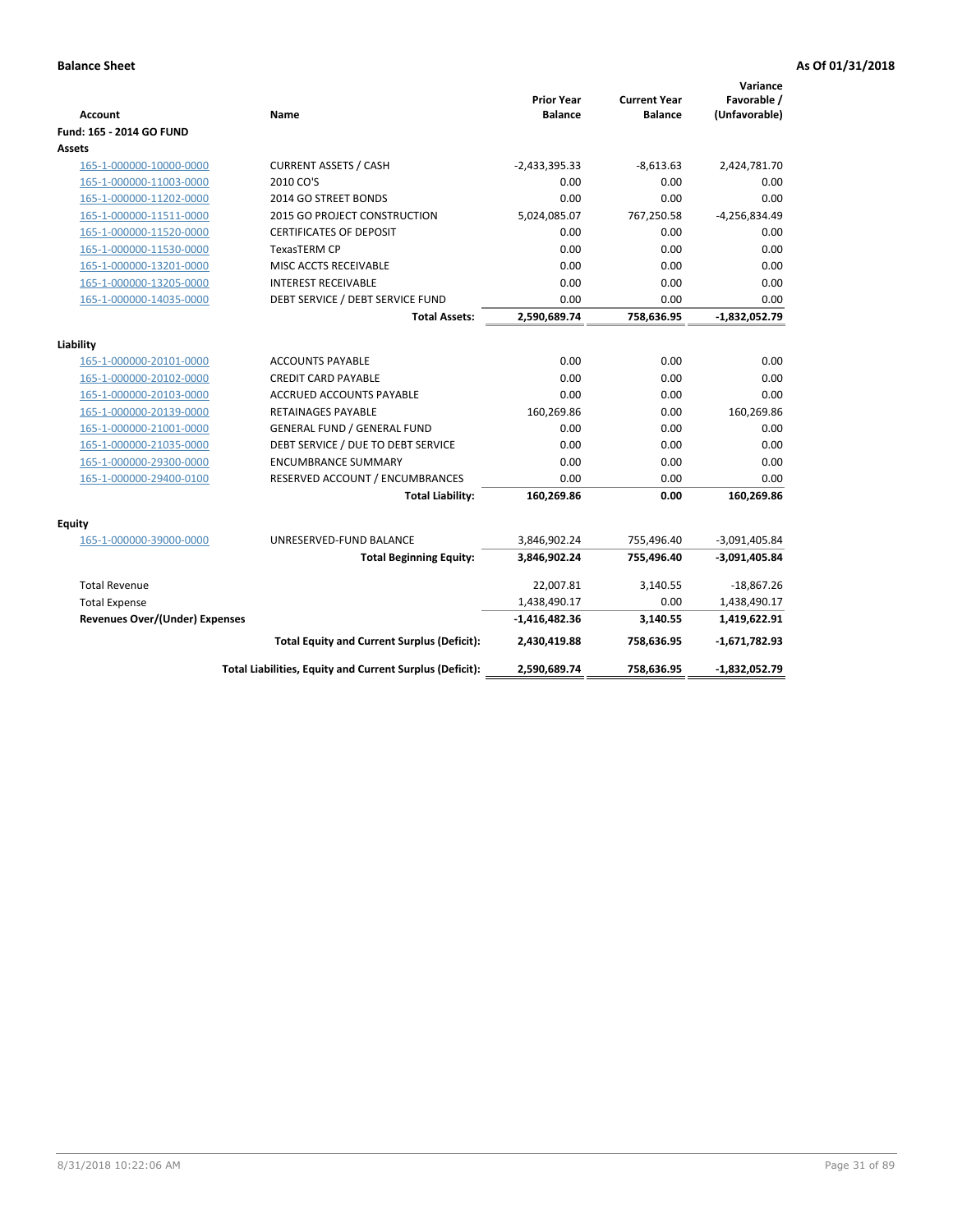|                                                       |                                                          |                                     |                                       | Variance                     |
|-------------------------------------------------------|----------------------------------------------------------|-------------------------------------|---------------------------------------|------------------------------|
| Account                                               | Name                                                     | <b>Prior Year</b><br><b>Balance</b> | <b>Current Year</b><br><b>Balance</b> | Favorable /<br>(Unfavorable) |
| Fund: 170 - LAW ENFORCEMENT GRANT - CAPITAL PURCHASES |                                                          |                                     |                                       |                              |
| <b>Assets</b>                                         |                                                          |                                     |                                       |                              |
| 170-1-000000-10000-0000                               | <b>CURRENT ASSETS / CASH</b>                             | 194.66                              | 194.66                                | 0.00                         |
| 170-1-000000-13201-0000                               | MISC ACCTS RECEIVABLE                                    | 0.00                                | 0.00                                  | 0.00                         |
|                                                       | <b>Total Assets:</b>                                     | 194.66                              | 194.66                                | 0.00                         |
| Liability                                             |                                                          |                                     |                                       |                              |
| 170-1-000000-20101-0000                               | <b>ACCOUNTS PAYABLE</b>                                  | 0.00                                | 0.00                                  | 0.00                         |
| 170-1-000000-20102-0000                               | <b>CREDIT CARD PAYABLE</b>                               | 0.00                                | 0.00                                  | 0.00                         |
| 170-1-000000-20103-0000                               | <b>ACCRUED ACCOUNTS PAYABLE</b>                          | 0.00                                | 0.00                                  | 0.00                         |
| 170-1-000000-20902-0000                               | DEFERRED GRANT REVENUE                                   | 0.00                                | 0.00                                  | 0.00                         |
| 170-1-000000-21001-0000                               | <b>GENERAL FUND / GENERAL FUND</b>                       | 0.00                                | 0.00                                  | 0.00                         |
| 170-1-000000-24004-0000                               | <b>INTEREST PAYABLE ON DEP</b>                           | 0.00                                | 0.00                                  | 0.00                         |
| 170-1-000000-29300-0000                               | <b>ENCUMBRANCE SUMMARY</b>                               | 0.00                                | 0.00                                  | 0.00                         |
| 170-1-000000-29400-0000                               | RESERVED ACCOUNT / ENCUMBRANCES                          | 0.00                                | 0.00                                  | 0.00                         |
|                                                       | <b>Total Liability:</b>                                  | 0.00                                | 0.00                                  | 0.00                         |
| <b>Equity</b>                                         |                                                          |                                     |                                       |                              |
| 170-1-000000-39000-0000                               | UNRESERVED-FUND BALANCE                                  | 194.66                              | 194.66                                | 0.00                         |
|                                                       | <b>Total Beginning Equity:</b>                           | 194.66                              | 194.66                                | 0.00                         |
| <b>Total Revenue</b>                                  |                                                          | 0.00                                | 0.00                                  | 0.00                         |
| <b>Total Expense</b>                                  |                                                          | 0.00                                | 0.00                                  | 0.00                         |
| <b>Revenues Over/(Under) Expenses</b>                 |                                                          | 0.00                                | 0.00                                  | 0.00                         |
|                                                       | <b>Total Equity and Current Surplus (Deficit):</b>       | 194.66                              | 194.66                                | 0.00                         |
|                                                       | Total Liabilities, Equity and Current Surplus (Deficit): | 194.66                              | 194.66                                | 0.00                         |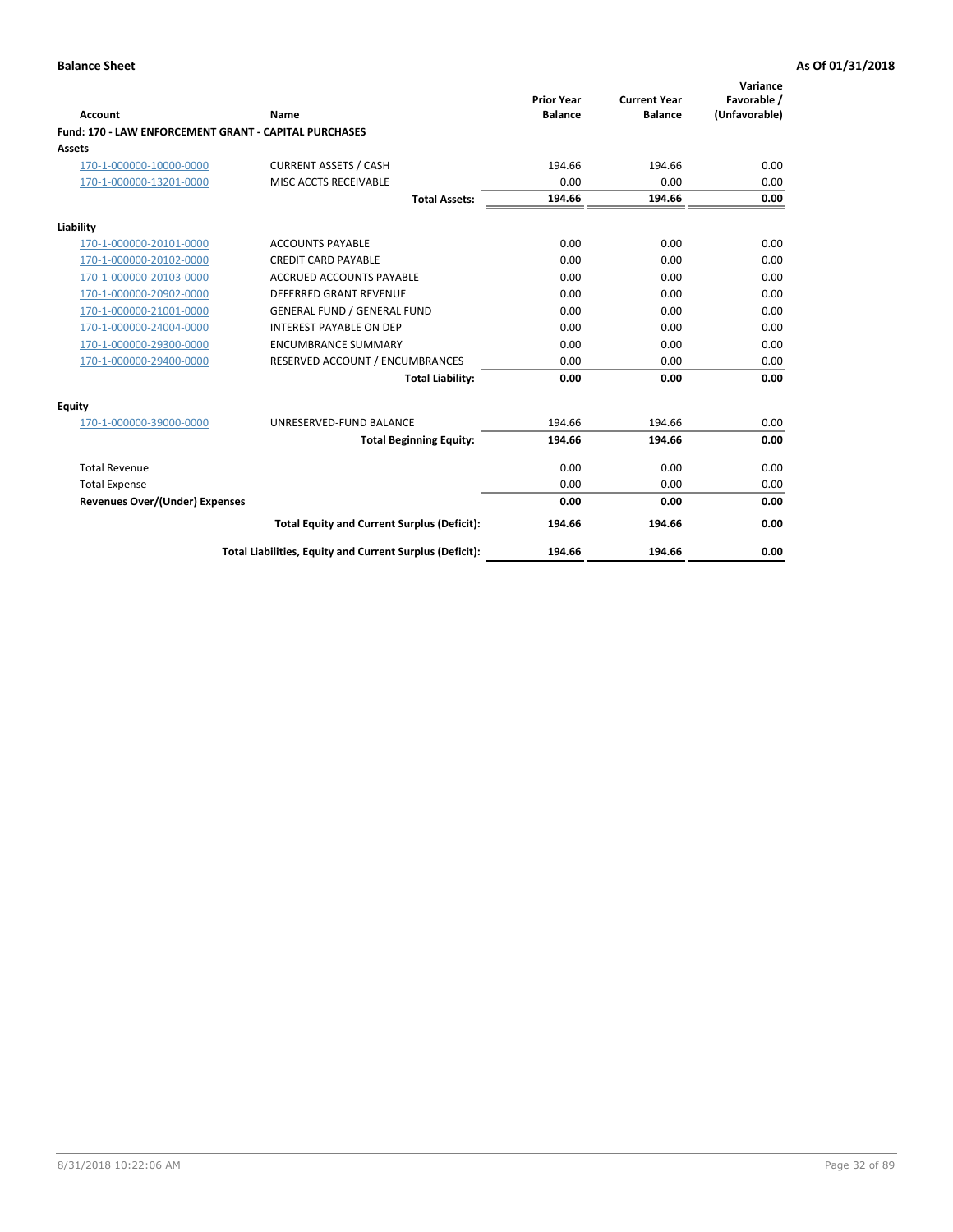|                                                |                                                          | <b>Prior Year</b> | <b>Current Year</b> | Variance<br>Favorable / |
|------------------------------------------------|----------------------------------------------------------|-------------------|---------------------|-------------------------|
| <b>Account</b>                                 | Name                                                     | <b>Balance</b>    | <b>Balance</b>      | (Unfavorable)           |
| <b>Fund: 171 - MAIN STREET SPECIAL REVENUE</b> |                                                          |                   |                     |                         |
| <b>Assets</b>                                  |                                                          |                   |                     |                         |
| 171-1-000000-10000-0000                        | <b>CURRENT ASSETS / CASH</b>                             | 32,308.28         | 32,500.28           | 192.00                  |
| 171-1-000000-13201-0000                        | MISC ACCTS RECEIVABLE                                    | 0.00              | 0.00                | 0.00                    |
| 171-1-000000-13205-0000                        | <b>INTEREST RECEIVABLE</b>                               | 0.00              | 0.00                | 0.00                    |
|                                                | <b>Total Assets:</b>                                     | 32.308.28         | 32.500.28           | 192.00                  |
| Liability                                      |                                                          |                   |                     |                         |
| 171-1-000000-20101-0000                        | <b>ACCOUNTS PAYABLE</b>                                  | 0.00              | 0.00                | 0.00                    |
| 171-1-000000-20102-0000                        | <b>CREDIT CARD PAYABLE</b>                               | 0.00              | 0.00                | 0.00                    |
| 171-1-000000-20103-0000                        | <b>ACCRUED ACCOUNTS PAYABLE</b>                          | 0.00              | 0.00                | 0.00                    |
| 171-1-000000-20139-0000                        | <b>RETAINAGES PAYABLE</b>                                | 0.00              | 0.00                | 0.00                    |
| 171-1-000000-20902-0000                        | DEFERRED GRANT REVENUE                                   | 0.00              | 0.00                | 0.00                    |
| 171-1-000000-29300-0000                        | <b>ENCUMBRANCE SUMMARY</b>                               | 0.00              | 0.00                | 0.00                    |
| 171-1-000000-29400-0100                        | RESERVED ACCOUNT / ENCUMBRANCES                          | 0.00              | 0.00                | 0.00                    |
|                                                | <b>Total Liability:</b>                                  | 0.00              | 0.00                | 0.00                    |
| <b>Equity</b>                                  |                                                          |                   |                     |                         |
| 171-1-000000-39000-0000                        | UNRESERVED-FUND BALANCE                                  | 37,308.28         | 35,933.28           | $-1,375.00$             |
|                                                | <b>Total Beginning Equity:</b>                           | 37,308.28         | 35,933.28           | $-1,375.00$             |
| <b>Total Revenue</b>                           |                                                          | 0.00              | 0.00                | 0.00                    |
| <b>Total Expense</b>                           |                                                          | 5,000.00          | 3,433.00            | 1,567.00                |
| <b>Revenues Over/(Under) Expenses</b>          |                                                          | $-5,000.00$       | $-3,433.00$         | 1,567.00                |
|                                                | <b>Total Equity and Current Surplus (Deficit):</b>       | 32,308.28         | 32,500.28           | 192.00                  |
|                                                | Total Liabilities, Equity and Current Surplus (Deficit): | 32,308.28         | 32,500.28           | 192.00                  |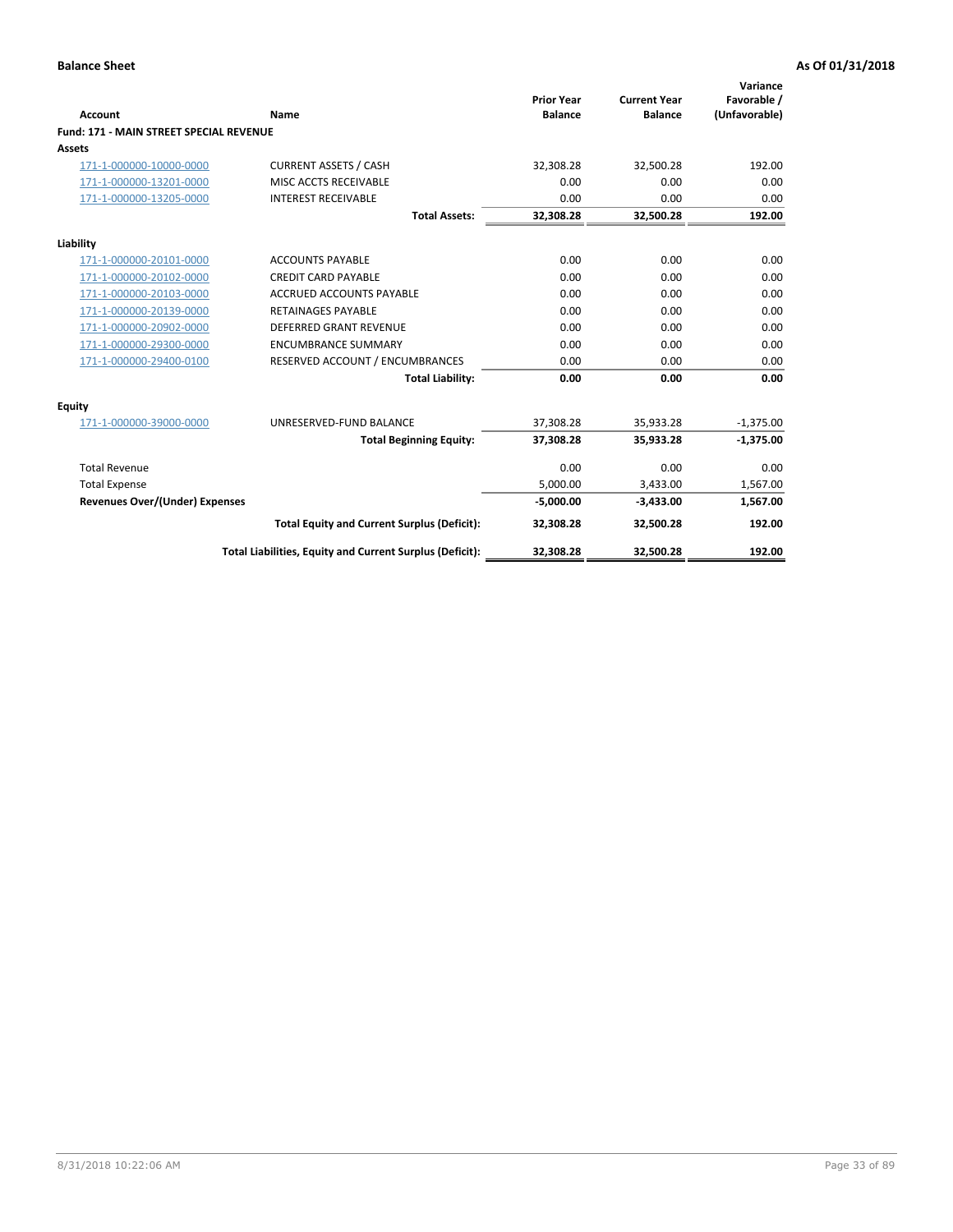|                                      |                                                          |                                     |                                       | Variance                     |
|--------------------------------------|----------------------------------------------------------|-------------------------------------|---------------------------------------|------------------------------|
| <b>Account</b>                       | <b>Name</b>                                              | <b>Prior Year</b><br><b>Balance</b> | <b>Current Year</b><br><b>Balance</b> | Favorable /<br>(Unfavorable) |
| <b>Fund: 172 - MINOR GRANTS FUND</b> |                                                          |                                     |                                       |                              |
| <b>Assets</b>                        |                                                          |                                     |                                       |                              |
| 172-1-000000-10000-0000              | <b>CURRENT ASSETS / CASH</b>                             | $-23,397.54$                        | 1,617.86                              | 25,015.40                    |
| 172-1-000000-13201-0000              | MISC ACCTS RECEIVABLE                                    | 0.00                                | 0.00                                  | 0.00                         |
| 172-1-000000-13205-0000              | <b>INTEREST RECEIVABLE</b>                               | 0.00                                | 0.00                                  | 0.00                         |
|                                      | <b>Total Assets:</b>                                     | $-23,397.54$                        | 1,617.86                              | 25,015.40                    |
| Liability                            |                                                          |                                     |                                       |                              |
| 172-1-000000-20101-0000              | <b>ACCOUNTS PAYABLE</b>                                  | 0.00                                | 0.00                                  | 0.00                         |
| 172-1-000000-20102-0000              | <b>CREDIT CARD PAYABLE</b>                               | 0.00                                | 0.00                                  | 0.00                         |
| 172-1-000000-20103-0000              | <b>ACCRUED ACCOUNTS PAYABLE</b>                          | 0.00                                | 0.00                                  | 0.00                         |
| 172-1-000000-20902-0000              | DEFERRED GRANT REVENUE                                   | 0.00                                | 0.00                                  | 0.00                         |
| 172-1-000000-29300-0000              | <b>ENCUMBRANCE SUMMARY</b>                               | 0.00                                | 0.00                                  | 0.00                         |
| 172-1-000000-29400-0000              | RESERVED ACCOUNT / ENCUMBRANCES                          | 0.00                                | 0.00                                  | 0.00                         |
|                                      | <b>Total Liability:</b>                                  | 0.00                                | 0.00                                  | 0.00                         |
| Equity                               |                                                          |                                     |                                       |                              |
| 172-1-000000-39000-0000              | UNRESERVED-FUND BALANCE                                  | 2,962.31                            | 493.86                                | $-2,468.45$                  |
|                                      | <b>Total Beginning Equity:</b>                           | 2,962.31                            | 493.86                                | $-2,468.45$                  |
| <b>Total Revenue</b>                 |                                                          | 530.25                              | 1,124.00                              | 593.75                       |
| <b>Total Expense</b>                 |                                                          | 26,890.10                           | 0.00                                  | 26,890.10                    |
| Revenues Over/(Under) Expenses       |                                                          | $-26,359.85$                        | 1,124.00                              | 27,483.85                    |
|                                      | <b>Total Equity and Current Surplus (Deficit):</b>       | $-23,397.54$                        | 1,617.86                              | 25,015.40                    |
|                                      | Total Liabilities, Equity and Current Surplus (Deficit): | $-23,397.54$                        | 1,617.86                              | 25,015.40                    |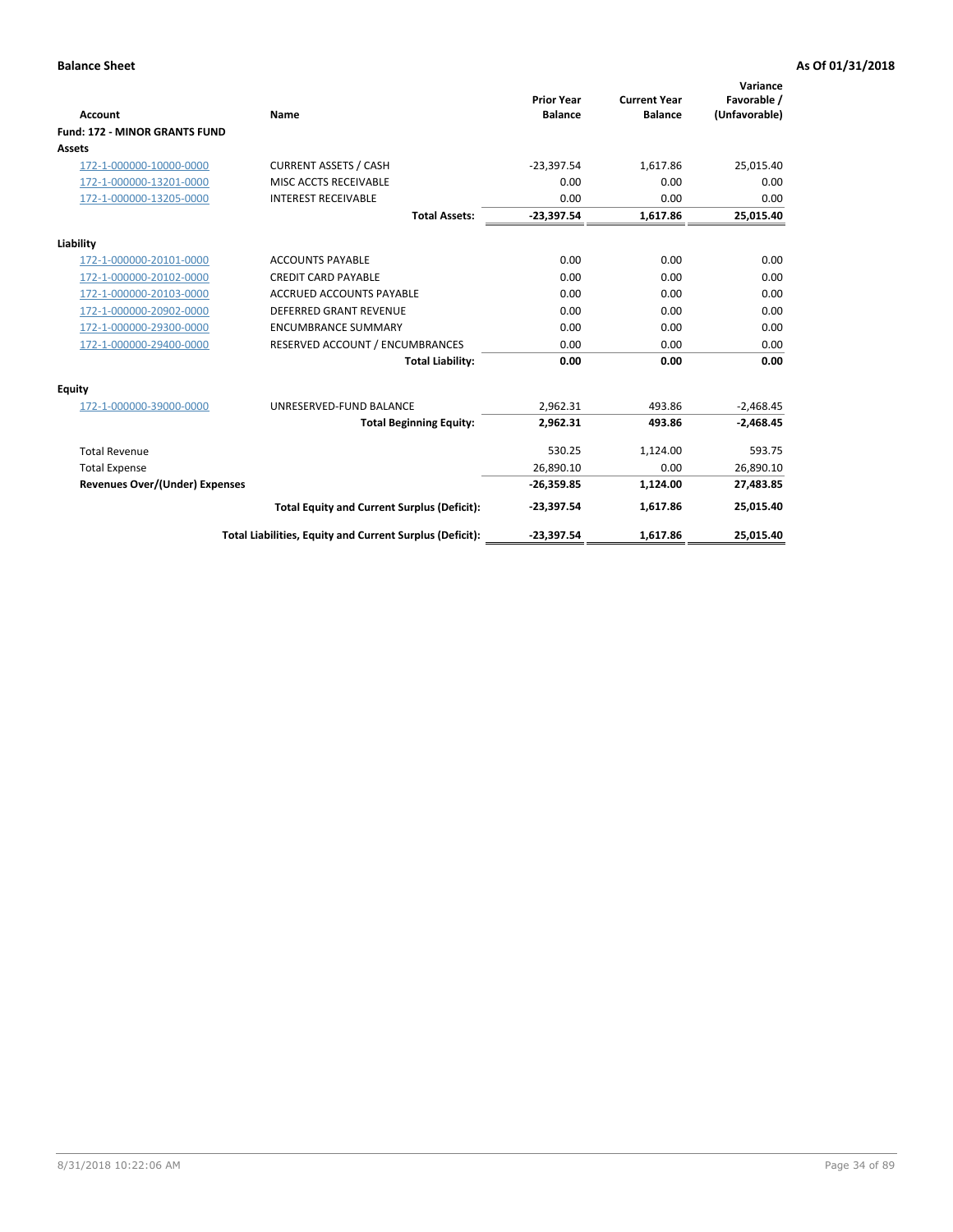| <b>Account</b>                         | <b>Name</b>                                              | <b>Prior Year</b><br><b>Balance</b> | <b>Current Year</b><br><b>Balance</b> | Variance<br>Favorable /<br>(Unfavorable) |
|----------------------------------------|----------------------------------------------------------|-------------------------------------|---------------------------------------|------------------------------------------|
| <b>Fund: 173 - FL YOUNG FOUNDATION</b> |                                                          |                                     |                                       |                                          |
| Assets                                 |                                                          |                                     |                                       |                                          |
| 173-1-000000-10000-0000                | <b>CURRENT ASSETS / CASH</b>                             | 0.00                                | 0.00                                  | 0.00                                     |
| 173-1-000000-13201-0000                | MISC ACCTS RECEIVABLE                                    | 0.00                                | 0.00                                  | 0.00                                     |
|                                        | <b>Total Assets:</b>                                     | 0.00                                | 0.00                                  | 0.00                                     |
| Liability                              |                                                          |                                     |                                       |                                          |
| 173-1-000000-20101-0000                | <b>ACCOUNTS PAYABLE</b>                                  | 0.00                                | 0.00                                  | 0.00                                     |
| 173-1-000000-20102-0000                | <b>CREDIT CARD PAYABLE</b>                               | 0.00                                | 0.00                                  | 0.00                                     |
| 173-1-000000-20902-0000                | <b>DEFERRED GRANT REVENUE</b>                            | 0.00                                | 0.00                                  | 0.00                                     |
| 173-1-000000-29300-0000                | <b>ENCUMBRANCE SUMMARY</b>                               | 0.00                                | 0.00                                  | 0.00                                     |
| 173-1-000000-29400-0000                | RESERVED ACCOUNT / ENCUMBRANCES                          | 0.00                                | 0.00                                  | 0.00                                     |
|                                        | <b>Total Liability:</b>                                  | 0.00                                | 0.00                                  | 0.00                                     |
| Equity                                 |                                                          |                                     |                                       |                                          |
| 173-1-000000-39000-0000                | UNRESERVED-FUND BALANCE                                  | 0.00                                | 0.00                                  | 0.00                                     |
|                                        | <b>Total Beginning Equity:</b>                           | 0.00                                | 0.00                                  | 0.00                                     |
| <b>Total Revenue</b>                   |                                                          | 0.00                                | 0.00                                  | 0.00                                     |
| <b>Total Expense</b>                   |                                                          | 0.00                                | 0.00                                  | 0.00                                     |
| <b>Revenues Over/(Under) Expenses</b>  |                                                          | 0.00                                | 0.00                                  | 0.00                                     |
|                                        | <b>Total Equity and Current Surplus (Deficit):</b>       | 0.00                                | 0.00                                  | 0.00                                     |
|                                        | Total Liabilities, Equity and Current Surplus (Deficit): | 0.00                                | 0.00                                  | 0.00                                     |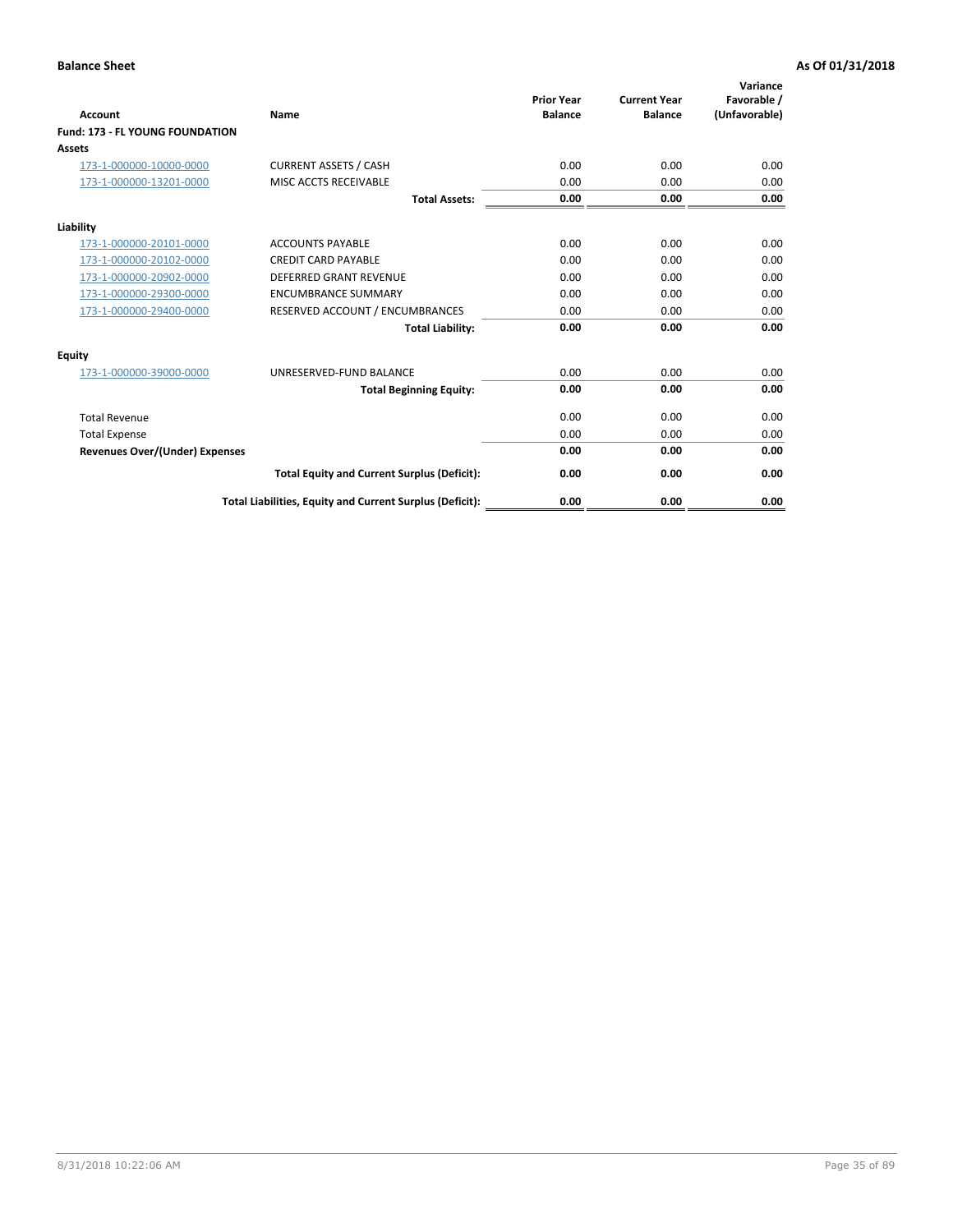|                                       |                                                          |                                     |                                       | Variance                     |
|---------------------------------------|----------------------------------------------------------|-------------------------------------|---------------------------------------|------------------------------|
| <b>Account</b>                        | <b>Name</b>                                              | <b>Prior Year</b><br><b>Balance</b> | <b>Current Year</b><br><b>Balance</b> | Favorable /<br>(Unfavorable) |
| Fund: 174 - FEMA GRANT                |                                                          |                                     |                                       |                              |
| <b>Assets</b>                         |                                                          |                                     |                                       |                              |
| 174-1-000000-10000-0000               | <b>CURRENT ASSETS / CASH</b>                             | 71.08                               | 1.08                                  | $-70.00$                     |
| 174-1-000000-13201-0000               | MISC ACCTS RECEIVABLE                                    | 0.00                                | 0.00                                  | 0.00                         |
| 174-1-000000-13205-0000               | <b>INTEREST RECEIVABLE</b>                               | 0.00                                | 0.00                                  | 0.00                         |
|                                       | <b>Total Assets:</b>                                     | 71.08                               | 1.08                                  | $-70.00$                     |
| Liability                             |                                                          |                                     |                                       |                              |
| 174-1-000000-20101-0000               | <b>ACCOUNTS PAYABLE</b>                                  | 0.00                                | 0.00                                  | 0.00                         |
| 174-1-000000-20102-0000               | <b>CREDIT CARD PAYABLE</b>                               | 0.00                                | 0.00                                  | 0.00                         |
| 174-1-000000-20103-0000               | <b>ACCRUED ACCOUNTS PAYABLE</b>                          | 0.00                                | 0.00                                  | 0.00                         |
| 174-1-000000-20902-0000               | <b>DEFERRED GRANT REVENUE</b>                            | 0.00                                | 0.00                                  | 0.00                         |
| 174-1-000000-29300-0000               | <b>ENCUMBRANCE SUMMARY</b>                               | 0.00                                | 0.00                                  | 0.00                         |
| 174-1-000000-29400-0000               | RESERVED ACCOUNT / ENCUMBRANCES                          | 0.00                                | 0.00                                  | 0.00                         |
|                                       | <b>Total Liability:</b>                                  | 0.00                                | 0.00                                  | 0.00                         |
| Equity                                |                                                          |                                     |                                       |                              |
| 174-1-000000-39000-0000               | UNRESERVED-FUND BALANCE                                  | 1.08                                | 1.08                                  | 0.00                         |
|                                       | <b>Total Beginning Equity:</b>                           | 1.08                                | 1.08                                  | 0.00                         |
| <b>Total Revenue</b>                  |                                                          | 182,810.00                          | 0.00                                  | $-182,810.00$                |
| <b>Total Expense</b>                  |                                                          | 182,740.00                          | 0.00                                  | 182,740.00                   |
| <b>Revenues Over/(Under) Expenses</b> |                                                          | 70.00                               | 0.00                                  | $-70.00$                     |
|                                       | <b>Total Equity and Current Surplus (Deficit):</b>       | 71.08                               | 1.08                                  | $-70.00$                     |
|                                       | Total Liabilities, Equity and Current Surplus (Deficit): | 71.08                               | 1.08                                  | $-70.00$                     |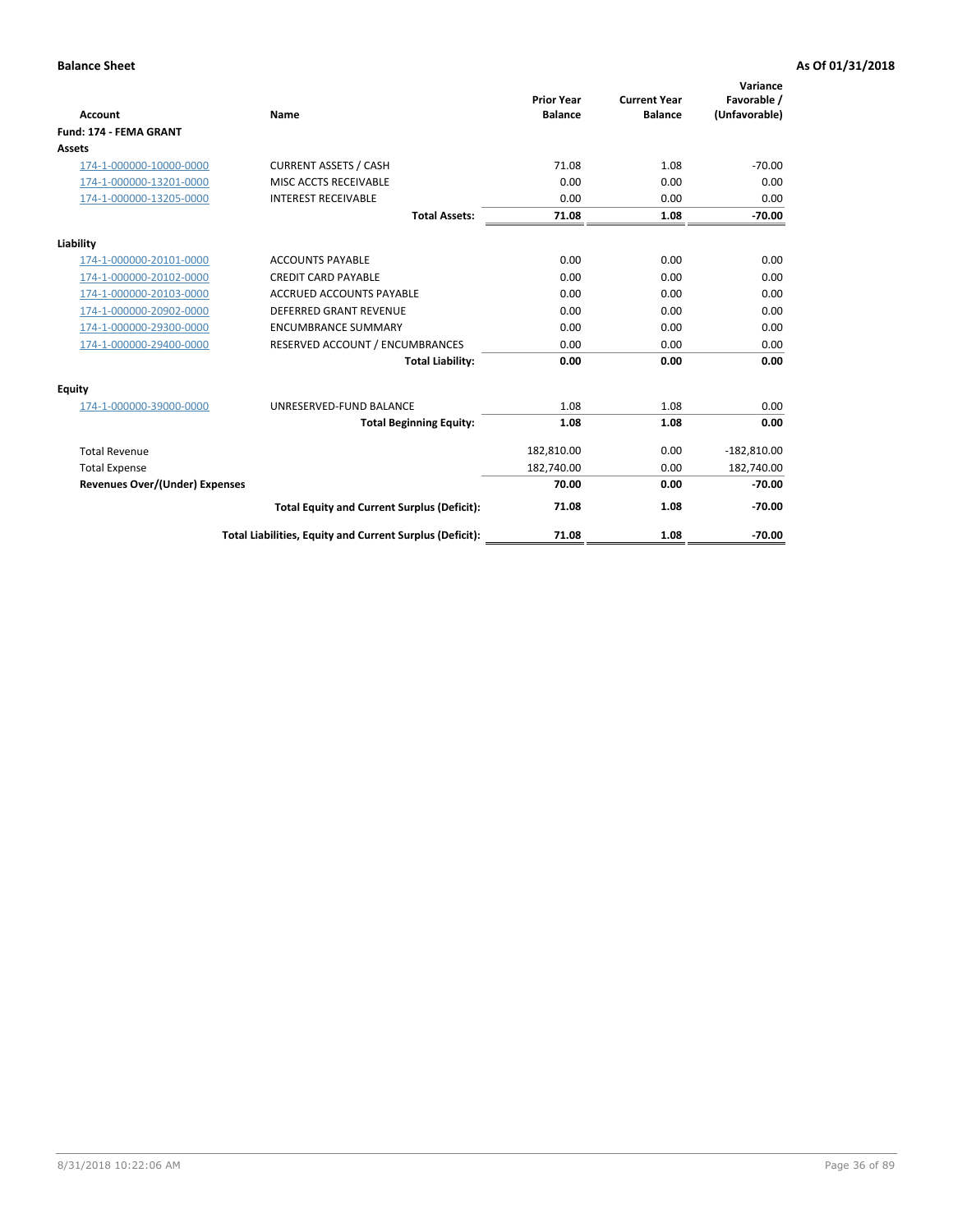|                                            |                                                          | <b>Prior Year</b> | <b>Current Year</b> | Variance<br>Favorable / |
|--------------------------------------------|----------------------------------------------------------|-------------------|---------------------|-------------------------|
| <b>Account</b>                             | Name                                                     | <b>Balance</b>    | <b>Balance</b>      | (Unfavorable)           |
| Fund: 175 - JUSTICE ASSISTANCE GRANT - JAG |                                                          |                   |                     |                         |
| <b>Assets</b>                              |                                                          |                   |                     |                         |
| 175-1-000000-10000-0000                    | <b>CURRENT ASSETS / CASH</b>                             | 30.65             | 30.65               | 0.00                    |
| 175-1-000000-13201-0000                    | MISC ACCTS RECEIVABLE                                    | 0.00              | 0.00                | 0.00                    |
|                                            | <b>Total Assets:</b>                                     | 30.65             | 30.65               | 0.00                    |
| Liability                                  |                                                          |                   |                     |                         |
| 175-1-000000-20101-0000                    | <b>ACCOUNTS PAYABLE</b>                                  | 0.00              | 0.00                | 0.00                    |
| 175-1-000000-20102-0000                    | <b>CREDIT CARD PAYABLE</b>                               | 0.00              | 0.00                | 0.00                    |
| 175-1-000000-20902-0000                    | <b>DEFERRED GRANT REVENUE</b>                            | 0.00              | 0.00                | 0.00                    |
| 175-1-000000-29300-0000                    | <b>ENCUMBRANCE SUMMARY</b>                               | 0.00              | 0.00                | 0.00                    |
| 175-1-000000-29400-0000                    | RESERVED ACCOUNT / ENCUMBRANCES                          | 0.00              | 0.00                | 0.00                    |
|                                            | <b>Total Liability:</b>                                  | 0.00              | 0.00                | 0.00                    |
| Equity                                     |                                                          |                   |                     |                         |
| 175-1-000000-39000-0000                    | UNRESERVED-FUND BALANCE                                  | 30.65             | 30.65               | 0.00                    |
|                                            | <b>Total Beginning Equity:</b>                           | 30.65             | 30.65               | 0.00                    |
| <b>Total Revenue</b>                       |                                                          | 6,165.00          | 0.00                | $-6,165.00$             |
| <b>Total Expense</b>                       |                                                          | 6,165.00          | 0.00                | 6,165.00                |
| <b>Revenues Over/(Under) Expenses</b>      |                                                          | 0.00              | 0.00                | 0.00                    |
|                                            | <b>Total Equity and Current Surplus (Deficit):</b>       | 30.65             | 30.65               | 0.00                    |
|                                            | Total Liabilities, Equity and Current Surplus (Deficit): | 30.65             | 30.65               | 0.00                    |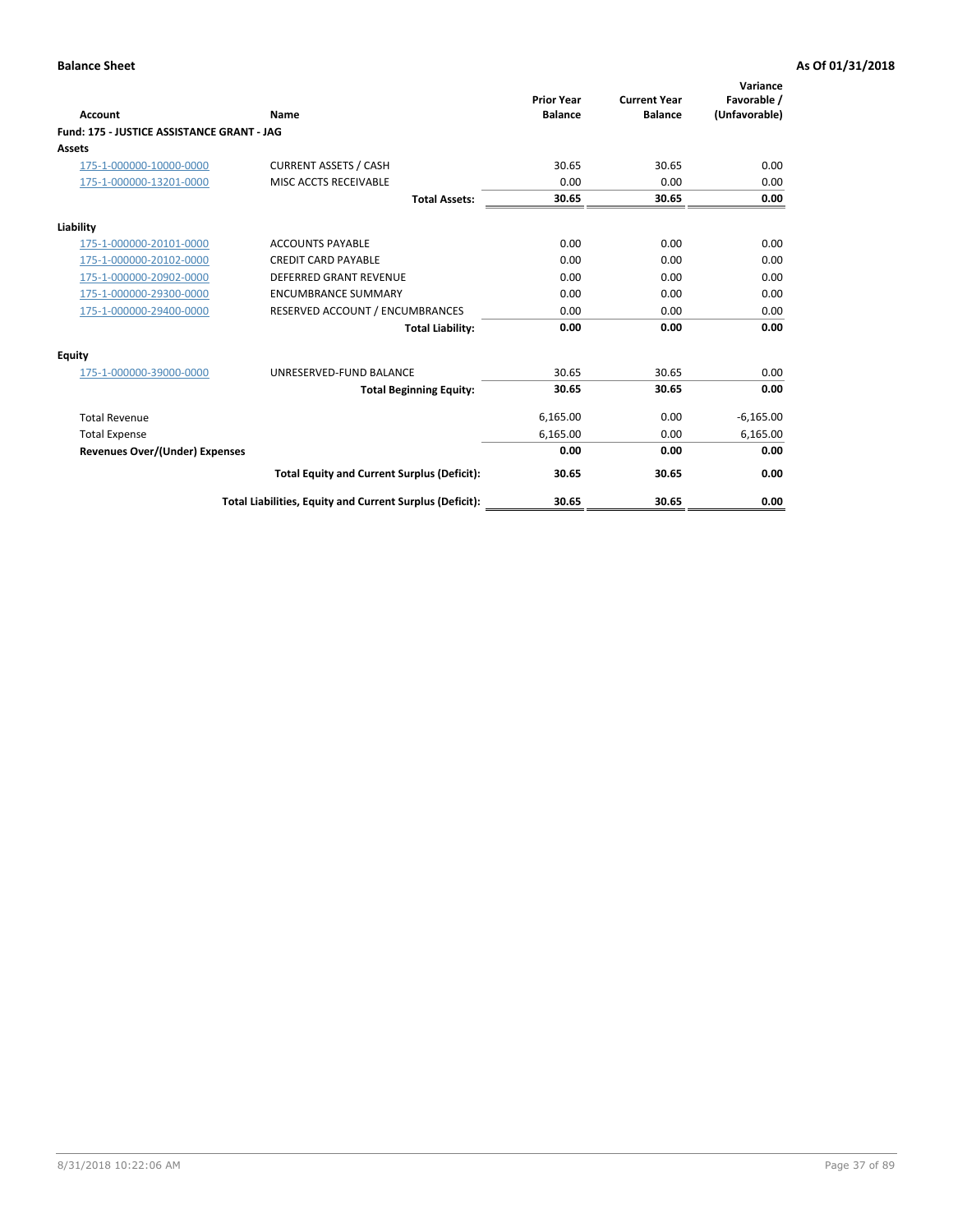| Account                               | Name                                                     | <b>Prior Year</b><br><b>Balance</b> | <b>Current Year</b><br><b>Balance</b> | Variance<br>Favorable /<br>(Unfavorable) |
|---------------------------------------|----------------------------------------------------------|-------------------------------------|---------------------------------------|------------------------------------------|
| Fund: 176 - HOME GRANT FUND           |                                                          |                                     |                                       |                                          |
| Assets                                |                                                          |                                     |                                       |                                          |
| 176-1-000000-10000-0000               | <b>CURRENT ASSETS / CASH</b>                             | 0.00                                | 0.00                                  | 0.00                                     |
| 176-1-000000-13201-0000               | MISC ACCTS RECEIVABLE                                    | 0.00                                | 0.00                                  | 0.00                                     |
| 176-1-000000-13205-0000               | <b>INTEREST RECEIVABLE</b>                               | 0.00                                | 0.00                                  | 0.00                                     |
|                                       | <b>Total Assets:</b>                                     | 0.00                                | 0.00                                  | 0.00                                     |
| Liability                             |                                                          |                                     |                                       |                                          |
| 176-1-000000-20101-0000               | <b>ACCOUNTS PAYABLE</b>                                  | 0.00                                | 0.00                                  | 0.00                                     |
| 176-1-000000-20102-0000               | <b>CREDIT CARD PAYABLE</b>                               | 0.00                                | 0.00                                  | 0.00                                     |
| 176-1-000000-20103-0000               | ACCRUED ACCOUNTS PAYABLE                                 | 0.00                                | 0.00                                  | 0.00                                     |
| 176-1-000000-20902-0000               | <b>DEFERRED GRANT REVENUE</b>                            | 0.00                                | 0.00                                  | 0.00                                     |
| 176-1-000000-29300-0000               | <b>ENCUMBRANCE SUMMARY</b>                               | 0.00                                | 0.00                                  | 0.00                                     |
| 176-1-000000-29400-0000               | RESERVED ACCOUNT / ENCUMBRANCES                          | 0.00                                | 0.00                                  | 0.00                                     |
|                                       | <b>Total Liability:</b>                                  | 0.00                                | 0.00                                  | 0.00                                     |
| <b>Equity</b>                         |                                                          |                                     |                                       |                                          |
| 176-1-000000-39000-0000               | UNRESERVED-FUND BALANCE                                  | 0.00                                | 0.00                                  | 0.00                                     |
|                                       | <b>Total Beginning Equity:</b>                           | 0.00                                | 0.00                                  | 0.00                                     |
| <b>Total Revenue</b>                  |                                                          | 0.00                                | 0.00                                  | 0.00                                     |
| <b>Total Expense</b>                  |                                                          | 0.00                                | 0.00                                  | 0.00                                     |
| <b>Revenues Over/(Under) Expenses</b> |                                                          | 0.00                                | 0.00                                  | 0.00                                     |
|                                       | <b>Total Equity and Current Surplus (Deficit):</b>       | 0.00                                | 0.00                                  | 0.00                                     |
|                                       | Total Liabilities, Equity and Current Surplus (Deficit): | 0.00                                | 0.00                                  | 0.00                                     |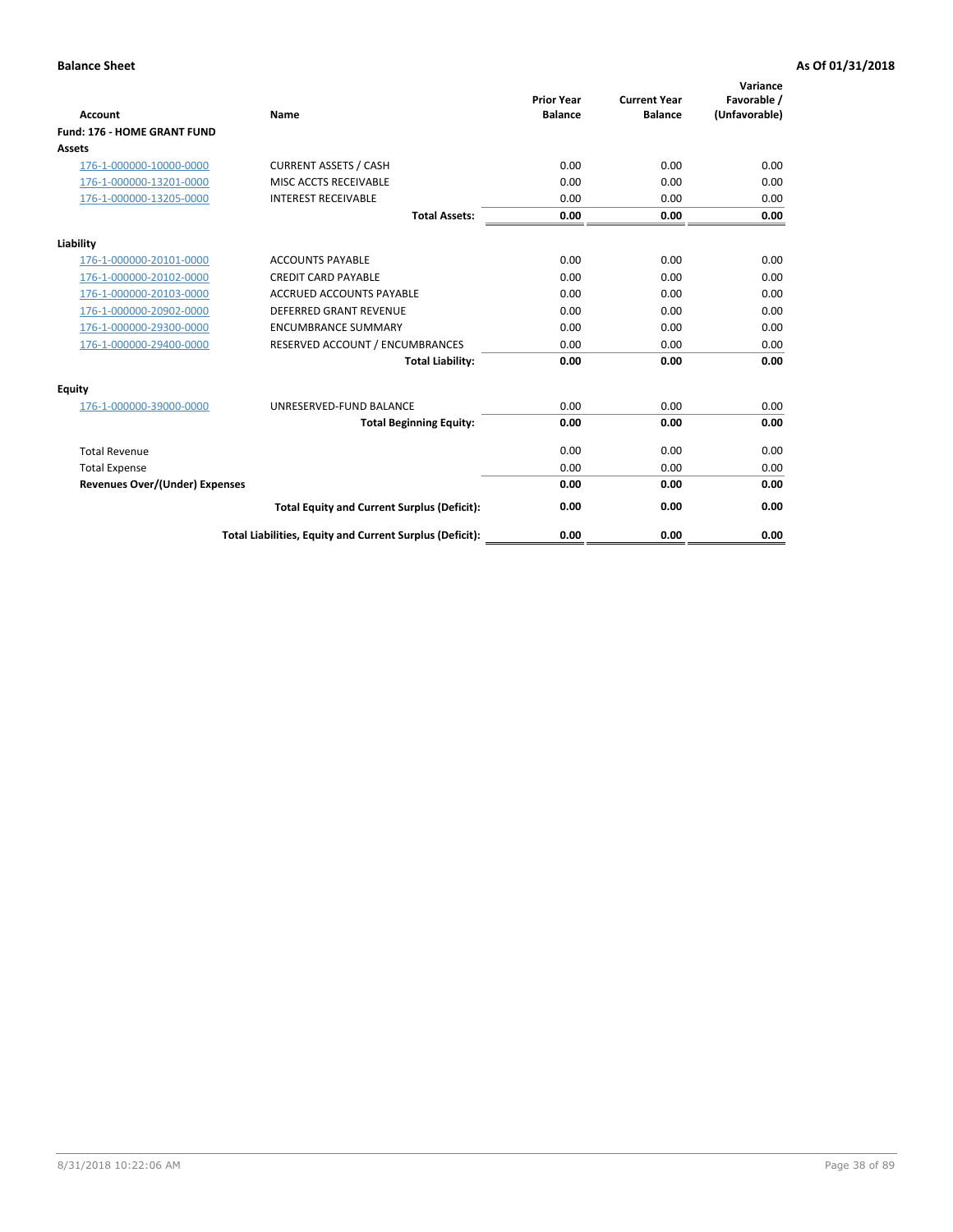| Account                                        | Name                                                     | <b>Prior Year</b><br><b>Balance</b> | <b>Current Year</b><br><b>Balance</b> | Variance<br>Favorable /<br>(Unfavorable) |
|------------------------------------------------|----------------------------------------------------------|-------------------------------------|---------------------------------------|------------------------------------------|
| <b>Fund: 177 - SAFE ROUTES TO SCHOOL GRANT</b> |                                                          |                                     |                                       |                                          |
| <b>Assets</b>                                  |                                                          |                                     |                                       |                                          |
| 177-1-000000-10000-0000                        | <b>CURRENT ASSETS / CASH</b>                             | 0.02                                | 0.02                                  | 0.00                                     |
| 177-1-000000-13201-0000                        | MISC ACCTS RECEIVABLE                                    | 0.00                                | 0.00                                  | 0.00                                     |
| 177-1-000000-13205-0000                        | <b>INTEREST RECEIVABLE</b>                               | 0.00                                | 0.00                                  | 0.00                                     |
|                                                | <b>Total Assets:</b>                                     | 0.02                                | 0.02                                  | 0.00                                     |
| Liability                                      |                                                          |                                     |                                       |                                          |
| 177-1-000000-20101-0000                        | <b>ACCOUNTS PAYABLE</b>                                  | 0.00                                | 0.00                                  | 0.00                                     |
| 177-1-000000-20102-0000                        | <b>CREDIT CARD PAYABLE</b>                               | 0.00                                | 0.00                                  | 0.00                                     |
| 177-1-000000-20139-0000                        | <b>RETAINAGES PAYABLE</b>                                | 0.00                                | 0.00                                  | 0.00                                     |
| 177-1-000000-20902-0000                        | <b>DEFERRED GRANT REVENUE</b>                            | 0.00                                | 0.00                                  | 0.00                                     |
|                                                | <b>Total Liability:</b>                                  | 0.00                                | 0.00                                  | 0.00                                     |
| Equity                                         |                                                          |                                     |                                       |                                          |
| 177-1-000000-39000-0000                        | UNRESERVED-FUND BALANCE                                  | 0.02                                | 0.02                                  | 0.00                                     |
|                                                | <b>Total Beginning Equity:</b>                           | 0.02                                | 0.02                                  | 0.00                                     |
| <b>Total Revenue</b>                           |                                                          | 0.00                                | 0.00                                  | 0.00                                     |
| <b>Total Expense</b>                           |                                                          | 0.00                                | 0.00                                  | 0.00                                     |
| Revenues Over/(Under) Expenses                 |                                                          | 0.00                                | 0.00                                  | 0.00                                     |
|                                                | <b>Total Equity and Current Surplus (Deficit):</b>       | 0.02                                | 0.02                                  | 0.00                                     |
|                                                | Total Liabilities, Equity and Current Surplus (Deficit): | 0.02                                | 0.02                                  | 0.00                                     |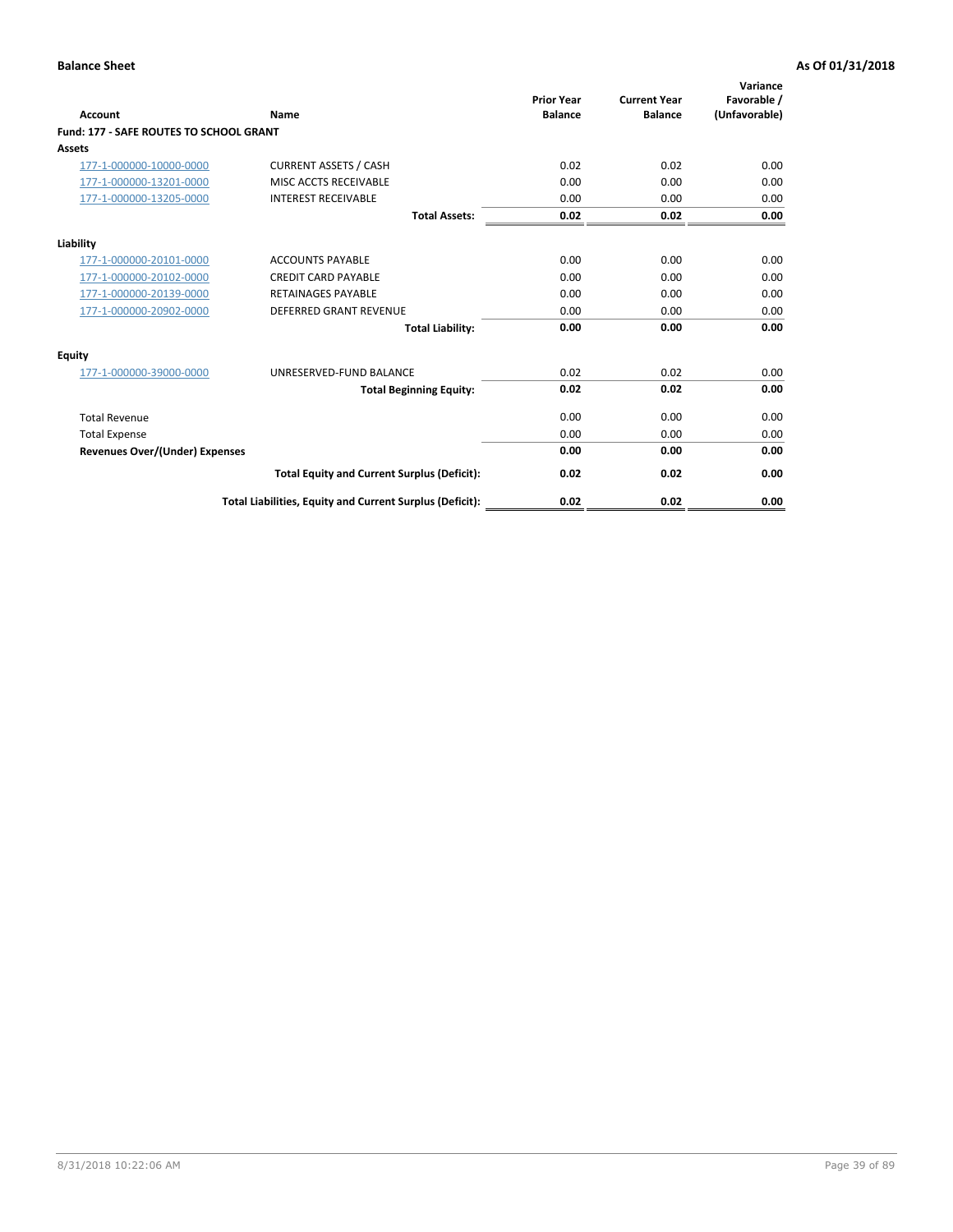| <b>Account</b>                           | Name                                                     | <b>Prior Year</b><br><b>Balance</b> | <b>Current Year</b><br><b>Balance</b> | Variance<br>Favorable /<br>(Unfavorable) |
|------------------------------------------|----------------------------------------------------------|-------------------------------------|---------------------------------------|------------------------------------------|
| Fund: 190 - FIXED ASSETS                 |                                                          |                                     |                                       |                                          |
| Assets                                   |                                                          |                                     |                                       |                                          |
| 190-1-000000-10000-0000                  | <b>CURRENT ASSETS / CASH</b>                             | 0.00                                | 4,781,218.73                          | 4,781,218.73                             |
| 190-1-000000-16001-0000                  | FIXED ASSETS / LAND                                      | 4,307,194.43                        | 4,301,719.07                          | $-5,475.36$                              |
| 190-1-000000-16002-0000                  | FIXED ASSETS / IMPROVMENTS-NON BUILDI                    | 8,469,732.94                        | 9,547,720.27                          | 1,077,987.33                             |
| 190-1-000000-16003-0000                  | ACCUM DEPR / IMPROVEMENTS- NON BUIL                      | $-3,726,578.80$                     | -4,009,937.54                         | $-283,358.74$                            |
| 190-1-000000-16004-0000                  | FIXED ASSETS / BUILDINGS                                 | 23,546,304.14                       | 17,535,682.21                         | $-6,010,621.93$                          |
| 190-1-000000-16005-0000                  | <b>ACCUM DEPR / BUILDINGS</b>                            | $-8,088,355.86$                     | $-6,682,343.79$                       | 1,406,012.07                             |
| 190-1-000000-16109-0000                  | FIXED ASSETS / INFRASTRUCTURE                            | 36,030,072.95                       | 39,600,292.98                         | 3,570,220.03                             |
| 190-1-000000-16110-0000                  | ACCUM DEPR / INFRASTRUCTURE                              | $-16,666,333.14$                    | $-17,212,975.22$                      | $-546,642.08$                            |
| 190-1-000000-16201-0000                  | FIXED ASSETS / MACHINERY AND EQUIPMEN                    | 6,025,139.41                        | 6,435,884.14                          | 410,744.73                               |
| 190-1-000000-16202-0000                  | ACCUM DEPR / MACHINERY AND EQUIPMEI                      | -4,273,806.33                       | -4,533,779.36                         | -259,973.03                              |
| 190-1-000000-16205-0000                  | FIXED ASSETS / SEIZURE FUNDED VEHICLES                   | 109,736.85                          | 109,736.85                            | 0.00                                     |
| 190-1-000000-16206-0000                  | ACCUM DEPR / SEIZURE FUNDED VEHICLES                     | $-76,797.54$                        | $-86,047.91$                          | $-9,250.37$                              |
| 190-1-000000-16301-0000                  | FIXED ASSETS / C W I P                                   | 5,434,233.92                        | 7,494,769.94                          | 2,060,536.02                             |
|                                          | <b>Total Assets:</b>                                     | 51,090,542.97                       | 57,281,940.37                         | 6,191,397.40                             |
|                                          |                                                          |                                     |                                       |                                          |
| Liability                                |                                                          |                                     |                                       |                                          |
| 190-1-000000-20101-0000                  | <b>ACCOUNTS PAYABLE</b>                                  | 0.00                                | 0.00                                  | 0.00                                     |
| 190-1-000000-20102-0000                  | <b>CREDIT CARD PAYABLE</b>                               | 0.00                                | 0.00                                  | 0.00                                     |
| 190-1-000000-27001-0000                  | CONTRIBUTED CAPITAL / DEVELOPERS                         | 7,196,125.29                        | 7,196,125.29                          | 0.00                                     |
| 190-1-000000-27101-0000                  | INVESTMENT IN GFA / GENERAL FUND                         | 2,194,657.07                        | 2,194,657.07                          | 0.00                                     |
| 190-1-000000-27102-0000                  | SPECIAL REVENUE FUNDS                                    | 4,861,998.29                        | 4,861,998.29                          | 0.00                                     |
| 190-1-000000-27103-0000                  | <b>GENERAL CIP FUND</b>                                  | 55,066,479.06                       | 62,287,009.22                         | $-7,220,530.16$                          |
| 190-1-000000-27104-0000                  | PROPRIETARY FUNDS                                        | 13,885,324.34                       | 13,885,324.34                         | 0.00                                     |
| 190-1-000000-27105-0000                  | <b>INTERNAL SERVICE FUNDS</b>                            | 0.00                                | 0.00                                  | 0.00                                     |
| 190-1-000000-27106-0000                  | <b>EXPENDABLE TRUST FUNDS</b>                            | 0.00                                | 0.00                                  | 0.00                                     |
| 190-1-000000-27107-0000                  | INVESTMENT IN GFA / SEIZURE FUNDS                        | 127,680.68                          | 127,680.68                            | 0.00                                     |
| 190-1-000000-27108-0000                  | INVESTMENT IN GFA / FIRE DEPARTMEN                       | 0.00                                | 0.00                                  | 0.00                                     |
| 190-1-000000-27109-0000                  | PARKS & RECREATION DEPT                                  | 0.00                                | 0.00                                  | 0.00                                     |
| 190-1-000000-27110-0000                  | INVESTMENT IN GFA / 4A EDC                               | 524,560.49                          | 524,560.49                            | 0.00                                     |
| 190-1-000000-27201-0000                  | CAFR USE / MUNICIPAL BUILDINGS                           | 1,862,037.81                        | 1,862,037.81                          | 0.00                                     |
| 190-1-000000-27202-0000                  | CAFR USE / OTHER GENERAL GOVERNMEN                       | 363,987.04                          | 363,987.04                            | 0.00                                     |
| 190-1-000000-27203-0000                  | CAFR USE / POLICE PROTECTION                             | 1,742,383.46                        | 1,742,383.46                          | 0.00                                     |
| 190-1-000000-27204-0000                  | CAFR USE / FIRE PROTECTION                               | 2,609,936.84                        | 2,609,936.84                          | 0.00                                     |
| 190-1-000000-27205-0000                  | CAFR USE / PUBLIC WORKS                                  | 2,509,263.59                        | 2,509,263.59                          | 0.00                                     |
| 190-1-000000-27206-0000                  | CAFR USE / LIBRARIES                                     | 2,147,054.00                        | 2,147,054.00                          | 0.00                                     |
| 190-1-000000-27207-0000                  | CAFR USE / RECREATION                                    | 4,153,623.63                        | 4,153,623.63                          | 0.00                                     |
| 190-1-000000-27208-0000                  | CAFR USE / CEMETERY                                      | 246,894.00                          | 246,894.00                            | 0.00                                     |
| 190-1-000000-27209-0000                  | CAFR USE / EXCHANGE BUILDING                             | 6,053,703.29                        | 6,053,703.29                          | 0.00                                     |
| 190-1-000000-27210-0000                  | CAFR USE / INVESTMENT IN GFA                             | -21,688,883.66                      | $-21,688,883.66$                      | 0.00                                     |
| 190-1-000000-27301-0000                  | DONATIONS/GRANTS                                         | 2,092,706.06                        | 2,478,141.06                          | -385,435.00                              |
|                                          | <b>Total Liability:</b>                                  | 85,949,531.28                       | 93,555,496.44                         | -7,605,965.16                            |
|                                          |                                                          |                                     |                                       |                                          |
| <b>Equity</b><br>190-1-000000-39000-0000 | UNRESERVED-FUND BALANCE                                  | -34,858,988.31                      | -36,273,556.07                        | $-1,414,567.76$                          |
|                                          | <b>Total Beginning Equity:</b>                           | -34,858,988.31                      | -36,273,556.07                        | -1,414,567.76                            |
|                                          |                                                          |                                     |                                       |                                          |
| <b>Total Expense</b>                     |                                                          | 0.00                                | 0.00                                  | 0.00                                     |
| <b>Revenues Over/(Under) Expenses</b>    |                                                          | 0.00                                | 0.00                                  | 0.00                                     |
|                                          | <b>Total Equity and Current Surplus (Deficit):</b>       | -34,858,988.31                      | -36,273,556.07                        | -1,414,567.76                            |
|                                          | Total Liabilities, Equity and Current Surplus (Deficit): | 51,090,542.97                       | 57,281,940.37                         | 6,191,397.40                             |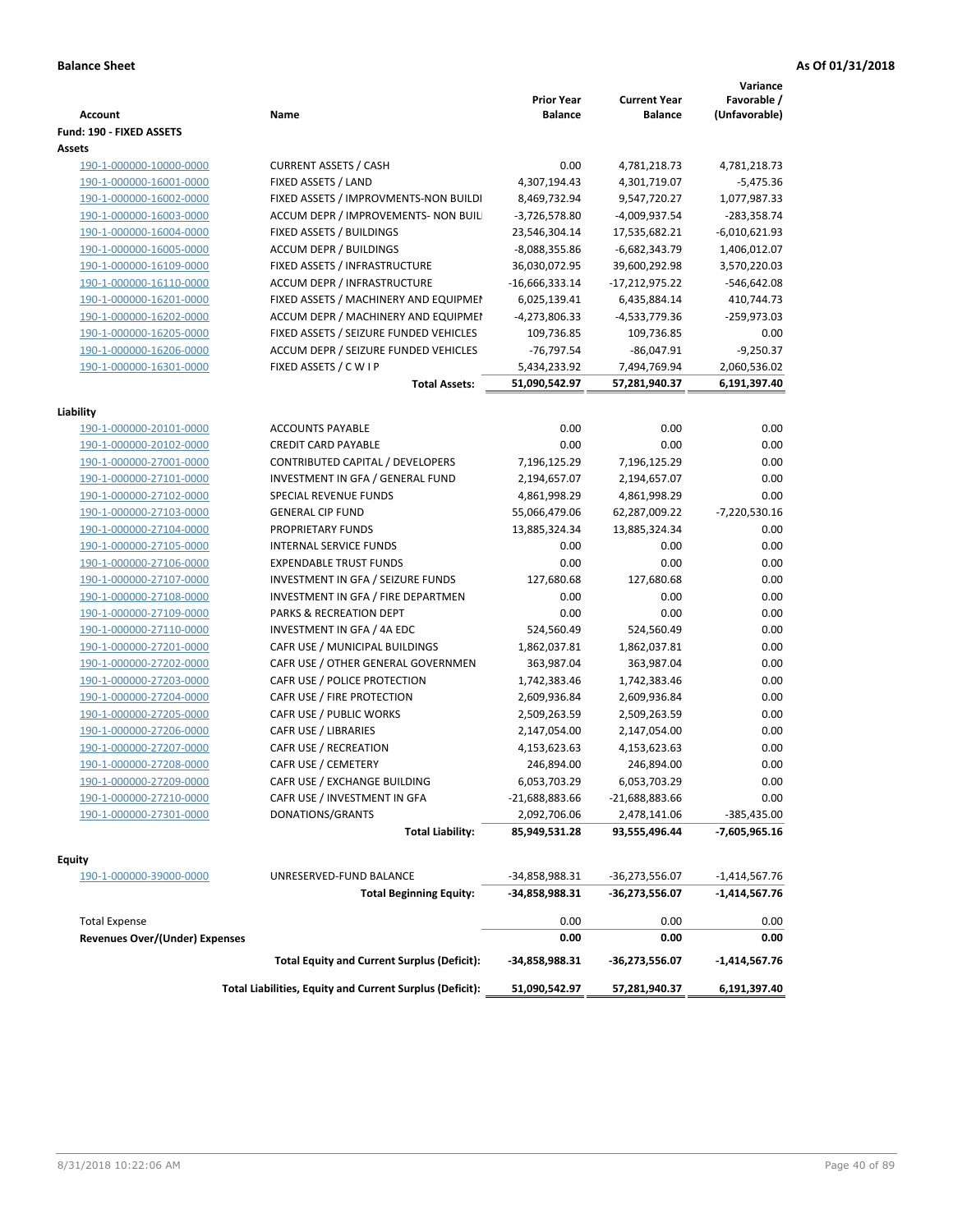| Account                               | Name                                                     | <b>Prior Year</b><br><b>Balance</b> | <b>Current Year</b><br><b>Balance</b> | Variance<br>Favorable /<br>(Unfavorable) |
|---------------------------------------|----------------------------------------------------------|-------------------------------------|---------------------------------------|------------------------------------------|
| <b>Fund: 191 - DEBT</b>               |                                                          |                                     |                                       |                                          |
| Assets                                |                                                          |                                     |                                       |                                          |
| 191-1-000000-12101-0000               | <b>BOND ISSUANCE COSTS</b>                               | 0.00                                | 0.00                                  | 0.00                                     |
| 191-1-000000-12201-0000               | DEFERRED CHARGES / BOND DISCOUNT                         | $-1,044,044.26$                     | $-1,016,547.95$                       | 27,496.31                                |
| 191-1-000000-14101-0000               | WTR/WWTR UTILITY FUND                                    | 0.00                                | 0.00                                  | 0.00                                     |
| 191-1-000000-17101-0000               | LONG-TERM DEBT / AMT TO BE PROVIDE                       | 4,610,016.37                        | 453,446.27                            | $-4, 156, 570.10$                        |
|                                       | <b>Total Assets:</b>                                     | 3,565,972.11                        | $-563,101.68$                         | -4,129,073.79                            |
| Liability                             |                                                          |                                     |                                       |                                          |
| 191-1-000000-20102-0000               | <b>CREDIT CARD PAYABLE</b>                               | 0.00                                | 0.00                                  | 0.00                                     |
| 191-1-000000-22002-0000               | <b>VACATION/SICK PAYABLE</b>                             | 1,631,580.90                        | 1,548,415.51                          | 83,165.39                                |
| 191-1-000000-26001-0000               | <b>COMPENSATED ABSENCES PAY</b>                          | 1,574,930.61                        | 1,574,354.03                          | 576.58                                   |
| 191-1-000000-26003-0000               | EXCESS SALES TAX DUE TO STATE OF TEXAS                   | 3,223,783.60                        | 3,045,688.20                          | 178,095.40                               |
| 191-1-000000-26101-0000               | <b>GENERAL OBLIG BONDS PAY</b>                           | 37,819,000.00                       | 33,926,000.00                         | 3,893,000.00                             |
| 191-1-000000-26103-0000               | DEFERRED LOSS/DEFEASEMENT                                | $-843,796.95$                       | 71,619.09                             | $-915,416.04$                            |
| 191-1-000000-26104-0000               | <b>ACCRETED INTEREST</b>                                 | 165,929.14                          | 164,196.41                            | 1,732.73                                 |
| 191-1-000000-26105-0000               | INV NET OF RELATED DEBT                                  | -34,384,329.59                      | -34,384,329.59                        | 0.00                                     |
| 191-1-000000-26106-0000               | <b>RESTRICTED DEBT SERVICE</b>                           | 621,308.00                          | 621,308.00                            | 0.00                                     |
|                                       | <b>Total Liability:</b>                                  | 9,808,405.71                        | 6,567,251.65                          | 3,241,154.06                             |
| <b>Equity</b>                         |                                                          |                                     |                                       |                                          |
| 191-1-000000-39000-0000               | UNRESERVED-FUND BALANCE                                  | $-6,242,433.60$                     | $-7,130,353.33$                       | $-887,919.73$                            |
|                                       | <b>Total Beginning Equity:</b>                           | $-6,242,433.60$                     | $-7,130,353.33$                       | $-887,919.73$                            |
| <b>Total Expense</b>                  |                                                          | 0.00                                | 0.00                                  | 0.00                                     |
| <b>Revenues Over/(Under) Expenses</b> |                                                          | 0.00                                | 0.00                                  | 0.00                                     |
|                                       | <b>Total Equity and Current Surplus (Deficit):</b>       | $-6,242,433.60$                     | $-7,130,353.33$                       | $-887,919.73$                            |
|                                       | Total Liabilities, Equity and Current Surplus (Deficit): | 3,565,972.11                        | $-563,101.68$                         | -4,129,073.79                            |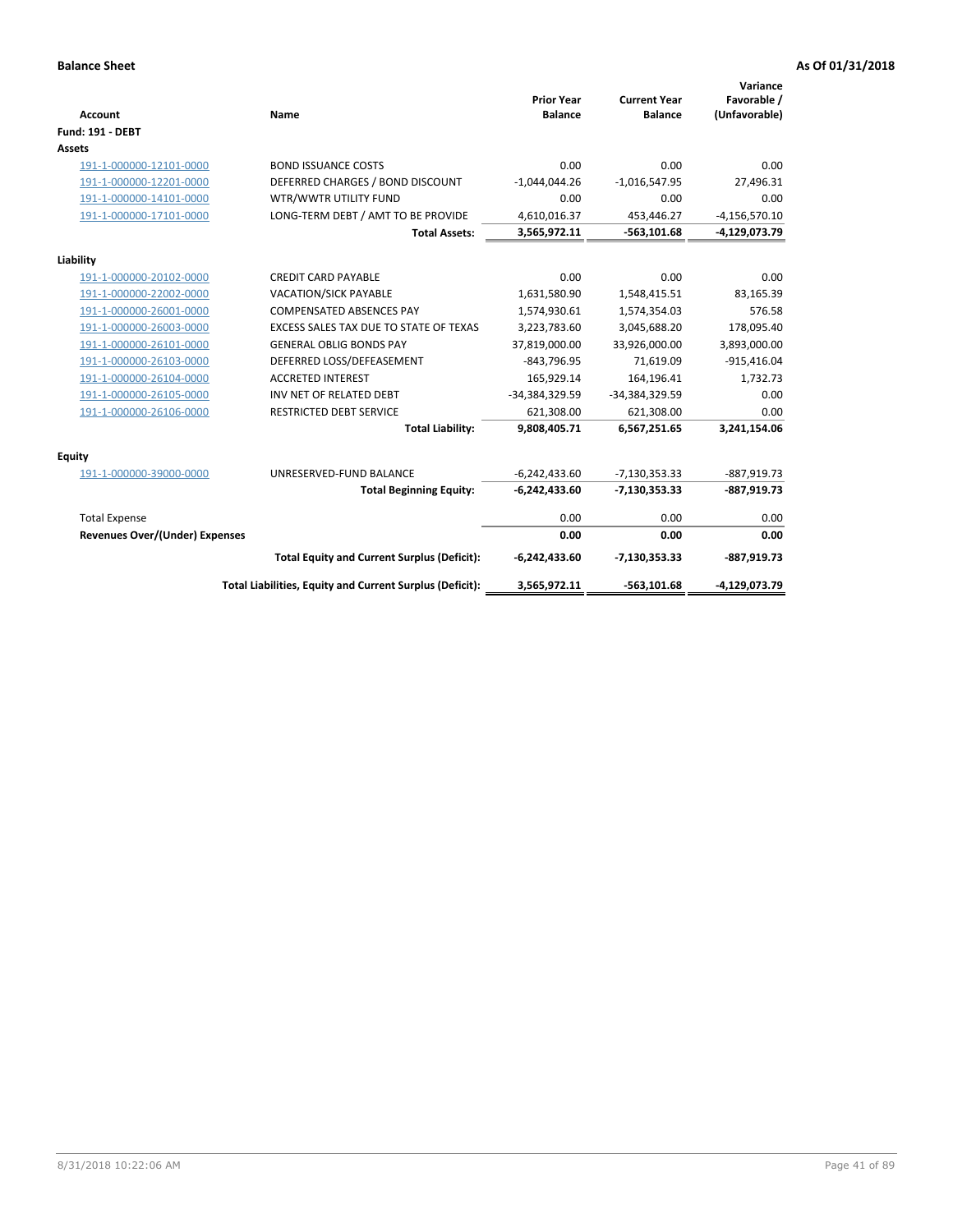|                                                    |                                             |                     |                                       | Variance           |
|----------------------------------------------------|---------------------------------------------|---------------------|---------------------------------------|--------------------|
|                                                    |                                             | <b>Prior Year</b>   | <b>Current Year</b><br><b>Balance</b> | Favorable /        |
| <b>Account</b><br>Fund: 192 - PAYROLL CLEARING     | Name                                        | <b>Balance</b>      |                                       | (Unfavorable)      |
| Assets                                             |                                             |                     |                                       |                    |
| 192-1-000000-10000-0000                            | <b>CURRENT ASSETS / CASH</b>                | 240,394.26          | 257,334.10                            | 16,939.84          |
| 192-1-000000-13201-0000                            | MISC ACCTS RECEIVABLE                       | 1,482.18            | 0.00                                  | $-1,482.18$        |
| 192-1-000000-13203-0000                            | NON-CURRENT ASSETS / PREPAYMENTS            | 0.00                | 0.00                                  | 0.00               |
| 192-1-000000-13205-0000                            | <b>INTEREST RECEIVABLE</b>                  | 0.00                | 0.00                                  | 0.00               |
|                                                    | <b>Total Assets:</b>                        | 241,876.44          | 257,334.10                            | 15,457.66          |
| Liability                                          |                                             |                     |                                       |                    |
| 192-1-000000-20101-0000                            | <b>ACCOUNTS PAYABLE</b>                     | 0.00                | 0.00                                  | 0.00               |
| 192-1-000000-20102-0000                            | <b>CREDIT CARD PAYABLE</b>                  | 0.00                | 0.00                                  | 0.00               |
| 192-1-000000-20103-0000                            | ACCRUED ACCOUNTS PAYABLE                    | 0.00                | 0.00                                  | 0.00               |
| 192-1-000000-22001-0000                            | SALARIES PAYABLE                            | 0.00                | 0.00                                  | 0.00               |
| 192-1-000000-22002-0000                            | VACATION/SICK PAYABLE                       | 0.00                | 0.00                                  | 0.00               |
| 192-1-000000-22101-0000                            | TAXES - FEDERAL WITHHOLDING                 | 0.00                | 0.00                                  | 0.00               |
| 192-1-000000-22102-0000                            | <b>TAXES - FICA</b>                         | 0.00                | 0.00                                  | 0.00               |
| 192-1-000000-22103-0000                            | <b>TAXES - MEDICARE</b>                     | 0.00                | 0.00                                  | 0.00               |
| 192-1-000000-22201-0000                            | <b>INS - AFLAC</b>                          | 422.27              | $-486.07$                             | 908.34             |
| 192-1-000000-22202-0000                            | INS - LIFE INSURANCE                        | 0.00                | 0.00                                  | 0.00               |
| 192-1-000000-22203-0000                            | INS - CITY EMPLOYEE PORTION                 | 0.00                | 0.00                                  | 0.00               |
| 192-1-000000-22204-0000                            | INS - GEUS EMPLOYEE PORTION                 | 0.00                | 0.00                                  | 0.00               |
| 192-1-000000-22205-0000                            | INS - CITY EMPL-FLEXCARD                    | 6,462.30            | 196.30                                | 6,266.00           |
| 192-1-000000-22206-0000                            | INS - CITY EMPL-DEPENDENT CARE              | 0.00                | 0.00                                  | 0.00               |
| 192-1-000000-22207-0000                            | INS - GEUS EMPL-HEALTH CARE                 | 0.00                | 0.00                                  | 0.00               |
| 192-1-000000-22208-0000                            | INS - AMERICAN FIDELITY                     | 0.00                | 0.00                                  | 0.00               |
| 192-1-000000-22209-0000                            | INS - GEUS EMPL-DEPENDENT CARE              | 0.00                | 0.00                                  | 0.00               |
| 192-1-000000-22210-0000                            | INS - CITY EMPLOYEE - OPT OU                | 0.00                | 0.00                                  | 0.00               |
| 192-1-000000-22211-0000                            | INS - GEUS EMP - OPT OU                     | 0.00                | 0.00                                  | 0.00               |
| 192-1-000000-22212-0000                            | <b>INS - VISION PLAN</b>                    | $-4,961.00$         | $-340.11$                             | $-4,620.89$        |
| 192-1-000000-22213-0000                            | INS - AIG CRITICAL CARE                     | 0.00                | 0.00                                  | 0.00               |
| 192-1-000000-22214-0000                            | INS - AIG ACCIDENT                          | 0.00                | 0.00                                  | 0.00               |
| 192-1-000000-22215-0000                            | INS - ALLSTATE CANCER                       | 0.00                | 0.00                                  | 0.00               |
| 192-1-000000-22216-0000                            | INS - CRITICAL ILLNESS/CHARTIS              | 0.00                | 0.00                                  | 0.00               |
| 192-1-000000-22217-0000                            | INS - MUTUAL OF OMAHA                       | $-9,067.46$         | $-7,894.23$                           | $-1,173.23$        |
| 192-1-000000-22218-0000                            | INS - TX LIFE<br><b>INS - NEW YORK LIFE</b> | $-1,499.90$<br>0.00 | $-42.36$                              | $-1,457.54$        |
| 192-1-000000-22219-0000<br>192-1-000000-22220-0000 | INS - AFLAC CRITICAL INSURANCE              | 101.86              | 35.00<br>$-220.14$                    | $-35.00$<br>322.00 |
| 192-1-000000-22223-0000                            | INS - DENTAL PLAN                           | $-4,755.52$         | 664.64                                | $-5,420.16$        |
| <u>192-1-000000-22301-0000</u>                     | <b>RETIREMENT - TMRS</b>                    | 257,388.29          | 265,475.90                            | $-8,087.61$        |
| 192-1-000000-22302-0000                            | RETIREMENT - F R & R                        | $-2,145.70$         | 0.00                                  | $-2,145.70$        |
| 192-1-000000-22303-0000                            | RETIREMENT - NATIONWIDE / PEBSCO            | 0.00                | 0.00                                  | 0.00               |
| 192-1-000000-22304-0000                            | RETIREMENT - 401 ICMA RETIREMENT            | 0.00                | 0.00                                  | 0.00               |
| 192-1-000000-22305-0000                            | RETIREMENT - VANTAGE CARE PRE-TAX RSP       | 0.00                | 0.00                                  | 0.00               |
| 192-1-000000-22401-0000                            | <b>GARNISHMENT - TAX LEVY</b>               | 0.00                | 0.00                                  | 0.00               |
| 192-1-000000-22402-0000                            | <b>GARNISHMENT - CHILD SUPPORT</b>          | 0.00                | 0.00                                  | 0.00               |
| 192-1-000000-22403-0000                            | <b>GARNISHMENT - CHAPTER 13</b>             | 0.00                | 0.00                                  | 0.00               |
| 192-1-000000-22404-0000                            | <b>GARNISHMENT - STUDENT LOAN</b>           | 0.00                | 0.00                                  | 0.00               |
| 192-1-000000-22501-0000                            | <b>CHARITY PAYABLE</b>                      | 0.00                | 0.00                                  | 0.00               |
| 192-1-000000-22502-0000                            | UNITED WAY                                  | 0.00                | 0.00                                  | 0.00               |
| 192-1-000000-22503-0000                            | AMERICAN CANCER SOCIETY                     | 0.00                | 0.00                                  | 0.00               |
| 192-1-000000-22601-0000                            | PR DEDUCT - SAVINGS BOND                    | 0.00                | 0.00                                  | 0.00               |
| 192-1-000000-22602-0000                            | PR DEDUCT - CREDIT UNION                    | 0.00                | 0.00                                  | 0.00               |
| 192-1-000000-22603-0000                            | PR DEDUCT - PRE PAID LEGAL FEE              | $-68.70$            | $-54.83$                              | $-13.87$           |
| 192-1-000000-22604-0000                            | PR DEDUCT - AUTO LEASE AGREEMENT            | 0.00                | 0.00                                  | 0.00               |
| 192-1-000000-22605-0000                            | PR DEDUCT - YMCA                            | 0.00                | 0.00                                  | 0.00               |
| 192-1-000000-22606-0000                            | PR DEDUCT - GAC                             | 0.00                | 0.00                                  | 0.00               |
| 192-1-000000-22607-0000                            | PR DEDUCT - WEIGHT WATCHERS                 | 0.00                | 0.00                                  | 0.00               |
| 192-1-000000-22608-0000                            | PR DEDUCT - HUNT REG-FITNESS CTR            | 0.00                | 0.00                                  | 0.00               |
| 192-1-000000-22609-0000                            | PR DEDUCT - MISCELLANEOUS                   | 0.00                | 0.00                                  | 0.00               |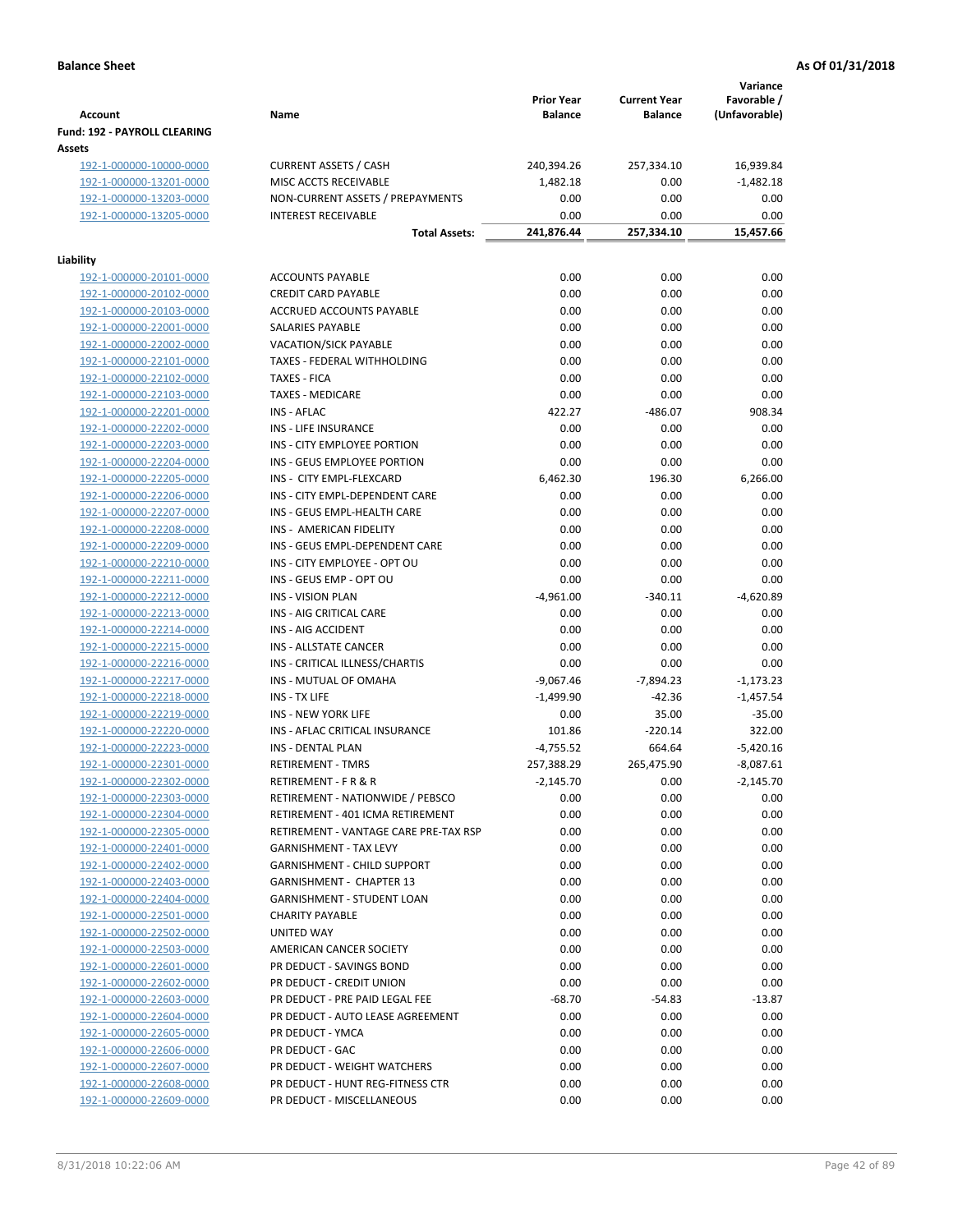| Account                 | Name                                                     | <b>Prior Year</b><br><b>Balance</b> | <b>Current Year</b><br><b>Balance</b> | Variance<br>Favorable /<br>(Unfavorable) |
|-------------------------|----------------------------------------------------------|-------------------------------------|---------------------------------------|------------------------------------------|
| 192-1-000000-22610-0000 | PR DEDUCT - MISC REIMB                                   | 0.00                                | 0.00                                  | 0.00                                     |
| 192-1-000000-22611-0000 | PR DEDUCT - GOLF COURSE FEES                             | 0.00                                | 0.00                                  | 0.00                                     |
| 192-1-000000-22612-0000 | PR DEDUCT - WEARING APPAREL                              | 0.00                                | 0.00                                  | 0.00                                     |
| 192-1-000000-22613-0000 | PR DEDUCT - SNAP FITNESS                                 | 0.00                                | 0.00                                  | 0.00                                     |
|                         | <b>Total Liability:</b>                                  | 241,876.44                          | 257,334.10                            | $-15,457.66$                             |
| <b>Equity</b>           |                                                          |                                     |                                       |                                          |
| 192-1-000000-39000-0000 | UNRESERVED-FUND BALANCE                                  | 0.00                                | 0.00                                  | 0.00                                     |
|                         | <b>Total Beginning Equity:</b>                           | 0.00                                | 0.00                                  | 0.00                                     |
|                         | <b>Total Equity and Current Surplus (Deficit):</b>       | 0.00                                | 0.00                                  | 0.00                                     |
|                         | Total Liabilities, Equity and Current Surplus (Deficit): | 241,876.44                          | 257,334.10                            | 15,457.66                                |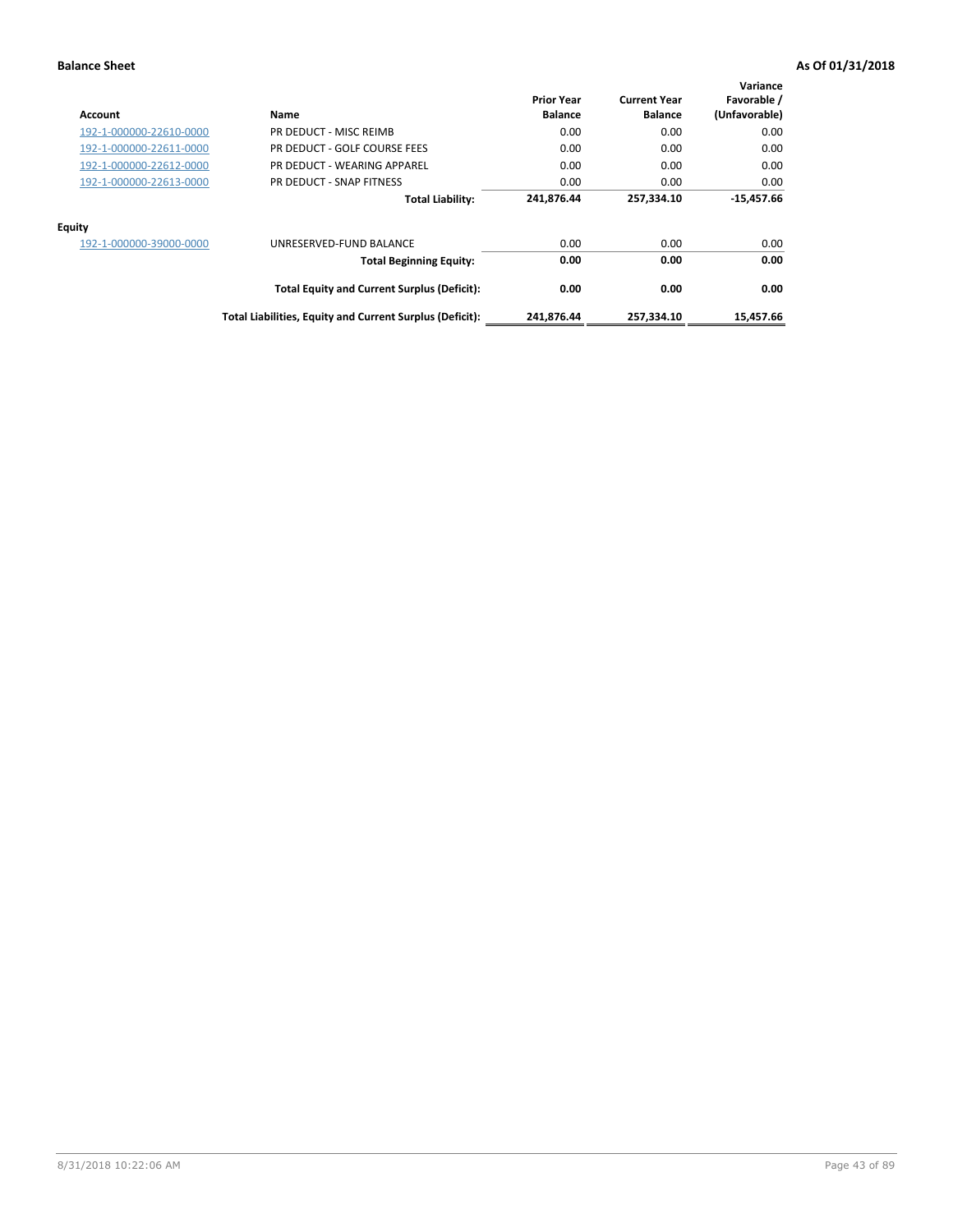|                                                    |                                                                           |                         |                                | Variance      |
|----------------------------------------------------|---------------------------------------------------------------------------|-------------------------|--------------------------------|---------------|
|                                                    |                                                                           | <b>Prior Year</b>       | <b>Current Year</b>            | Favorable /   |
| <b>Account</b>                                     | Name                                                                      | <b>Balance</b>          | <b>Balance</b>                 | (Unfavorable) |
| Fund: 200 - WATER / WASTEWATER FUND                |                                                                           |                         |                                |               |
| Assets                                             |                                                                           |                         |                                |               |
| 200-2-000000-10000-0000                            | <b>CURRENT ASSETS / CASH</b>                                              | 5,854,355.16            | 4,856,063.78                   | -998,291.38   |
| 200-2-000000-12101-0000                            | <b>BOND ISSUANCE COSTS</b>                                                | 0.00                    | 0.00                           | 0.00          |
| 200-2-000000-12201-0000                            | DEFERRED CHARGES / BOND DISCOUNT                                          | $-40,463.35$            | $-35,109.18$                   | 5,354.17      |
| 200-2-000000-13000-0000                            | <b>CUSTOMER ACCTS RECEIVABLE</b>                                          | 367,399.46              | 341,769.76                     | $-25,629.70$  |
| 200-2-000000-13001-0000                            | NON CURRENT CUSTOMER ACCTS RECEIVAE<br>ALLOW FOR UNCOLLECT REC            | 166,038.20              | 184,471.25                     | 18,433.05     |
| 200-2-000000-13002-0000                            |                                                                           | $-180,628.30$           | -173,530.63                    | 7,097.67      |
| 200-2-000000-13003-0000                            | UNBILLED YEAR-END ACCRUAL                                                 | 993,472.42              | 1,046,691.01                   | 53,218.59     |
| 200-2-000000-13004-0000                            | WASTE HAULER RECEIVABLE                                                   | 38,000.10               | 42,144.60                      | 4,144.50      |
| 200-2-000000-13007-0000                            | <b>RETURNED CHECKS</b>                                                    | 0.00                    | 0.00                           | 0.00          |
| 200-2-000000-13010-0000                            | <b>CADDO MILLS</b>                                                        | 0.00                    | 0.00                           | 0.00          |
| 200-2-000000-13201-0000                            | MISC ACCTS RECEIVABLE                                                     | 0.00                    | 0.00                           | 0.00          |
| 200-2-000000-13202-0000                            | <b>EMPLOYEE ADVANCES</b>                                                  | 0.00                    | 0.00                           | 0.00          |
| 200-2-000000-13203-0000                            | NON-CURRENT ASSETS / PREPAYMENTS                                          | 0.00                    | 0.00                           | 0.00          |
| 200-2-000000-13205-0000                            | <b>INTEREST RECEIVABLE</b>                                                | 0.00<br>0.00            | 0.00<br>0.00                   | 0.00          |
| 200-2-000000-14001-0000                            | DUE FROM / GENERAL FUND<br><b>GENERAL CIP / GENERAL CIP</b>               | 0.00                    | 0.00                           | 0.00          |
| 200-2-000000-14040-0000<br>200-2-000000-14120-0000 | DUE FROM UTILITY CIP                                                      | 38,336,026.85           |                                | 0.00          |
|                                                    |                                                                           |                         | 38,336,026.85                  | 0.00          |
| 200-2-000000-15401-0000                            | <b>INVENTORIES / WATER STOCK</b><br><b>INVENTORIES / WASTEWATER STOCK</b> | 255,981.59              | 255,981.59<br>37,338.12        | 0.00          |
| 200-2-000000-15501-0000<br>200-2-000000-16001-0000 | FIXED ASSETS / LAND                                                       | 37,338.12<br>685,983.11 | 685,983.11                     | 0.00<br>0.00  |
|                                                    | FIXED ASSETS / IMPROVMENTS-NON BUILDI                                     | 5,396,182.49            | 5,396,182.49                   | 0.00          |
| 200-2-000000-16002-0000<br>200-2-000000-16003-0000 | ACCUM DEPR / IMPROVEMENTS-NON BUILL                                       | $-1,804,747.08$         |                                | $-192,333.60$ |
| 200-2-000000-16004-0000                            | FIXED ASSETS / BUILDINGS                                                  | 23,420,073.36           | -1,997,080.68<br>23,420,750.92 | 677.56        |
| 200-2-000000-16005-0000                            | <b>ACCUM DEPR / BUILDINGS</b>                                             | $-1,845,303.04$         | $-2,311,101.08$                | -465,798.04   |
| 200-2-000000-16006-0000                            | FIXED ASSETS / FILTRATION PLANT                                           | 10,529,295.00           | 10,529,295.00                  | 0.00          |
| 200-2-000000-16007-0000                            | ACCUM DEPR / FILTRATION PLANT                                             | -6,841,360.24           | -7,053,202.00                  | $-211,841.76$ |
| 200-2-000000-16008-0000                            | FIXED ASSETS / WATER RECLAMATION PLAN                                     | 7,272,907.47            | 7,272,907.47                   | 0.00          |
| 200-2-000000-16009-0000                            | ACCUM DEPR / WATER RECLAMATION PLAN                                       | -5,958,539.29           | $-6,134,209.96$                | $-175,670.67$ |
| 200-2-000000-16101-0000                            | FIXED ASSETS / WATER MAINS                                                | 19,560,838.81           | 19,766,398.81                  | 205,560.00    |
| 200-2-000000-16102-0000                            | <b>ACCUM DEPR / WATER MAINS</b>                                           | -9,312,839.49           | -9,722,167.22                  | -409,327.73   |
| 200-2-000000-16103-0000                            | FIXED ASSETS / SANITARY SEWERS                                            | 25,544,578.76           | 25,724,453.76                  | 179,875.00    |
| 200-2-000000-16104-0000                            | ACCUM DEPR / SANITARY SEWERS                                              | $-10,208,802.70$        | $-10,787,201.06$               | -578,398.36   |
| 200-2-000000-16105-0000                            | FIXED ASSETS / RESERVOIRS & TANKS                                         | 1,023,525.00            | 1,023,525.00                   | 0.00          |
| 200-2-000000-16106-0000                            | ACCUM DEPR / RESERVOIRS & TANKS                                           | -805,299.50             | $-814,273.58$                  | $-8,974.08$   |
| 200-2-000000-16107-0000                            | FIXED ASSETS / PUMP STATIONS                                              | 366,796.61              | 366,796.61                     | 0.00          |
| 200-2-000000-16108-0000                            | <b>ACCUM DEPR / PUMP STATIONS</b>                                         | -279,980.46             | -293,979.25                    | $-13,998.79$  |
| 200-2-000000-16201-0000                            | FIXED ASSETS / MACHINERY AND EQUIPMEN                                     | 2,909,732.82            | 3,008,111.91                   | 98,379.09     |
| 200-2-000000-16202-0000                            | ACCUM DEPR / MACHINERY AND EQUIPMEI                                       | $-1,389,601.03$         | $-1,524,807.11$                | $-135,206.08$ |
| 200-2-000000-16301-0000                            | FIXED ASSETS / C W I P                                                    | 0.00                    | 0.00                           | 0.00          |
| 200-2-000000-17501-0000                            | <b>EMPLOYEE CONTRIBUTIONS</b>                                             | 143,748.00              | 157,273.00                     | 13,525.00     |
| 200-2-000000-17504-0000                            | <b>INVESTMENT RETURN</b>                                                  | 670,725.00              | 495,876.00                     | $-174,849.00$ |
| 200-2-000000-17508-0000                            | EXPERIENCE DIFFERENCE- OUTFLOW                                            | 13,590.00               | 8,729.00                       | $-4,861.00$   |
| 200-2-000000-17509-0000                            | <b>EXPERIENCE DIFFERENCE - INFLOW</b>                                     | 0.00                    | $-57,790.00$                   | $-57,790.00$  |
| 200-2-000000-17520-0000                            | <b>ASSUMPTION CHANGES</b>                                                 | 178,221.00              | 116,123.00                     | $-62,098.00$  |
|                                                    | <b>Total Assets:</b>                                                      | 105,097,244.85          | 102,168,441.29                 | -2,928,803.56 |
|                                                    |                                                                           |                         |                                |               |
| Liability                                          |                                                                           |                         |                                |               |
| 200-2-000000-20101-0000                            | <b>ACCOUNTS PAYABLE</b>                                                   | $-8,564.84$             | 0.00                           | -8,564.84     |
| 200-2-000000-20102-0000                            | <b>CREDIT CARD PAYABLE</b>                                                | 0.00                    | 0.00                           | 0.00          |
| 200-2-000000-20103-0000                            | ACCRUED ACCOUNTS PAYABLE                                                  | 10,000.00               | 10,000.00                      | 0.00          |
| 200-2-000000-20104-0000                            | <b>ESCHEATED LIABILITY</b>                                                | 0.00                    | 0.00                           | 0.00          |
| 200-2-000000-20109-0000                            | <b>GENERAL OBLIG BONDS PAY</b>                                            | 1,361,000.00            | 1,393,000.00                   | $-32,000.00$  |
| 200-2-000000-20110-0000                            | REVENUE BONDS PAYABLE                                                     | 925,000.00              | 945,000.00                     | $-20,000.00$  |
| 200-2-000000-20112-0000                            | ACCRUED INTEREST PAYABLE                                                  | 77,667.06               | 77,667.38                      | $-0.32$       |
| 200-2-000000-20125-0000                            | SALES TAX PAYABLE / IN THE CITY                                           | 0.00                    | 0.00                           | 0.00          |
| 200-2-000000-20139-0000                            | RETAINAGES PAYABLE                                                        | 0.00                    | 0.00                           | 0.00          |
| 200-2-000000-20141-0000                            | <b>TELEPHONE CLEARING</b>                                                 | 0.01                    | 0.01                           | 0.00          |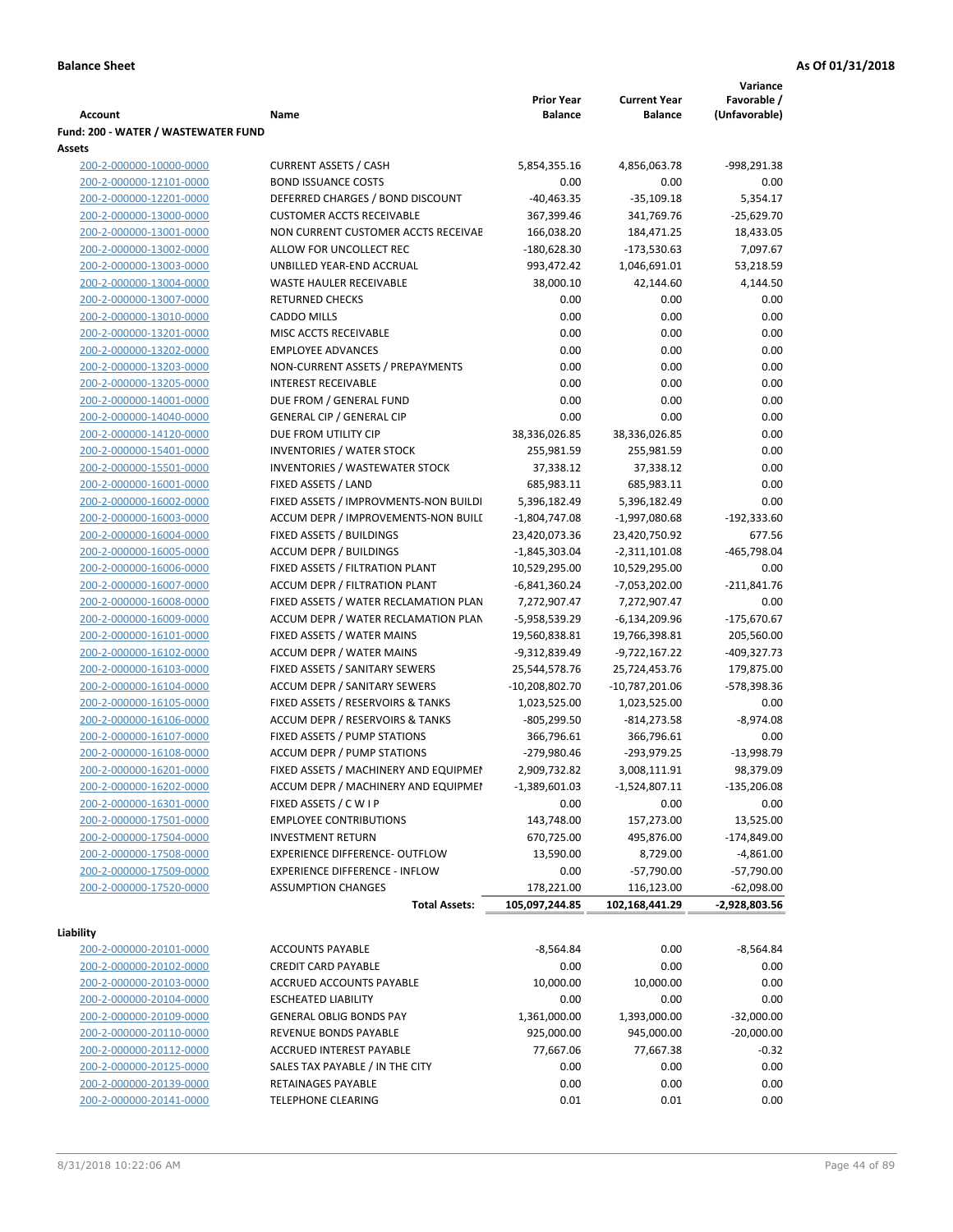|                                       |                                                          |                                     |                                       | Variance                     |
|---------------------------------------|----------------------------------------------------------|-------------------------------------|---------------------------------------|------------------------------|
| <b>Account</b>                        | Name                                                     | <b>Prior Year</b><br><b>Balance</b> | <b>Current Year</b><br><b>Balance</b> | Favorable /<br>(Unfavorable) |
| 200-2-000000-20160-0000               | <b>UNAPPLIED CREDIT</b>                                  | 0.00                                | 0.00                                  | 0.00                         |
| 200-2-000000-21001-0000               | <b>GENERAL FUND / GENERAL FUND</b>                       | 0.00                                | 0.00                                  | 0.00                         |
| 200-2-000000-21101-0000               | ENTERPRISE / WTR/WWTR UTILITY FUND                       | 0.00                                | 0.00                                  | 0.00                         |
| 200-2-000000-22001-0000               | <b>SALARIES PAYABLE</b>                                  | 72,876.25                           | 79,792.91                             | $-6,916.66$                  |
| 200-2-000000-22002-0000               | VACATION/SICK PAYABLE                                    | 184,856.65                          | 164,567.04                            | 20,289.61                    |
| 200-2-000000-23001-0000               | <b>CAPITAL LEASE PAYABLE</b>                             | 0.00                                | 0.00                                  | 0.00                         |
| 200-2-000000-24001-0000               | O/S CHECKS PAYABLE                                       | 0.00                                | 0.00                                  | 0.00                         |
| 200-2-000000-24002-0000               | <b>CUSTOMER DEPOSITS</b>                                 | 644,576.41                          | 774,665.21                            | $-130,088.80$                |
| 200-2-000000-24003-0000               | <b>CUSTOMER OVERPMT SUSPENSE</b>                         | 107,488.90                          | 116,236.23                            | $-8,747.33$                  |
| 200-2-000000-24004-0000               | <b>INTEREST PAYABLE ON DEP</b>                           | 0.00                                | 0.00                                  | 0.00                         |
| 200-2-000000-24005-0000               | <b>ACCRUED INT PAY ON DEP</b>                            | 0.00                                | 0.00                                  | 0.00                         |
| 200-2-000000-24006-0000               | <b>AWAITING CUSTOMER SETUP</b>                           | 1,955.61                            | 1,955.61                              | 0.00                         |
| 200-2-000000-24007-0000               | <b>BILLED DEPOSITS SUSPENSE</b>                          | 0.00                                | 0.00                                  | 0.00                         |
| 200-2-000000-26001-0000               | <b>COMPENSATED ABSENCES PAY</b>                          | 238,102.66                          | 253,640.85                            | $-15,538.19$                 |
| 200-2-000000-26101-0000               | <b>GENERAL OBLIG BONDS PAY</b>                           | 8,846,000.00                        | 7,453,000.00                          | 1,393,000.00                 |
| 200-2-000000-26102-0000               | <b>REVENUE BONDS PAYABLE</b>                             | 14,145,000.00                       | 13,200,000.00                         | 945,000.00                   |
| 200-2-000000-26103-0000               | DEFERRED LOSS/DEFEASEMENT                                | $-317,889.28$                       | $-272,476.43$                         | $-45,412.85$                 |
| 200-2-000000-27001-0000               | <b>CONTRIBUTED CAPITAL</b>                               | 0.00                                | 0.00                                  | 0.00                         |
| 200-2-000000-27002-0000               | CONTRIBUTED CAPITAL / DEVELOPERS                         | 0.00                                | 0.00                                  | 0.00                         |
| 200-2-000000-29300-0000               | <b>ENCUMBRANCE SUMMARY</b>                               | 0.00                                | 0.00                                  | 0.00                         |
| 200-2-000000-29400-0100               | RESERVED ACCOUNT / ENCUMBRANCES                          | 0.00                                | 0.00                                  | 0.00                         |
| 200-2-000000-29999-0000               | NET PENSION LIABILITY                                    | 1,133,409.00                        | 1,077,764.00                          | 55,645.00                    |
| 200-2-000000-92080-0000               | <b>GLTDAG</b>                                            | 0.00                                | 0.00                                  | 0.00                         |
|                                       | <b>Total Liability:</b>                                  | 27,421,478.43                       | 25,274,812.81                         | 2,146,665.62                 |
| <b>Equity</b>                         |                                                          |                                     |                                       |                              |
| 200-2-000000-39000-0000               | UNRESERVED-FUND BALANCE                                  | 0.00                                | 0.00                                  | 0.00                         |
| 200-2-000000-39100-0000               | UNRESERVED-RET. EARNINGS                                 | 77,527,044.89                       | 75,815,422.17                         | $-1,711,622.72$              |
| 200-2-000000-39150-0000               | RESERVED-RET. EARNINGS                                   | 0.00                                | 0.00                                  | 0.00                         |
| 200-2-000000-39500-0000               | <b>NET POSITION - PENSION</b>                            | $-965.00$                           | $-965.00$                             | 0.00                         |
|                                       | <b>Total Beginning Equity:</b>                           | 77,526,079.89                       | 75,814,457.17                         | $-1,711,622.72$              |
| <b>Total Revenue</b>                  |                                                          | 4,245,093.26                        | 4,627,127.92                          | 382,034.66                   |
| <b>Total Expense</b>                  |                                                          | 4,095,406.73                        | 3,547,956.60                          | 547,450.13                   |
| <b>Revenues Over/(Under) Expenses</b> |                                                          | 149,686.53                          | 1,079,171.32                          | 929,484.79                   |
|                                       | <b>Total Equity and Current Surplus (Deficit):</b>       | 77,675,766.42                       | 76,893,628.49                         | -782,137.93                  |
|                                       | Total Liabilities, Equity and Current Surplus (Deficit): | 105,097,244.85                      | 102,168,441.30                        | $-2,928,803.55$              |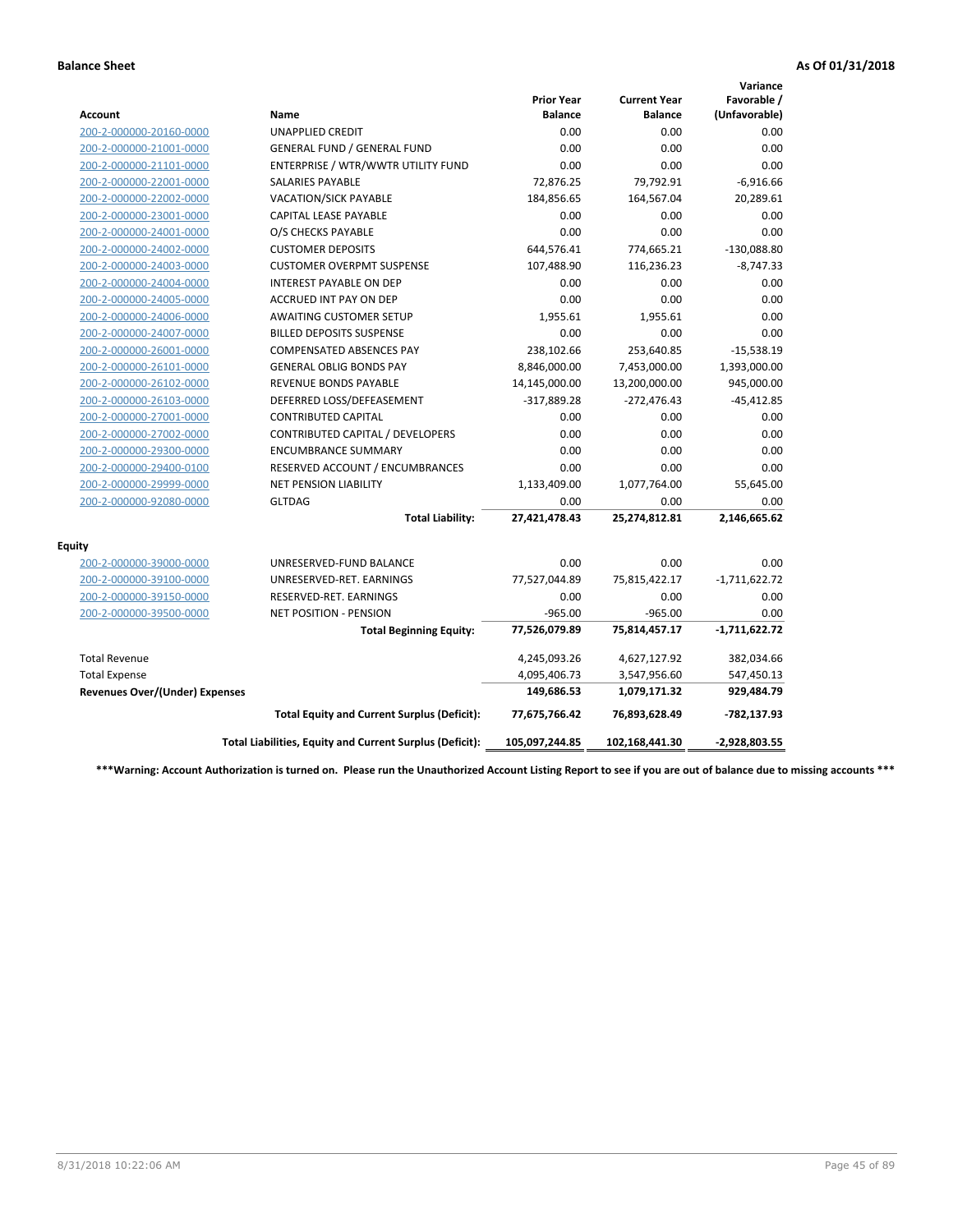| Account                               | Name                                                     | <b>Prior Year</b><br><b>Balance</b> | <b>Current Year</b><br><b>Balance</b> | Variance<br>Favorable /<br>(Unfavorable) |
|---------------------------------------|----------------------------------------------------------|-------------------------------------|---------------------------------------|------------------------------------------|
| <b>Fund: 210 - WATER IMPACT FEES</b>  |                                                          |                                     |                                       |                                          |
| Assets                                |                                                          |                                     |                                       |                                          |
| 210-2-000000-10000-0000               | <b>CURRENT ASSETS / CASH</b>                             | 36.77                               | 36.85                                 | 0.08                                     |
| 210-2-000000-13201-0000               | MISC ACCTS RECEIVABLE                                    | 0.00                                | 0.00                                  | 0.00                                     |
| 210-2-000000-13205-0000               | <b>INTEREST RECEIVABLE</b>                               | 0.00                                | 0.00                                  | 0.00                                     |
|                                       | <b>Total Assets:</b>                                     | 36.77                               | 36.85                                 | 0.08                                     |
| Liability                             |                                                          |                                     |                                       |                                          |
| 210-2-000000-20101-0000               | <b>ACCOUNTS PAYABLE</b>                                  | 0.00                                | 0.00                                  | 0.00                                     |
| 210-2-000000-20103-0000               | <b>ACCRUED ACCOUNTS PAYABLE</b>                          | 0.00                                | 0.00                                  | 0.00                                     |
| 210-2-000000-29300-0000               | <b>ENCUMBRANCE SUMMARY</b>                               | 0.00                                | 0.00                                  | 0.00                                     |
| 210-2-000000-29400-0000               | RESERVED ACCOUNT / ENCUMBRANCES                          | 0.00                                | 0.00                                  | 0.00                                     |
|                                       | <b>Total Liability:</b>                                  | 0.00                                | 0.00                                  | 0.00                                     |
| <b>Equity</b>                         |                                                          |                                     |                                       |                                          |
| 210-2-000000-39000-0000               | UNRESERVED-FUND BALANCE                                  | 0.00                                | 0.00                                  | 0.00                                     |
| 210-2-000000-39100-0000               | UNRESERVED-RET. EARNINGS                                 | 36.78                               | 36.86                                 | 0.08                                     |
|                                       | <b>Total Beginning Equity:</b>                           | 36.78                               | 36.86                                 | 0.08                                     |
| <b>Total Revenue</b>                  |                                                          | $-0.01$                             | $-0.01$                               | 0.00                                     |
| <b>Total Expense</b>                  |                                                          | 0.00                                | 0.00                                  | 0.00                                     |
| <b>Revenues Over/(Under) Expenses</b> |                                                          | $-0.01$                             | $-0.01$                               | 0.00                                     |
|                                       | <b>Total Equity and Current Surplus (Deficit):</b>       | 36.77                               | 36.85                                 | 0.08                                     |
|                                       | Total Liabilities, Equity and Current Surplus (Deficit): | 36.77                               | 36.85                                 | 0.08                                     |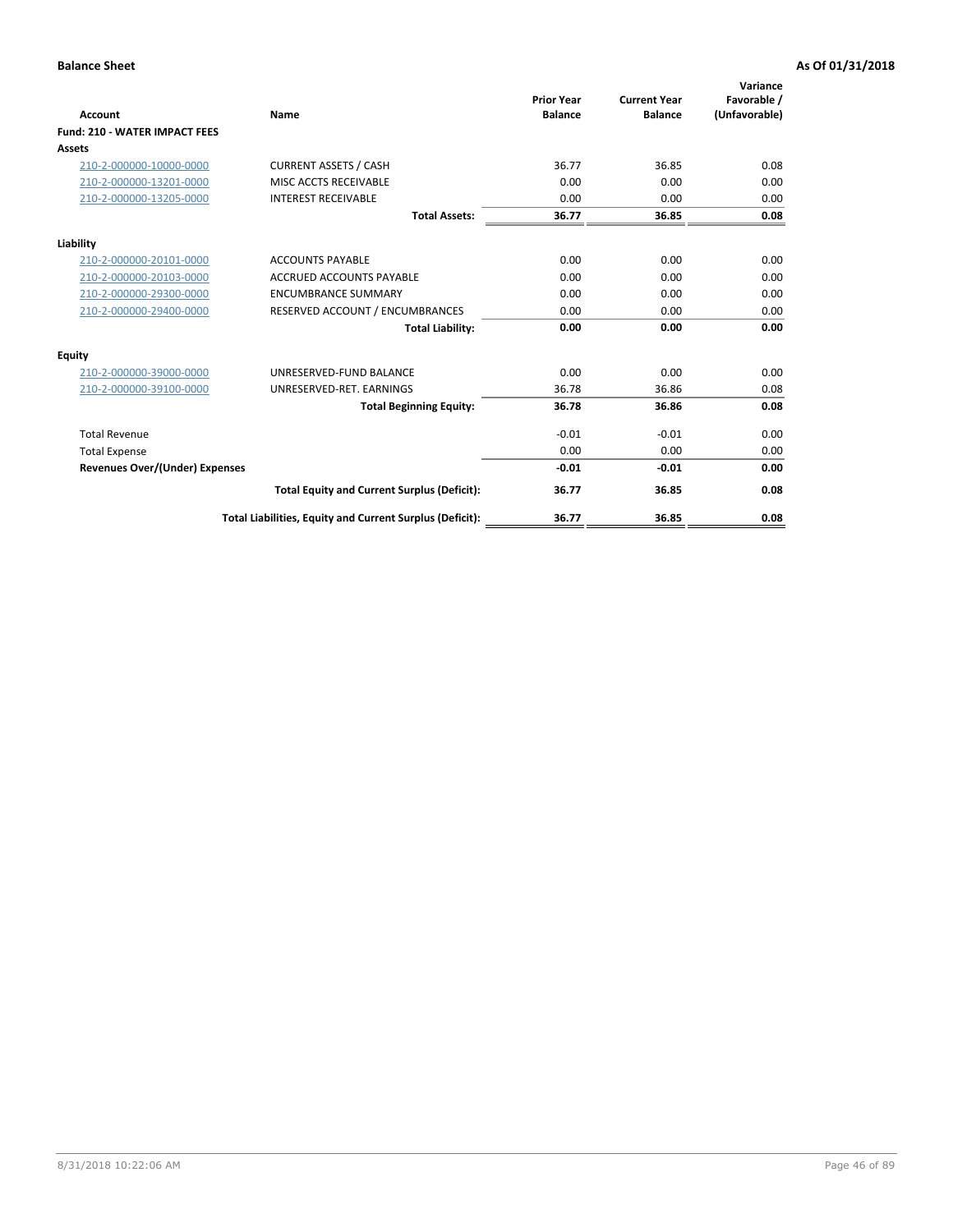| <b>Account</b>                            | Name                                                     | <b>Prior Year</b><br><b>Balance</b> | <b>Current Year</b><br><b>Balance</b> | Variance<br>Favorable /<br>(Unfavorable) |
|-------------------------------------------|----------------------------------------------------------|-------------------------------------|---------------------------------------|------------------------------------------|
| <b>Fund: 211 - WASTEWATER IMPACT FEES</b> |                                                          |                                     |                                       |                                          |
| <b>Assets</b>                             |                                                          |                                     |                                       |                                          |
| 211-2-000000-10000-0000                   | <b>CURRENT ASSETS / CASH</b>                             | 1,995.42                            | 1,862.99                              | $-132.43$                                |
| 211-2-000000-13201-0000                   | MISC ACCTS RECEIVABLE                                    | 0.00                                | 0.00                                  | 0.00                                     |
| 211-2-000000-13205-0000                   | <b>INTEREST RECEIVABLE</b>                               | 0.00                                | 0.00                                  | 0.00                                     |
|                                           | <b>Total Assets:</b>                                     | 1,995.42                            | 1,862.99                              | $-132.43$                                |
| Liability                                 |                                                          |                                     |                                       |                                          |
| 211-2-000000-20101-0000                   | <b>ACCOUNTS PAYABLE</b>                                  | 0.00                                | 0.00                                  | 0.00                                     |
| 211-2-000000-20103-0000                   | <b>ACCRUED ACCOUNTS PAYABLE</b>                          | 0.00                                | 0.00                                  | 0.00                                     |
|                                           | <b>Total Liability:</b>                                  | 0.00                                | 0.00                                  | 0.00                                     |
| Equity                                    |                                                          |                                     |                                       |                                          |
| 211-2-000000-39000-0000                   | UNRESERVED-FUND BALANCE                                  | 0.00                                | 0.00                                  | 0.00                                     |
| 211-2-000000-39100-0000                   | UNRESERVED-RET. EARNINGS                                 | 1,996.75                            | 1,863.46                              | $-133.29$                                |
|                                           | <b>Total Beginning Equity:</b>                           | 1,996.75                            | 1,863.46                              | $-133.29$                                |
| <b>Total Revenue</b>                      |                                                          | $-0.73$                             | $-0.30$                               | 0.43                                     |
| <b>Total Expense</b>                      |                                                          | 0.60                                | 0.17                                  | 0.43                                     |
| <b>Revenues Over/(Under) Expenses</b>     |                                                          | $-1.33$                             | $-0.47$                               | 0.86                                     |
|                                           | <b>Total Equity and Current Surplus (Deficit):</b>       | 1,995.42                            | 1,862.99                              | $-132.43$                                |
|                                           | Total Liabilities, Equity and Current Surplus (Deficit): | 1,995.42                            | 1,862.99                              | $-132.43$                                |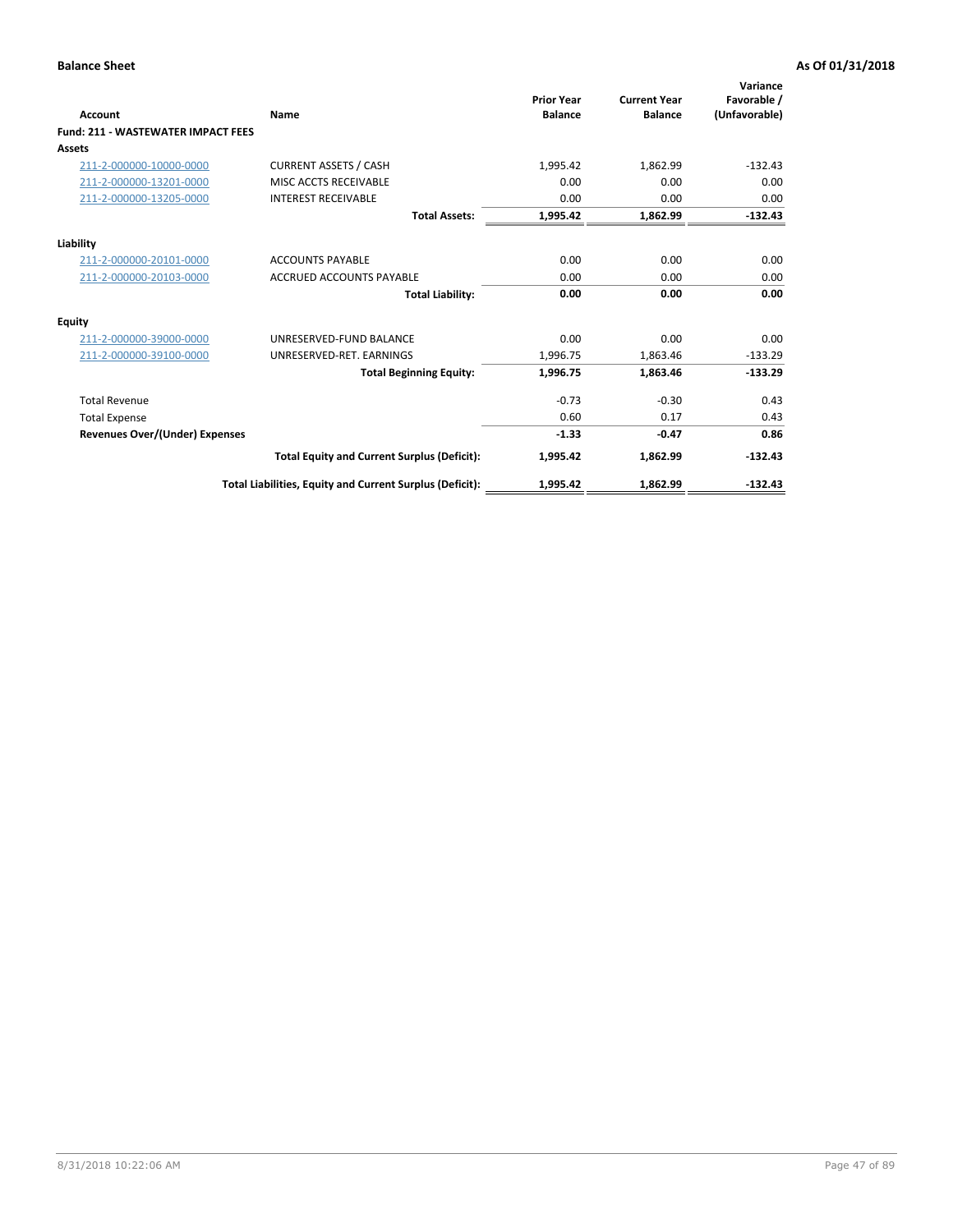| <b>Account</b>                        | Name                                                      | <b>Prior Year</b><br><b>Balance</b> | <b>Current Year</b><br><b>Balance</b> | Variance<br>Favorable /<br>(Unfavorable) |
|---------------------------------------|-----------------------------------------------------------|-------------------------------------|---------------------------------------|------------------------------------------|
|                                       | Fund: 212 - TX COMMUNITY DEV SWR SYSTEM IMPROV PROG GRANT |                                     |                                       |                                          |
| <b>Assets</b>                         |                                                           |                                     |                                       |                                          |
| 212-2-000000-10000-0000               | <b>CURRENT ASSETS / CASH</b>                              | 0.00                                | 25,005.00                             | 25,005.00                                |
| 212-2-000000-13201-0000               | MISC ACCTS RECEIVABLE                                     | 0.00                                | 0.00                                  | 0.00                                     |
| 212-2-000000-13205-0000               | <b>INTEREST RECEIVABLE</b>                                | 0.00                                | 0.00                                  | 0.00                                     |
| 212-2-000000-16301-0000               | FIXED ASSETS / C W I P                                    | 0.00                                | 0.00                                  | 0.00                                     |
|                                       | <b>Total Assets:</b>                                      | 0.00                                | 25,005.00                             | 25,005.00                                |
| Liability                             |                                                           |                                     |                                       |                                          |
| 212-2-000000-20101-0000               | <b>ACCOUNTS PAYABLE</b>                                   | 0.00                                | 0.00                                  | 0.00                                     |
| 212-2-000000-20102-0000               | <b>CREDIT CARD PAYABLE</b>                                | 0.00                                | 0.00                                  | 0.00                                     |
| 212-2-000000-20103-0000               | <b>ACCRUED ACCOUNTS PAYABLE</b>                           | 0.00                                | 0.00                                  | 0.00                                     |
| 212-2-000000-20139-0000               | <b>RETAINAGES PAYABLE</b>                                 | 0.00                                | 0.00                                  | 0.00                                     |
| 212-2-000000-20902-0000               | DEFERRED GRANT REVENUE                                    | 0.00                                | 0.00                                  | 0.00                                     |
| 212-2-000000-21001-0000               | <b>GENERAL FUND / GENERAL FUND</b>                        | 0.00                                | 0.00                                  | 0.00                                     |
| 212-2-000000-29300-0000               | <b>ENCUMBRANCE SUMMARY</b>                                | 0.00                                | 0.00                                  | 0.00                                     |
| 212-2-000000-29400-0100               | RESERVED ACCOUNT / ENCUMBRANCES                           | 0.00                                | 0.00                                  | 0.00                                     |
|                                       | <b>Total Liability:</b>                                   | 0.00                                | 0.00                                  | 0.00                                     |
| Equity                                |                                                           |                                     |                                       |                                          |
| 212-2-000000-39100-0000               | UNRESERVED-RET. EARNINGS                                  | 0.00                                | 0.00                                  | 0.00                                     |
|                                       | <b>Total Beginning Equity:</b>                            | 0.00                                | 0.00                                  | 0.00                                     |
| <b>Total Revenue</b>                  |                                                           | 0.00                                | 31,205.00                             | 31,205.00                                |
| <b>Total Expense</b>                  |                                                           | 0.00                                | 6,200.00                              | $-6,200.00$                              |
| <b>Revenues Over/(Under) Expenses</b> |                                                           | 0.00                                | 25,005.00                             | 25,005.00                                |
|                                       | <b>Total Equity and Current Surplus (Deficit):</b>        | 0.00                                | 25,005.00                             | 25,005.00                                |
|                                       | Total Liabilities, Equity and Current Surplus (Deficit):  | 0.00                                | 25,005.00                             | 25,005.00                                |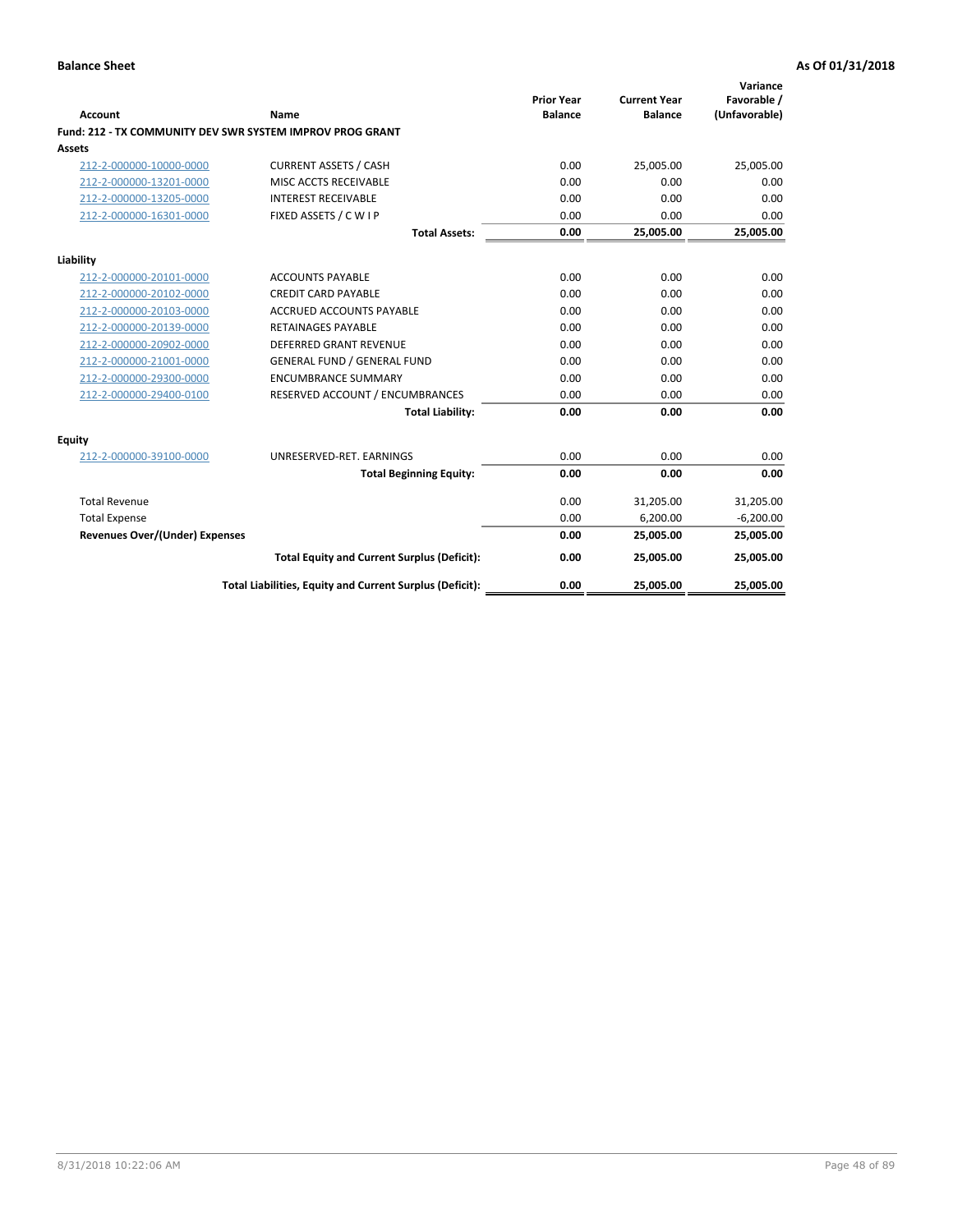| Favorable /<br><b>Prior Year</b><br><b>Current Year</b><br>(Unfavorable)<br><b>Account</b><br><b>Balance</b><br><b>Balance</b><br>Name<br><b>Fund: 216 - UTILIITY CIP FUND</b><br>Assets<br><b>CURRENT ASSETS / CASH</b><br>4,327,508.72<br>1,609,178.38<br>216-2-000000-10000-0000<br>5,936,687.10<br>216-2-000000-11101-0000<br>MBIA ACCOUNTS / 2002 WSSR<br>0.00<br>0.00<br>0.00<br>216-2-000000-11103-0000<br><b>2005 WSSR</b><br>0.00<br>0.00<br>0.00<br>216-2-000000-11403-0000<br>0.01<br>0.00<br>$-0.01$<br>RESERVE FUND / 2003 WSSR<br>0.00<br>0.00<br>0.00<br>216-2-000000-11503-0000<br>2008WSSR CONST 486000273<br>0.00<br>0.00<br>0.00<br>216-2-000000-13000-0000<br><b>CUSTOMER ACCTS RECEIVABLE</b><br>0.00<br>216-2-000000-13002-0000<br>ALLOW FOR UNCOLLECT REC<br>0.00<br>0.00<br>0.00<br>216-2-000000-13003-0000<br>UNBILLED YEAR-END ACCRUAL<br>0.00<br>0.00<br>216-2-000000-13201-0000<br>MISC ACCTS RECEIVABLE<br>0.00<br>0.00<br>0.00<br>0.00<br>216-2-000000-13205-0000<br><b>INTEREST RECEIVABLE</b><br>0.00<br>0.00<br>FIXED ASSETS / C W I P<br>695,008.09<br>216-2-000000-16301-0000<br>342,655.91<br>352,352.18<br><b>Total Assets:</b><br>4,670,164.64<br>6,631,695.19<br>1,961,530.55<br>Liability<br>0.00<br>216-2-000000-20101-0000<br><b>ACCOUNTS PAYABLE</b><br>0.00<br>0.00<br>0.00<br>216-2-000000-20102-0000<br><b>CREDIT CARD PAYABLE</b><br>0.00<br>0.00<br>0.00<br>0.00<br>0.00<br><b>ACCRUED ACCOUNTS PAYABLE</b><br>216-2-000000-20103-0000<br>0.00<br>216-2-000000-20113-0000<br><b>DEVELOPERS ESCROW</b><br>0.00<br>0.00<br>0.00<br>0.00<br>0.00<br>216-2-000000-20139-0000<br><b>RETAINAGES PAYABLE</b><br>18,939,652.64<br>18,939,652.64<br>0.00<br>216-2-000000-21101-0000<br>ENTERPRISE / WTR/WWTR UTILITY FUND<br>0.00<br>0.00<br>0.00<br>216-2-000000-29300-0000<br><b>ENCUMBRANCE SUMMARY</b><br>0.00<br>216-2-000000-29400-0100<br>RESERVED ACCOUNT / ENCUMBRANCES<br>0.00<br>0.00<br>0.00<br><b>Total Liability:</b><br>18,939,652.64<br>18,939,652.64<br><b>Equity</b><br>216-2-000000-39000-0000<br>UNRESERVED-FUND BALANCE<br>0.00<br>0.00<br>0.00<br>216-2-000000-39100-0000<br>UNRESERVED-RET. EARNINGS<br>$-15,153,579.94$<br>$-12,308,627.81$<br>2,844,952.13<br><b>Total Beginning Equity:</b><br>-15,153,579.94<br>-12,308,627.81<br>2,844,952.13<br><b>Total Revenue</b><br>985,898.85<br>120,079.21<br>$-865,819.64$<br>101,806.91<br>$-17,601.94$<br>119,408.85<br><b>Total Expense</b><br>$-883,421.58$<br><b>Revenues Over/(Under) Expenses</b><br>884,091.94<br>670.36<br>1,961,530.55<br><b>Total Equity and Current Surplus (Deficit):</b><br>-14,269,488.00<br>-12,307,957.45<br>Total Liabilities, Equity and Current Surplus (Deficit):<br>4,670,164.64<br>6,631,695.19<br>1,961,530.55 |  |  | Variance |
|-------------------------------------------------------------------------------------------------------------------------------------------------------------------------------------------------------------------------------------------------------------------------------------------------------------------------------------------------------------------------------------------------------------------------------------------------------------------------------------------------------------------------------------------------------------------------------------------------------------------------------------------------------------------------------------------------------------------------------------------------------------------------------------------------------------------------------------------------------------------------------------------------------------------------------------------------------------------------------------------------------------------------------------------------------------------------------------------------------------------------------------------------------------------------------------------------------------------------------------------------------------------------------------------------------------------------------------------------------------------------------------------------------------------------------------------------------------------------------------------------------------------------------------------------------------------------------------------------------------------------------------------------------------------------------------------------------------------------------------------------------------------------------------------------------------------------------------------------------------------------------------------------------------------------------------------------------------------------------------------------------------------------------------------------------------------------------------------------------------------------------------------------------------------------------------------------------------------------------------------------------------------------------------------------------------------------------------------------------------------------------------------------------------------------------------------------------------------------------------------------------------------------------------------------------------------------------------------------------------------------------------------------------------------------------------------------------------------------------------------------------------------|--|--|----------|
|                                                                                                                                                                                                                                                                                                                                                                                                                                                                                                                                                                                                                                                                                                                                                                                                                                                                                                                                                                                                                                                                                                                                                                                                                                                                                                                                                                                                                                                                                                                                                                                                                                                                                                                                                                                                                                                                                                                                                                                                                                                                                                                                                                                                                                                                                                                                                                                                                                                                                                                                                                                                                                                                                                                                                                   |  |  |          |
|                                                                                                                                                                                                                                                                                                                                                                                                                                                                                                                                                                                                                                                                                                                                                                                                                                                                                                                                                                                                                                                                                                                                                                                                                                                                                                                                                                                                                                                                                                                                                                                                                                                                                                                                                                                                                                                                                                                                                                                                                                                                                                                                                                                                                                                                                                                                                                                                                                                                                                                                                                                                                                                                                                                                                                   |  |  |          |
|                                                                                                                                                                                                                                                                                                                                                                                                                                                                                                                                                                                                                                                                                                                                                                                                                                                                                                                                                                                                                                                                                                                                                                                                                                                                                                                                                                                                                                                                                                                                                                                                                                                                                                                                                                                                                                                                                                                                                                                                                                                                                                                                                                                                                                                                                                                                                                                                                                                                                                                                                                                                                                                                                                                                                                   |  |  |          |
|                                                                                                                                                                                                                                                                                                                                                                                                                                                                                                                                                                                                                                                                                                                                                                                                                                                                                                                                                                                                                                                                                                                                                                                                                                                                                                                                                                                                                                                                                                                                                                                                                                                                                                                                                                                                                                                                                                                                                                                                                                                                                                                                                                                                                                                                                                                                                                                                                                                                                                                                                                                                                                                                                                                                                                   |  |  |          |
|                                                                                                                                                                                                                                                                                                                                                                                                                                                                                                                                                                                                                                                                                                                                                                                                                                                                                                                                                                                                                                                                                                                                                                                                                                                                                                                                                                                                                                                                                                                                                                                                                                                                                                                                                                                                                                                                                                                                                                                                                                                                                                                                                                                                                                                                                                                                                                                                                                                                                                                                                                                                                                                                                                                                                                   |  |  |          |
|                                                                                                                                                                                                                                                                                                                                                                                                                                                                                                                                                                                                                                                                                                                                                                                                                                                                                                                                                                                                                                                                                                                                                                                                                                                                                                                                                                                                                                                                                                                                                                                                                                                                                                                                                                                                                                                                                                                                                                                                                                                                                                                                                                                                                                                                                                                                                                                                                                                                                                                                                                                                                                                                                                                                                                   |  |  |          |
|                                                                                                                                                                                                                                                                                                                                                                                                                                                                                                                                                                                                                                                                                                                                                                                                                                                                                                                                                                                                                                                                                                                                                                                                                                                                                                                                                                                                                                                                                                                                                                                                                                                                                                                                                                                                                                                                                                                                                                                                                                                                                                                                                                                                                                                                                                                                                                                                                                                                                                                                                                                                                                                                                                                                                                   |  |  |          |
|                                                                                                                                                                                                                                                                                                                                                                                                                                                                                                                                                                                                                                                                                                                                                                                                                                                                                                                                                                                                                                                                                                                                                                                                                                                                                                                                                                                                                                                                                                                                                                                                                                                                                                                                                                                                                                                                                                                                                                                                                                                                                                                                                                                                                                                                                                                                                                                                                                                                                                                                                                                                                                                                                                                                                                   |  |  |          |
|                                                                                                                                                                                                                                                                                                                                                                                                                                                                                                                                                                                                                                                                                                                                                                                                                                                                                                                                                                                                                                                                                                                                                                                                                                                                                                                                                                                                                                                                                                                                                                                                                                                                                                                                                                                                                                                                                                                                                                                                                                                                                                                                                                                                                                                                                                                                                                                                                                                                                                                                                                                                                                                                                                                                                                   |  |  |          |
|                                                                                                                                                                                                                                                                                                                                                                                                                                                                                                                                                                                                                                                                                                                                                                                                                                                                                                                                                                                                                                                                                                                                                                                                                                                                                                                                                                                                                                                                                                                                                                                                                                                                                                                                                                                                                                                                                                                                                                                                                                                                                                                                                                                                                                                                                                                                                                                                                                                                                                                                                                                                                                                                                                                                                                   |  |  |          |
|                                                                                                                                                                                                                                                                                                                                                                                                                                                                                                                                                                                                                                                                                                                                                                                                                                                                                                                                                                                                                                                                                                                                                                                                                                                                                                                                                                                                                                                                                                                                                                                                                                                                                                                                                                                                                                                                                                                                                                                                                                                                                                                                                                                                                                                                                                                                                                                                                                                                                                                                                                                                                                                                                                                                                                   |  |  |          |
|                                                                                                                                                                                                                                                                                                                                                                                                                                                                                                                                                                                                                                                                                                                                                                                                                                                                                                                                                                                                                                                                                                                                                                                                                                                                                                                                                                                                                                                                                                                                                                                                                                                                                                                                                                                                                                                                                                                                                                                                                                                                                                                                                                                                                                                                                                                                                                                                                                                                                                                                                                                                                                                                                                                                                                   |  |  |          |
|                                                                                                                                                                                                                                                                                                                                                                                                                                                                                                                                                                                                                                                                                                                                                                                                                                                                                                                                                                                                                                                                                                                                                                                                                                                                                                                                                                                                                                                                                                                                                                                                                                                                                                                                                                                                                                                                                                                                                                                                                                                                                                                                                                                                                                                                                                                                                                                                                                                                                                                                                                                                                                                                                                                                                                   |  |  |          |
|                                                                                                                                                                                                                                                                                                                                                                                                                                                                                                                                                                                                                                                                                                                                                                                                                                                                                                                                                                                                                                                                                                                                                                                                                                                                                                                                                                                                                                                                                                                                                                                                                                                                                                                                                                                                                                                                                                                                                                                                                                                                                                                                                                                                                                                                                                                                                                                                                                                                                                                                                                                                                                                                                                                                                                   |  |  |          |
|                                                                                                                                                                                                                                                                                                                                                                                                                                                                                                                                                                                                                                                                                                                                                                                                                                                                                                                                                                                                                                                                                                                                                                                                                                                                                                                                                                                                                                                                                                                                                                                                                                                                                                                                                                                                                                                                                                                                                                                                                                                                                                                                                                                                                                                                                                                                                                                                                                                                                                                                                                                                                                                                                                                                                                   |  |  |          |
|                                                                                                                                                                                                                                                                                                                                                                                                                                                                                                                                                                                                                                                                                                                                                                                                                                                                                                                                                                                                                                                                                                                                                                                                                                                                                                                                                                                                                                                                                                                                                                                                                                                                                                                                                                                                                                                                                                                                                                                                                                                                                                                                                                                                                                                                                                                                                                                                                                                                                                                                                                                                                                                                                                                                                                   |  |  |          |
|                                                                                                                                                                                                                                                                                                                                                                                                                                                                                                                                                                                                                                                                                                                                                                                                                                                                                                                                                                                                                                                                                                                                                                                                                                                                                                                                                                                                                                                                                                                                                                                                                                                                                                                                                                                                                                                                                                                                                                                                                                                                                                                                                                                                                                                                                                                                                                                                                                                                                                                                                                                                                                                                                                                                                                   |  |  |          |
|                                                                                                                                                                                                                                                                                                                                                                                                                                                                                                                                                                                                                                                                                                                                                                                                                                                                                                                                                                                                                                                                                                                                                                                                                                                                                                                                                                                                                                                                                                                                                                                                                                                                                                                                                                                                                                                                                                                                                                                                                                                                                                                                                                                                                                                                                                                                                                                                                                                                                                                                                                                                                                                                                                                                                                   |  |  |          |
|                                                                                                                                                                                                                                                                                                                                                                                                                                                                                                                                                                                                                                                                                                                                                                                                                                                                                                                                                                                                                                                                                                                                                                                                                                                                                                                                                                                                                                                                                                                                                                                                                                                                                                                                                                                                                                                                                                                                                                                                                                                                                                                                                                                                                                                                                                                                                                                                                                                                                                                                                                                                                                                                                                                                                                   |  |  |          |
|                                                                                                                                                                                                                                                                                                                                                                                                                                                                                                                                                                                                                                                                                                                                                                                                                                                                                                                                                                                                                                                                                                                                                                                                                                                                                                                                                                                                                                                                                                                                                                                                                                                                                                                                                                                                                                                                                                                                                                                                                                                                                                                                                                                                                                                                                                                                                                                                                                                                                                                                                                                                                                                                                                                                                                   |  |  |          |
|                                                                                                                                                                                                                                                                                                                                                                                                                                                                                                                                                                                                                                                                                                                                                                                                                                                                                                                                                                                                                                                                                                                                                                                                                                                                                                                                                                                                                                                                                                                                                                                                                                                                                                                                                                                                                                                                                                                                                                                                                                                                                                                                                                                                                                                                                                                                                                                                                                                                                                                                                                                                                                                                                                                                                                   |  |  |          |
|                                                                                                                                                                                                                                                                                                                                                                                                                                                                                                                                                                                                                                                                                                                                                                                                                                                                                                                                                                                                                                                                                                                                                                                                                                                                                                                                                                                                                                                                                                                                                                                                                                                                                                                                                                                                                                                                                                                                                                                                                                                                                                                                                                                                                                                                                                                                                                                                                                                                                                                                                                                                                                                                                                                                                                   |  |  |          |
|                                                                                                                                                                                                                                                                                                                                                                                                                                                                                                                                                                                                                                                                                                                                                                                                                                                                                                                                                                                                                                                                                                                                                                                                                                                                                                                                                                                                                                                                                                                                                                                                                                                                                                                                                                                                                                                                                                                                                                                                                                                                                                                                                                                                                                                                                                                                                                                                                                                                                                                                                                                                                                                                                                                                                                   |  |  |          |
|                                                                                                                                                                                                                                                                                                                                                                                                                                                                                                                                                                                                                                                                                                                                                                                                                                                                                                                                                                                                                                                                                                                                                                                                                                                                                                                                                                                                                                                                                                                                                                                                                                                                                                                                                                                                                                                                                                                                                                                                                                                                                                                                                                                                                                                                                                                                                                                                                                                                                                                                                                                                                                                                                                                                                                   |  |  |          |
|                                                                                                                                                                                                                                                                                                                                                                                                                                                                                                                                                                                                                                                                                                                                                                                                                                                                                                                                                                                                                                                                                                                                                                                                                                                                                                                                                                                                                                                                                                                                                                                                                                                                                                                                                                                                                                                                                                                                                                                                                                                                                                                                                                                                                                                                                                                                                                                                                                                                                                                                                                                                                                                                                                                                                                   |  |  |          |
|                                                                                                                                                                                                                                                                                                                                                                                                                                                                                                                                                                                                                                                                                                                                                                                                                                                                                                                                                                                                                                                                                                                                                                                                                                                                                                                                                                                                                                                                                                                                                                                                                                                                                                                                                                                                                                                                                                                                                                                                                                                                                                                                                                                                                                                                                                                                                                                                                                                                                                                                                                                                                                                                                                                                                                   |  |  |          |
|                                                                                                                                                                                                                                                                                                                                                                                                                                                                                                                                                                                                                                                                                                                                                                                                                                                                                                                                                                                                                                                                                                                                                                                                                                                                                                                                                                                                                                                                                                                                                                                                                                                                                                                                                                                                                                                                                                                                                                                                                                                                                                                                                                                                                                                                                                                                                                                                                                                                                                                                                                                                                                                                                                                                                                   |  |  |          |
|                                                                                                                                                                                                                                                                                                                                                                                                                                                                                                                                                                                                                                                                                                                                                                                                                                                                                                                                                                                                                                                                                                                                                                                                                                                                                                                                                                                                                                                                                                                                                                                                                                                                                                                                                                                                                                                                                                                                                                                                                                                                                                                                                                                                                                                                                                                                                                                                                                                                                                                                                                                                                                                                                                                                                                   |  |  |          |
|                                                                                                                                                                                                                                                                                                                                                                                                                                                                                                                                                                                                                                                                                                                                                                                                                                                                                                                                                                                                                                                                                                                                                                                                                                                                                                                                                                                                                                                                                                                                                                                                                                                                                                                                                                                                                                                                                                                                                                                                                                                                                                                                                                                                                                                                                                                                                                                                                                                                                                                                                                                                                                                                                                                                                                   |  |  |          |
|                                                                                                                                                                                                                                                                                                                                                                                                                                                                                                                                                                                                                                                                                                                                                                                                                                                                                                                                                                                                                                                                                                                                                                                                                                                                                                                                                                                                                                                                                                                                                                                                                                                                                                                                                                                                                                                                                                                                                                                                                                                                                                                                                                                                                                                                                                                                                                                                                                                                                                                                                                                                                                                                                                                                                                   |  |  |          |
|                                                                                                                                                                                                                                                                                                                                                                                                                                                                                                                                                                                                                                                                                                                                                                                                                                                                                                                                                                                                                                                                                                                                                                                                                                                                                                                                                                                                                                                                                                                                                                                                                                                                                                                                                                                                                                                                                                                                                                                                                                                                                                                                                                                                                                                                                                                                                                                                                                                                                                                                                                                                                                                                                                                                                                   |  |  |          |
|                                                                                                                                                                                                                                                                                                                                                                                                                                                                                                                                                                                                                                                                                                                                                                                                                                                                                                                                                                                                                                                                                                                                                                                                                                                                                                                                                                                                                                                                                                                                                                                                                                                                                                                                                                                                                                                                                                                                                                                                                                                                                                                                                                                                                                                                                                                                                                                                                                                                                                                                                                                                                                                                                                                                                                   |  |  |          |
|                                                                                                                                                                                                                                                                                                                                                                                                                                                                                                                                                                                                                                                                                                                                                                                                                                                                                                                                                                                                                                                                                                                                                                                                                                                                                                                                                                                                                                                                                                                                                                                                                                                                                                                                                                                                                                                                                                                                                                                                                                                                                                                                                                                                                                                                                                                                                                                                                                                                                                                                                                                                                                                                                                                                                                   |  |  |          |
|                                                                                                                                                                                                                                                                                                                                                                                                                                                                                                                                                                                                                                                                                                                                                                                                                                                                                                                                                                                                                                                                                                                                                                                                                                                                                                                                                                                                                                                                                                                                                                                                                                                                                                                                                                                                                                                                                                                                                                                                                                                                                                                                                                                                                                                                                                                                                                                                                                                                                                                                                                                                                                                                                                                                                                   |  |  |          |
|                                                                                                                                                                                                                                                                                                                                                                                                                                                                                                                                                                                                                                                                                                                                                                                                                                                                                                                                                                                                                                                                                                                                                                                                                                                                                                                                                                                                                                                                                                                                                                                                                                                                                                                                                                                                                                                                                                                                                                                                                                                                                                                                                                                                                                                                                                                                                                                                                                                                                                                                                                                                                                                                                                                                                                   |  |  |          |
|                                                                                                                                                                                                                                                                                                                                                                                                                                                                                                                                                                                                                                                                                                                                                                                                                                                                                                                                                                                                                                                                                                                                                                                                                                                                                                                                                                                                                                                                                                                                                                                                                                                                                                                                                                                                                                                                                                                                                                                                                                                                                                                                                                                                                                                                                                                                                                                                                                                                                                                                                                                                                                                                                                                                                                   |  |  |          |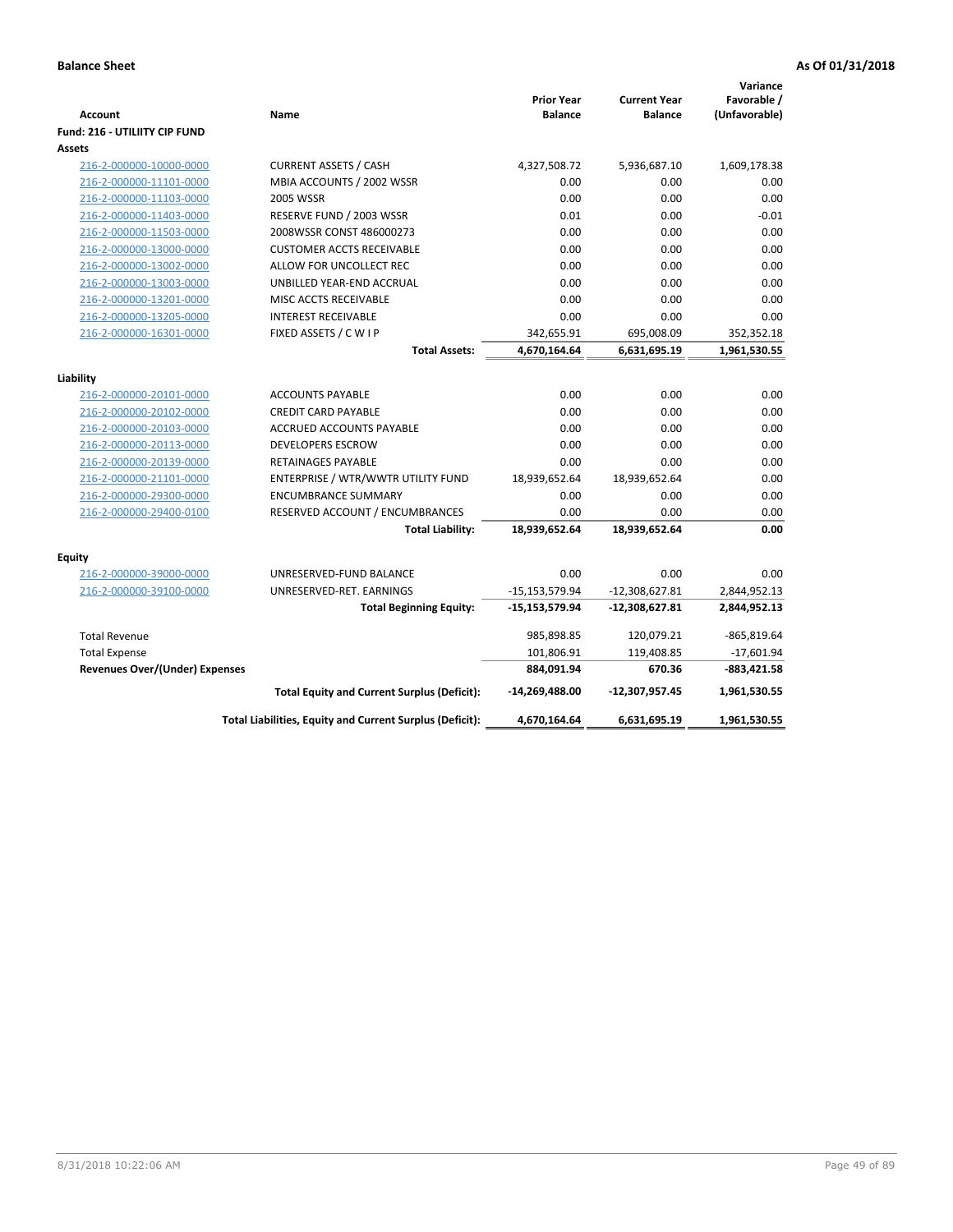|                                                |                                                               | <b>Prior Year</b>     | <b>Current Year</b> | Variance<br>Favorable / |
|------------------------------------------------|---------------------------------------------------------------|-----------------------|---------------------|-------------------------|
| <b>Account</b>                                 | Name                                                          | <b>Balance</b>        | <b>Balance</b>      | (Unfavorable)           |
| <b>Fund: 217 - WASTEWATER RECLAMATION FUND</b> |                                                               |                       |                     |                         |
| <b>Assets</b>                                  |                                                               |                       |                     |                         |
| 217-2-000000-10000-0000                        | <b>CURRENT ASSETS / CASH</b>                                  | 0.00                  | 0.00                | 0.00                    |
| 217-2-000000-11301-0000                        | TEXASTERM / 2008 WSSR REVENUE BOND                            | 0.00                  | 0.00                | 0.00                    |
| 217-2-000000-11302-0000                        | 2008 WSSR REVENUE BOND                                        | 0.00                  | 0.00                | 0.00                    |
| 217-2-000000-11503-0000                        | 2008WSSR CONST 486000273                                      | 737,331.17            | 744,318.54          | 6,987.37                |
| 217-2-000000-13000-0000                        | <b>CUSTOMER ACCTS RECEIVABLE</b>                              | 0.00                  | 0.00                | 0.00                    |
| 217-2-000000-13002-0000                        | ALLOW FOR UNCOLLECT REC                                       | 0.00                  | 0.00                | 0.00                    |
| 217-2-000000-13201-0000                        | MISC ACCTS RECEIVABLE                                         | 0.00                  | 0.00                | 0.00                    |
| 217-2-000000-13205-0000                        | <b>INTEREST RECEIVABLE</b>                                    | 0.00                  | 0.00                | 0.00                    |
| 217-2-000000-16301-0000                        | FIXED ASSETS / C W I P                                        | 0.00                  | 0.00                | 0.00                    |
|                                                | <b>Total Assets:</b>                                          | 737,331.17            | 744,318.54          | 6,987.37                |
|                                                |                                                               |                       |                     |                         |
| Liability                                      |                                                               |                       |                     |                         |
| 217-2-000000-20101-0000                        | <b>ACCOUNTS PAYABLE</b>                                       | 0.00                  | 0.00                | 0.00                    |
| 217-2-000000-20102-0000                        | <b>CREDIT CARD PAYABLE</b><br><b>ACCRUED ACCOUNTS PAYABLE</b> | 0.00                  | 0.00                | 0.00<br>0.00            |
| 217-2-000000-20103-0000                        |                                                               | 0.00                  | 0.00                |                         |
| 217-2-000000-20139-0000                        | <b>RETAINAGES PAYABLE</b>                                     | 0.00                  | 0.00                | 0.00<br>0.00            |
| 217-2-000000-21101-0000                        | ENTERPRISE / WTR/WWTR UTILITY FUND                            | 19,396,374.21         | 19,396,374.21       |                         |
| 217-2-000000-29300-0000                        | <b>ENCUMBRANCE SUMMARY</b>                                    | 0.00                  | 0.00<br>0.00        | 0.00                    |
| 217-2-000000-29400-0100                        | RESERVED ACCOUNT / ENCUMBRANCES<br><b>Total Liability:</b>    | 0.00<br>19,396,374.21 | 19,396,374.21       | 0.00<br>0.00            |
|                                                |                                                               |                       |                     |                         |
| Equity                                         |                                                               |                       |                     |                         |
| 217-2-000000-39100-0000                        | UNRESERVED-RET. EARNINGS                                      | $-18,660,279.37$      | -18,654,993.80      | 5,285.57                |
|                                                | <b>Total Beginning Equity:</b>                                | -18,660,279.37        | $-18,654,993.80$    | 5,285.57                |
| <b>Total Revenue</b>                           |                                                               | 1,236.33              | 2,938.13            | 1,701.80                |
| <b>Total Expense</b>                           |                                                               | 0.00                  | 0.00                | 0.00                    |
| <b>Revenues Over/(Under) Expenses</b>          |                                                               | 1,236.33              | 2,938.13            | 1,701.80                |
|                                                | <b>Total Equity and Current Surplus (Deficit):</b>            | -18,659,043.04        | -18,652,055.67      | 6,987.37                |
|                                                | Total Liabilities, Equity and Current Surplus (Deficit):      | 737,331.17            | 744,318.54          | 6,987.37                |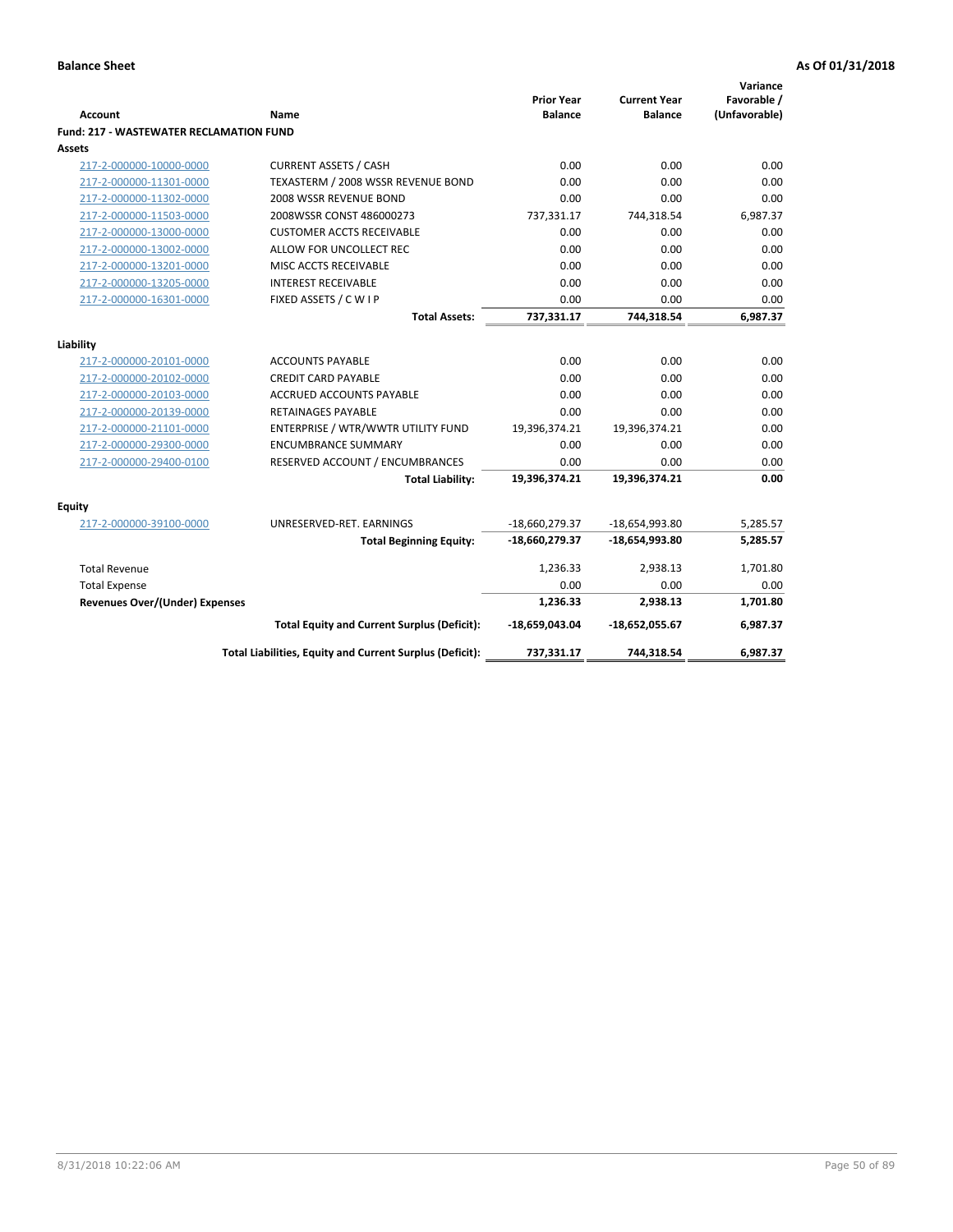|                                                   |                                        |                       |                       | Variance                |
|---------------------------------------------------|----------------------------------------|-----------------------|-----------------------|-------------------------|
|                                                   |                                        | <b>Prior Year</b>     | <b>Current Year</b>   | Favorable /             |
| <b>Account</b><br><b>Fund: 300 - AIRPORT FUND</b> | Name                                   | <b>Balance</b>        | <b>Balance</b>        | (Unfavorable)           |
| Assets                                            |                                        |                       |                       |                         |
| 300-2-000000-10000-0000                           | <b>CURRENT ASSETS / CASH</b>           | 806,673.77            | 1,421,731.97          | 615,058.20              |
| 300-2-000000-13201-0000                           | MISC ACCTS RECEIVABLE                  | 0.00                  | 0.00                  | 0.00                    |
| 300-2-000000-13202-0000                           | <b>EMPLOYEE ADVANCES</b>               | 0.00                  | 0.00                  | 0.00                    |
| 300-2-000000-13203-0000                           | NON-CURRENT ASSETS / PREPAYMENTS       | 0.00                  | 0.00                  | 0.00                    |
| 300-2-000000-13205-0000                           | <b>INTEREST RECEIVABLE</b>             | 0.00                  | 0.00                  | 0.00                    |
| 300-2-000000-14126-0000                           | <b>GRANT FUND / AIRPORT GRANT FUND</b> | 0.00                  | 0.00                  | 0.00                    |
| 300-2-000000-16001-0000                           | FIXED ASSETS / LAND                    | 813,937.00            | 813,937.00            | 0.00                    |
| 300-2-000000-16002-0000                           | FIXED ASSETS / IMPROVMENTS-NON BUILDI  | 71,096,300.51         | 71,096,300.51         | 0.00                    |
| 300-2-000000-16003-0000                           | ACCUM DEPR / IMPROVEMENTS-NON BUILI    | -34,642,939.56        | -36,570,663.72        | $-1,927,724.16$         |
| 300-2-000000-16004-0000                           | FIXED ASSETS / BUILDINGS               | 60,824,408.10         | 60,824,408.10         | 0.00                    |
| 300-2-000000-16005-0000                           | <b>ACCUM DEPR / BUILDINGS</b>          | -23,390,672.25        | $-24,613,803.17$      | $-1,223,130.92$         |
| 300-2-000000-16201-0000                           | FIXED ASSETS / MACHINERY AND EQUIPMEN  | 12,340.00             | 12,340.00             | 0.00                    |
| 300-2-000000-16202-0000                           | ACCUM DEPR / MACHINERY AND EQUIPMEI    | $-12,339.94$          | $-12,339.94$          | 0.00                    |
| 300-2-000000-16301-0000                           | FIXED ASSETS / CWIP                    | 0.00                  | 5,686,912.48          | 5,686,912.48            |
| 300-2-000000-17501-0000                           | <b>EMPLOYEE CONTRIBUTIONS</b>          | 0.00                  | 0.00                  | 0.00                    |
| 300-2-000000-17504-0000                           | <b>INVESTMENT RETURN</b>               | 0.00                  | 0.00                  | 0.00                    |
| 300-2-000000-17508-0000                           | <b>EXPERIENCE DIFFERENCE- OUTFLOW</b>  | 0.00                  | 0.00                  | 0.00                    |
| 300-2-000000-17509-0000                           | <b>EXPERIENCE DIFFERENCE - INFLOW</b>  | 0.00                  | 0.00                  | 0.00                    |
| 300-2-000000-17520-0000                           | <b>ASSUMPTION CHANGES</b>              | 0.00                  | 0.00                  | 0.00                    |
|                                                   | <b>Total Assets:</b>                   | 75,507,707.63         | 78,658,823.23         | 3,151,115.60            |
|                                                   |                                        |                       |                       |                         |
| Liability                                         |                                        |                       |                       |                         |
| 300-2-000000-20101-0000                           | <b>ACCOUNTS PAYABLE</b>                | $-168.40$             | 0.00                  | $-168.40$               |
| 300-2-000000-20102-0000                           | <b>CREDIT CARD PAYABLE</b>             | 0.00                  | 0.00                  | 0.00                    |
| 300-2-000000-20103-0000                           | ACCRUED ACCOUNTS PAYABLE               | 0.00                  | 0.00                  | 0.00                    |
| 300-2-000000-20105-0000                           | <b>L-3 FUNDS PAYABLE</b>               | 0.00                  | 0.00                  | 0.00                    |
| 300-2-000000-20106-0000                           | <b>GRANT MATCH</b>                     | 0.00                  | 0.00                  | 0.00                    |
| 300-2-000000-20108-0000                           | MATURED BONDS PAYABLE                  | 0.00                  | 0.00                  | 0.00                    |
| 300-2-000000-20110-0000                           | REVENUE BONDS PAYABLE                  | 0.00                  | 0.00                  | 0.00                    |
| 300-2-000000-20111-0000                           | MATURED INTEREST PAYABLE               | 0.00                  | 0.00                  | 0.00                    |
| 300-2-000000-20112-0000                           | <b>ACCRUED INTEREST PAYABLE</b>        | 0.00                  | 0.00                  | 0.00                    |
| 300-2-000000-20139-0000                           | RETAINAGES PAYABLE                     | 0.00                  | 0.00                  | 0.00                    |
| 300-2-000000-20141-0000                           | <b>TELEPHONE CLEARING</b>              | 0.00                  | 0.00                  | 0.00                    |
| 300-2-000000-20160-0000                           | <b>UNAPPLIED CREDIT</b>                | 0.00                  | 0.00                  | 0.00                    |
| 300-2-000000-20201-0000                           | <b>DEFERRED REVENUE</b>                | 16,671.00             | 0.00                  | 16,671.00               |
| 300-2-000000-21001-0000                           | <b>GENERAL FUND / GENERAL FUND</b>     | 0.00                  | 0.00                  | 0.00                    |
| 300-2-000000-22001-0000                           | <b>SALARIES PAYABLE</b>                | 2,099.43              | 2,152.98              | $-53.55$                |
| 300-2-000000-22002-0000                           | VACATION/SICK PAYABLE                  | 3,722.00              | 2,600.11              | 1,121.89                |
| 300-2-000000-26001-0000                           | COMPENSATED ABSENCES PAY               | $-1.08$               | 3,743.00              | $-3,744.08$             |
| 300-2-000000-26101-0000                           | <b>GENERAL OBLIG BONDS PAY</b>         | 0.00                  | 0.00                  | 0.00                    |
| 300-2-000000-26102-0000                           | REVENUE BONDS PAYABLE                  | 0.00                  | 0.00                  | 0.00                    |
| 300-2-000000-27001-0000                           | <b>CONTRIBUTED CAPITAL</b>             | $-3.39$               | 5,686,912.61          | $-5,686,916.00$         |
| 300-2-000000-29300-0000                           | <b>ENCUMBRANCE SUMMARY</b>             | 0.00                  | 0.00                  | 0.00                    |
| 300-2-000000-29400-0100                           | RESERVED ACCOUNT / ENCUMBRANCES        | 0.00                  | 0.00                  | 0.00                    |
| 300-2-000000-29999-0000                           | <b>NET PENSION LIABILITY</b>           | 0.00                  | 0.00                  | 0.00                    |
|                                                   | <b>Total Liability:</b>                | 22,319.56             | 5,695,408.70          | $-5,673,089.14$         |
|                                                   |                                        |                       |                       |                         |
| <b>Equity</b>                                     |                                        |                       |                       |                         |
| 300-2-000000-39000-0000                           | UNRESERVED-FUND BALANCE                | 0.00                  | 0.00                  | 0.00                    |
| 300-2-000000-39100-0000                           | UNRESERVED-RET. EARNINGS               | 75,282,016.64         | 72,784,355.87         | $-2,497,660.77$         |
| 300-2-000000-39500-0000                           | <b>NET POSITION - PENSION</b>          | 0.00<br>75,282,016.64 | 0.00<br>72,784,355.87 | 0.00<br>$-2,497,660.77$ |
|                                                   | <b>Total Beginning Equity:</b>         |                       |                       |                         |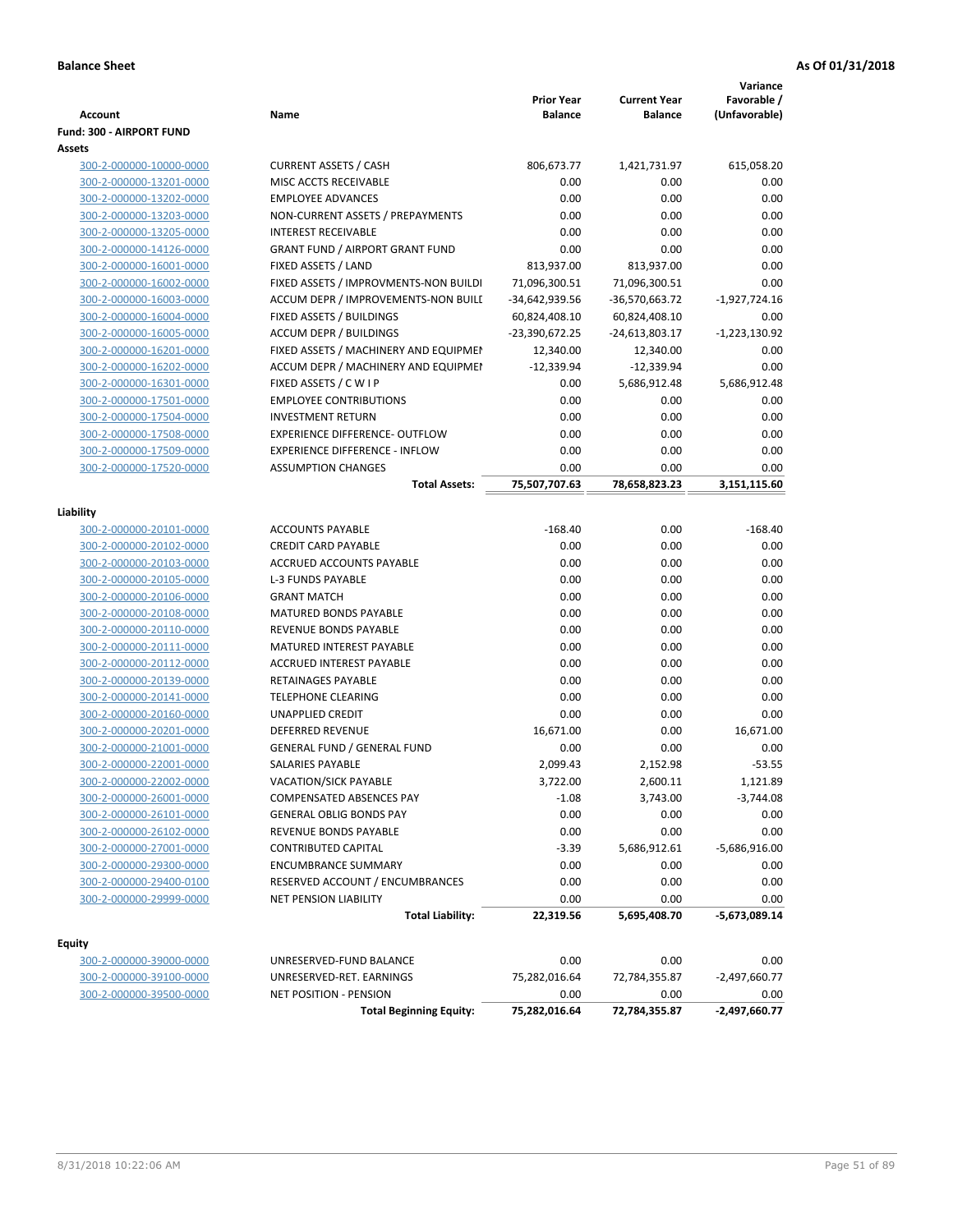| Account                        | <b>Name</b>                                              | <b>Prior Year</b><br><b>Balance</b> | <b>Current Year</b><br><b>Balance</b> | Variance<br>Favorable /<br>(Unfavorable) |
|--------------------------------|----------------------------------------------------------|-------------------------------------|---------------------------------------|------------------------------------------|
| Total Revenue                  |                                                          | 254,485.75                          | 231,630.38                            | $-22,855.37$                             |
| Total Expense                  |                                                          | 51,114.31                           | 52,571.71                             | $-1,457.40$                              |
| Revenues Over/(Under) Expenses | 203,371.44                                               | 179,058.67                          | $-24,312.77$                          |                                          |
|                                | <b>Total Equity and Current Surplus (Deficit):</b>       | 75.485.388.08                       | 72.963.414.54                         | $-2,521,973.54$                          |
|                                | Total Liabilities, Equity and Current Surplus (Deficit): | 75,507,707.64                       | 78,658,823.24                         | 3,151,115.60                             |
|                                | *** FUND 300 OUT OF BALANCE ***                          | $-0.01$                             | $-0.01$                               | 0.00                                     |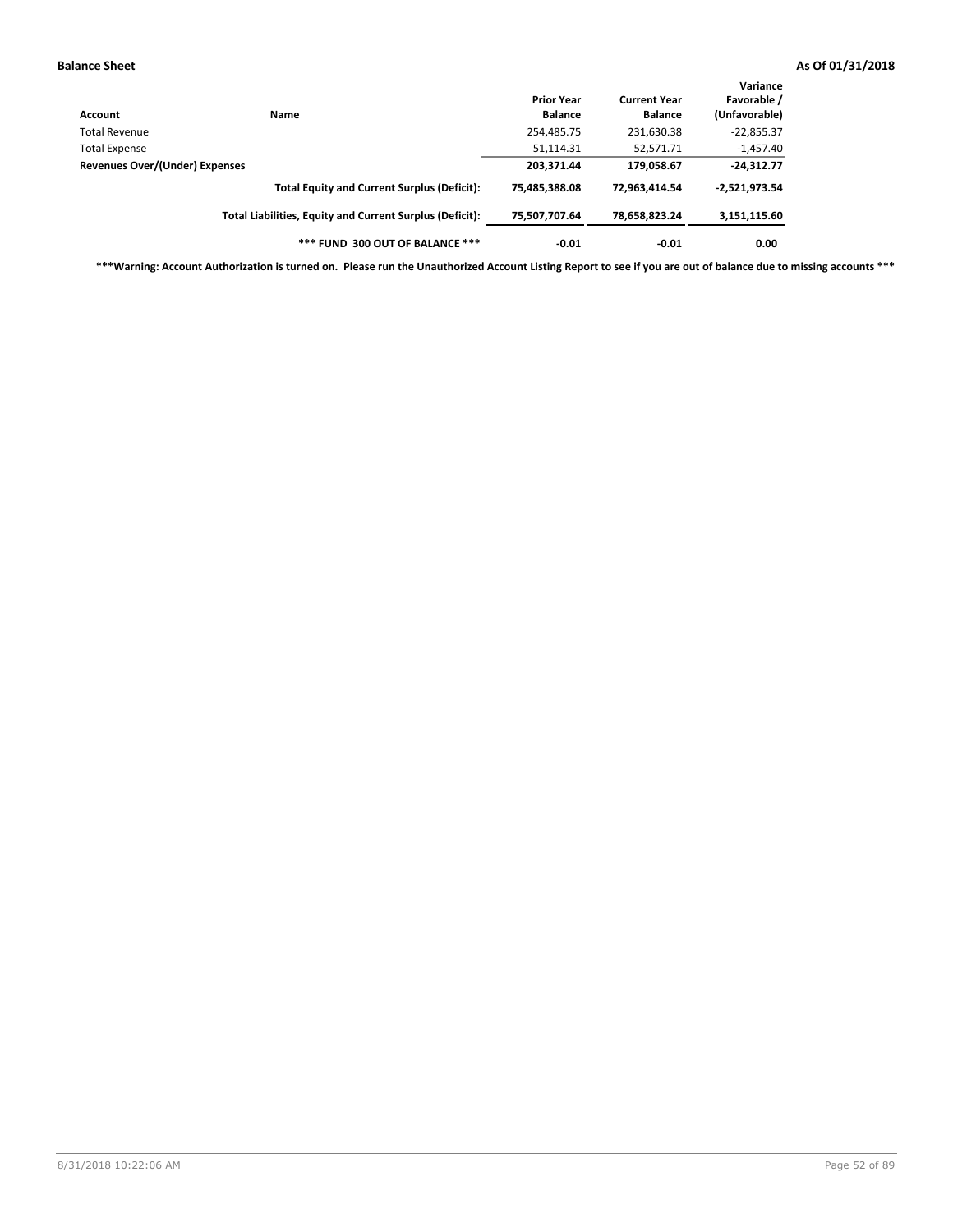|                                       |                                                          | <b>Prior Year</b> | <b>Current Year</b> | Variance<br>Favorable / |
|---------------------------------------|----------------------------------------------------------|-------------------|---------------------|-------------------------|
| <b>Account</b>                        | Name                                                     | <b>Balance</b>    | <b>Balance</b>      | (Unfavorable)           |
| Fund: 320 - AIRPORT TXDOT GRANT       |                                                          |                   |                     |                         |
| Assets                                |                                                          |                   |                     |                         |
| 320-2-000000-10000-0000               | <b>CURRENT ASSETS / CASH</b>                             | 214,975.84        | 214,975.84          | 0.00                    |
| 320-2-000000-13201-0000               | MISC ACCTS RECEIVABLE                                    | 0.00              | 0.00                | 0.00                    |
| 320-2-000000-13205-0000               | <b>INTEREST RECEIVABLE</b>                               | 0.00              | 0.00                | 0.00                    |
|                                       | <b>Total Assets:</b>                                     | 214,975.84        | 214,975.84          | 0.00                    |
| Liability                             |                                                          |                   |                     |                         |
| 320-2-000000-20101-0000               | <b>ACCOUNTS PAYABLE</b>                                  | 0.00              | 0.00                | 0.00                    |
| 320-2-000000-20102-0000               | <b>CREDIT CARD PAYABLE</b>                               | 0.00              | 0.00                | 0.00                    |
| 320-2-000000-20103-0000               | <b>ACCRUED ACCOUNTS PAYABLE</b>                          | 0.00              | 0.00                | 0.00                    |
| 320-2-000000-20902-0000               | <b>DEFERRED GRANT REVENUE</b>                            | 0.00              | 0.00                | 0.00                    |
| 320-2-000000-21125-0000               | DUE TO / AIRPORT FUND                                    | 0.00              | 0.00                | 0.00                    |
| 320-2-000000-29300-0000               | <b>ENCUMBRANCE SUMMARY</b>                               | 0.00              | 0.00                | 0.00                    |
| 320-2-000000-29400-0100               | RESERVED ACCOUNT / ENCUMBRANCES                          | 0.00              | 0.00                | 0.00                    |
|                                       | <b>Total Liability:</b>                                  | 0.00              | 0.00                | 0.00                    |
| <b>Equity</b>                         |                                                          |                   |                     |                         |
| 320-2-000000-39000-0000               | UNRESERVED-FUND BALANCE                                  | 14,975.84         | 214,975.84          | 200,000.00              |
|                                       | <b>Total Beginning Equity:</b>                           | 14,975.84         | 214,975.84          | 200,000.00              |
| <b>Total Revenue</b>                  |                                                          | 200,000.00        | 0.00                | $-200,000.00$           |
| <b>Total Expense</b>                  |                                                          | 0.00              | 0.00                | 0.00                    |
| <b>Revenues Over/(Under) Expenses</b> |                                                          | 200,000.00        | 0.00                | $-200,000.00$           |
|                                       | <b>Total Equity and Current Surplus (Deficit):</b>       | 214,975.84        | 214,975.84          | 0.00                    |
|                                       | Total Liabilities, Equity and Current Surplus (Deficit): | 214,975.84        | 214,975.84          | 0.00                    |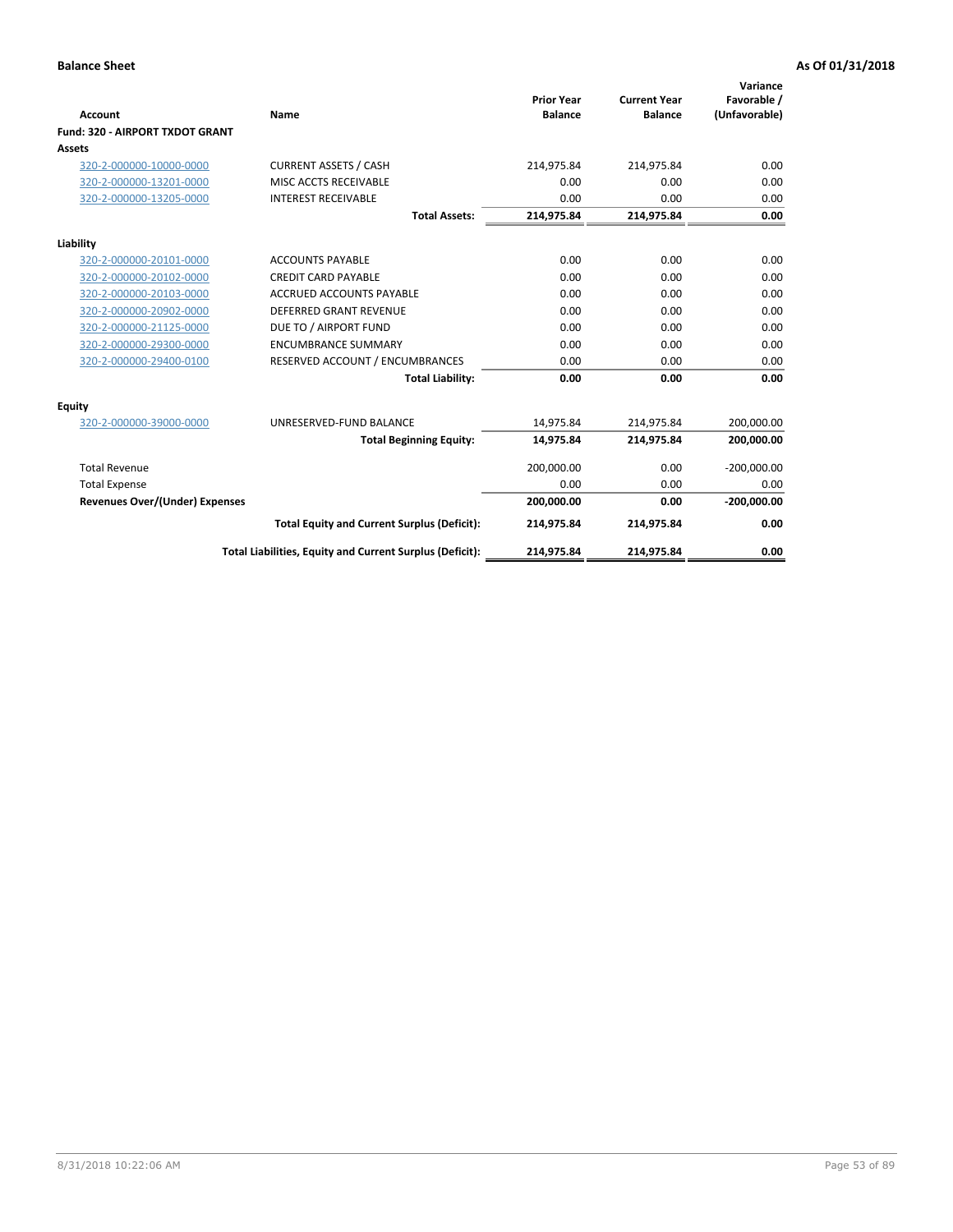| <b>Account</b>                          | <b>Name</b>                                              | <b>Prior Year</b><br><b>Balance</b> | <b>Current Year</b><br><b>Balance</b> | Variance<br>Favorable /<br>(Unfavorable) |
|-----------------------------------------|----------------------------------------------------------|-------------------------------------|---------------------------------------|------------------------------------------|
| <b>Fund: 360 - AIRPORT CAPITAL FUND</b> |                                                          |                                     |                                       |                                          |
| Assets                                  |                                                          |                                     |                                       |                                          |
| 360-2-000000-10000-0000                 | <b>CURRENT ASSETS / CASH</b>                             | 1,976,158.42                        | 1,234,115.68                          | $-742,042.74$                            |
| 360-2-000000-13201-0000                 | MISC ACCTS RECEIVABLE                                    | 0.00                                | 0.00                                  | 0.00                                     |
| 360-2-000000-13205-0000                 | <b>INTEREST RECEIVABLE</b>                               | 0.00                                | 0.00                                  | 0.00                                     |
| 360-2-000000-16301-0000                 | FIXED ASSETS / C W I P                                   | 132,616.88                          | 337,320.17                            | 204,703.29                               |
|                                         | <b>Total Assets:</b>                                     | 2,108,775.30                        | 1,571,435.85                          | $-537,339.45$                            |
| Liability                               |                                                          |                                     |                                       |                                          |
| 360-2-000000-20101-0000                 | <b>ACCOUNTS PAYABLE</b>                                  | 0.00                                | 0.00                                  | 0.00                                     |
| 360-2-000000-20102-0000                 | <b>CREDIT CARD PAYABLE</b>                               | 0.00                                | 0.00                                  | 0.00                                     |
| 360-2-000000-20103-0000                 | ACCRUED ACCOUNTS PAYABLE                                 | 0.00                                | 0.00                                  | 0.00                                     |
| 360-2-000000-20125-0000                 | SALES TAX PAYABLE / IN THE CITY                          | 0.00                                | 0.00                                  | 0.00                                     |
| 360-2-000000-20139-0000                 | <b>RETAINAGES PAYABLE</b>                                | 0.00                                | $-18,419.00$                          | 18,419.00                                |
| 360-2-000000-21001-0000                 | <b>GENERAL FUND / GENERAL FUND</b>                       | 0.00                                | 0.00                                  | 0.00                                     |
| 360-2-000000-27001-0000                 | <b>CONTRIBUTED CAPITAL</b>                               | 0.00                                | 0.00                                  | 0.00                                     |
| 360-2-000000-29300-0000                 | <b>ENCUMBRANCE SUMMARY</b>                               | 0.00                                | 0.00                                  | 0.00                                     |
| 360-2-000000-29400-0000                 | RESERVED ACCOUNT / ENCUMBRANCES                          | 0.00                                | 0.00                                  | 0.00                                     |
|                                         | <b>Total Liability:</b>                                  | 0.00                                | $-18,419.00$                          | 18,419.00                                |
| Equity                                  |                                                          |                                     |                                       |                                          |
| 360-2-000000-39000-0000                 | UNRESERVED-FUND BALANCE                                  | 0.00                                | 0.00                                  | 0.00                                     |
| 360-2-000000-39100-0000                 | UNRESERVED-RET. EARNINGS                                 | 1,382,000.62                        | 1,810,130.80                          | 428,130.18                               |
|                                         | <b>Total Beginning Equity:</b>                           | 1,382,000.62                        | 1,810,130.80                          | 428,130.18                               |
| <b>Total Revenue</b>                    |                                                          | 766,855.27                          | 31,309.37                             | $-735,545.90$                            |
| <b>Total Expense</b>                    |                                                          | 40,080.59                           | 251,585.32                            | $-211,504.73$                            |
| <b>Revenues Over/(Under) Expenses</b>   |                                                          | 726,774.68                          | $-220,275.95$                         | $-947,050.63$                            |
|                                         | <b>Total Equity and Current Surplus (Deficit):</b>       | 2,108,775.30                        | 1,589,854.85                          | $-518,920.45$                            |
|                                         | Total Liabilities, Equity and Current Surplus (Deficit): | 2,108,775.30                        | 1,571,435.85                          | $-537,339.45$                            |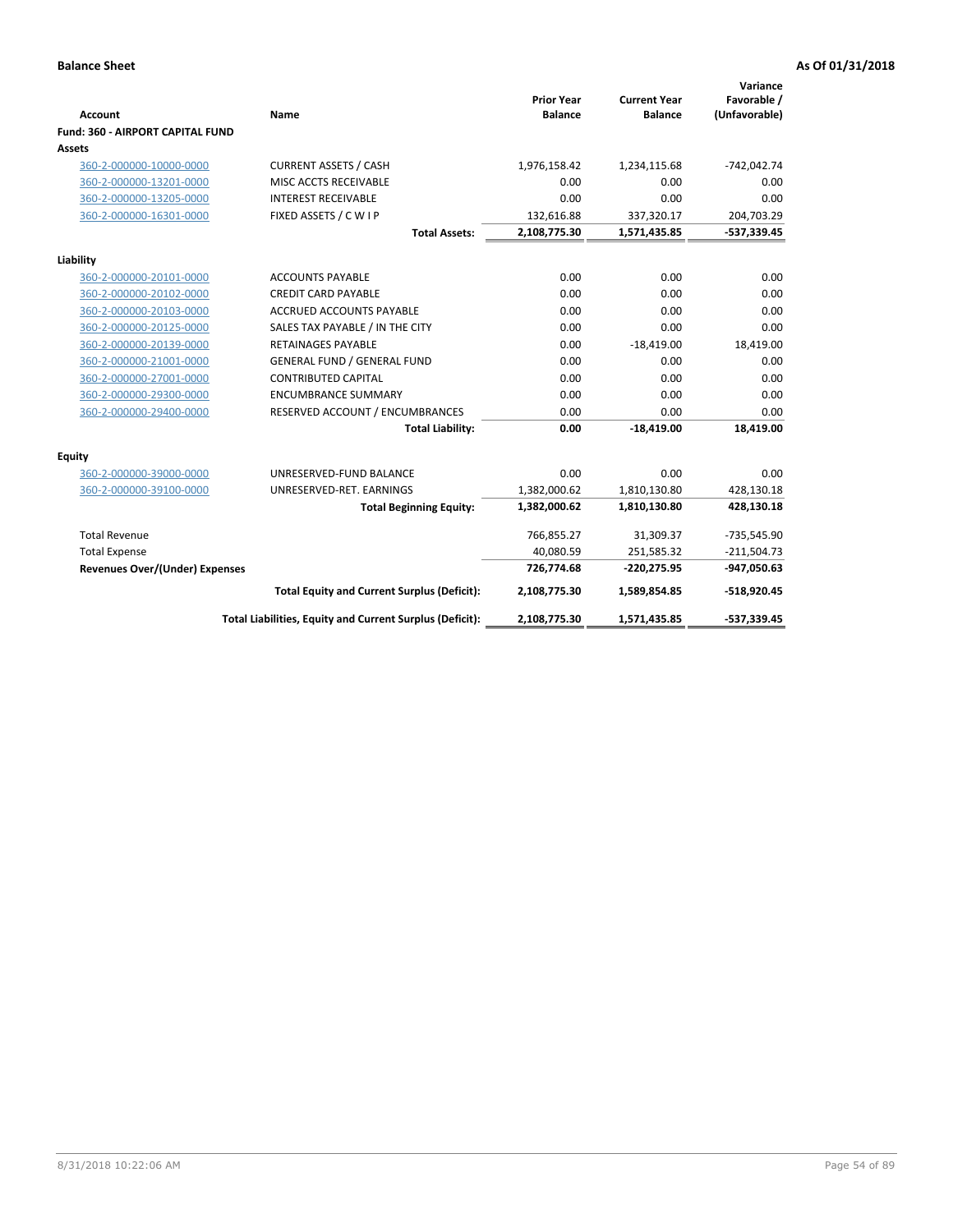| <b>Account</b>                        | Name                                                     | <b>Prior Year</b><br><b>Balance</b> | <b>Current Year</b><br><b>Balance</b> | Variance<br>Favorable /<br>(Unfavorable) |
|---------------------------------------|----------------------------------------------------------|-------------------------------------|---------------------------------------|------------------------------------------|
| <b>Fund: 361 - L3-IDC FUND</b>        |                                                          |                                     |                                       |                                          |
| Assets                                |                                                          |                                     |                                       |                                          |
| 361-2-000000-10000-0000               | <b>CURRENT ASSETS / CASH</b>                             | 0.00                                | 0.00                                  | 0.00                                     |
| 361-2-000000-13201-0000               | MISC ACCTS RECEIVABLE                                    | 0.00                                | 0.00                                  | 0.00                                     |
| 361-2-000000-13205-0000               | <b>INTEREST RECEIVABLE</b>                               | 0.00                                | 0.00                                  | 0.00                                     |
|                                       | <b>Total Assets:</b>                                     | 0.00                                | 0.00                                  | 0.00                                     |
| Liability                             |                                                          |                                     |                                       |                                          |
| 361-2-000000-20101-0000               | <b>ACCOUNTS PAYABLE</b>                                  | 0.00                                | 0.00                                  | 0.00                                     |
| 361-2-000000-20102-0000               | <b>CREDIT CARD PAYABLE</b>                               | 0.00                                | 0.00                                  | 0.00                                     |
| 361-2-000000-20103-0000               | MISCELLANEOUS LIABILITIES                                | 0.00                                | 0.00                                  | 0.00                                     |
| 361-2-000000-20108-0000               | <b>MATURED BONDS PAYABLE</b>                             | 0.00                                | 0.00                                  | 0.00                                     |
| 361-2-000000-20111-0000               | <b>MATURED INTEREST PAYABLE</b>                          | 0.00                                | 0.00                                  | 0.00                                     |
| 361-2-000000-20112-0000               | <b>ACCRUED INTEREST PAYABLE</b>                          | 0.00                                | 0.00                                  | 0.00                                     |
| 361-2-000000-20139-0000               | <b>RETAINAGES PAYABLE</b>                                | 0.00                                | 0.00                                  | 0.00                                     |
| 361-2-000000-21001-0000               | <b>GENERAL FUND / GENERAL FUND</b>                       | 0.00                                | 0.00                                  | 0.00                                     |
|                                       | <b>Total Liability:</b>                                  | 0.00                                | 0.00                                  | 0.00                                     |
| Equity                                |                                                          |                                     |                                       |                                          |
| 361-2-000000-39000-0000               | UNRESERVED-FUND BALANCE                                  | 0.00                                | 0.00                                  | 0.00                                     |
| 361-2-000000-39100-0000               | UNRESERVED-RET. EARNINGS                                 | $-2,881,924.85$                     | $-2,881,924.85$                       | 0.00                                     |
| 361-2-000000-39150-0000               | RESERVED-RET. EARNINGS                                   | 2,881,924.85                        | 2,881,924.85                          | 0.00                                     |
|                                       | <b>Total Beginning Equity:</b>                           | 0.00                                | 0.00                                  | 0.00                                     |
| <b>Total Revenue</b>                  |                                                          | 0.00                                | 0.00                                  | 0.00                                     |
| <b>Total Expense</b>                  |                                                          | 0.00                                | 0.00                                  | 0.00                                     |
| <b>Revenues Over/(Under) Expenses</b> |                                                          | 0.00                                | 0.00                                  | 0.00                                     |
|                                       | <b>Total Equity and Current Surplus (Deficit):</b>       | 0.00                                | 0.00                                  | 0.00                                     |
|                                       | Total Liabilities, Equity and Current Surplus (Deficit): | 0.00                                | 0.00                                  | 0.00                                     |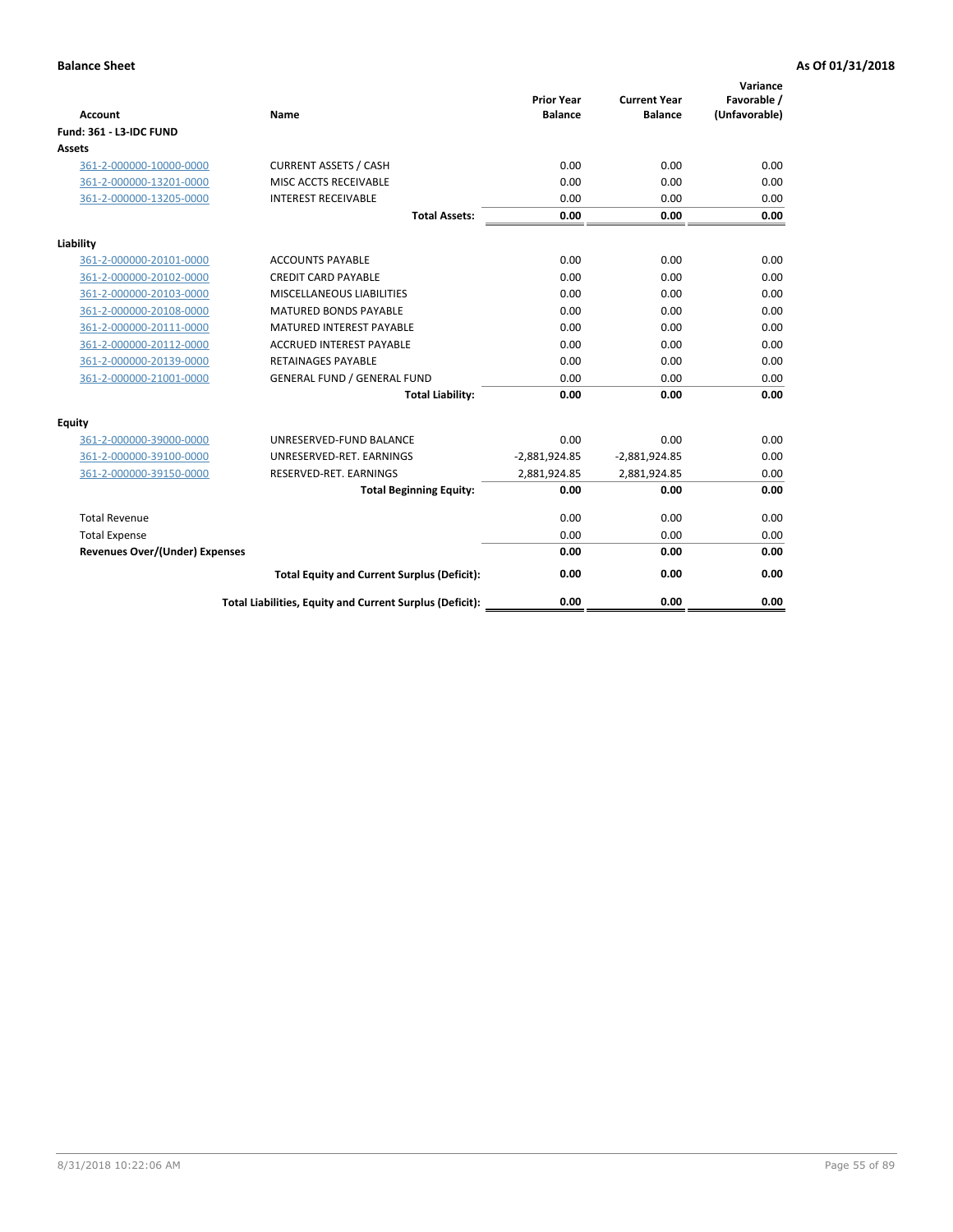|                                       |                                                          |                                     |                                       | Variance                     |
|---------------------------------------|----------------------------------------------------------|-------------------------------------|---------------------------------------|------------------------------|
| <b>Account</b>                        | Name                                                     | <b>Prior Year</b><br><b>Balance</b> | <b>Current Year</b><br><b>Balance</b> | Favorable /<br>(Unfavorable) |
| Fund: 362 - AIRPORT FBO FUEL          |                                                          |                                     |                                       |                              |
| Assets                                |                                                          |                                     |                                       |                              |
| 362-2-000000-10000-0000               | <b>CURRENT ASSETS / CASH</b>                             | 23.057.82                           | 20,508.40                             | $-2,549.42$                  |
| 362-2-000000-13201-0000               | MISC ACCTS RECEIVABLE                                    | 0.00                                | 0.00                                  | 0.00                         |
| 362-2-000000-13205-0000               | <b>INTEREST RECEIVABLE</b>                               | 0.00                                | 0.00                                  | 0.00                         |
|                                       | <b>Total Assets:</b>                                     | 23,057.82                           | 20,508.40                             | $-2,549.42$                  |
| Liability                             |                                                          |                                     |                                       |                              |
| 362-2-000000-20101-0000               | <b>ACCOUNTS PAYABLE</b>                                  | 0.00                                | 0.00                                  | 0.00                         |
| 362-2-000000-20102-0000               | <b>CREDIT CARD PAYABLE</b>                               | 0.00                                | 0.00                                  | 0.00                         |
| 362-2-000000-20103-0000               | <b>ACCRUED ACCOUNTS PAYABLE</b>                          | 0.00                                | 0.00                                  | 0.00                         |
| 362-2-000000-20125-0000               | SALES TAX PAYABLE / IN THE CITY                          | 12.94                               | 25.28                                 | $-12.34$                     |
| 362-2-000000-29300-0000               | <b>ENCUMBRANCE SUMMARY</b>                               | 0.00                                | 0.00                                  | 0.00                         |
| 362-2-000000-29400-0000               | RESERVED ACCOUNT / ENCUMBRANCES                          | 0.00                                | 0.00                                  | 0.00                         |
|                                       | <b>Total Liability:</b>                                  | 12.94                               | 25.28                                 | $-12.34$                     |
| <b>Equity</b>                         |                                                          |                                     |                                       |                              |
| 362-2-000000-39000-0000               | UNRESERVED-FUND BALANCE                                  | 0.00                                | 0.00                                  | 0.00                         |
| 362-2-000000-39100-0000               | UNRESERVED-RET. EARNINGS                                 | $-2.87$                             | $-41.31$                              | $-38.44$                     |
|                                       | <b>Total Beginning Equity:</b>                           | $-2.87$                             | $-41.31$                              | $-38.44$                     |
| <b>Total Revenue</b>                  |                                                          | 126,236.78                          | 142,081.72                            | 15,844.94                    |
| <b>Total Expense</b>                  |                                                          | 103,189.03                          | 121,557.29                            | $-18,368.26$                 |
| <b>Revenues Over/(Under) Expenses</b> |                                                          | 23,047.75                           | 20,524.43                             | $-2,523.32$                  |
|                                       | <b>Total Equity and Current Surplus (Deficit):</b>       | 23,044.88                           | 20,483.12                             | $-2,561.76$                  |
|                                       | Total Liabilities, Equity and Current Surplus (Deficit): | 23,057.82                           | 20,508.40                             | $-2,549.42$                  |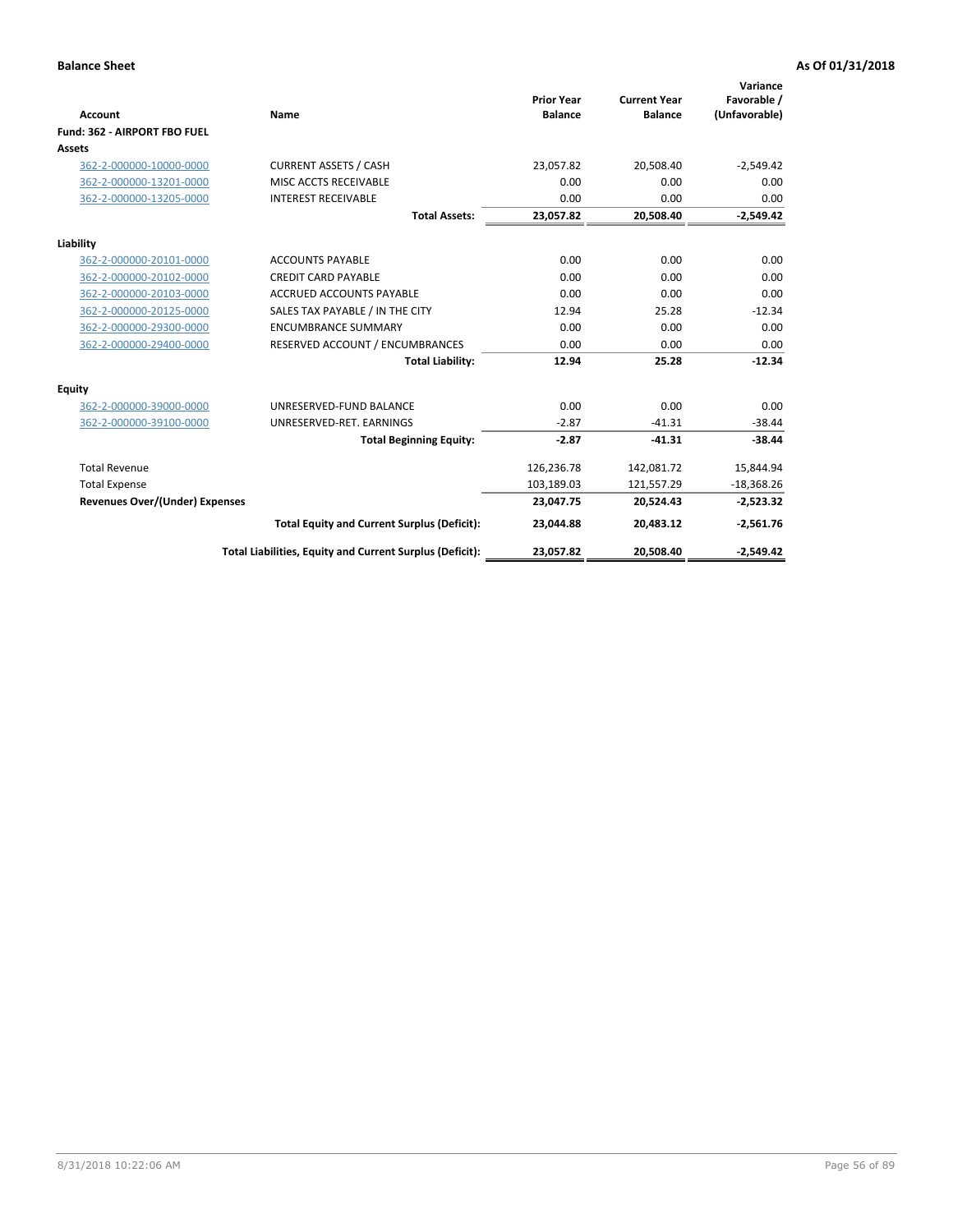| Account                                            | Name                                                         | <b>Prior Year</b><br><b>Balance</b> | <b>Current Year</b><br><b>Balance</b> | Variance<br>Favorable /<br>(Unfavorable) |
|----------------------------------------------------|--------------------------------------------------------------|-------------------------------------|---------------------------------------|------------------------------------------|
| Fund: 400 - GOLF FUND                              |                                                              |                                     |                                       |                                          |
| Assets                                             |                                                              |                                     |                                       |                                          |
| 400-2-000000-10000-0000                            | <b>CURRENT ASSETS / CASH</b>                                 | -335,455.45                         | -370,637.22                           | $-35,181.77$                             |
| 400-2-000000-10304-0000                            | CASH / PETTY CASH/CHANGE DRAWERS                             | 200.00                              | 200.00                                | 0.00                                     |
| 400-2-000000-13007-0000                            | <b>RETURNED CHECKS</b>                                       | 0.00                                | 0.00                                  | 0.00                                     |
| 400-2-000000-13201-0000                            | MISC ACCTS RECEIVABLE                                        | 3,857.45                            | 3,604.98                              | $-252.47$                                |
| 400-2-000000-13202-0000                            | <b>EMPLOYEE ADVANCES</b>                                     | 0.00                                | 0.00                                  | 0.00                                     |
| 400-2-000000-13203-0000                            | NON-CURRENT ASSETS / PREPAYMENTS                             | 0.00                                | 0.00                                  | 0.00                                     |
| 400-2-000000-13205-0000                            | <b>INTEREST RECEIVABLE</b>                                   | 0.00                                | 0.00                                  | 0.00                                     |
| 400-2-000000-13206-0000                            | <b>CHARGES RECEIVABLE</b>                                    | 7,318.65                            | 32,150.15                             | 24,831.50                                |
| 400-2-000000-15301-0000                            | <b>INVENTORIES / GOLF COURSE</b>                             | 7,272.38                            | 8,301.68                              | 1,029.30                                 |
| 400-2-000000-16001-0000                            | FIXED ASSETS / LAND                                          | 93,000.00                           | 93,000.00                             | 0.00                                     |
| 400-2-000000-16002-0000                            | FIXED ASSETS / IMPROVMENTS-NON BUILDI                        | 521,160.58                          | 521,160.58                            | 0.00                                     |
| 400-2-000000-16003-0000                            | ACCUM DEPR / IMPROVEMENTS-NON BUILI                          | $-262,245.70$                       | -281,523.98                           | $-19,278.28$                             |
| 400-2-000000-16004-0000                            | FIXED ASSETS / BUILDINGS                                     | 109,640.00                          | 109,640.00                            | 0.00                                     |
| 400-2-000000-16005-0000                            | <b>ACCUM DEPR / BUILDINGS</b>                                | $-107,771.86$                       | $-108,377.74$                         | $-605.88$                                |
| 400-2-000000-16201-0000                            | FIXED ASSETS / MACHINERY AND EQUIPMEN                        | 51,957.00                           | 51,957.00                             | 0.00                                     |
| 400-2-000000-16202-0000                            | ACCUM DEPR / MACHINERY AND EQUIPMEI                          | $-51,957.00$                        | $-51,957.00$                          | 0.00                                     |
| 400-2-000000-16301-0000                            | FIXED ASSETS / C W I P                                       | 0.00                                | 0.00                                  | 0.00                                     |
| 400-2-000000-17501-0000                            | <b>EMPLOYEE CONTRIBUTIONS</b>                                | 6,534.00                            | 7,149.00                              | 615.00                                   |
| 400-2-000000-17504-0000                            | <b>INVESTMENT RETURN</b>                                     | 30,487.00                           | 22,540.00                             | $-7,947.00$                              |
| 400-2-000000-17508-0000                            | <b>EXPERIENCE DIFFERENCE- OUTFLOW</b>                        | 618.00                              | 397.00                                | $-221.00$                                |
| 400-2-000000-17509-0000                            | <b>EXPERIENCE DIFFERENCE - INFLOW</b>                        | 0.00                                | $-2,627.00$                           | $-2,627.00$                              |
| 400-2-000000-17520-0000                            | <b>ASSUMPTION CHANGES</b>                                    | 8,101.00                            | 5,278.00                              | $-2,823.00$                              |
|                                                    | <b>Total Assets:</b>                                         | 82,716.05                           | 40,255.45                             | -42,460.60                               |
|                                                    |                                                              |                                     |                                       |                                          |
| Liability                                          |                                                              |                                     |                                       |                                          |
| 400-2-000000-20101-0000                            | <b>ACCOUNTS PAYABLE</b>                                      | $-61.37$                            | 0.00                                  | $-61.37$                                 |
| 400-2-000000-20102-0000                            | <b>CREDIT CARD PAYABLE</b>                                   | 0.00                                | 0.00                                  | 0.00                                     |
| 400-2-000000-20103-0000                            | ACCRUED ACCOUNTS PAYABLE                                     | 0.00                                | 0.00                                  | 0.00                                     |
| 400-2-000000-20112-0000                            | <b>ACCRUED INTEREST PAYABLE</b>                              | 0.00                                | 0.00                                  | 0.00                                     |
| 400-2-000000-20124-0000                            | <b>GOLF COURSE RESALE</b>                                    | 0.00                                | 0.00                                  | 0.00                                     |
| 400-2-000000-20125-0000                            | SALES TAX PAYABLE / IN THE CITY<br><b>RETAINAGES PAYABLE</b> | 385.17                              | 222.15                                | 163.02                                   |
| 400-2-000000-20139-0000                            |                                                              | 0.00                                | 0.00                                  | 0.00                                     |
| 400-2-000000-20141-0000                            | <b>TELEPHONE CLEARING</b>                                    | 0.00                                | 0.00                                  | 0.00                                     |
| 400-2-000000-20160-0000                            | <b>UNAPPLIED CREDIT</b>                                      | 0.00                                | 0.00                                  | 0.00                                     |
| 400-2-000000-21001-0000                            | <b>GENERAL FUND / GENERAL FUND</b>                           | 0.00                                | 0.00                                  | 0.00                                     |
| 400-2-000000-21101-0000                            | ENTERPRISE / WTR/WWTR UTILITY FUND                           | 0.00                                | 0.00                                  | 0.00<br>9.88                             |
| 400-2-000000-22001-0000<br>400-2-000000-22002-0000 | SALARIES PAYABLE<br>VACATION/SICK PAYABLE                    | 4,793.59<br>9,962.69                | 4,783.71                              | $-5,106.92$                              |
| 400-2-000000-23001-0000                            | CAPITAL LEASE PAYABLE                                        | 0.00                                | 15,069.61<br>0.00                     | 0.00                                     |
| 400-2-000000-24001-0000                            | O/S CHECKS PAYABLE                                           | 0.00                                | 0.00                                  | 0.00                                     |
| 400-2-000000-26001-0000                            | COMPENSATED ABSENCES PAY                                     | 36,211.40                           | 28,608.92                             | 7,602.48                                 |
| 400-2-000000-27001-0000                            | <b>CONTRIBUTED CAPITAL</b>                                   | 0.00                                | 0.00                                  | 0.00                                     |
| 400-2-000000-27002-0000                            | CONTRIBUTED CAPITAL / DEVELOPERS                             | 0.00                                | 0.00                                  | 0.00                                     |
| 400-2-000000-29300-0000                            | <b>ENCUMBRANCE SUMMARY</b>                                   | 0.00                                | 0.00                                  | 0.00                                     |
| 400-2-000000-29400-0100                            | RESERVED ACCOUNT / ENCUMBRANCES                              | 0.00                                | 0.00                                  | 0.00                                     |
| 400-2-000000-29999-0000                            | <b>NET PENSION LIABILITY</b>                                 | 51,519.00                           | 48,989.00                             | 2,530.00                                 |
|                                                    | <b>Total Liability:</b>                                      | 102,810.48                          | 97,673.39                             | 5,137.09                                 |
|                                                    |                                                              |                                     |                                       |                                          |
| <b>Equity</b>                                      |                                                              |                                     |                                       |                                          |
| 400-2-000000-39000-0000                            | UNRESERVED-FUND BALANCE                                      | 0.00                                | 0.00                                  | 0.00                                     |
| 400-2-000000-39100-0000                            | UNRESERVED-RET. EARNINGS                                     | $-13,008.54$                        | $-26,531.20$                          | $-13,522.66$                             |
| 400-2-000000-39500-0000                            | NET POSITION - PENSION                                       | $-44.00$                            | $-44.00$                              | 0.00                                     |
|                                                    | <b>Total Beginning Equity:</b>                               | $-13,052.54$                        | $-26,575.20$                          | $-13,522.66$                             |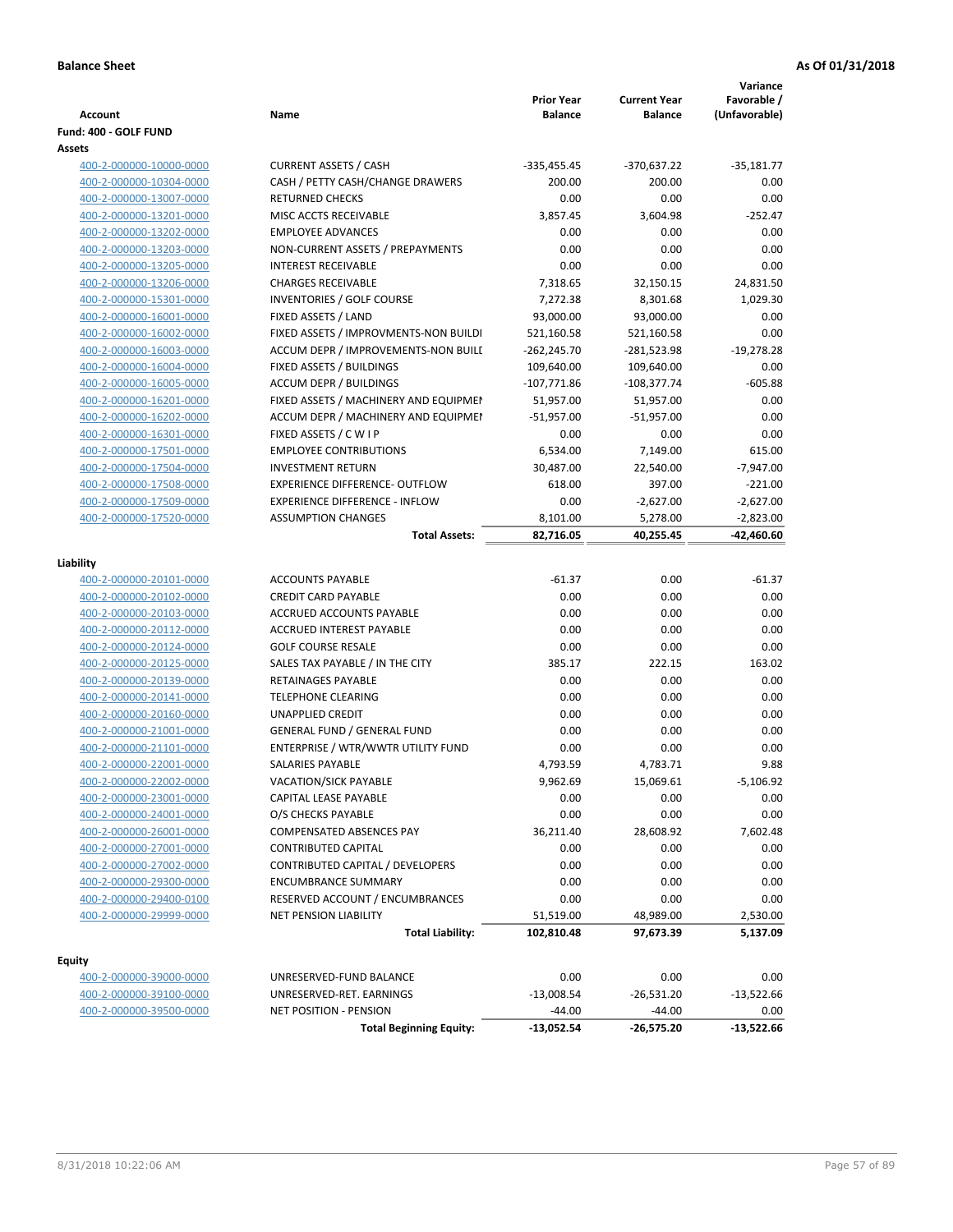| Account                        | Name                                                     | <b>Prior Year</b><br><b>Balance</b> | <b>Current Year</b><br><b>Balance</b> | Variance<br>Favorable /<br>(Unfavorable) |
|--------------------------------|----------------------------------------------------------|-------------------------------------|---------------------------------------|------------------------------------------|
| Total Revenue                  |                                                          | 61,892.40                           | 55,369.37                             | $-6,523.03$                              |
| <b>Total Expense</b>           |                                                          | 68,934.28                           | 86,212.10                             | $-17,277.82$                             |
| Revenues Over/(Under) Expenses |                                                          | $-7,041.88$                         | $-30,842.73$                          | $-23,800.85$                             |
|                                | <b>Total Equity and Current Surplus (Deficit):</b>       | $-20.094.42$                        | $-57.417.93$                          | $-37,323.51$                             |
|                                | Total Liabilities, Equity and Current Surplus (Deficit): | 82,716.06                           | 40,255.46                             | -42,460.60                               |
|                                | *** FUND 400 OUT OF BALANCE ***                          | $-0.01$                             | $-0.01$                               | 0.00                                     |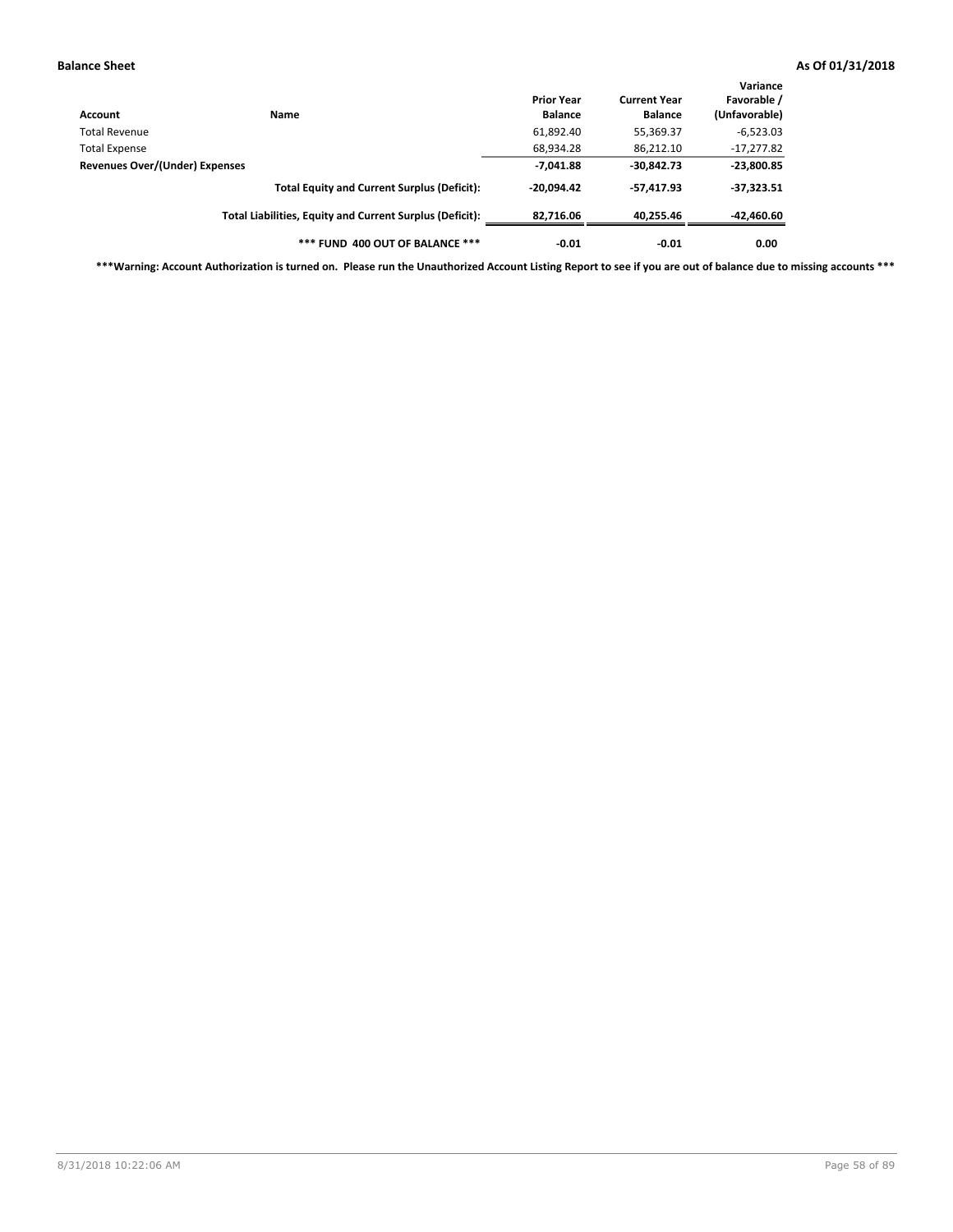|                                       |                                                          | <b>Prior Year</b> | <b>Current Year</b> | Variance<br>Favorable / |
|---------------------------------------|----------------------------------------------------------|-------------------|---------------------|-------------------------|
| <b>Account</b>                        | Name                                                     | <b>Balance</b>    | <b>Balance</b>      | (Unfavorable)           |
| <b>Fund: 500 - SANITATION FUND</b>    |                                                          |                   |                     |                         |
| <b>Assets</b>                         |                                                          |                   |                     |                         |
| 500-2-000000-10000-0000               | <b>CURRENT ASSETS / CASH</b>                             | 1,614,144.23      | 2,620,701.81        | 1,006,557.58            |
| 500-2-000000-13000-0000               | <b>CUSTOMER ACCTS RECEIVABLE</b>                         | 111,367.87        | 110,805.38          | $-562.49$               |
| 500-2-000000-13001-0000               | NON CURRENT CUSTOMER ACCTS RECEIVAE                      | 51,348.56         | 59,201.09           | 7,852.53                |
| 500-2-000000-13002-0000               | ALLOW FOR UNCOLLECT REC                                  | $-51,300.94$      | $-56,852.74$        | $-5,551.80$             |
| 500-2-000000-13003-0000               | UNBILLED YEAR-END ACCRUAL                                | 316,710.26        | 314,317.28          | $-2,392.98$             |
| 500-2-000000-13201-0000               | MISC ACCTS RECEIVABLE                                    | 185.00            | 0.00                | $-185.00$               |
| 500-2-000000-17501-0000               | <b>EMPLOYEE CONTRIBUTIONS</b>                            | 6,534.00          | 7,149.00            | 615.00                  |
| 500-2-000000-17504-0000               | <b>INVESTMENT RETURN</b>                                 | 30.487.00         | 22,540.00           | $-7,947.00$             |
| 500-2-000000-17508-0000               | <b>EXPERIENCE DIFFERENCE- OUTFLOW</b>                    | 618.00            | 397.00              | $-221.00$               |
| 500-2-000000-17509-0000               | <b>EXPERIENCE DIFFERENCE - INFLOW</b>                    | 0.00              | $-2,627.00$         | $-2,627.00$             |
| 500-2-000000-17520-0000               | <b>ASSUMPTION CHANGES</b>                                | 8,101.00          | 5,278.00            | $-2,823.00$             |
|                                       | <b>Total Assets:</b>                                     | 2,088,194.98      | 3,080,909.82        | 992,714.84              |
|                                       |                                                          |                   |                     |                         |
| Liability                             |                                                          |                   |                     |                         |
| 500-2-000000-20101-0000               | <b>ACCOUNTS PAYABLE</b>                                  | 0.00              | 0.00                | 0.00                    |
| 500-2-000000-20102-0000               | <b>CREDIT CARD PAYABLE</b>                               | 0.00              | 0.00                | 0.00                    |
| 500-2-000000-20103-0000               | <b>ACCRUED ACCOUNTS PAYABLE</b>                          | 0.00              | 0.00                | 0.00                    |
| 500-2-000000-20125-0000               | SALES TAX PAYABLE / IN THE CITY                          | 20,634.91         | 20,293.56           | 341.35                  |
| 500-2-000000-20126-0000               | SALES TAX PAYABLE / OUT OF CITY                          | 0.00              | 0.00                | 0.00                    |
| 500-2-000000-20133-0000               | <b>GARBAGE CLEARING</b>                                  | 0.00              | 0.00                | 0.00                    |
| 500-2-000000-20135-0000               | GARBAGE CLEARING / BAD DEBT EXPENS                       | 15,562.40         | 15,429.90           | 132.50                  |
| 500-2-000000-20160-0000               | <b>UNAPPLIED CREDIT</b>                                  | 0.00              | 0.00                | 0.00                    |
| 500-2-000000-20201-0000               | <b>DEFERRED REVENUE</b>                                  | 0.00              | 0.00                | 0.00                    |
| 500-2-000000-21001-0000               | <b>GENERAL FUND / GENERAL FUND</b>                       | 0.00              | 0.00                | 0.00                    |
| 500-2-000000-22001-0000               | SALARIES PAYABLE                                         | 2,316.20          | 4,893.72            | $-2,577.52$             |
| 500-2-000000-22002-0000               | <b>VACATION/SICK PAYABLE</b>                             | 5,358.50          | 7,535.45            | $-2,176.95$             |
| 500-2-000000-24002-0000               | <b>CUSTOMER DEPOSITS</b>                                 | 191,548.85        | 234,280.42          | $-42,731.57$            |
| 500-2-000000-24007-0000               | <b>BILLED DEPOSITS SUSPENSE</b>                          | 0.00              | 0.00                | 0.00                    |
| 500-2-000000-26001-0000               | <b>COMPENSATED ABSENCES PAY</b>                          | 2,594.17          | 3,841.35            | $-1,247.18$             |
| 500-2-000000-29300-0000               | <b>ENCUMBRANCE SUMMARY</b>                               | 0.00              | 0.00                | 0.00                    |
| 500-2-000000-29400-0100               | RESERVED ACCOUNT / ENCUMBRANCES                          | 0.00              | 0.00<br>48,989.00   | 0.00<br>2.530.00        |
| 500-2-000000-29999-0000               | NET PENSION LIABILITY                                    | 51,519.00         |                     |                         |
|                                       | <b>Total Liability:</b>                                  | 289,534.03        | 335,263.40          | -45,729.37              |
| Equity                                |                                                          |                   |                     |                         |
| 500-2-000000-39000-0000               | UNRESERVED-FUND BALANCE                                  | 0.00              | 0.00                | 0.00                    |
| 500-2-000000-39100-0000               | UNRESERVED-RET. EARNINGS                                 | 1,430,891.22      | 1,890,622.70        | 459.731.48              |
| <u>500-2-000000-39500-0000</u>        | NET POSITION - PENSION                                   | $-44.00$          | $-44.00$            | 0.00                    |
|                                       | <b>Total Beginning Equity:</b>                           | 1,430,847.22      | 1,890,578.70        | 459,731.48              |
| <b>Total Revenue</b>                  |                                                          | 1,337,046.95      | 1,322,116.77        | $-14,930.18$            |
| <b>Total Expense</b>                  |                                                          | 969,233.22        | 467,049.05          | 502,184.17              |
| <b>Revenues Over/(Under) Expenses</b> |                                                          | 367,813.73        | 855,067.72          | 487,253.99              |
|                                       | <b>Total Equity and Current Surplus (Deficit):</b>       | 1,798,660.95      | 2,745,646.42        | 946,985.47              |
|                                       | Total Liabilities, Equity and Current Surplus (Deficit): | 2,088,194.98      | 3,080,909.82        | 992,714.84              |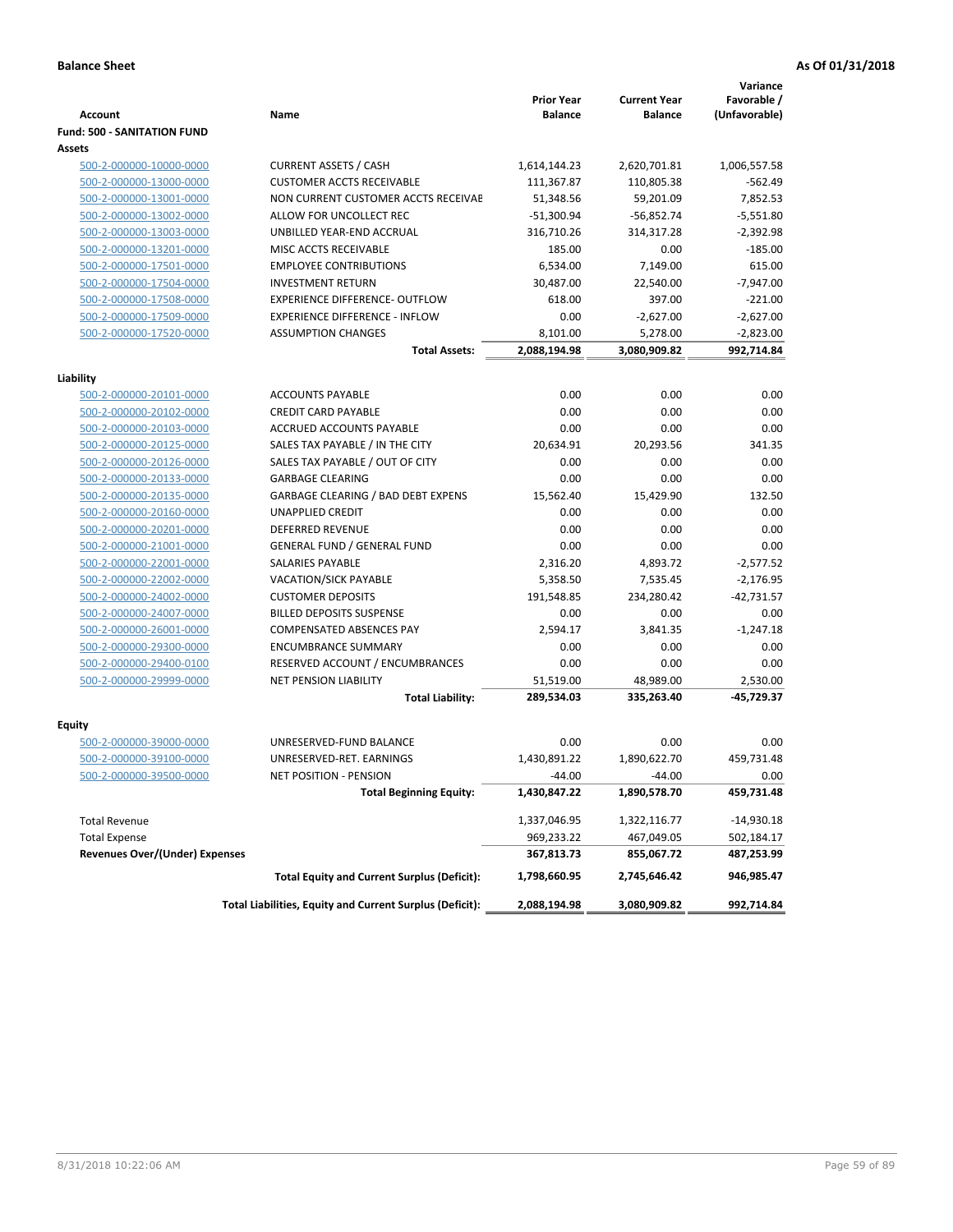| Account                               | Name                                                       | <b>Prior Year</b><br><b>Balance</b> | <b>Current Year</b><br><b>Balance</b> | Variance<br>Favorable /<br>(Unfavorable) |
|---------------------------------------|------------------------------------------------------------|-------------------------------------|---------------------------------------|------------------------------------------|
|                                       | <b>Fund: 561 - REGINAL HOUSEHOLD HAZARDOUS WASTE GRANT</b> |                                     |                                       |                                          |
| Assets                                |                                                            |                                     |                                       |                                          |
| 561-2-000000-10000-0000               | <b>CURRENT ASSETS / CASH</b>                               | 0.00                                | 0.00                                  | 0.00                                     |
| 561-2-000000-13201-0000               | MISC ACCTS RECEIVABLE                                      | 0.00                                | 0.00                                  | 0.00                                     |
| 561-2-000000-13205-0000               | <b>INTEREST RECEIVABLE</b>                                 | 0.00                                | 0.00                                  | 0.00                                     |
|                                       | <b>Total Assets:</b>                                       | 0.00                                | 0.00                                  | 0.00                                     |
| Liability                             |                                                            |                                     |                                       |                                          |
| 561-2-000000-20101-0000               | <b>ACCOUNTS PAYABLE</b>                                    | 0.00                                | 0.00                                  | 0.00                                     |
| 561-2-000000-20102-0000               | <b>CREDIT CARD PAYABLE</b>                                 | 0.00                                | 0.00                                  | 0.00                                     |
| 561-2-000000-20103-0000               | <b>ACCRUED ACCOUNTS PAYABLE</b>                            | 0.00                                | 0.00                                  | 0.00                                     |
| 561-2-000000-21140-0000               | DUE TO / SANITATION FUND                                   | 0.00                                | 0.00                                  | 0.00                                     |
| 561-2-000000-29300-0000               | <b>ENCUMBRANCE SUMMARY</b>                                 | 0.00                                | 0.00                                  | 0.00                                     |
| 561-2-000000-29400-0100               | RESERVED ACCOUNT / ENCUMBRANCES                            | 0.00                                | 0.00                                  | 0.00                                     |
|                                       | <b>Total Liability:</b>                                    | 0.00                                | 0.00                                  | 0.00                                     |
| <b>Equity</b>                         |                                                            |                                     |                                       |                                          |
| 561-2-000000-39100-0000               | UNRESERVED-RET. EARNINGS                                   | 0.00                                | 0.00                                  | 0.00                                     |
|                                       | <b>Total Beginning Equity:</b>                             | 0.00                                | 0.00                                  | 0.00                                     |
| <b>Total Revenue</b>                  |                                                            | 0.00                                | 0.00                                  | 0.00                                     |
| <b>Total Expense</b>                  |                                                            | 0.00                                | 0.00                                  | 0.00                                     |
| <b>Revenues Over/(Under) Expenses</b> |                                                            | 0.00                                | 0.00                                  | 0.00                                     |
|                                       | <b>Total Equity and Current Surplus (Deficit):</b>         | 0.00                                | 0.00                                  | 0.00                                     |
|                                       | Total Liabilities, Equity and Current Surplus (Deficit):   | 0.00                                | 0.00                                  | 0.00                                     |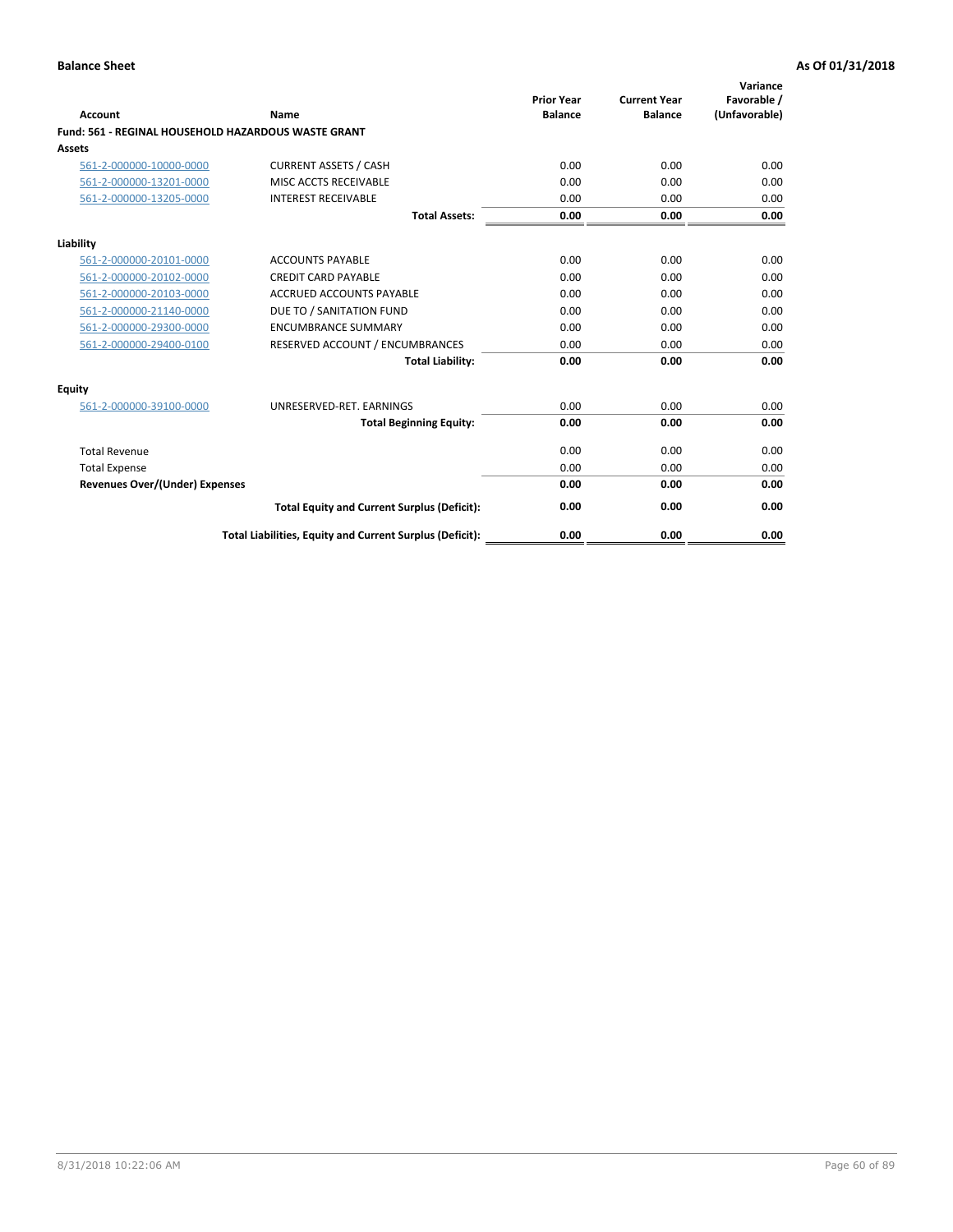|                                  |                                           |                                     |                                       | Variance                     |
|----------------------------------|-------------------------------------------|-------------------------------------|---------------------------------------|------------------------------|
| <b>Account</b>                   | Name                                      | <b>Prior Year</b><br><b>Balance</b> | <b>Current Year</b><br><b>Balance</b> | Favorable /<br>(Unfavorable) |
| Fund: 601 - CENTRAL SERVICE FUND |                                           |                                     |                                       |                              |
| Assets                           |                                           |                                     |                                       |                              |
| 601-2-000000-10000-0000          | <b>CURRENT ASSETS / CASH</b>              | 56,529.60                           | -82,576.36                            | $-139,105.96$                |
| 601-2-000000-13201-0000          | MISC ACCTS RECEIVABLE                     | 0.00                                | 0.00                                  | 0.00                         |
| 601-2-000000-13203-0000          | NON-CURRENT ASSETS / PREPAYMENTS          | 0.00                                | 0.00                                  | 0.00                         |
| 601-2-000000-13204-0000          | PREPAYMENTS / INSURANCE PREPAYMENT        | 0.00                                | 0.00                                  | 0.00                         |
| 601-2-000000-13205-0000          | <b>INTEREST RECEIVABLE</b>                | 0.00                                | 0.00                                  | 0.00                         |
| 601-2-000000-15001-0000          | <b>INVENTORIES / POSTAGE</b>              | 0.00                                | 0.00                                  | 0.00                         |
| 601-2-000000-15101-0000          | <b>FACILITIES MAINT STOCK INVENTORIES</b> | 16,895.26                           | 13,578.85                             | $-3,316.41$                  |
| 601-2-000000-15201-0000          | <b>INVENTORIES / GARAGE</b>               | 170,483.95                          | 246,315.68                            | 75,831.73                    |
| 601-2-000000-16001-0000          | FIXED ASSETS / LAND                       | 0.00                                | 0.00                                  | 0.00                         |
| 601-2-000000-16002-0000          | FIXED ASSETS / IMPROVMENTS-NON BUILDI     | 0.00                                | 0.00                                  | 0.00                         |
| 601-2-000000-16003-0000          | ACCUM DEPR / IMPROVEMENTS-NON BUILI       | 0.00                                | 0.00                                  | 0.00                         |
| 601-2-000000-16004-0000          | FIXED ASSETS / BUILDINGS                  | 100,832.00                          | 100,832.00                            | 0.00                         |
| 601-2-000000-16005-0000          | <b>ACCUM DEPR / BUILDINGS</b>             | $-100,832.00$                       | $-100,832.00$                         | 0.00                         |
| 601-2-000000-16201-0000          | FIXED ASSETS / MACHINERY AND EQUIPMEN     | 166,476.00                          | 166,476.00                            | 0.00                         |
| 601-2-000000-16202-0000          | ACCUM DEPR / MACHINERY AND EQUIPMEI       | $-166,476.00$                       | $-166,476.00$                         | 0.00                         |
| 601-2-000000-17501-0000          | <b>EMPLOYEE CONTRIBUTIONS</b>             | 26,136.00                           | 28,595.00                             | 2,459.00                     |
| 601-2-000000-17504-0000          | <b>INVESTMENT RETURN</b>                  | 121,950.00                          | 90,159.00                             | $-31,791.00$                 |
| 601-2-000000-17508-0000          | <b>EXPERIENCE DIFFERENCE- OUTFLOW</b>     | 2,471.00                            | 1,587.00                              | $-884.00$                    |
| 601-2-000000-17509-0000          | <b>EXPERIENCE DIFFERENCE - INFLOW</b>     | 0.00                                | $-10,507.00$                          | $-10,507.00$                 |
| 601-2-000000-17520-0000          | <b>ASSUMPTION CHANGES</b>                 | 32,404.00                           | 21,113.00                             | $-11,291.00$                 |
|                                  | <b>Total Assets:</b>                      | 426,869.81                          | 308,265.17                            | -118,604.64                  |
|                                  |                                           |                                     |                                       |                              |
| Liability                        |                                           |                                     |                                       |                              |
| 601-2-000000-20101-0000          | <b>ACCOUNTS PAYABLE</b>                   | $-1,780.43$                         | 0.00                                  | $-1,780.43$                  |
| 601-2-000000-20102-0000          | <b>CREDIT CARD PAYABLE</b>                | 0.00                                | 0.00                                  | 0.00                         |
| 601-2-000000-20103-0000          | ACCRUED ACCOUNTS PAYABLE                  | 0.00                                | 0.00                                  | 0.00                         |
| 601-2-000000-20115-0000          | <b>DRINK SUPPLY</b>                       | 0.00                                | 0.00                                  | 0.00                         |
| 601-2-000000-20141-0000          | <b>TELEPHONE CLEARING</b>                 | 0.00                                | 0.00                                  | 0.00                         |
| 601-2-000000-20148-0000          | <b>FLEET FUEL CLEARING</b>                | 0.00                                | 0.00                                  | 0.00                         |
| 601-2-000000-20149-0000          | FLEET MAINTENANCE CLEARING                | $-16.48$                            | $-16.48$                              | 0.00                         |
| 601-2-000000-20201-0000          | <b>DEFERRED REVENUE</b>                   | 0.00                                | 0.00                                  | 0.00                         |
| 601-2-000000-21001-0000          | <b>GENERAL FUND / GENERAL FUND</b>        | 0.00                                | 0.00                                  | 0.00                         |
| 601-2-000000-21101-0000          | ENTERPRISE / WTR/WWTR UTILITY FUND        | 0.00                                | 0.00                                  | 0.00                         |
| 601-2-000000-22001-0000          | <b>SALARIES PAYABLE</b>                   | 16,959.79                           | 16,938.86                             | 20.93                        |
| 601-2-000000-22002-0000          | VACATION/SICK PAYABLE                     | 31,596.43                           | 31,233.84                             | 362.59                       |
| 601-2-000000-24011-0000          | <b>CIVIC CENTER DEPOSITS</b>              | 0.00                                | 0.00                                  | 0.00                         |
| 601-2-000000-24012-0000          | <b>AUDITORIUM DEPOSITS</b>                | 0.00                                | 0.00                                  | 0.00                         |
| 601-2-000000-26001-0000          | COMPENSATED ABSENCES PAY                  | 47,153.34                           | 58,038.36                             | $-10,885.02$                 |
| 601-2-000000-27001-0000          | <b>CONTRIBUTED CAPITAL</b>                | 0.00                                | 0.00                                  | 0.00                         |
| 601-2-000000-29300-0000          | <b>ENCUMBRANCE SUMMARY</b>                | 0.00                                | 0.00                                  | 0.00                         |
| 601-2-000000-29400-0100          | RESERVED ACCOUNT / ENCUMBRANCES           | 0.00                                | 0.00                                  | 0.00                         |
| 601-2-000000-29999-0000          | NET PENSION LIABILITY                     | 206,074.00                          | 195,957.00                            | 10,117.00                    |
|                                  | <b>Total Liability:</b>                   | 299,986.65                          | 302,151.58                            | $-2,164.93$                  |
|                                  |                                           |                                     |                                       |                              |
| <b>Equity</b>                    |                                           |                                     |                                       |                              |
| 601-2-000000-39000-0000          | UNRESERVED-FUND BALANCE                   | 0.00                                | 0.00                                  | 0.00                         |
| 601-2-000000-39100-0000          | UNRESERVED-RET. EARNINGS                  | 146,820.97                          | 51,003.70                             | $-95,817.27$                 |
| 601-2-000000-39500-0000          | NET POSITION - PENSION                    | $-175.00$                           | $-175.00$                             | 0.00                         |
|                                  | <b>Total Beginning Equity:</b>            | 146,645.97                          | 50,828.70                             | $-95,817.27$                 |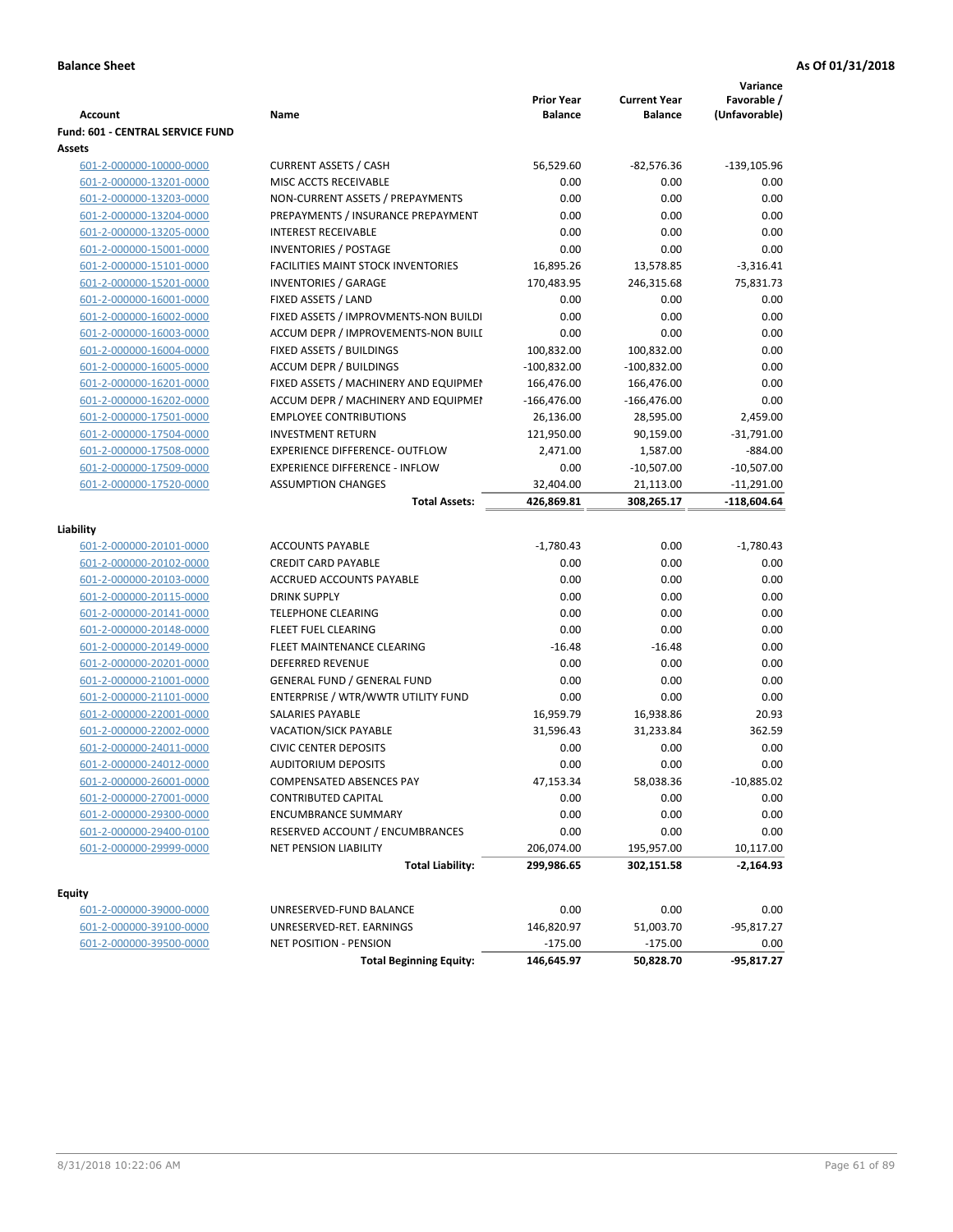| Account                                         | Name                                                     | <b>Prior Year</b><br><b>Balance</b> | <b>Current Year</b><br><b>Balance</b> | Variance<br>Favorable /<br>(Unfavorable) |
|-------------------------------------------------|----------------------------------------------------------|-------------------------------------|---------------------------------------|------------------------------------------|
| Total Revenue                                   |                                                          | 271,068.68                          | 296,515.04                            | 25,446.36                                |
|                                                 |                                                          | 290,831.56                          | 341,230.34                            | $-50,398.78$                             |
| Total Expense<br>Revenues Over/(Under) Expenses | $-19,762.88$                                             | -44,715.30                          | $-24,952.42$                          |                                          |
|                                                 | <b>Total Equity and Current Surplus (Deficit):</b>       | 126,883.09                          | 6.113.40                              | $-120,769.69$                            |
|                                                 | Total Liabilities, Equity and Current Surplus (Deficit): | 426.869.74                          | 308.264.98                            | $-118,604.76$                            |
|                                                 | *** FUND 601 OUT OF BALANCE ***                          | 0.07                                | 0.19                                  | 0.12                                     |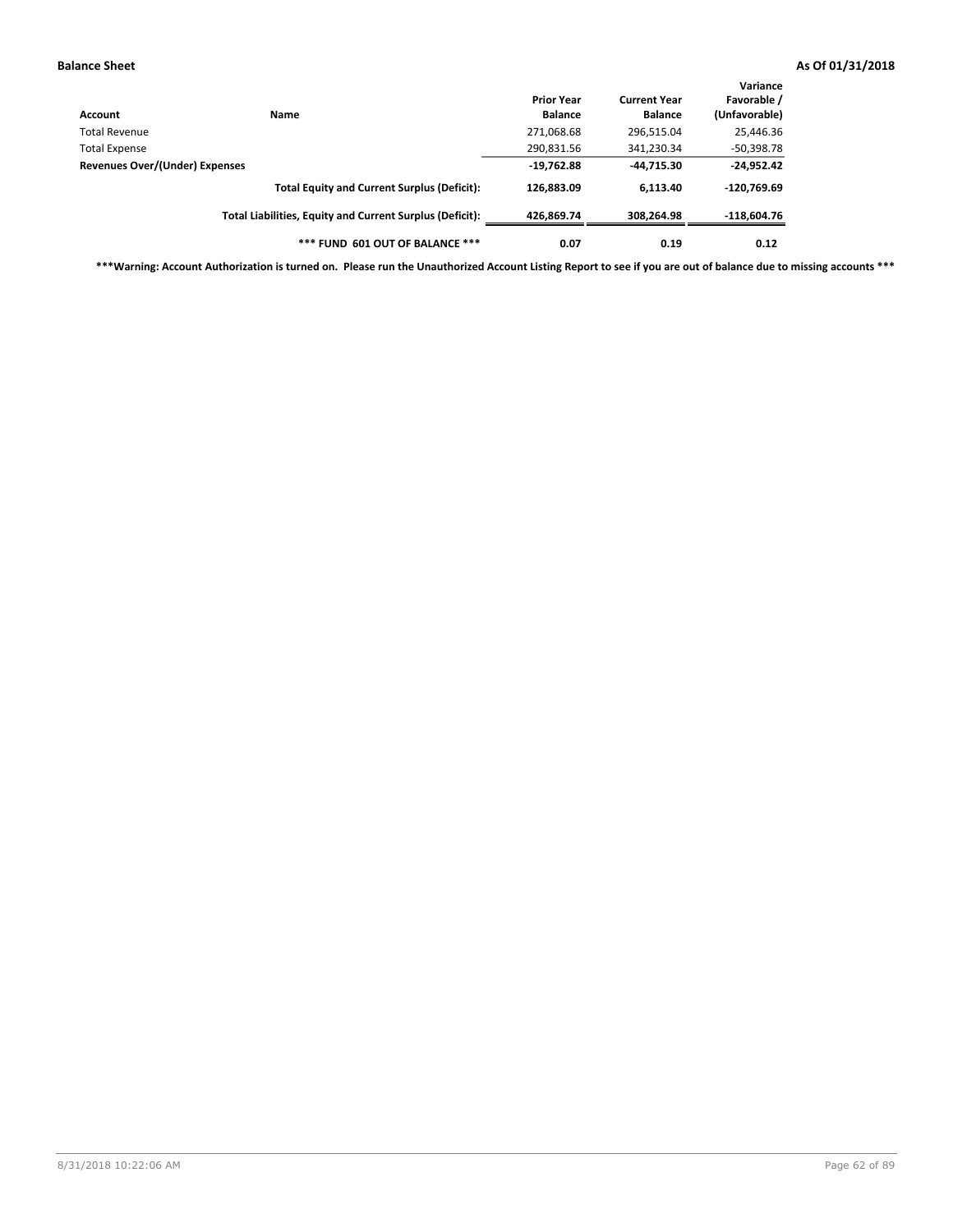| Account                               | Name                                                     | <b>Prior Year</b><br><b>Balance</b> | <b>Current Year</b><br><b>Balance</b> | Variance<br>Favorable /<br>(Unfavorable) |
|---------------------------------------|----------------------------------------------------------|-------------------------------------|---------------------------------------|------------------------------------------|
| <b>Fund: 602 - INSURANCE FUND</b>     |                                                          |                                     |                                       |                                          |
| <b>Assets</b>                         |                                                          |                                     |                                       |                                          |
| 602-2-000000-10000-0000               | <b>CURRENT ASSETS / CASH</b>                             | $-461,562.00$                       | -969,889.82                           | $-508,327.82$                            |
| 602-2-000000-13201-0000               | MISC ACCTS RECEIVABLE                                    | 0.00                                | 0.00                                  | 0.00                                     |
| 602-2-000000-13204-0000               | PREPAYMENTS / INSURANCE PREPAYMENT                       | 0.00                                | 0.00                                  | 0.00                                     |
| 602-2-000000-13205-0000               | <b>INTEREST RECEIVABLE</b>                               | 0.00                                | 0.00                                  | 0.00                                     |
|                                       | <b>Total Assets:</b>                                     | $-461,562.00$                       | -969,889.82                           | $-508,327.82$                            |
| Liability                             |                                                          |                                     |                                       |                                          |
| 602-2-000000-20101-0000               | <b>ACCOUNTS PAYABLE</b>                                  | $-287.97$                           | $-0.09$                               | $-287.88$                                |
| 602-2-000000-20102-0000               | <b>CREDIT CARD PAYABLE</b>                               | 0.00                                | 0.00                                  | 0.00                                     |
| 602-2-000000-20103-0000               | <b>ACCRUED ACCOUNTS PAYABLE</b>                          | 0.00                                | 0.00                                  | 0.00                                     |
| 602-2-000000-20201-0000               | <b>DEFERRED REVENUE</b>                                  | 0.00                                | 0.00                                  | 0.00                                     |
| 602-2-000000-29300-0000               | <b>ENCUMBRANCE SUMMARY</b>                               | 0.00                                | 0.00                                  | 0.00                                     |
| 602-2-000000-29400-0100               | RESERVED ACCOUNT / ENCUMBRANCES                          | 0.00                                | 0.00                                  | 0.00                                     |
|                                       | <b>Total Liability:</b>                                  | $-287.97$                           | $-0.09$                               | $-287.88$                                |
| <b>Equity</b>                         |                                                          |                                     |                                       |                                          |
| 602-2-000000-39000-0000               | UNRESERVED-FUND BALANCE                                  | 0.00                                | 0.00                                  | 0.00                                     |
| 602-2-000000-39100-0000               | UNRESERVED-RET. EARNINGS                                 | 632,449.20                          | $-253,836.31$                         | $-886,285.51$                            |
|                                       | <b>Total Beginning Equity:</b>                           | 632,449.20                          | $-253,836.31$                         | $-886,285.51$                            |
| <b>Total Revenue</b>                  |                                                          | 1,661,751.32                        | 1,851,923.02                          | 190,171.70                               |
| <b>Total Expense</b>                  |                                                          | 2,755,474.55                        | 2,567,976.44                          | 187,498.11                               |
| <b>Revenues Over/(Under) Expenses</b> |                                                          | $-1,093,723.23$                     | $-716,053.42$                         | 377,669.81                               |
|                                       | <b>Total Equity and Current Surplus (Deficit):</b>       | $-461,274.03$                       | -969,889.73                           | $-508,615.70$                            |
|                                       | Total Liabilities, Equity and Current Surplus (Deficit): | -461,562.00                         | -969,889.82                           | -508.327.82                              |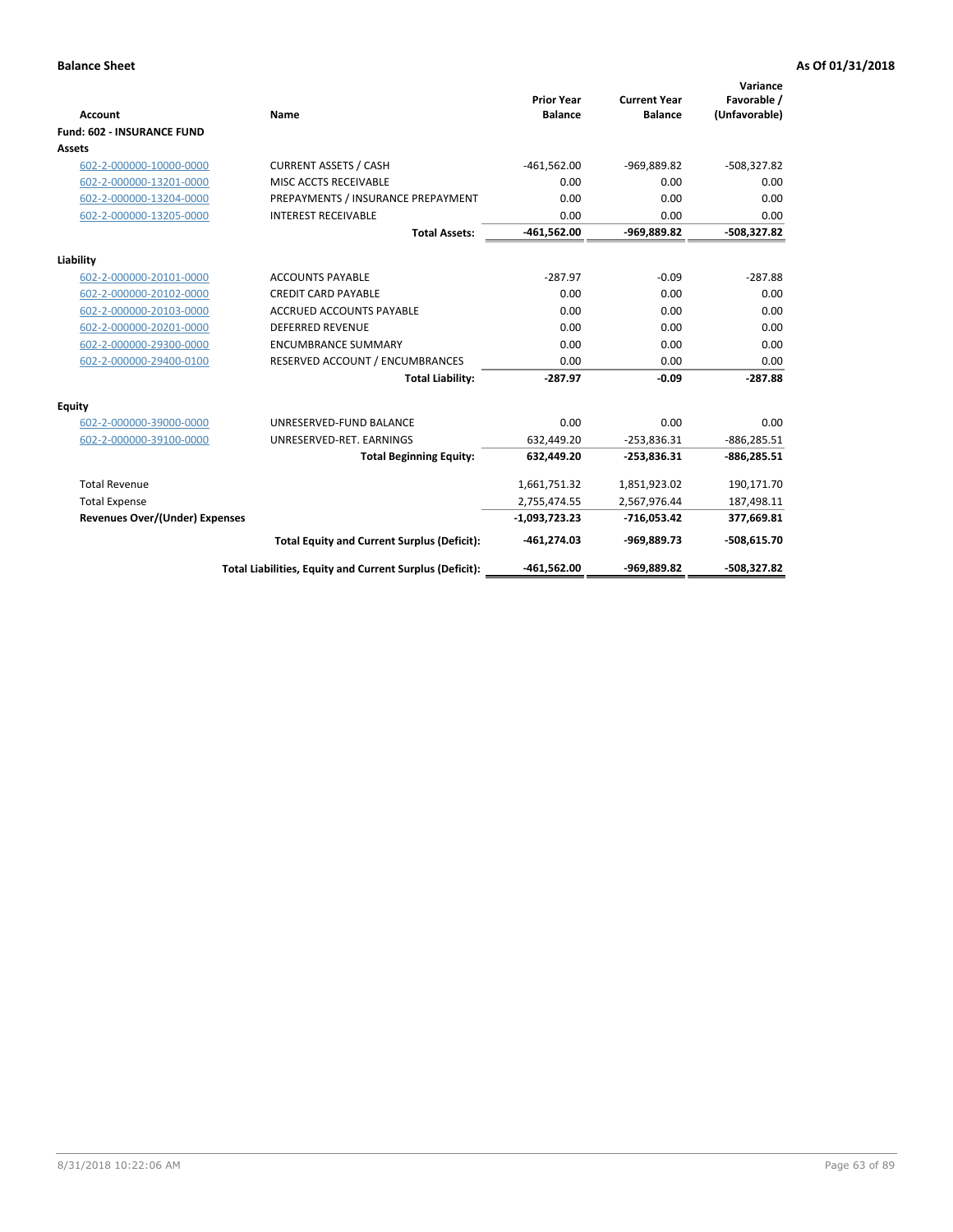| <b>Account</b>                                     | Name                                                     | <b>Prior Year</b><br><b>Balance</b> | <b>Current Year</b><br><b>Balance</b> | Variance<br>Favorable /<br>(Unfavorable) |
|----------------------------------------------------|----------------------------------------------------------|-------------------------------------|---------------------------------------|------------------------------------------|
| Fund: 604 - MIS FUND                               |                                                          |                                     |                                       |                                          |
| Assets                                             |                                                          |                                     |                                       |                                          |
| 604-2-000000-10000-0000                            | <b>CURRENT ASSETS / CASH</b>                             | 173,989.57                          | 157,866.06                            | $-16,123.51$                             |
| 604-2-000000-13201-0000                            | MISC ACCTS RECEIVABLE                                    | 0.00                                | 0.00                                  | 0.00                                     |
| 604-2-000000-13202-1400                            | <b>EMPLOYEE ADVANCES</b>                                 | 0.00                                | 0.00                                  | 0.00                                     |
| 604-2-000000-13203-0000                            | NON-CURRENT ASSETS / PREPAYMENTS                         | 0.00                                | 0.00                                  | 0.00                                     |
| 604-2-000000-13205-0000                            | <b>INTEREST RECEIVABLE</b>                               | 0.00                                | 0.00                                  | 0.00                                     |
| 604-2-000000-15601-0000                            | IT NETWORK PRINTER SUPPLY INVENTORY                      | 0.00                                | 0.00                                  | 0.00                                     |
| 604-2-000000-16004-0000                            | FIXED ASSETS / BUILDINGS                                 | 0.00                                | 0.00                                  | 0.00                                     |
| 604-2-000000-16005-0000                            | <b>ACCUM DEPR / BUILDINGS</b>                            | 0.00                                | 0.00                                  | 0.00                                     |
| 604-2-000000-16201-0000                            | FIXED ASSETS / MACHINERY AND EQUIPMEN                    | 1,587,000.47                        | 1,587,000.47                          | 0.00                                     |
| 604-2-000000-16202-0000                            | ACCUM DEPR / MACHINERY AND EQUIPMEI                      | $-1,324,554.90$                     | $-1,415,037.83$                       | $-90,482.93$                             |
| 604-2-000000-16301-0000                            | FIXED ASSETS / C W I P                                   | $-0.20$                             | $-0.20$                               | 0.00                                     |
| 604-2-000000-17501-0000                            | <b>EMPLOYEE CONTRIBUTIONS</b>                            | 13,068.00                           | 14,298.00                             | 1,230.00                                 |
| 604-2-000000-17504-0000                            | <b>INVESTMENT RETURN</b>                                 | 60,975.00                           | 45,080.00                             | $-15,895.00$                             |
| 604-2-000000-17508-0000                            | EXPERIENCE DIFFERENCE- OUTFLOW                           | 1,235.00                            | 794.00                                | $-441.00$                                |
| 604-2-000000-17509-0000                            | <b>EXPERIENCE DIFFERENCE - INFLOW</b>                    | 0.00                                | $-5,254.00$                           | $-5,254.00$                              |
| 604-2-000000-17520-0000                            | <b>ASSUMPTION CHANGES</b>                                | 16,202.00                           | 10,557.00                             | $-5,645.00$                              |
|                                                    | <b>Total Assets:</b>                                     | 527,914.94                          | 395,303.50                            | $-132.611.44$                            |
|                                                    |                                                          |                                     |                                       |                                          |
| Liability                                          |                                                          |                                     |                                       |                                          |
| 604-2-000000-20101-0000                            | <b>ACCOUNTS PAYABLE</b>                                  | $-673.44$                           | 0.00                                  | $-673.44$                                |
| 604-2-000000-20102-0000                            | <b>CREDIT CARD PAYABLE</b>                               | 0.00                                | 0.00                                  | 0.00                                     |
| 604-2-000000-20103-0000                            | ACCRUED ACCOUNTS PAYABLE                                 | 0.00                                | 0.00                                  | 0.00                                     |
| 604-2-000000-20141-0000                            | <b>TELEPHONE CLEARING</b>                                | 0.00                                | 0.00                                  | 0.00                                     |
| 604-2-000000-21035-0000                            | DEBT SERVICE / DUE TO DEBT SERVICE                       | 0.00                                | 0.00                                  | 0.00                                     |
| 604-2-000000-22001-0000                            | SALARIES PAYABLE                                         | 9,550.49                            | 9,756.01                              | $-205.52$                                |
| 604-2-000000-22002-0000                            | VACATION/SICK PAYABLE                                    | 17,135.39                           | 25,471.59                             | $-8,336.20$                              |
| 604-2-000000-22208-0000                            | INSURANCE / AMERICAN FIDELITY                            | 0.00                                | 0.00                                  | 0.00                                     |
| 604-2-000000-23001-0000                            | CAPITAL LEASE PAYABLE                                    | 15,132.00                           | $-1.88$                               | 15,133.88                                |
| 604-2-000000-23101-0000                            | CAPITAL LEASE PAYABLE                                    | $-0.40$                             | $-0.40$                               | 0.00                                     |
| 604-2-000000-26001-0000                            | <b>COMPENSATED ABSENCES PAY</b>                          | 13,875.77                           | 9,692.17                              | 4,183.60                                 |
| 604-2-000000-27001-0000                            | <b>CONTRIBUTED CAPITAL</b>                               | 0.00                                | 0.00                                  | 0.00                                     |
| 604-2-000000-29300-0000                            | <b>ENCUMBRANCE SUMMARY</b>                               | 0.00                                | 0.00                                  | 0.00                                     |
| 604-2-000000-29400-0100                            | RESERVED ACCOUNT / ENCUMBRANCES                          | 0.27                                | 0.27                                  | 0.00                                     |
| 604-2-000000-29999-0000                            | <b>NET PENSION LIABILITY</b>                             | 103,037.00                          | 97,979.00                             | 5.058.00                                 |
| 604-2-000000-92194-0101                            | <b>BANK ONE / DIGITEC</b>                                | 0.00                                | 0.00                                  | 0.00                                     |
|                                                    | <b>Total Liability:</b>                                  | 158,057.08                          | 142.896.76                            | 15,160.32                                |
|                                                    |                                                          |                                     |                                       |                                          |
| Equity                                             | UNRESERVED-FUND BALANCE                                  | 0.00                                | 0.00                                  | 0.00                                     |
| 604-2-000000-39000-0000                            | UNRESERVED-RET. EARNINGS                                 | 335,832.26                          |                                       |                                          |
| 604-2-000000-39100-0000<br>604-2-000000-39500-0000 |                                                          | $-88.00$                            | 305,605.35<br>$-88.00$                | $-30,226.91$                             |
|                                                    | NET POSITION - PENSION                                   |                                     |                                       | 0.00                                     |
|                                                    | <b>Total Beginning Equity:</b>                           | 335,744.26                          | 305,517.35                            | -30,226.91                               |
| <b>Total Revenue</b>                               |                                                          | 269,383.68                          | 277,037.68                            | 7,654.00                                 |
| <b>Total Expense</b>                               |                                                          | 235,270.08                          | 330,148.29                            | $-94,878.21$                             |
| <b>Revenues Over/(Under) Expenses</b>              |                                                          | 34,113.60                           | -53,110.61                            | -87,224.21                               |
|                                                    | <b>Total Equity and Current Surplus (Deficit):</b>       | 369,857.86                          | 252,406.74                            | $-117,451.12$                            |
|                                                    | Total Liabilities, Equity and Current Surplus (Deficit): | 527,914.94                          | 395,303.50                            | $-132,611.44$                            |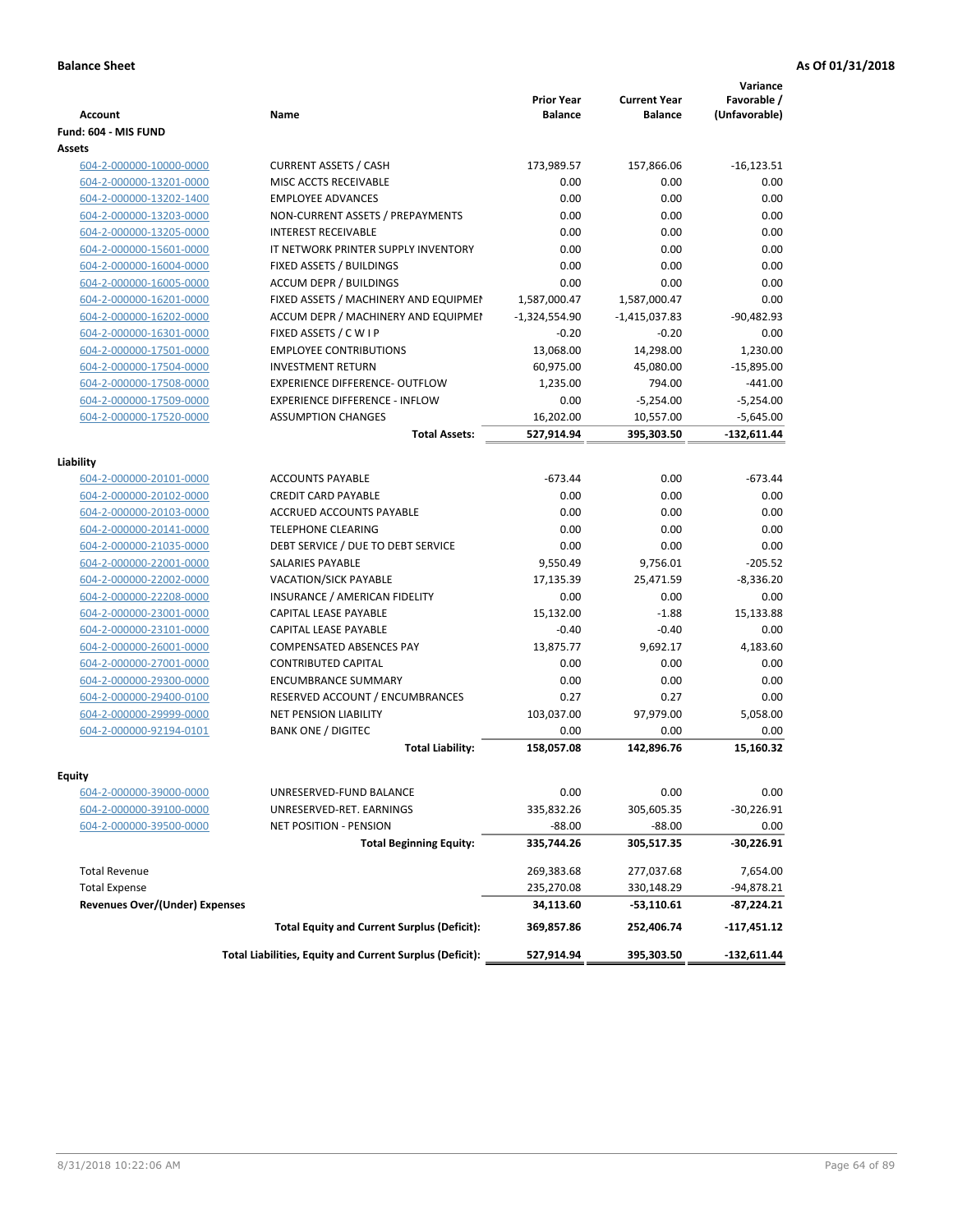| <b>Account</b>                                     | Name                                                     | <b>Prior Year</b><br><b>Balance</b> | <b>Current Year</b><br><b>Balance</b> | Variance<br>Favorable /<br>(Unfavorable) |
|----------------------------------------------------|----------------------------------------------------------|-------------------------------------|---------------------------------------|------------------------------------------|
| Fund: 660 - VEHICLE REPLACEMENT FUND               |                                                          |                                     |                                       |                                          |
| Assets                                             |                                                          |                                     |                                       |                                          |
| 660-2-000000-10000-0000                            | <b>CURRENT ASSETS / CASH</b>                             | $-241,830.86$                       | $-562,941.24$                         | $-321,110.38$                            |
| 660-2-000000-11309-0000                            | <b>TAX ANTICIPATION NOTES</b>                            | 0.00                                | 0.00                                  | 0.00                                     |
| 660-2-000000-11510-0000                            | PUBLIC SAFETY VEHICLE REPLACEMENT                        | 55,013.21                           | 866,038.21                            | 811,025.00                               |
| 660-2-000000-11520-0000                            | <b>CERTIFICATES OF DEPOSIT</b>                           | 0.00                                | 0.00                                  | 0.00                                     |
| 660-2-000000-11530-0000                            | TexasTERM CP                                             | 500,000.00                          | 0.00                                  | $-500,000.00$                            |
| 660-2-000000-13201-0000                            | MISC ACCTS RECEIVABLE                                    | 0.00                                | 0.00                                  | 0.00                                     |
| 660-2-000000-13205-0000                            | <b>INTEREST RECEIVABLE</b>                               | 0.00                                | 0.00                                  | 0.00                                     |
| 660-2-000000-16201-0000                            | FIXED ASSETS / MACHINERY AND EQUIPMEN                    | 8,406,982.85                        | 8,049,045.98                          | $-357,936.87$                            |
| 660-2-000000-16202-0000                            | ACCUM DEPR / MACHINERY AND EQUIPMEI                      | $-6,432,077.07$                     | $-6,345,562.78$                       | 86,514.29                                |
| 660-2-000000-16301-0000                            | FIXED ASSETS / C W I P                                   | 0.00                                | 0.00                                  | 0.00                                     |
| 660-2-000000-39300-0000                            | RESERVED ACCOUNT / ESCROW BALANCE                        | 0.00                                | 0.00                                  | 0.00                                     |
|                                                    | <b>Total Assets:</b>                                     | 2,288,088.13                        | 2,006,580.17                          | -281,507.96                              |
|                                                    |                                                          |                                     |                                       |                                          |
| Liability                                          | <b>ACCOUNTS PAYABLE</b>                                  | 0.00                                | 0.00                                  | 0.00                                     |
| 660-2-000000-20101-0000                            |                                                          | 0.00                                | 0.00                                  | 0.00                                     |
| 660-2-000000-20102-0000                            | <b>CREDIT CARD PAYABLE</b><br>ACCRUED ACCOUNTS PAYABLE   | 0.00                                | 0.00                                  | 0.00                                     |
| 660-2-000000-20103-0000<br>660-2-000000-21001-0000 | <b>GENERAL FUND / GENERAL FUND</b>                       | 0.00                                | 0.00                                  | 0.00                                     |
| 660-2-000000-23001-0000                            | <b>CAPITAL LEASE PAYABLE</b>                             | 58,323.01                           | 61,063.17                             | $-2,740.16$                              |
| 660-2-000000-23101-0000                            | CAPITAL LEASE PAYABLE                                    | 114,135.17                          | 53,071.82                             | 61,063.35                                |
| 660-2-000000-27001-0000                            | <b>CONTRIBUTED CAPITAL</b>                               | 0.00                                | 0.00                                  | 0.00                                     |
| 660-2-000000-29300-0000                            | <b>ENCUMBRANCE SUMMARY</b>                               | 0.00                                | 0.00                                  | 0.00                                     |
| 660-2-000000-29400-0100                            | RESERVED ACCOUNT / ENCUMBRANCES                          | 0.00                                | 0.00                                  | 0.00                                     |
|                                                    | <b>Total Liability:</b>                                  | 172,458.18                          | 114,134.99                            | 58,323.19                                |
|                                                    |                                                          |                                     |                                       |                                          |
| <b>Equity</b>                                      |                                                          |                                     |                                       |                                          |
| 660-2-000000-39000-0000                            | UNRESERVED-FUND BALANCE                                  | 0.00                                | 0.00                                  | 0.00                                     |
| 660-2-000000-39100-0000                            | UNRESERVED-RET. EARNINGS                                 | 2,259,983.96                        | 2,239,163.84                          | $-20,820.12$                             |
|                                                    | <b>Total Beginning Equity:</b>                           | 2,259,983.96                        | 2,239,163.84                          | $-20,820.12$                             |
| <b>Total Revenue</b>                               |                                                          | $-117,253.30$                       | 279,490.72                            | 396,744.02                               |
| <b>Total Expense</b>                               |                                                          | 27,100.71                           | 626,209.38                            | -599,108.67                              |
| <b>Revenues Over/(Under) Expenses</b>              |                                                          | $-144,354.01$                       | -346,718.66                           | $-202,364.65$                            |
|                                                    | <b>Total Equity and Current Surplus (Deficit):</b>       | 2,115,629.95                        | 1,892,445.18                          | $-223,184.77$                            |
|                                                    | Total Liabilities, Equity and Current Surplus (Deficit): | 2,288,088.13                        | 2,006,580.17                          | -281,507.96                              |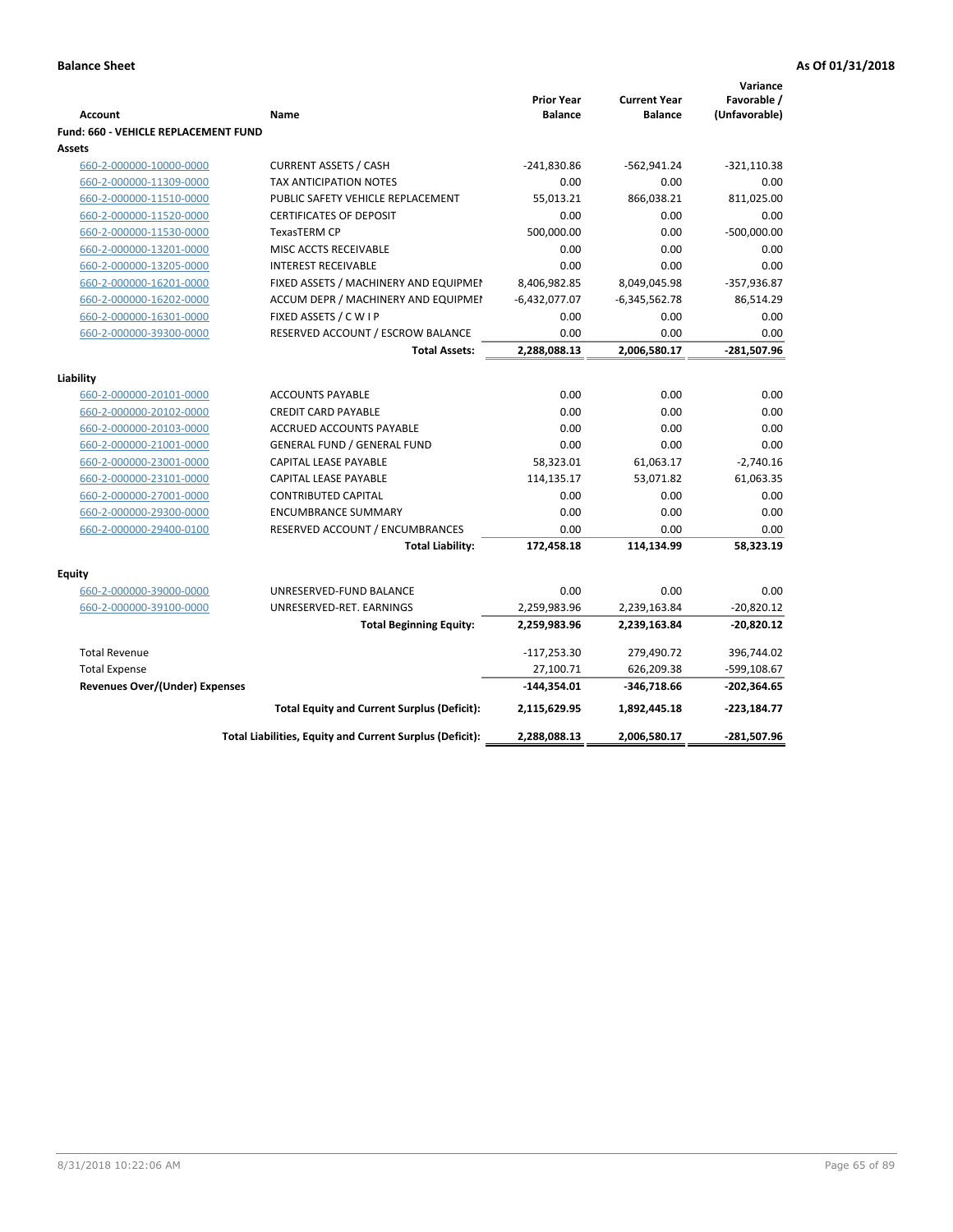| <b>Account</b>                 | Name                                                     | <b>Prior Year</b><br><b>Balance</b> | <b>Current Year</b><br><b>Balance</b> | Variance<br>Favorable /<br>(Unfavorable) |
|--------------------------------|----------------------------------------------------------|-------------------------------------|---------------------------------------|------------------------------------------|
| Fund: 701 - FIREMEN'S PENSION  |                                                          |                                     |                                       |                                          |
| <b>Assets</b>                  |                                                          |                                     |                                       |                                          |
| 701-1-000000-10000-0000        | <b>CURRENT ASSETS / CASH</b>                             | 0.00                                | 0.00                                  | 0.00                                     |
|                                | <b>Total Assets:</b>                                     | 0.00                                | 0.00                                  | 0.00                                     |
| Liability                      |                                                          |                                     |                                       |                                          |
| 701-1-000000-20103-0000        | <b>ACCOUNTS PAYABLE</b>                                  | 0.00                                | 0.00                                  | 0.00                                     |
| 701-1-000000-22306-1000        | UNREALIZED GAIN/LOSS                                     | 543,546.00                          | 0.00                                  | 543,546.00                               |
|                                | <b>Total Liability:</b>                                  | 543,546.00                          | 0.00                                  | 543,546.00                               |
| <b>Equity</b>                  |                                                          |                                     |                                       |                                          |
| 701-1-000000-39000-0000        | UNRESERVED-FUND BALANCE                                  | $-543,546.00$                       | 0.00                                  | 543,546.00                               |
|                                | <b>Total Beginning Equity:</b>                           | $-543,546.00$                       | 0.00                                  | 543,546.00                               |
| <b>Total Expense</b>           |                                                          | 0.00                                | 0.00                                  | 0.00                                     |
| Revenues Over/(Under) Expenses |                                                          | 0.00                                | 0.00                                  | 0.00                                     |
|                                | <b>Total Equity and Current Surplus (Deficit):</b>       | $-543,546.00$                       | 0.00                                  | 543,546.00                               |
|                                | Total Liabilities, Equity and Current Surplus (Deficit): | 0.00                                | 0.00                                  | 0.00                                     |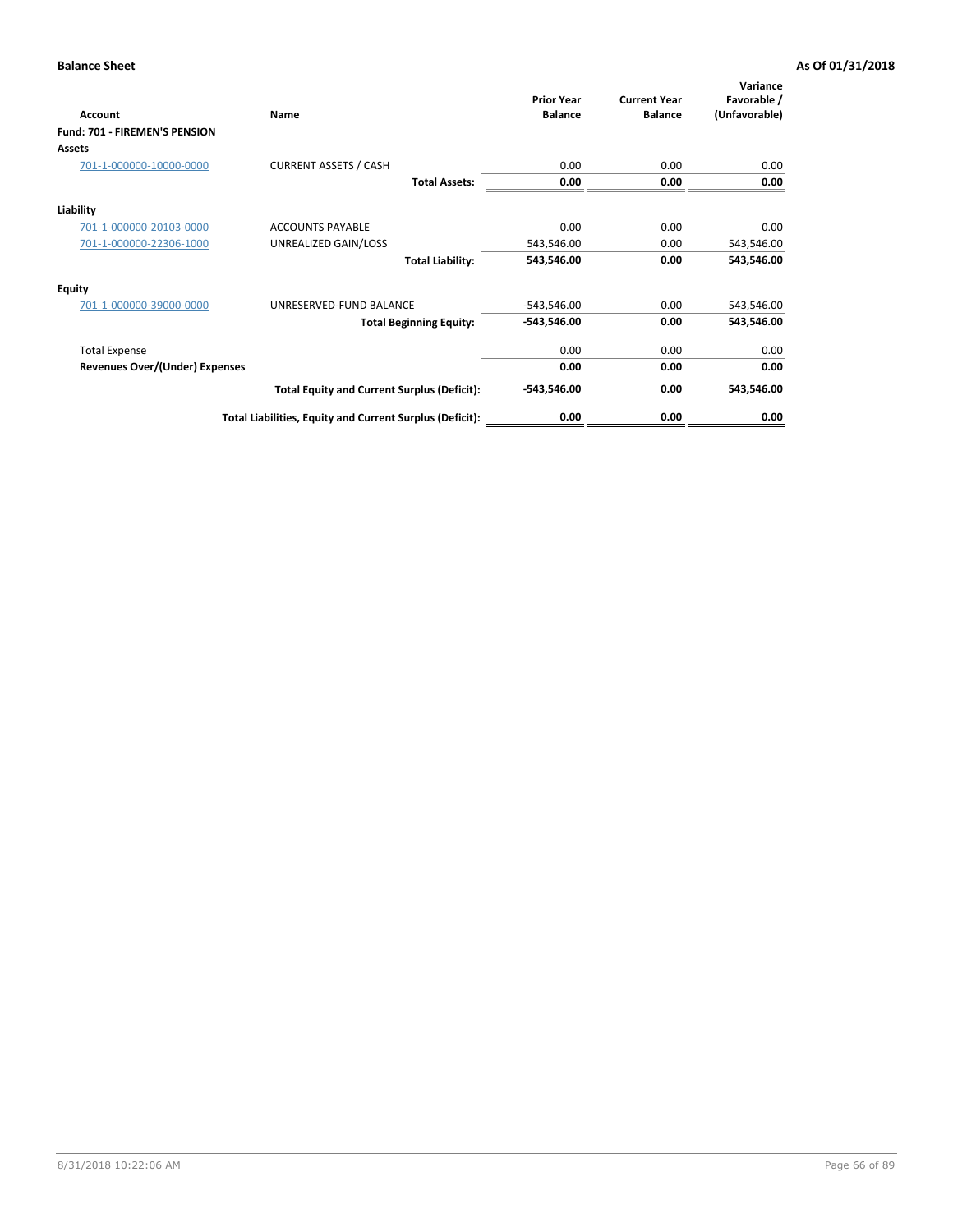| <b>Account</b>                        | Name                                                     | <b>Prior Year</b><br><b>Balance</b> | <b>Current Year</b><br><b>Balance</b> | Variance<br>Favorable /<br>(Unfavorable) |
|---------------------------------------|----------------------------------------------------------|-------------------------------------|---------------------------------------|------------------------------------------|
| Fund: 800 - SPENCE FUND               |                                                          |                                     |                                       |                                          |
| Assets                                |                                                          |                                     |                                       |                                          |
| 800-3-000000-10000-0000               | <b>CURRENT ASSETS / CASH</b>                             | $-198.38$                           | $-1,816.38$                           | $-1,618.00$                              |
| 800-3-000000-11507-0000               | <b>SPENCE ENDOWMENT</b>                                  | 71,408.46                           | 576,153.41                            | 504,744.95                               |
| 800-3-000000-11520-0000               | <b>CERTIFICATES OF DEPOSIT</b>                           | 494,000.00                          | 0.00                                  | $-494,000.00$                            |
| 800-3-000000-11605-0000               | <b>SPENCE ENDOWMENT</b>                                  | 0.00                                | 0.00                                  | 0.00                                     |
| 800-3-000000-13205-0000               | <b>INTEREST RECEIVABLE</b>                               | 1,337.43                            | 0.00                                  | $-1,337.43$                              |
|                                       | <b>Total Assets:</b>                                     | 566,547.51                          | 574,337.03                            | 7,789.52                                 |
| Liability                             |                                                          |                                     |                                       |                                          |
| 800-3-000000-20101-0000               | <b>ACCOUNTS PAYABLE</b>                                  | 0.00                                | 0.00                                  | 0.00                                     |
| 800-3-000000-20102-0000               | <b>CREDIT CARD PAYABLE</b>                               | 0.00                                | 0.00                                  | 0.00                                     |
| 800-3-000000-20103-0000               | <b>ACCRUED ACCOUNTS PAYABLE</b>                          | 0.00                                | 0.00                                  | 0.00                                     |
| 800-3-000000-20139-0000               | <b>RETAINAGES PAYABLE</b>                                | 0.00                                | 0.00                                  | 0.00                                     |
| 800-3-000000-21001-0000               | <b>GENERAL FUND / GENERAL FUND</b>                       | 0.00                                | 0.00                                  | 0.00                                     |
| 800-3-000000-29300-0000               | <b>ENCUMBRANCE SUMMARY</b>                               | 0.00                                | 0.00                                  | 0.00                                     |
| 800-3-000000-29400-0000               | RESERVED ACCOUNT / ENCUMBRANCES                          | 0.00                                | 0.00                                  | 0.00                                     |
|                                       | <b>Total Liability:</b>                                  | 0.00                                | 0.00                                  | 0.00                                     |
| <b>Equity</b>                         |                                                          |                                     |                                       |                                          |
| 800-3-000000-39000-0000               | UNRESERVED-FUND BALANCE                                  | 566,627.77                          | 572,241.50                            | 5,613.73                                 |
|                                       | <b>Total Beginning Equity:</b>                           | 566,627.77                          | 572,241.50                            | 5,613.73                                 |
| <b>Total Revenue</b>                  |                                                          | 119.74                              | 2,295.53                              | 2,175.79                                 |
| <b>Total Expense</b>                  |                                                          | 200.00                              | 200.00                                | 0.00                                     |
| <b>Revenues Over/(Under) Expenses</b> |                                                          | $-80.26$                            | 2,095.53                              | 2,175.79                                 |
|                                       | <b>Total Equity and Current Surplus (Deficit):</b>       | 566,547.51                          | 574,337.03                            | 7,789.52                                 |
|                                       | Total Liabilities, Equity and Current Surplus (Deficit): | 566,547.51                          | 574,337.03                            | 7,789.52                                 |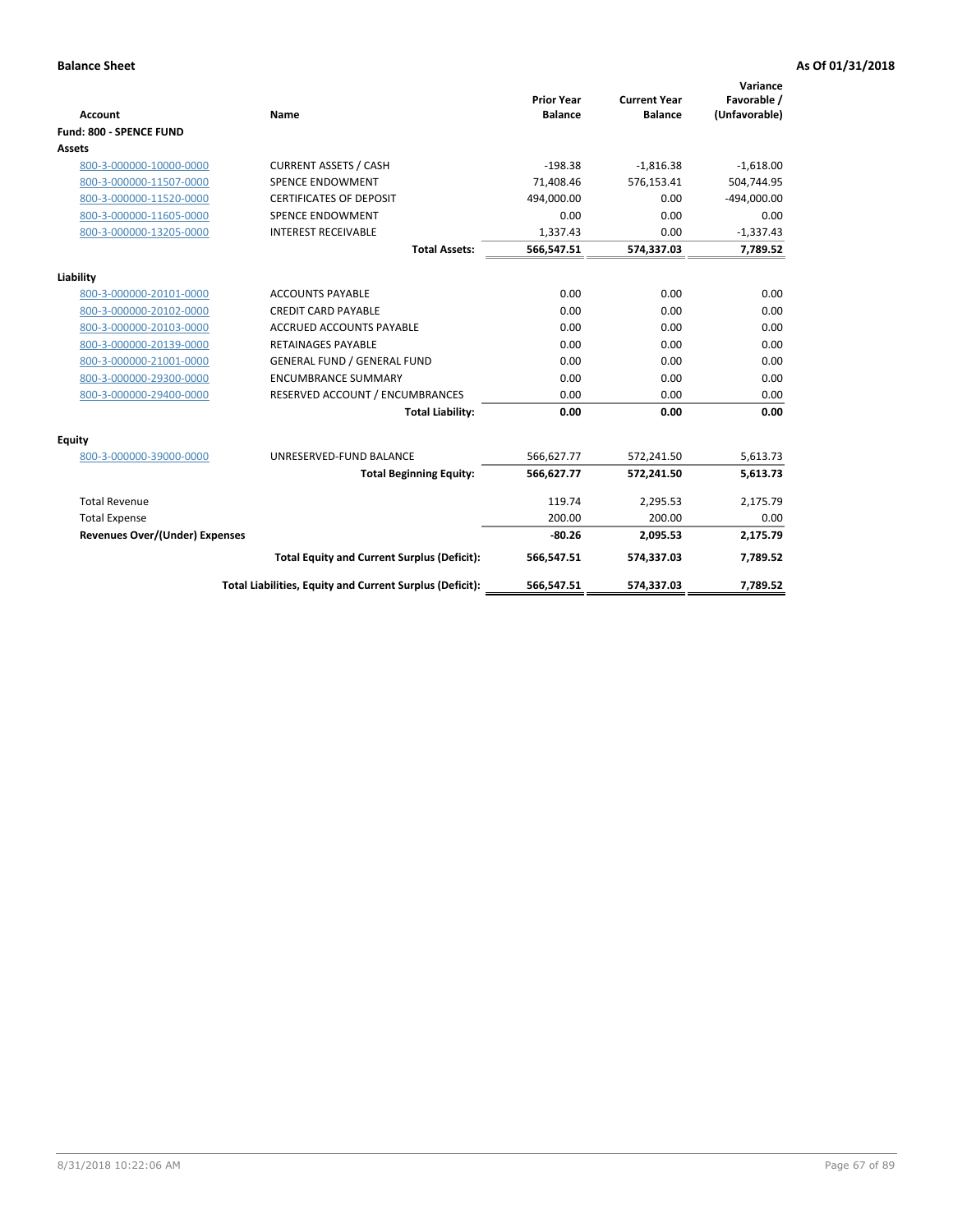| <b>Account</b>                        | Name                                                     | <b>Prior Year</b><br><b>Balance</b> | <b>Current Year</b><br><b>Balance</b> | Variance<br>Favorable /<br>(Unfavorable) |
|---------------------------------------|----------------------------------------------------------|-------------------------------------|---------------------------------------|------------------------------------------|
| Fund: 801 - JONES LIBRARY TRUST       |                                                          |                                     |                                       |                                          |
| Assets                                |                                                          |                                     |                                       |                                          |
| 801-3-000000-10000-0000               | <b>CURRENT ASSETS / CASH</b>                             | 15,397.14                           | 15,420.38                             | 23.24                                    |
| 801-3-000000-13201-0000               | MISC ACCTS RECEIVABLE                                    | 0.00                                | 0.00                                  | 0.00                                     |
| 801-3-000000-13205-0000               | <b>INTEREST RECEIVABLE</b>                               | 0.00                                | 0.00                                  | 0.00                                     |
|                                       | <b>Total Assets:</b>                                     | 15,397.14                           | 15,420.38                             | 23.24                                    |
| Liability                             |                                                          |                                     |                                       |                                          |
| 801-3-000000-20101-0000               | <b>ACCOUNTS PAYABLE</b>                                  | 0.00                                | 0.00                                  | 0.00                                     |
| 801-3-000000-20102-0000               | <b>CREDIT CARD PAYABLE</b>                               | 0.00                                | 0.00                                  | 0.00                                     |
| 801-3-000000-20103-0000               | <b>ACCRUED ACCOUNTS PAYABLE</b>                          | 0.00                                | 0.00                                  | 0.00                                     |
|                                       | <b>Total Liability:</b>                                  | 0.00                                | 0.00                                  | 0.00                                     |
| Equity                                |                                                          |                                     |                                       |                                          |
| 801-3-000000-39000-0000               | UNRESERVED-FUND BALANCE                                  | 15,407.38                           | 15,424.19                             | 16.81                                    |
|                                       | <b>Total Beginning Equity:</b>                           | 15,407.38                           | 15,424.19                             | 16.81                                    |
| <b>Total Revenue</b>                  |                                                          | $-5.60$                             | $-2.51$                               | 3.09                                     |
| <b>Total Expense</b>                  |                                                          | 4.64                                | 1.30                                  | 3.34                                     |
| <b>Revenues Over/(Under) Expenses</b> |                                                          | $-10.24$                            | $-3.81$                               | 6.43                                     |
|                                       | <b>Total Equity and Current Surplus (Deficit):</b>       | 15,397.14                           | 15,420.38                             | 23.24                                    |
|                                       | Total Liabilities, Equity and Current Surplus (Deficit): | 15,397.14                           | 15,420.38                             | 23.24                                    |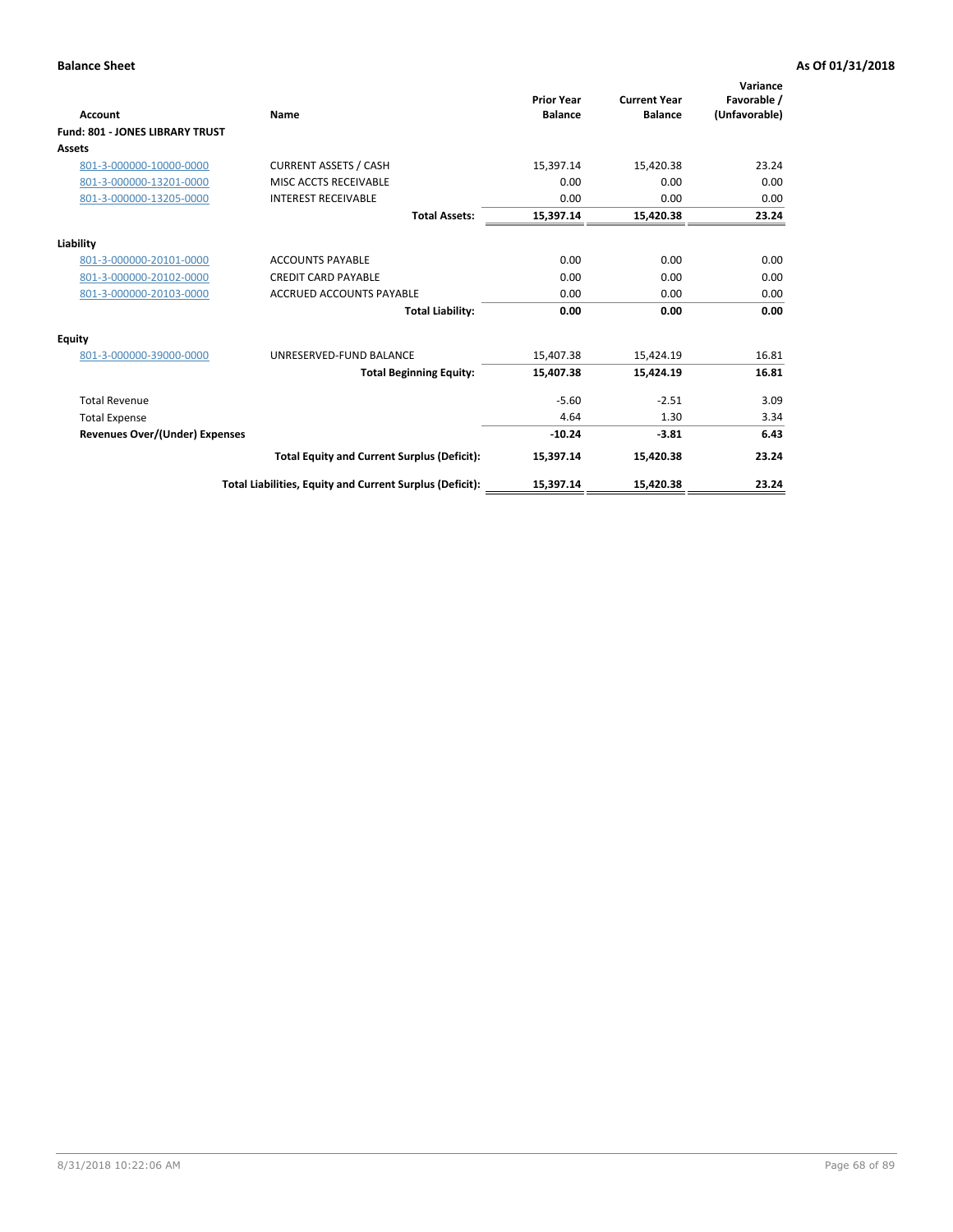| <b>Account</b>                              | Name                                                     | <b>Prior Year</b><br><b>Balance</b> | <b>Current Year</b><br><b>Balance</b> | Variance<br>Favorable /<br>(Unfavorable) |
|---------------------------------------------|----------------------------------------------------------|-------------------------------------|---------------------------------------|------------------------------------------|
| Fund: 803 - GREENVILLE BOARD OF DEVELOPMENT |                                                          |                                     |                                       |                                          |
| Assets                                      |                                                          |                                     |                                       |                                          |
| 803-3-000000-10000-0000                     | <b>CURRENT ASSETS / CASH</b>                             | 0.00                                | 0.00                                  | 0.00                                     |
| 803-3-000000-13201-0000                     | MISC ACCTS RECEIVABLE                                    | 0.00                                | 0.00                                  | 0.00                                     |
| 803-3-000000-13203-0000                     | NON-CURRENT ASSETS / PREPAYMENTS                         | 0.00                                | 0.00                                  | 0.00                                     |
|                                             | <b>Total Assets:</b>                                     | 0.00                                | 0.00                                  | 0.00                                     |
| Liability                                   |                                                          |                                     |                                       |                                          |
| 803-3-000000-20101-0000                     | <b>ACCOUNTS PAYABLE</b>                                  | 0.00                                | 0.00                                  | 0.00                                     |
| 803-3-000000-20102-0000                     | <b>ACCOUNTS PAYABLE</b>                                  | 0.00                                | 0.00                                  | 0.00                                     |
| 803-3-000000-20103-0000                     | <b>ACCRUED ACCOUNTS PAYABLE</b>                          | 0.00                                | 0.00                                  | 0.00                                     |
| 803-3-000000-20139-0000                     | RETAINAGES PAYABLE                                       | 0.00                                | 0.00                                  | 0.00                                     |
| 803-3-000000-20141-0000                     | <b>TELEPHONE CLEARING</b>                                | 0.00                                | 0.00                                  | 0.00                                     |
| 803-3-000000-21400-0000                     | <b>ELECTRIC OPERATING FUND</b>                           | 0.00                                | 0.00                                  | 0.00                                     |
| 803-3-000000-22001-0000                     | ACCRUED SALARIES/WAGES                                   | 0.00                                | 0.00                                  | 0.00                                     |
| 803-3-000000-22002-0000                     | ACCRUED SALARIES/WAGES                                   | 0.00                                | 0.00                                  | 0.00                                     |
| 803-3-000000-26001-0000                     | <b>COMPENSATED ABSENCES PAY</b>                          | 0.00                                | 0.00                                  | 0.00                                     |
| 803-3-000000-29300-0000                     | <b>ENCUMBRANCE SUMMARY</b>                               | 0.00                                | 0.00                                  | 0.00                                     |
| 803-3-000000-29400-0100                     | RESERVED ACCOUNT / ENCUMBRANCES                          | 103,228.62                          | 0.00                                  | 103,228.62                               |
|                                             | <b>Total Liability:</b>                                  | 103,228.62                          | 0.00                                  | 103,228.62                               |
| Equity                                      |                                                          |                                     |                                       |                                          |
| 803-3-000000-39000-0000                     | UNRESERVED-FUND BALANCE                                  | $-103,228.62$                       | 0.00                                  | 103,228.62                               |
|                                             | <b>Total Beginning Equity:</b>                           | $-103,228.62$                       | 0.00                                  | 103,228.62                               |
| <b>Total Revenue</b>                        |                                                          | 0.00                                | 0.00                                  | 0.00                                     |
| <b>Total Expense</b>                        |                                                          | 0.00                                | 0.00                                  | 0.00                                     |
| <b>Revenues Over/(Under) Expenses</b>       |                                                          | 0.00                                | 0.00                                  | 0.00                                     |
|                                             | <b>Total Equity and Current Surplus (Deficit):</b>       | $-103,228.62$                       | 0.00                                  | 103,228.62                               |
|                                             | Total Liabilities, Equity and Current Surplus (Deficit): | 0.00                                | 0.00                                  | 0.00                                     |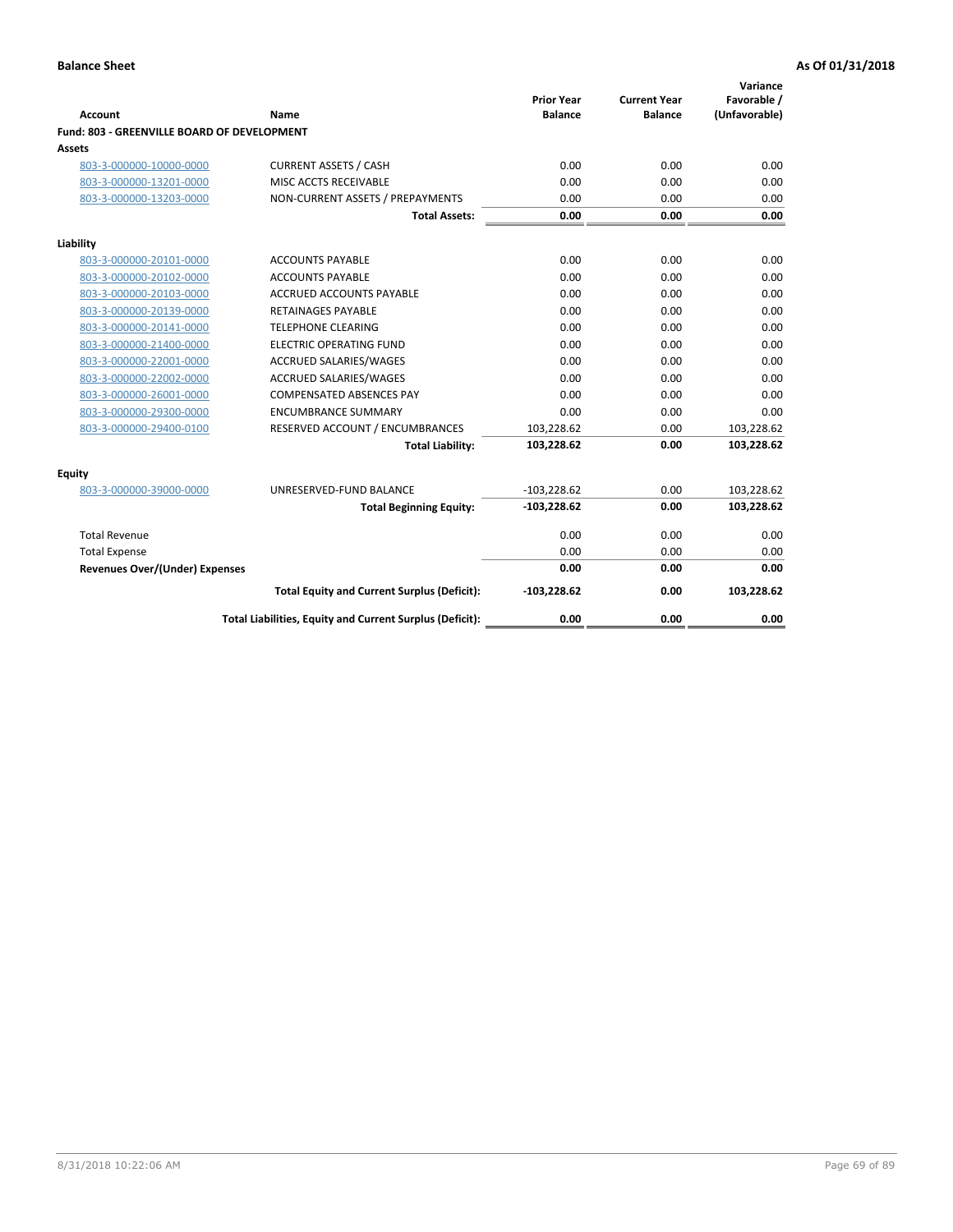| <b>Account</b>                        | Name                                                     | <b>Prior Year</b><br><b>Balance</b> | <b>Current Year</b><br><b>Balance</b> | Variance<br>Favorable /<br>(Unfavorable) |
|---------------------------------------|----------------------------------------------------------|-------------------------------------|---------------------------------------|------------------------------------------|
| <b>Fund: 807 - 4A-EDC</b>             |                                                          |                                     |                                       |                                          |
| <b>Assets</b>                         |                                                          |                                     |                                       |                                          |
| 807-3-000000-10000-0000               | <b>CURRENT ASSETS / CASH</b>                             | 0.00                                | 0.00                                  | 0.00                                     |
| 807-3-000000-13201-0000               | MISC ACCTS RECEIVABLE                                    | 0.00                                | 0.00                                  | 0.00                                     |
| 807-3-000000-16301-0000               | FIXED ASSETS / C W I P                                   | 0.00                                | 0.00                                  | 0.00                                     |
|                                       | <b>Total Assets:</b>                                     | 0.00                                | 0.00                                  | 0.00                                     |
| Liability                             |                                                          |                                     |                                       |                                          |
| 807-3-000000-20101-0000               | <b>ACCOUNTS PAYABLE</b>                                  | 0.00                                | 0.00                                  | 0.00                                     |
| 807-3-000000-20103-0000               | <b>ACCOUNTS PAYABLE</b>                                  | 0.00                                | 0.00                                  | 0.00                                     |
| 807-3-000000-20139-0000               | <b>RETAINAGES PAYABLE</b>                                | 0.00                                | 0.00                                  | 0.00                                     |
| 807-3-000000-26105-0000               | INV NET OF RELATED DEBT                                  | 305,846.00                          | 0.00                                  | 305,846.00                               |
| 807-3-000000-29300-0000               | <b>ENCUMBRANCE SUMMARY</b>                               | 0.00                                | 0.00                                  | 0.00                                     |
| 807-3-000000-29400-0100               | RESERVED ACCOUNT / ENCUMBRANCES                          | 18,078.76                           | 0.00                                  | 18,078.76                                |
| 807-3-495000-20180-0000               | <b>CURRENT DEBT</b>                                      | 0.00                                | 0.00                                  | 0.00                                     |
| 807-3-495000-26002-0000               | CA - LONG-TERM DEBT / AMT TO BE PROVIL                   | 0.00                                | 0.00                                  | 0.00                                     |
|                                       | <b>Total Liability:</b>                                  | 323,924.76                          | 0.00                                  | 323,924.76                               |
| Equity                                |                                                          |                                     |                                       |                                          |
| 807-3-000000-39000-0000               | UNRESERVED-FUND BALANCE                                  | $-323,924.76$                       | 0.00                                  | 323,924.76                               |
|                                       | <b>Total Beginning Equity:</b>                           | $-323,924.76$                       | 0.00                                  | 323,924.76                               |
| <b>Total Revenue</b>                  |                                                          | 0.00                                | 0.00                                  | 0.00                                     |
| <b>Total Expense</b>                  |                                                          | 0.00                                | 0.00                                  | 0.00                                     |
| <b>Revenues Over/(Under) Expenses</b> |                                                          | 0.00                                | 0.00                                  | 0.00                                     |
|                                       | <b>Total Equity and Current Surplus (Deficit):</b>       | $-323,924.76$                       | 0.00                                  | 323,924.76                               |
|                                       | Total Liabilities, Equity and Current Surplus (Deficit): | 0.00                                | 0.00                                  | 0.00                                     |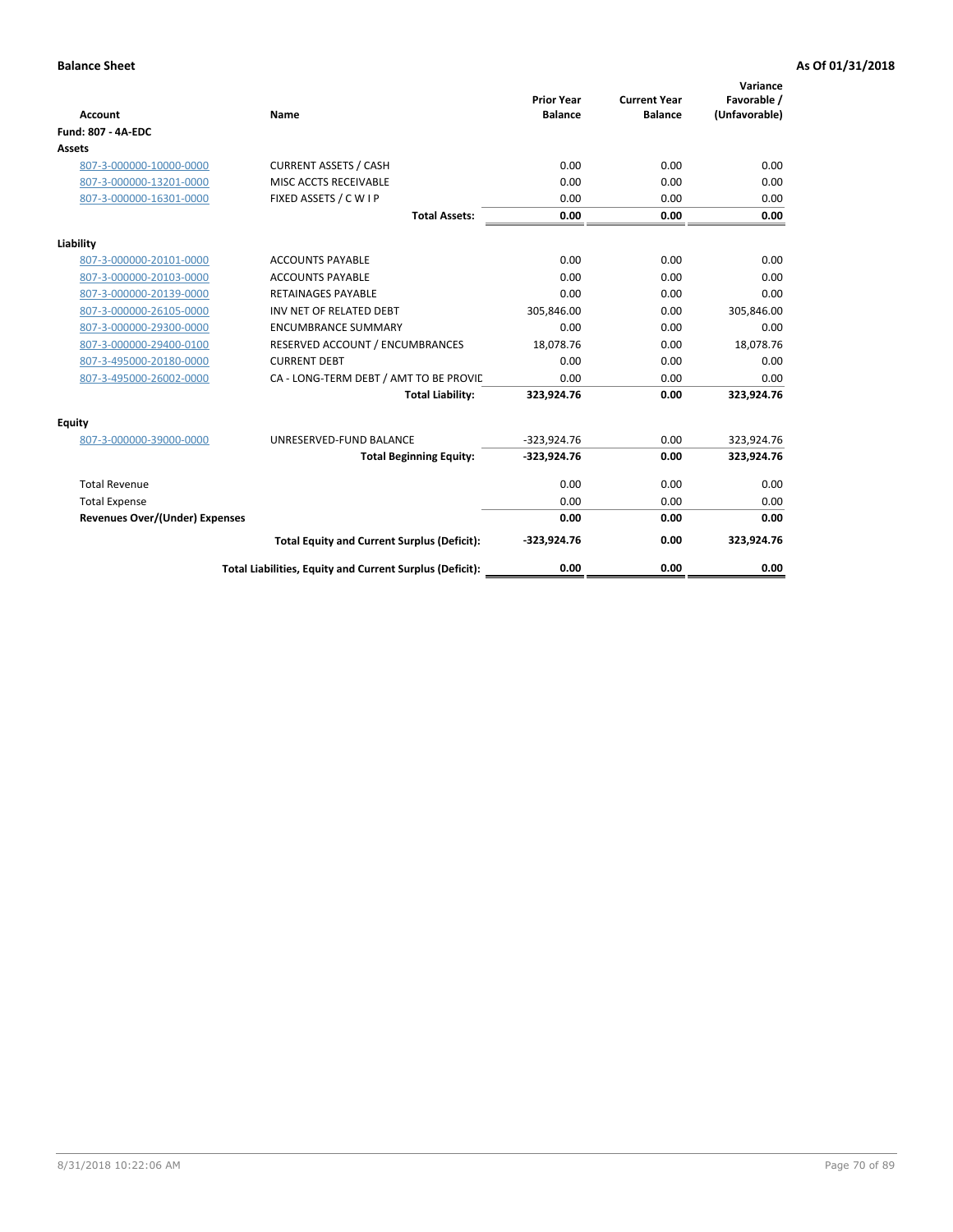| <b>Account</b>                        | Name                                                     | <b>Prior Year</b><br><b>Balance</b> | <b>Current Year</b><br><b>Balance</b> | Variance<br>Favorable /<br>(Unfavorable) |
|---------------------------------------|----------------------------------------------------------|-------------------------------------|---------------------------------------|------------------------------------------|
| Fund: 809 - GREENVILLE IDC (L-3)      |                                                          |                                     |                                       |                                          |
| Assets                                |                                                          |                                     |                                       |                                          |
| 809-3-000000-10000-0000               | <b>CURRENT ASSETS / CASH</b>                             | 0.40                                | 0.40                                  | 0.00                                     |
| 809-3-000000-13201-0000               | MISC ACCTS RECEIVABLE                                    | 0.00                                | 0.00                                  | 0.00                                     |
|                                       | <b>Total Assets:</b>                                     | 0.40                                | 0.40                                  | 0.00                                     |
| Liability                             |                                                          |                                     |                                       |                                          |
| 809-3-000000-20101-0000               | <b>ACCOUNTS PAYABLE</b>                                  | 0.00                                | 0.00                                  | 0.00                                     |
| 809-3-000000-20103-0000               | <b>ACCRUED ACCOUNTS PAYABLE</b>                          | 0.00                                | $-787.94$                             | 787.94                                   |
| 809-3-000000-21001-0000               | <b>GENERAL FUND / GENERAL FUND</b>                       | 0.00                                | 0.00                                  | 0.00                                     |
|                                       | <b>Total Liability:</b>                                  | 0.00                                | $-787.94$                             | 787.94                                   |
| Equity                                |                                                          |                                     |                                       |                                          |
| 809-3-000000-39000-0000               | UNRESERVED-FUND BALANCE                                  | 0.40                                | 0.40                                  | 0.00                                     |
| 809-3-000000-39100-0000               | UNRESERVED-RET, EARNINGS                                 | 0.00                                | 0.00                                  | 0.00                                     |
| 809-3-000000-39150-0000               | RESERVED-RET. EARNINGS                                   | 0.00                                | 0.00                                  | 0.00                                     |
|                                       | <b>Total Beginning Equity:</b>                           | 0.40                                | 0.40                                  | 0.00                                     |
| <b>Total Revenue</b>                  |                                                          | 1,430,292.81                        | 2,428,092.03                          | 997,799.22                               |
| <b>Total Expense</b>                  |                                                          | 1,430,292.81                        | 2,427,304.09                          | $-997,011.28$                            |
| <b>Revenues Over/(Under) Expenses</b> |                                                          | 0.00                                | 787.94                                | 787.94                                   |
|                                       | <b>Total Equity and Current Surplus (Deficit):</b>       | 0.40                                | 788.34                                | 787.94                                   |
|                                       | Total Liabilities, Equity and Current Surplus (Deficit): | 0.40                                | 0.40                                  | 0.00                                     |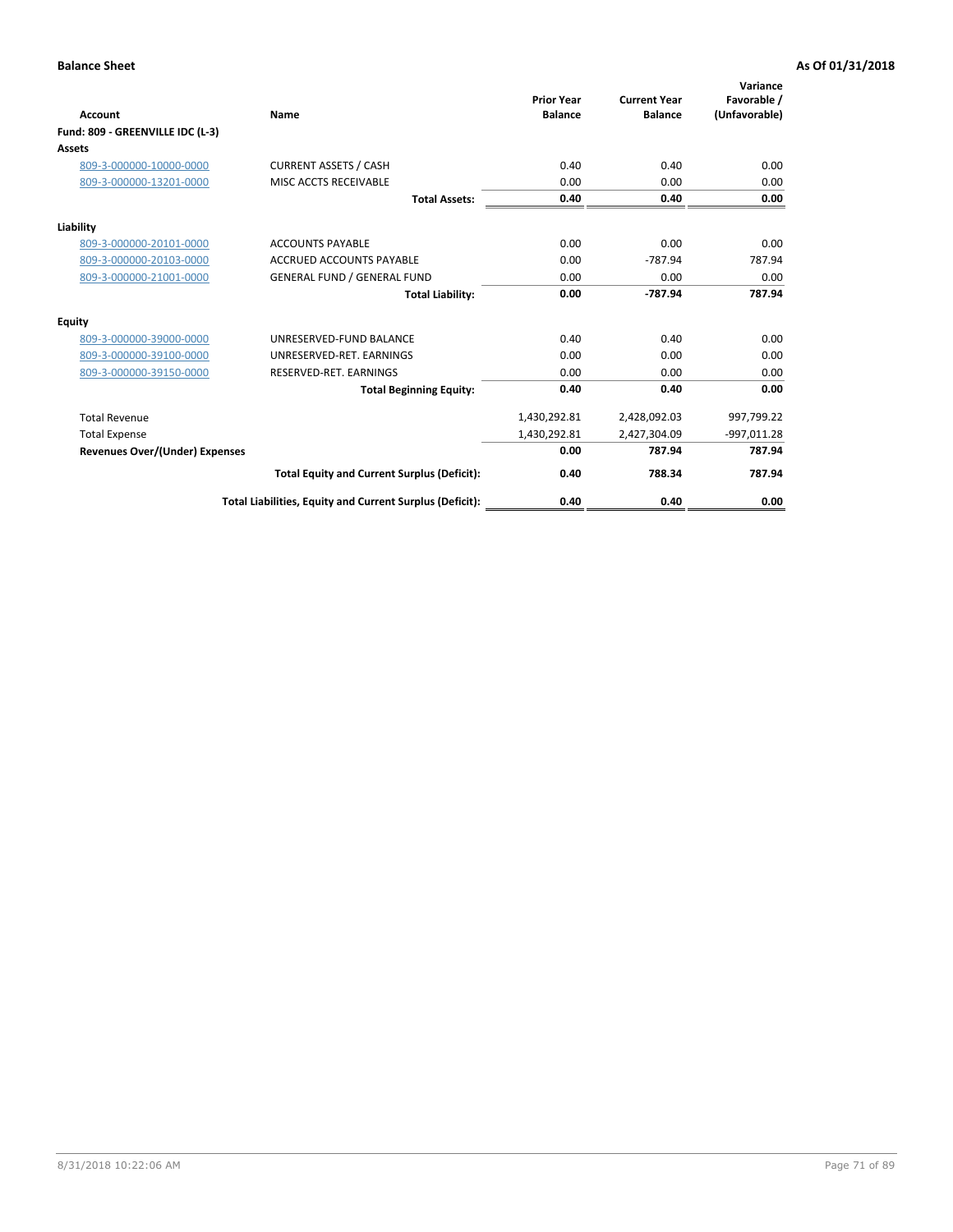| <b>Account</b>                          | Name                                                          | <b>Prior Year</b><br><b>Balance</b> | <b>Current Year</b><br><b>Balance</b> | Variance<br>Favorable /<br>(Unfavorable) |
|-----------------------------------------|---------------------------------------------------------------|-------------------------------------|---------------------------------------|------------------------------------------|
| Fund: 810 - SEIZURE FUNDS - STATE RULES |                                                               |                                     |                                       |                                          |
| Assets                                  |                                                               |                                     |                                       |                                          |
| 810-3-000000-10000-0000                 | <b>CURRENT ASSETS / CASH</b>                                  | 328,882.25                          | 263,425.34                            | $-65,456.91$                             |
| 810-3-000000-13201-0000                 | MISC ACCTS RECEIVABLE                                         | 0.00                                | 0.00                                  | 0.00                                     |
| 810-3-000000-13202-1400                 | <b>EMPLOYEE ADVANCES</b>                                      | 0.00                                | 0.00                                  | 0.00                                     |
| 810-3-000000-13205-0000                 | <b>INTEREST RECEIVABLE</b>                                    | 0.00                                | 0.00                                  | 0.00                                     |
| 810-3-000000-16201-0000                 | MACHINERY AND EQUIPMENT                                       | 0.00                                | 0.00                                  | 0.00                                     |
| 810-3-000000-16202-0000                 | ACCUMULATED DEPRECATION                                       | 0.00                                | 0.00                                  | 0.00                                     |
|                                         | <b>Total Assets:</b>                                          | 328,882.25                          | 263,425.34                            | $-65,456.91$                             |
|                                         |                                                               |                                     |                                       |                                          |
| Liability                               |                                                               | 0.00                                |                                       |                                          |
| 810-3-000000-20101-0000                 | <b>ACCOUNTS PAYABLE</b>                                       |                                     | 0.00                                  | 0.00                                     |
| 810-3-000000-20102-0000                 | <b>CREDIT CARD PAYABLE</b><br><b>ACCRUED ACCOUNTS PAYABLE</b> | 0.00<br>0.00                        | 0.00<br>0.00                          | 0.00<br>0.00                             |
| 810-3-000000-20103-0000                 |                                                               |                                     |                                       |                                          |
| 810-3-000000-29300-0000                 | <b>ENCUMBRANCE SUMMARY</b>                                    | 0.00                                | 0.00                                  | 0.00                                     |
| 810-3-000000-29400-0100                 | RESERVED ACCOUNT / ENCUMBRANCES                               | 0.00                                | 0.00                                  | 0.00                                     |
| 810-3-000000-92520-0600                 | RESERVED ACCOUNT/HB65 SIEZURES                                | 0.00                                | 0.00                                  | 0.00                                     |
|                                         | <b>Total Liability:</b>                                       | 0.00                                | 0.00                                  | 0.00                                     |
| <b>Equity</b>                           |                                                               |                                     |                                       |                                          |
| 810-3-000000-39000-0000                 | UNRESERVED-FUND BALANCE                                       | 328,736.81                          | 262,591.46                            | $-66, 145.35$                            |
|                                         | <b>Total Beginning Equity:</b>                                | 328,736.81                          | 262,591.46                            | $-66, 145.35$                            |
| <b>Total Revenue</b>                    |                                                               | 471.77                              | 921.87                                | 450.10                                   |
| <b>Total Expense</b>                    |                                                               | 326.33                              | 87.99                                 | 238.34                                   |
| <b>Revenues Over/(Under) Expenses</b>   |                                                               | 145.44                              | 833.88                                | 688.44                                   |
|                                         | <b>Total Equity and Current Surplus (Deficit):</b>            | 328,882.25                          | 263,425.34                            | $-65,456.91$                             |
|                                         | Total Liabilities, Equity and Current Surplus (Deficit):      | 328,882.25                          | 263,425.34                            | $-65,456.91$                             |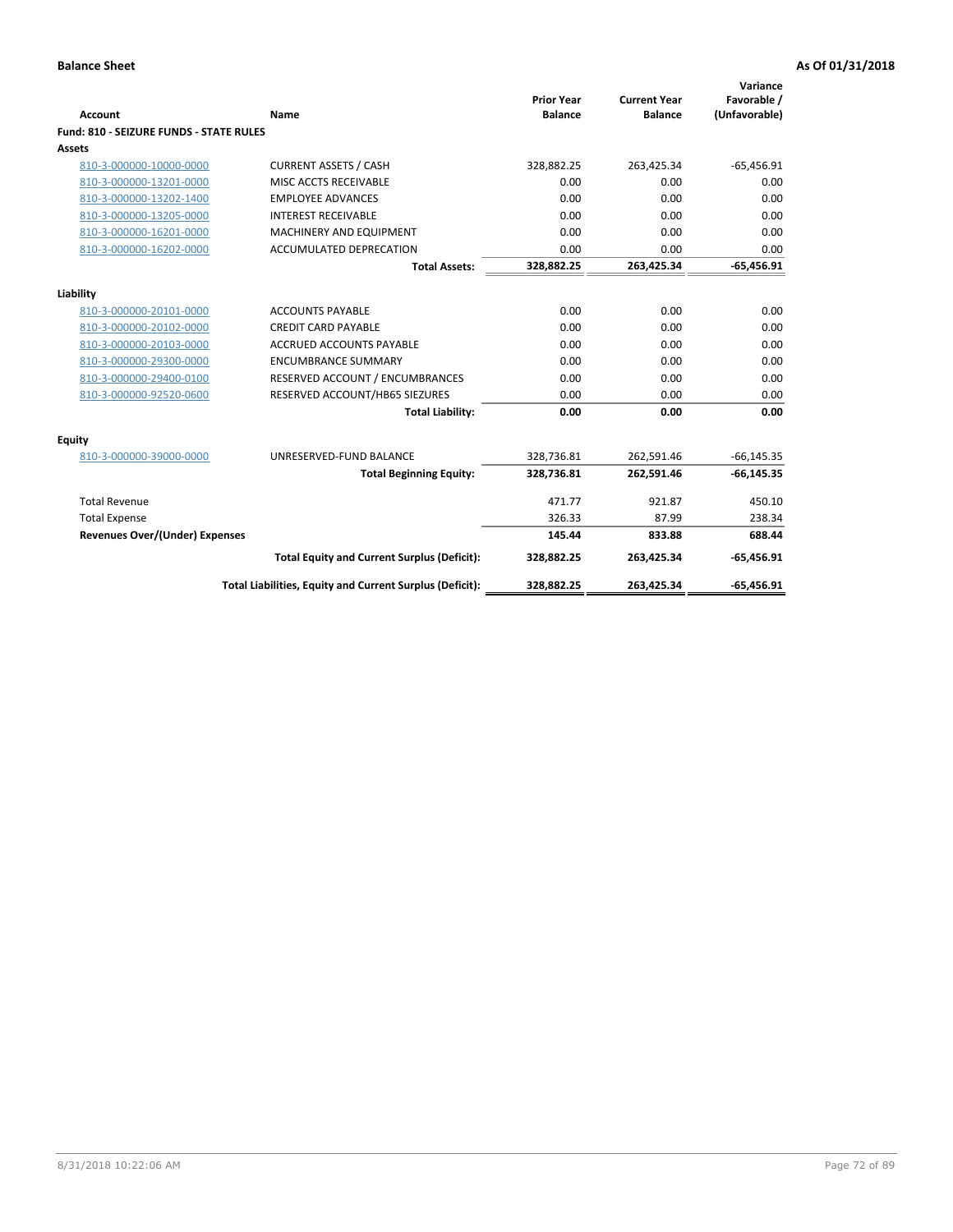| <b>Account</b>                        | Name                                                     | <b>Prior Year</b><br><b>Balance</b> | <b>Current Year</b><br><b>Balance</b> | Variance<br>Favorable /<br>(Unfavorable) |
|---------------------------------------|----------------------------------------------------------|-------------------------------------|---------------------------------------|------------------------------------------|
| Fund: 811 - SEIZURE FUNDS - FED RULES |                                                          |                                     |                                       |                                          |
| <b>Assets</b>                         |                                                          |                                     |                                       |                                          |
| 811-3-000000-10000-0000               | <b>CURRENT ASSETS / CASH</b>                             | 146,825.64                          | 156,600.00                            | 9,774.36                                 |
| 811-3-000000-13201-0000               | MISC ACCTS RECEIVABLE                                    | 0.00                                | 0.00                                  | 0.00                                     |
| 811-3-000000-13205-0000               | <b>INTEREST RECEIVABLE</b>                               | 0.00                                | 0.00                                  | 0.00                                     |
| 811-3-000000-16201-0000               | <b>MACHINERY AND EQUIPMENT</b>                           | 0.00                                | 0.00                                  | 0.00                                     |
| 811-3-000000-16202-0000               | <b>ACCUMULATED DEPRECATION</b>                           | 0.00                                | 0.00                                  | 0.00                                     |
|                                       | <b>Total Assets:</b>                                     | 146,825.64                          | 156,600.00                            | 9,774.36                                 |
| Liability                             |                                                          |                                     |                                       |                                          |
| 811-3-000000-20101-0000               | <b>ACCOUNTS PAYABLE</b>                                  | 0.00                                | 0.00                                  | 0.00                                     |
| 811-3-000000-20102-0000               | <b>CREDIT CARD PAYABLE</b>                               | 0.00                                | 0.00                                  | 0.00                                     |
| 811-3-000000-20103-0000               | <b>ACCRUED ACCOUNTS PAYABLE</b>                          | 0.00                                | 0.00                                  | 0.00                                     |
| 811-3-000000-29300-0000               | <b>ENCUMBRANCE SUMMARY</b>                               | 0.00                                | 0.00                                  | 0.00                                     |
| 811-3-000000-29400-0100               | RESERVED ACCOUNT / ENCUMBRANCES                          | 0.00                                | 0.00                                  | 0.00                                     |
| 811-3-000000-92521-0700               | RESERVED ACCOUNT/FED SIEZURES                            | 0.00                                | 0.00                                  | 0.00                                     |
|                                       | <b>Total Liability:</b>                                  | 0.00                                | 0.00                                  | 0.00                                     |
| Equity                                |                                                          |                                     |                                       |                                          |
| 811-3-000000-39000-0000               | UNRESERVED-FUND BALANCE                                  | 139,835.09                          | 156,639.33                            | 16,804.24                                |
|                                       | <b>Total Beginning Equity:</b>                           | 139,835.09                          | 156,639.33                            | 16,804.24                                |
| <b>Total Revenue</b>                  |                                                          | 7,324.33                            | $-25.42$                              | $-7,349.75$                              |
| <b>Total Expense</b>                  |                                                          | 333.78                              | 13.91                                 | 319.87                                   |
| Revenues Over/(Under) Expenses        |                                                          | 6,990.55                            | $-39.33$                              | $-7,029.88$                              |
|                                       | <b>Total Equity and Current Surplus (Deficit):</b>       | 146,825.64                          | 156,600.00                            | 9,774.36                                 |
|                                       | Total Liabilities, Equity and Current Surplus (Deficit): | 146,825.64                          | 156.600.00                            | 9.774.36                                 |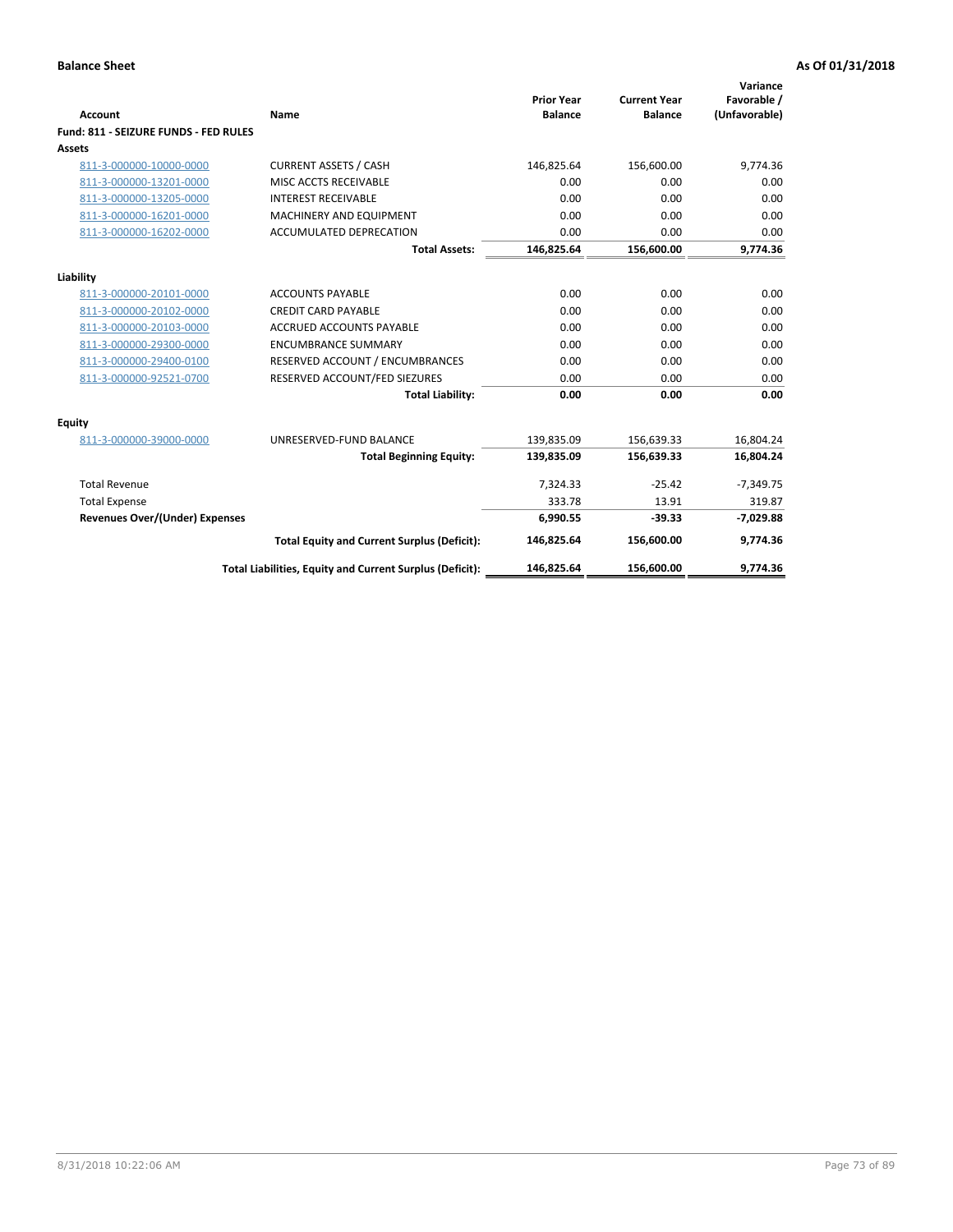| <b>Account</b>                                          | Name                                                     | <b>Prior Year</b><br><b>Balance</b> | <b>Current Year</b><br><b>Balance</b> | Variance<br>Favorable /<br>(Unfavorable) |
|---------------------------------------------------------|----------------------------------------------------------|-------------------------------------|---------------------------------------|------------------------------------------|
| Fund: 820 - TIRZ FUND (Tax Increment Reinvestment Zone) |                                                          |                                     |                                       |                                          |
| <b>Assets</b>                                           |                                                          |                                     |                                       |                                          |
| 820-3-000000-10000-0000                                 | <b>CURRENT ASSETS / CASH</b>                             | 1,093,909.83                        | 1,483,764.09                          | 389,854.26                               |
| 820-3-000000-13101-0000                                 | <b>TAX RECEIVABLE-CURRENT</b>                            | 198,612.40                          | $-254,089.12$                         | $-452,701.52$                            |
| 820-3-000000-13102-0000                                 | <b>TAXES REC-DELINQUENT</b>                              | 2,378.17                            | $-622.85$                             | $-3,001.02$                              |
| 820-3-000000-13103-0000                                 | ALLOW FOR UNCOLLECT TAXES                                | $-524.83$                           | $-1,375.55$                           | $-850.72$                                |
| 820-3-000000-13201-0000                                 | MISC ACCTS RECEIVABLE                                    | 0.00                                | 0.00                                  | 0.00                                     |
| 820-3-000000-13205-0000                                 | <b>INTEREST RECEIVABLE</b>                               | 0.00                                | 0.00                                  | 0.00                                     |
| 820-3-000000-13221-0000                                 | MISC A/R - PROPERTY TAXES                                | 54,447.78                           | 55,356.27                             | 908.49                                   |
|                                                         | <b>Total Assets:</b>                                     | 1,348,823.35                        | 1,283,032.84                          | $-65,790.51$                             |
| Liability                                               |                                                          |                                     |                                       |                                          |
| 820-3-000000-20101-0000                                 | <b>ACCOUNTS PAYABLE</b>                                  | 0.00                                | 0.00                                  | 0.00                                     |
| 820-3-000000-20103-0000                                 | ACCRUED ACCOUNTS PAYABLE                                 | 0.00                                | 0.00                                  | 0.00                                     |
| 820-3-000000-20203-0000                                 | <b>DEFERRED TAX REVENUE</b>                              | 201,889.58                          | $-254,663.68$                         | 456,553.26                               |
| 820-3-000000-29300-0000                                 | <b>ENCUMBRANCE SUMMARY</b>                               | 0.00                                | 0.00                                  | 0.00                                     |
| 820-3-000000-29400-0100                                 | RESERVED ACCOUNT / ENCUMBRANCES                          | 0.00                                | 0.00                                  | 0.00                                     |
|                                                         | <b>Total Liability:</b>                                  | 201,889.58                          | $-254,663.68$                         | 456,553.26                               |
| Equity                                                  |                                                          |                                     |                                       |                                          |
| 820-3-000000-39000-0000                                 | UNRESERVED-FUND BALANCE                                  | 1,070,780.75                        | 1,268,317.16                          | 197,536.41                               |
| 820-3-000000-39100-0000                                 | UNRESERVED-RET. EARNINGS                                 | 0.00                                | 0.00                                  | 0.00                                     |
|                                                         | <b>Total Beginning Equity:</b>                           | 1,070,780.75                        | 1,268,317.16                          | 197,536.41                               |
| <b>Total Revenue</b>                                    |                                                          | 115,922.70                          | 269,492.74                            | 153,570.04                               |
| <b>Total Expense</b>                                    |                                                          | 39,769.68                           | 113.38                                | 39,656.30                                |
| <b>Revenues Over/(Under) Expenses</b>                   |                                                          | 76,153.02                           | 269,379.36                            | 193,226.34                               |
|                                                         | <b>Total Equity and Current Surplus (Deficit):</b>       | 1,146,933.77                        | 1,537,696.52                          | 390,762.75                               |
|                                                         | Total Liabilities, Equity and Current Surplus (Deficit): | 1,348,823.35                        | 1,283,032.84                          | $-65,790.51$                             |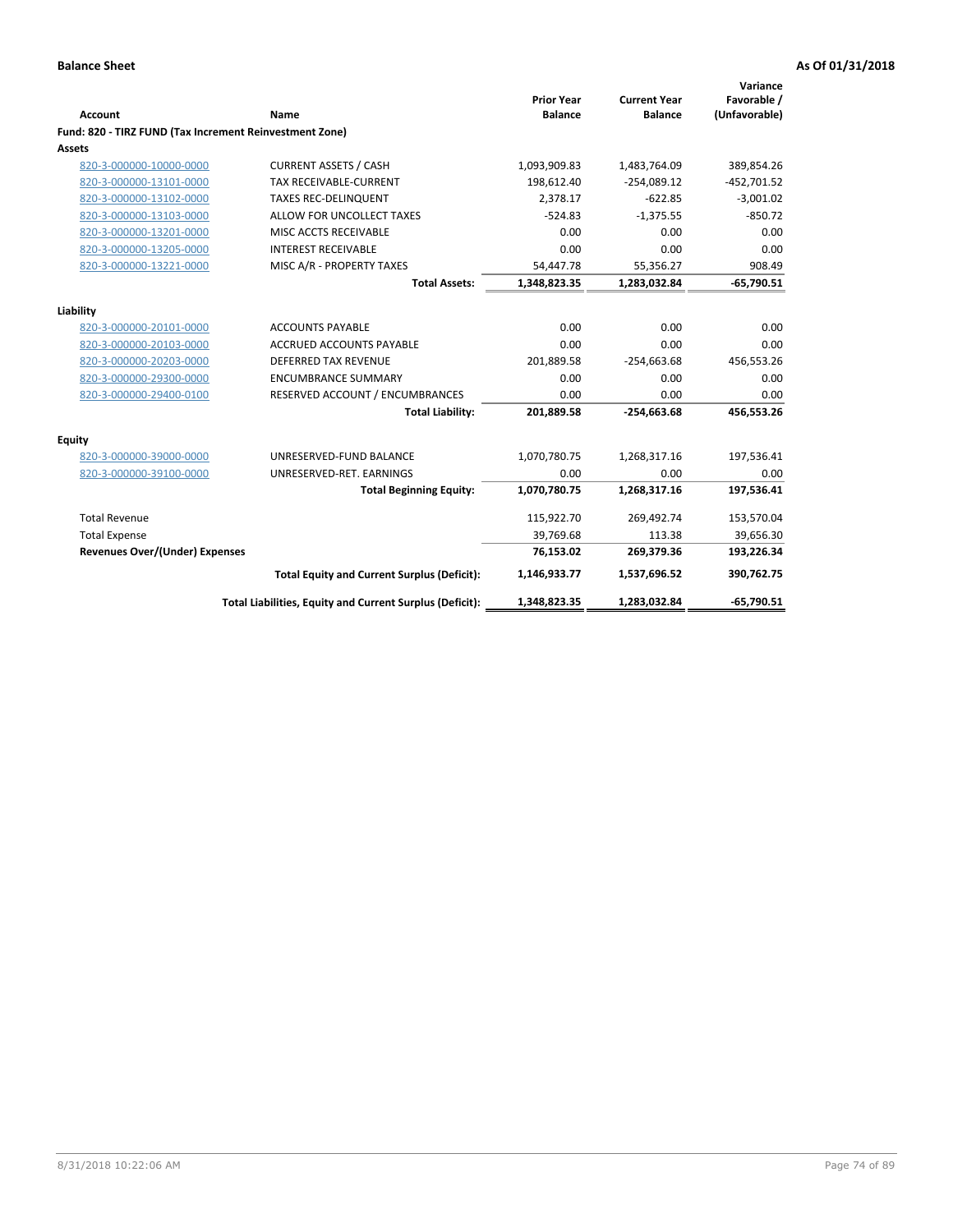| <b>Account</b>                           | Name                                                     | <b>Prior Year</b><br><b>Balance</b> | <b>Current Year</b><br><b>Balance</b> | Variance<br>Favorable /<br>(Unfavorable) |
|------------------------------------------|----------------------------------------------------------|-------------------------------------|---------------------------------------|------------------------------------------|
| Fund: 890 - GRNVL IDC (L-3) FIXED ASSETS |                                                          |                                     |                                       |                                          |
| <b>Assets</b>                            |                                                          |                                     |                                       |                                          |
| 890-3-000000-10000-0000                  | <b>CURRENT ASSETS / CASH</b>                             | $-0.18$                             | $-0.18$                               | 0.00                                     |
| 890-3-000000-16004-0000                  | FIXED ASSETS / BUILDINGS                                 | 0.00                                | 0.00                                  | 0.00                                     |
| 890-3-000000-16005-0000                  | <b>ACCUMULATED DEPRECIATION</b>                          | 0.00                                | 0.00                                  | 0.00                                     |
| 890-3-000000-16301-0000                  | FIXED ASSETS / C W I P                                   | 0.25                                | 0.25                                  | 0.00                                     |
|                                          | <b>Total Assets:</b>                                     | 0.07                                | 0.07                                  | 0.00                                     |
| Liability                                |                                                          |                                     |                                       |                                          |
| 890-3-000000-20101-0000                  | <b>ACCOUNTS PAYABLE</b>                                  | 0.00                                | 0.00                                  | 0.00                                     |
| 890-3-000000-27001-0000                  | <b>CONTRIBUTED CAPITAL</b>                               | 0.00                                | 0.00                                  | 0.00                                     |
| 890-3-000000-27101-0000                  | INVESTMENT IN GFA / GENERAL FUND                         | 0.00                                | 0.00                                  | 0.00                                     |
| 890-3-000000-27102-0000                  | <b>SPECIAL REVENUE FUNDS</b>                             | 0.00                                | 0.00                                  | 0.00                                     |
| 890-3-000000-27103-0000                  | <b>GENERAL CIP FUND</b>                                  | 0.00                                | 0.00                                  | 0.00                                     |
| 890-3-000000-27104-0000                  | PROPRIETARY FUNDS                                        | 0.07                                | 0.07                                  | 0.00                                     |
| 890-3-000000-27201-0000                  | CAFR USE / MUNICIPAL BUILDINGS                           | 0.00                                | 0.00                                  | 0.00                                     |
| 890-3-000000-27202-0000                  | CAFR USE / OTHER GENERAL GOVERNMEN                       | 0.00                                | 0.00                                  | 0.00                                     |
| 890-3-000000-27205-0000                  | CAFR USE / PUBLIC WORKS                                  | 0.00                                | 0.00                                  | 0.00                                     |
| 890-3-000000-27210-0000                  | CAFR USE / INVESTMENT IN GFA                             | 0.00                                | 0.00                                  | 0.00                                     |
| 890-3-000000-27301-0000                  | DONATIONS/GRANTS                                         | 0.00                                | 0.00                                  | 0.00                                     |
|                                          | <b>Total Liability:</b>                                  | 0.07                                | 0.07                                  | 0.00                                     |
| Equity                                   |                                                          |                                     |                                       |                                          |
| 890-3-000000-39000-0000                  | UNRESERVED-FUND BALANCE                                  | 0.00                                | 0.00                                  | 0.00                                     |
|                                          | <b>Total Beginning Equity:</b>                           | 0.00                                | 0.00                                  | 0.00                                     |
| <b>Total Expense</b>                     |                                                          | 0.00                                | 0.00                                  | 0.00                                     |
| Revenues Over/(Under) Expenses           |                                                          | 0.00                                | 0.00                                  | 0.00                                     |
|                                          |                                                          |                                     |                                       |                                          |
|                                          | <b>Total Equity and Current Surplus (Deficit):</b>       | 0.00                                | 0.00                                  | 0.00                                     |
|                                          | Total Liabilities, Equity and Current Surplus (Deficit): | 0.07                                | 0.07                                  | 0.00                                     |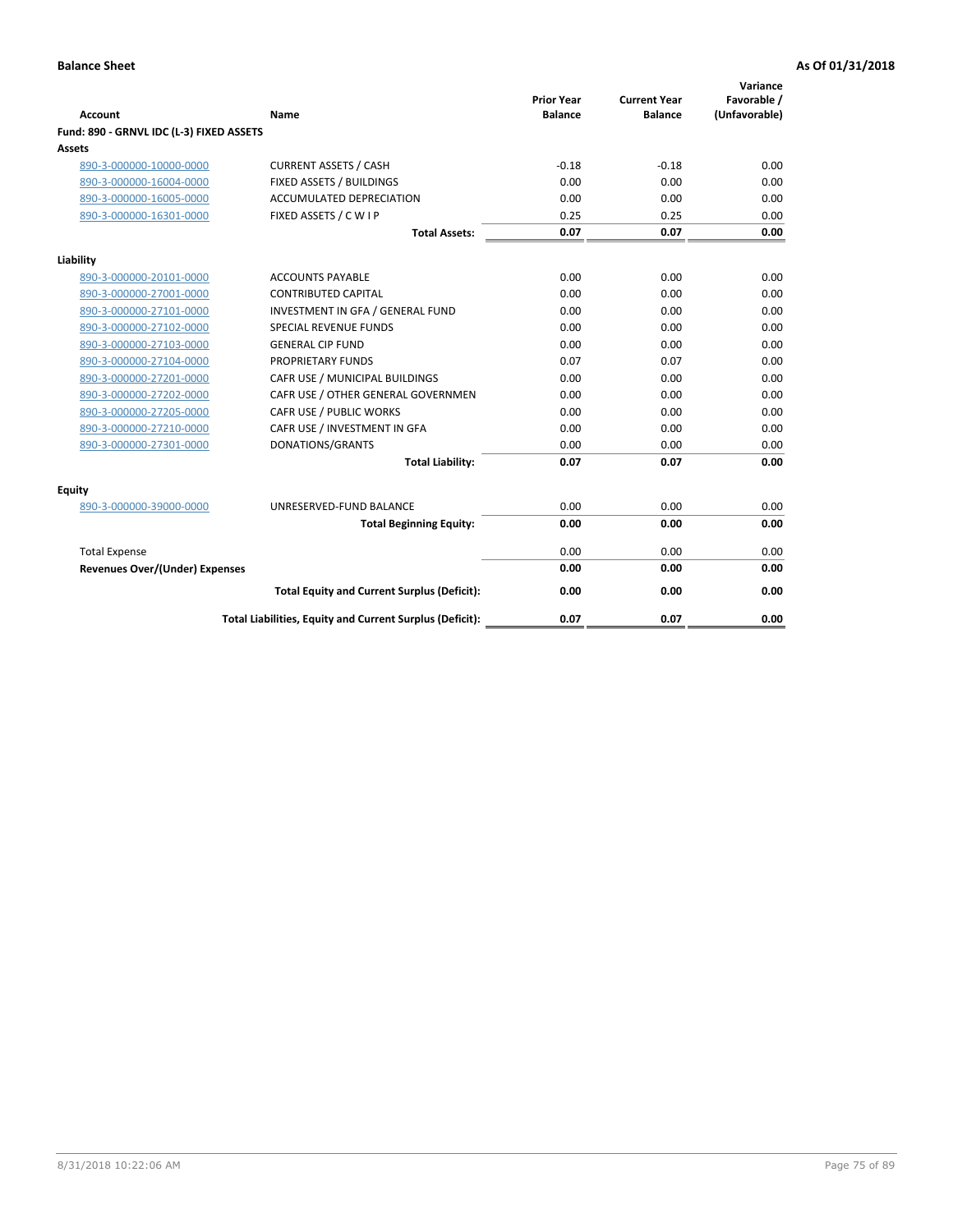|                                                    |                                                 |                                     |                                       | Variance                     |
|----------------------------------------------------|-------------------------------------------------|-------------------------------------|---------------------------------------|------------------------------|
| <b>Account</b>                                     | Name                                            | <b>Prior Year</b><br><b>Balance</b> | <b>Current Year</b><br><b>Balance</b> | Favorable /<br>(Unfavorable) |
| Fund: 899 - POOLED CASH                            |                                                 |                                     |                                       |                              |
| Assets                                             |                                                 |                                     |                                       |                              |
| 899-8-000000-10000-0000                            | <b>CURRENT ASSETS / CASH</b>                    | 0.00                                | 0.00                                  | 0.00                         |
| 899-8-000000-10101-0000                            | CHASE OUTBOUND OPERATING                        | $-615,387.87$                       | $-753,737.81$                         | $-138,349.94$                |
| 899-8-000000-10102-0000                            | CHASE INBOUND OPERATING                         | 24,571,450.70                       | 8,634,064.49                          | -15,937,386.21               |
| 899-8-000000-10103-0000                            | OPERATING ACCOUNT / CLAIMS ACCOUNT              | 0.00                                | $-600,000.00$                         | $-600,000.00$                |
| 899-8-000000-10105-0000                            | CHASE BANK / SAVINGS - 3003113077               | 1,539,210.29                        | 1,541,669.73                          | 2,459.44                     |
| 899-8-000000-10106-0000                            | CHASE BANK / SAVINGS - 2911913371               | 1,613,736.65                        | 1,616,315.14                          | 2,578.49                     |
| 899-8-000000-10107-0000                            | CHASE TASC FLEX SPENDING                        | 0.00                                | 0.00                                  | 0.00                         |
| 899-8-000000-10401-0000                            | <b>CURRENT ASSETS / INTERNAL CLEARING</b>       | 0.00                                | $-174,180.45$                         | $-174,180.45$                |
| 899-8-000000-10402-0000                            | <b>CREDIT CARD CLEARING</b>                     | 0.00                                | 0.00                                  | 0.00                         |
| 899-8-000000-10403-0000                            | <b>NET BILL PAYMENTS</b>                        | 0.00                                | 0.00                                  | 0.00                         |
| 899-8-000000-11101-0000                            | TX CLASS / OPERATING                            | 0.00                                | 1,004,594.52                          | 1,004,594.52                 |
| 899-8-000000-11201-0000                            | LOGIC INVESTMENTS / OPERATING                   | 1,009,806.46                        | 1,022,123.02                          | 12,316.56                    |
| 899-8-000000-11401-0000                            | <b>TEXSTAR ACCT - OPERATING</b>                 | 0.00                                | 0.01                                  | 0.01                         |
| 899-8-000000-11601-0000                            | <b>TEXPOOL ACCT - OPERATING</b>                 | 1,006,417.74                        | 1,016,839.93                          | 10,422.19                    |
| 899-8-000000-11801-0000                            | TX GEN TERM OPERATING                           | 0.00                                | 23,707,800.45                         | 23,707,800.45                |
| 899-8-000000-12001-0000                            | AMERICAN NATIONAL OPERATING                     | 0.00                                | 0.00                                  | 0.00                         |
| 899-8-000000-12002-0000                            | PFM ACCT OPERATING                              | 18,189,909.50                       | 16,766,093.12                         | $-1,423,816.38$              |
| 899-8-000000-12003-0000                            | <b>TREASURIES - CITY ONLY</b>                   | 0.00                                | 0.00                                  | 0.00                         |
| 899-8-000000-12301-0000                            | <b>BOND PROCEEDS / PURCHASED INTEREST</b>       | 0.00                                | 0.00                                  | 0.00                         |
| 899-8-000000-13205-0000                            | <b>INTEREST RECEIVABLE</b><br>DUE FROM FUND 100 | 47,415.09                           | 51,246.51<br>$-15,000.00$             | 3,831.42<br>23,351.75        |
| 899-8-000000-14100-0000<br>899-8-000000-14101-0000 | DUE FROM FUND 101                               | $-38,351.75$<br>0.00                | 0.00                                  | 0.00                         |
| 899-8-000000-14102-0000                            | DUE FROM FUND 102                               | 0.00                                | 0.00                                  | 0.00                         |
| 899-8-000000-14103-0000                            | DUE FROM FUND 103                               | 0.00                                | 0.00                                  | 0.00                         |
| 899-8-000000-14110-0000                            | DUE FROM FUND 110                               | 0.00                                | 0.00                                  | 0.00                         |
| 899-8-000000-14111-0000                            | DUE FROM FUND 111                               | $-258.45$                           | 1,828.00                              | 2,086.45                     |
| 899-8-000000-14112-0000                            | DUE FROM FUND 112                               | 0.00                                | 0.00                                  | 0.00                         |
| 899-8-000000-14113-0000                            | DUE FROM FUND 113                               | 0.00                                | 0.00                                  | 0.00                         |
| 899-8-000000-14114-0000                            | DUE FROM FUND 114                               | $-955.52$                           | 0.00                                  | 955.52                       |
| 899-8-000000-14115-0000                            | DUE FROM FUND 115                               | 0.00                                | 0.00                                  | 0.00                         |
| 899-8-000000-14116-0000                            | DUE FROM FUND 116                               | 0.00                                | 0.00                                  | 0.00                         |
| 899-8-000000-14117-0000                            | DUE FROM FUND 117                               | 0.00                                | 0.00                                  | 0.00                         |
| 899-8-000000-14118-0000                            | DUE FROM FUND 118                               | 0.00                                | 0.00                                  | 0.00                         |
| 899-8-000000-14119-0000                            | DUE FROM FUND 119                               | 0.00                                | 0.00                                  | 0.00                         |
| 899-8-000000-14120-0000                            | DUE FROM FUND 120                               | 0.00                                | 0.00                                  | 0.00                         |
| 899-8-000000-14121-0000                            | DUE FROM FUND 121                               | 0.00                                | 0.00                                  | 0.00                         |
| 899-8-000000-14122-0000                            | DUE FROM FUND 122                               | 0.00                                | 0.00                                  | 0.00                         |
| 899-8-000000-14123-0000                            | DUE FROM FUND 123                               | 0.00                                | 0.00                                  | 0.00                         |
| 899-8-000000-14124-0000                            | DUE FROM FUND 124                               | 0.00                                | 0.00                                  | 0.00                         |
| 899-8-000000-14125-0000                            | DUE FROM FUND 125                               | 0.00                                | 0.00                                  | 0.00                         |
| 899-8-000000-14126-0000                            | DUE FROM FUND 126                               | 0.00                                | 0.00                                  | 0.00                         |
| 899-8-000000-14140-0000                            | DUE FROM FUND 140                               | $-14,000.00$                        | 0.00                                  | 14,000.00                    |
| 899-8-000000-14160-0000                            | DUE FROM FUND 160                               | 0.00                                | 0.00                                  | 0.00                         |
| 899-8-000000-14161-0000<br>899-8-000000-14162-0000 | DUE FROM FUND 161<br>DUE FROM FUND 162          | 0.00<br>0.00                        | 0.00<br>0.00                          | 0.00<br>0.00                 |
| 899-8-000000-14163-0000                            | DUE FROM FUND 163                               | 0.00                                | 0.00                                  | 0.00                         |
| 899-8-000000-14164-0000                            | DUE FROM FUND 164                               | 0.00                                | 0.00                                  | 0.00                         |
| 899-8-000000-14165-0000                            | DUE FROM FUND 165                               | 0.00                                | 0.00                                  | 0.00                         |
| 899-8-000000-14170-0000                            | DUE FROM FUND 170                               | 0.00                                | 0.00                                  | 0.00                         |
| 899-8-000000-14171-0000                            | DUE FROM FUND 171                               | 0.00                                | 0.00                                  | 0.00                         |
| 899-8-000000-14172-0000                            | DUE FROM FUND 172                               | 0.00                                | 0.00                                  | 0.00                         |
| 899-8-000000-14173-0000                            | DUE FROM FUND 173                               | 0.00                                | 0.00                                  | 0.00                         |
| 899-8-000000-14174-0000                            | DUE FROM FUND 174                               | 0.00                                | 0.00                                  | 0.00                         |
| 899-8-000000-14175-0000                            | DUE FROM FUND 175                               | 0.00                                | 0.00                                  | 0.00                         |
| 899-8-000000-14176-0000                            | DUE FROM FUND 176                               | 0.00                                | 0.00                                  | 0.00                         |
| 899-8-000000-14177-0000                            | DUE FROM FUND 177                               | 0.00                                | 0.00                                  | 0.00                         |
| 899-8-000000-14190-0000                            | DUE FROM FUND 190                               | 0.00                                | 0.00                                  | 0.00                         |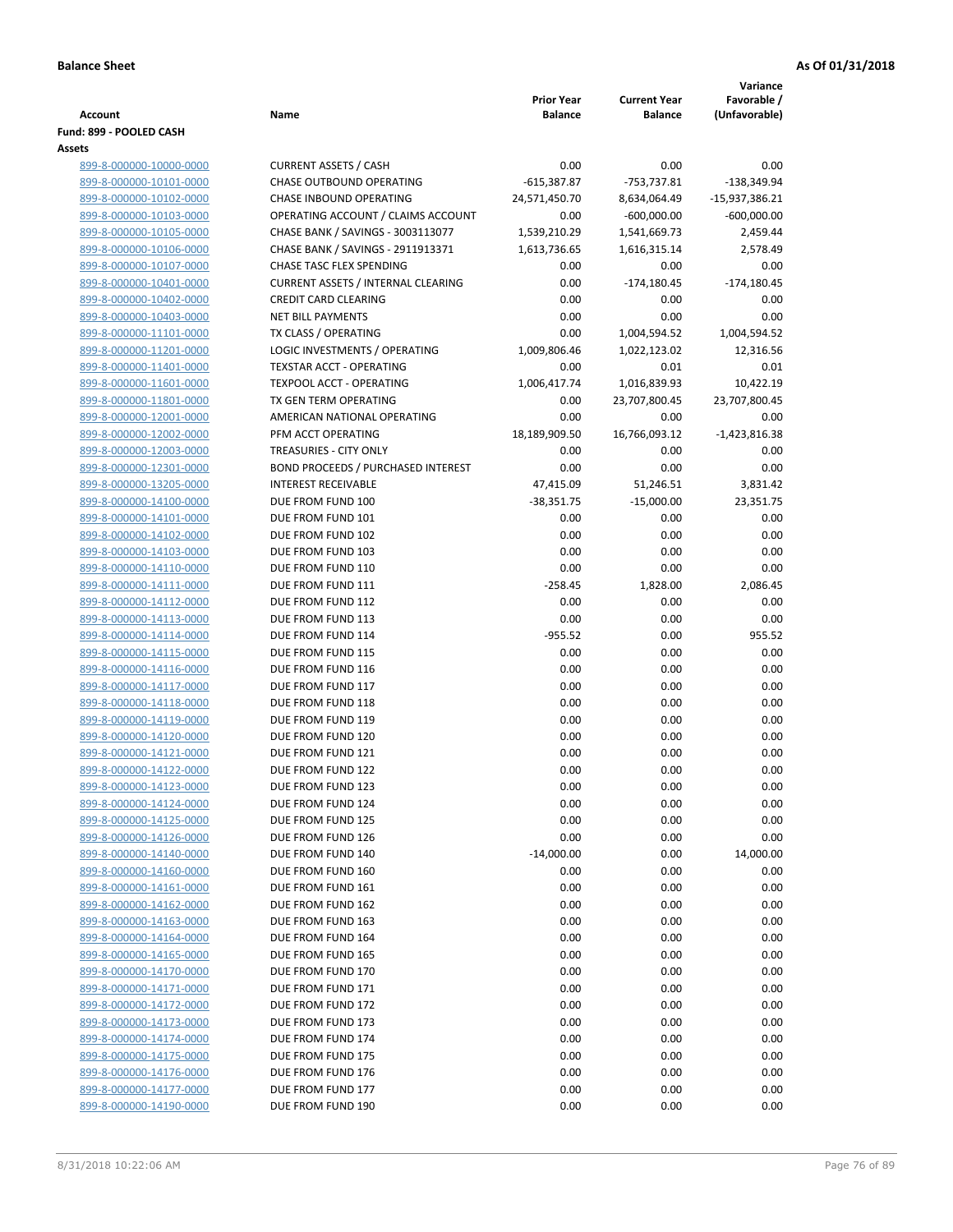|                                                    |                                         |                   |                     | Variance        |
|----------------------------------------------------|-----------------------------------------|-------------------|---------------------|-----------------|
|                                                    |                                         | <b>Prior Year</b> | <b>Current Year</b> | Favorable /     |
| Account                                            | Name                                    | <b>Balance</b>    | <b>Balance</b>      | (Unfavorable)   |
| 899-8-000000-14192-0000                            | DUE FROM FUND 192                       | 0.00              | 0.00                | 0.00            |
| 899-8-000000-14200-0000                            | DUE FROM FUND 200                       | $-8,564.84$       | 0.00                | 8,564.84        |
| 899-8-000000-14210-0000                            | DUE FROM FUND 210                       | 0.00              | 0.00                | 0.00            |
| 899-8-000000-14211-0000                            | DUE FROM FUND 211                       | 0.00              | 0.00                | 0.00            |
| 899-8-000000-14212-0000                            | DUE FROM FUND 212                       | 0.00              | 0.00                | 0.00            |
| 899-8-000000-14216-0000                            | DUE FROM FUND 216                       | 0.00              | 0.00                | 0.00            |
| 899-8-000000-14217-0000                            | DUE FROM FUND 217                       | 0.00              | 0.00                | 0.00            |
| 899-8-000000-14300-0000                            | DUE FROM FUND 300                       | $-168.40$         | 0.00                | 168.40          |
| 899-8-000000-14320-0000                            | DUE FROM FUND 320                       | 0.00              | 0.00                | 0.00            |
| 899-8-000000-14360-0000                            | DUE FROM FUND 360                       | 0.00              | 0.00                | 0.00            |
| 899-8-000000-14361-0000                            | DUE FROM FUND 361                       | 0.00              | 0.00                | 0.00            |
| 899-8-000000-14400-0000                            | DUE FROM FUND 400                       | $-61.37$          | 0.00                | 61.37           |
| 899-8-000000-14500-0000                            | DUE FROM FUND 500                       | 0.00              | 0.00                | 0.00            |
| 899-8-000000-14561-0000                            | DUE FROM FUND 561                       | 0.00              | 0.00                | 0.00            |
| 899-8-000000-14601-0000                            | DUE FROM FUND 601                       | $-1,780.43$       | 0.00                | 1,780.43        |
| 899-8-000000-14602-0000                            | DUE FROM FUND 602                       | $-287.97$         | $-0.09$             | 287.88          |
| 899-8-000000-14604-0000                            | DUE FROM FUND 604                       | $-673.44$         | 0.00                | 673.44          |
| 899-8-000000-14660-0000                            | DUE FROM FUND 660                       | 0.00              | 0.00                | 0.00            |
| 899-8-000000-14800-0000                            | DUE FROM FUND 800                       | 0.00              | 0.00                | 0.00            |
| 899-8-000000-14801-0000                            | DUE FROM FUND 801                       | 0.00              | 0.00                | 0.00            |
| 899-8-000000-14802-0000                            | DUE FROM FUND 802                       | 0.00              | 0.00                | 0.00            |
| 899-8-000000-14803-0000                            | DUE FROM FUND 803                       | 0.00              | 0.00                | 0.00            |
| 899-8-000000-14807-0000                            | DUE FROM FUND 807                       | 0.00              | 0.00                | 0.00            |
| 899-8-000000-14809-0000                            | DUE FROM FUND 809                       | 0.00              | 0.00                | 0.00            |
| 899-8-000000-14810-0000                            | DUE FROM FUND 810                       | 0.00              | 0.00                | 0.00            |
| 899-8-000000-14811-0000<br>899-8-000000-14820-0000 | DUE FROM FUND 811<br>DUE FROM TIRZ FUND | 0.00<br>0.00      | 0.00<br>0.00        | 0.00<br>0.00    |
|                                                    | DUE FROM GRNVL IDC (L-3) FIXED ASSETS   | 0.00              | 0.00                | 0.00            |
| 899-8-000000-14890-0000                            | DUE FROM FUND 910                       | 78,565.19         | 29,962.57           | $-48,602.62$    |
| 899-8-000000-14910-0000<br>899-8-000000-14911-0000 | DUE FROM FUND 911                       | 0.00              | 0.00                | 0.00            |
| 899-8-000000-14912-0000                            | DUE FROM FUND 912                       | 0.00              | 0.00                | 0.00            |
| 899-8-000000-14913-0000                            | DUE FROM FUND 913                       | 0.00              | 0.00                | 0.00            |
| 899-8-000000-14916-0000                            | DUE FROM FUND 916                       | 0.00              | 0.00                | 0.00            |
| 899-8-000000-14950-0000                            | DUE FROM FUND 950                       | 18,827.79         | 52,638.04           | 33,810.25       |
| 899-8-000000-91011-1001                            | <b>BANK OF AMERICA</b>                  | 0.00              | 0.00                | 0.00            |
|                                                    | <b>Total Assets:</b>                    | 47,394,849.37     | 53,902,257.18       | 6,507,407.81    |
|                                                    |                                         |                   |                     |                 |
| Liability                                          |                                         |                   |                     |                 |
| 899-8-000000-20101-0000                            | <b>ACCOUNTS PAYABLE</b>                 | 32,290.81         | 69,428.52           | $-37,137.71$    |
| 899-8-000000-20102-0000                            | CREDIT CARD PAYABLE                     | 0.00              | 0.00                | 0.00            |
| 899-8-000000-21040-0000                            | DUE TO OTHER FUNDS                      | 47,362,558.58     | 53,832,828.69       | $-6,470,270.11$ |
|                                                    | <b>Total Liability:</b>                 | 47,394,849.39     | 53,902,257.21       | -6,507,407.82   |
| <b>Equity</b>                                      |                                         |                   |                     |                 |
| 899-3-000000-39000-0000                            | UNRESERVED-FUND BALANCE                 | $-0.02$           | $-0.04$             | $-0.02$         |
| 899-8-000000-14362-0000                            | DUE FROM FUND 362                       | 0.00              | 0.00                | 0.00            |
| 899-8-000000-39200-0101                            | EQUITY IN POOLED CASH                   | 0.00              | 0.00                | 0.00            |
| 899-8-000000-39200-0110                            | EQUITY IN POOLED CASH                   | 0.00              | 0.00                | 0.00            |
| 899-8-000000-39200-0111                            | EQUITY IN POOLED CASH                   | 0.00              | 0.00                | 0.00            |
| 899-8-000000-39200-0112                            | EQUITY IN POOLED CASH                   | 0.00              | 0.00                | 0.00            |
| 899-8-000000-39200-0190                            | EQUITY IN POOLED CASH                   | 0.00              | 0.00                | 0.00            |
| 899-8-000000-39200-0201                            | EQUITY IN POOLED CASH                   | 0.00              | 0.00                | 0.00            |
| 899-8-000000-39200-0202                            | EQUITY IN POOLED CASH                   | 0.00              | 0.00                | 0.00            |
| 899-8-000000-39200-0203                            | EQUITY IN POOLED CASH                   | 0.00              | 0.00                | 0.00            |
| 899-8-000000-39200-0204                            | EQUITY IN POOLED CASH                   | 0.00              | 0.00                | 0.00            |
| 899-8-000000-39200-0205                            | EQUITY IN POOLED CASH                   | 0.00              | 0.00                | 0.00            |
| 899-8-000000-39200-0206                            | EQUITY IN POOLED CASH                   | 0.00              | 0.00                | 0.00            |
| 899-8-000000-39200-0207                            | EQUITY IN POOLED CASH                   | 0.00              | 0.00                | 0.00            |
| 899-8-000000-39200-0208                            | EQUITY IN POOLED CASH                   | 0.00              | 0.00                | 0.00            |
| 899-8-000000-39200-0209                            | EQUITY IN POOLED CASH                   | 0.00              | 0.00                | 0.00            |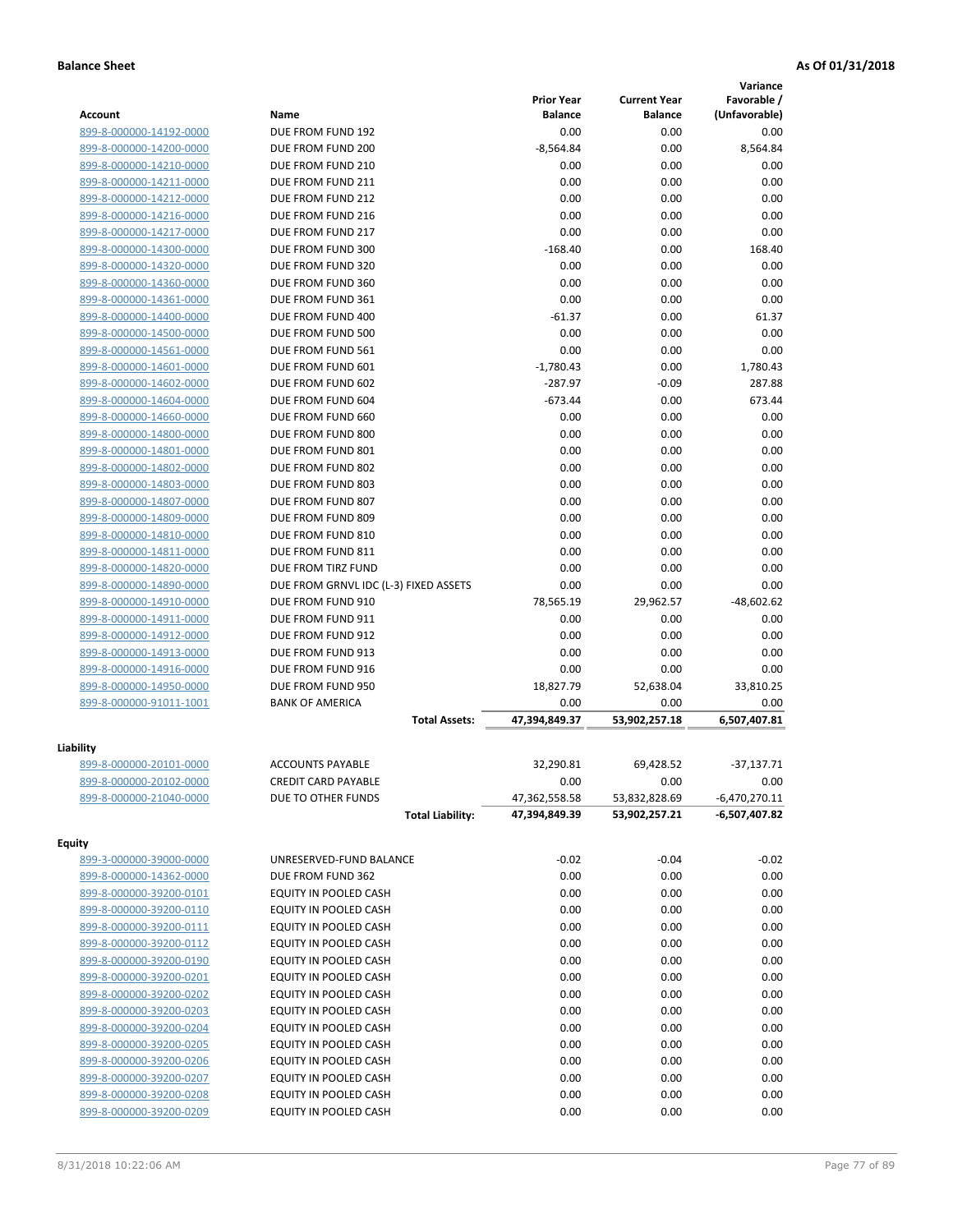**Variance**

| Account                                            | Name                                           | <b>Prior Year</b><br><b>Balance</b> | <b>Current Year</b><br><b>Balance</b> | Favorable /<br>(Unfavorable) |
|----------------------------------------------------|------------------------------------------------|-------------------------------------|---------------------------------------|------------------------------|
| 899-8-000000-39200-0210                            | EQUITY IN POOLED CASH                          | 0.00                                | 0.00                                  | 0.00                         |
| 899-8-000000-39200-0211                            | EQUITY IN POOLED CASH                          | 0.00                                | 0.00                                  | 0.00                         |
| 899-8-000000-39200-0212                            | EQUITY IN POOLED CASH                          | 0.00                                | 0.00                                  | 0.00                         |
| 899-8-000000-39200-0213                            | EQUITY IN POOLED CASH                          | 0.00                                | 0.00                                  | 0.00                         |
| 899-8-000000-39200-0214                            | <b>EQUITY IN POOLED CASH</b>                   | 0.00                                | 0.00                                  | 0.00                         |
| 899-8-000000-39200-0215                            | EQUITY IN POOLED CASH                          | 0.00                                | 0.00                                  | 0.00                         |
| 899-8-000000-39200-0216                            | EQUITY IN POOLED CASH                          | 0.00                                | 0.00                                  | 0.00                         |
| 899-8-000000-39200-0217                            | EQUITY IN POOLED CASH                          | 0.00                                | 0.00                                  | 0.00                         |
| 899-8-000000-39200-0218                            | EQUITY IN POOLED CASH                          | 0.00                                | 0.00                                  | 0.00                         |
| 899-8-000000-39200-0219                            | EQUITY IN POOLED CASH                          | 0.00                                | 0.00                                  | 0.00                         |
| 899-8-000000-39200-0220                            | EQUITY IN POOLED CASH                          | 0.00                                | 0.00                                  | 0.00                         |
| 899-8-000000-39200-0221                            | EQUITY IN POOLED CASH                          | 0.00                                | 0.00                                  | 0.00                         |
| 899-8-000000-39200-0222                            | EQUITY IN POOLED CASH                          | 0.00                                | 0.00                                  | 0.00                         |
| 899-8-000000-39200-0223                            | EQUITY IN POOLED CASH                          | 0.00                                | 0.00                                  | 0.00                         |
| 899-8-000000-39200-0224                            | EQUITY IN POOLED CASH                          | 0.00                                | 0.00                                  | 0.00                         |
| 899-8-000000-39200-0225                            | EQUITY IN POOLED CASH                          | 0.00                                | 0.00                                  | 0.00                         |
| 899-8-000000-39200-0226                            | EQUITY IN POOLED CASH                          | 0.00                                | 0.00                                  | 0.00                         |
| 899-8-000000-39200-0227                            | EQUITY IN POOLED CASH                          | 0.00                                | 0.00                                  | 0.00                         |
| 899-8-000000-39200-0228                            | EQUITY IN POOLED CASH                          | 0.00                                | 0.00                                  | 0.00                         |
| 899-8-000000-39200-0229                            | <b>EQUITY IN POOLED CASH</b>                   | 0.00                                | 0.00                                  | 0.00                         |
| 899-8-000000-39200-0231                            | <b>EQUITY IN POOLED CASH</b>                   | 0.00                                | 0.00                                  | 0.00                         |
| 899-8-000000-39200-0232                            | EQUITY IN POOLED CASH                          | 0.00                                | 0.00                                  | 0.00                         |
| 899-8-000000-39200-0233                            | <b>EQUITY IN POOLED CASH</b>                   | 0.00                                | 0.00                                  | 0.00                         |
| 899-8-000000-39200-0234                            | EQUITY IN POOLED CASH                          | 0.00                                | 0.00                                  | 0.00                         |
| 899-8-000000-39200-0235                            | EQUITY IN POOLED CASH                          | 0.00                                | 0.00                                  | 0.00                         |
| 899-8-000000-39200-0236                            | EQUITY IN POOLED CASH                          | 0.00                                | 0.00                                  | 0.00                         |
| 899-8-000000-39200-0241                            | EQUITY IN POOLED CASH                          | 0.00                                | 0.00                                  | 0.00                         |
| 899-8-000000-39200-0247                            | EQUITY IN POOLED CASH                          | 0.00                                | 0.00                                  | 0.00                         |
| 899-8-000000-39200-0250                            | EQUITY IN POOLED CASH                          | 0.00                                | 0.00                                  | 0.00                         |
| 899-8-000000-39200-0251                            | EQUITY IN POOLED CASH                          | 0.00                                | 0.00                                  | 0.00                         |
| 899-8-000000-39200-0252                            | EQUITY IN POOLED CASH                          | 0.00                                | 0.00                                  | 0.00                         |
| 899-8-000000-39200-0253                            | EQUITY IN POOLED CASH                          | 0.00                                | 0.00                                  | 0.00                         |
| 899-8-000000-39200-0254                            | EQUITY IN POOLED CASH                          | 0.00                                | 0.00                                  | 0.00                         |
| 899-8-000000-39200-0301<br>899-8-000000-39200-0302 | EQUITY IN POOLED CASH                          | 0.00<br>0.00                        | 0.00                                  | 0.00                         |
| 899-8-000000-39200-0401                            | EQUITY IN POOLED CASH<br>EQUITY IN POOLED CASH | 0.00                                | 0.00<br>0.00                          | 0.00<br>0.00                 |
| 899-8-000000-39200-0402                            | EQUITY IN POOLED CASH                          | 0.00                                | 0.00                                  | 0.00                         |
| 899-8-000000-39200-0403                            | EQUITY IN POOLED CASH                          | 0.00                                | 0.00                                  | 0.00                         |
| 899-8-000000-39200-0405                            | <b>EQUITY IN POOLED CASH</b>                   | 0.00                                | 0.00                                  | 0.00                         |
| 899-8-000000-39200-0406                            | EQUITY IN POOLED CASH                          | 0.00                                | 0.00                                  | 0.00                         |
| 899-8-000000-39200-0410                            | <b>EQUITY IN POOLED CASH</b>                   | 0.00                                | 0.00                                  | 0.00                         |
| 899-8-000000-39200-0411                            | EQUITY IN POOLED CASH                          | 0.00                                | 0.00                                  | 0.00                         |
| 899-8-000000-39200-0501                            | EQUITY IN POOLED CASH                          | 0.00                                | 0.00                                  | 0.00                         |
| 899-8-000000-39200-0502                            | EQUITY IN POOLED CASH                          | 0.00                                | 0.00                                  | 0.00                         |
| 899-8-000000-39200-0503                            | EQUITY IN POOLED CASH                          | 0.00                                | 0.00                                  | 0.00                         |
| 899-8-000000-39200-0504                            | <b>EQUITY IN POOLED CASH</b>                   | 0.00                                | 0.00                                  | 0.00                         |
| 899-8-000000-39200-0505                            | EQUITY IN POOLED CASH                          | 0.00                                | 0.00                                  | 0.00                         |
| 899-8-000000-39200-0506                            | EQUITY IN POOLED CASH                          | 0.00                                | 0.00                                  | 0.00                         |
| 899-8-000000-39200-0507                            | EQUITY IN POOLED CASH                          | 0.00                                | 0.00                                  | 0.00                         |
| 899-8-000000-39200-0511                            | <b>EQUITY IN POOLED CASH</b>                   | 0.00                                | 0.00                                  | 0.00                         |
| 899-8-000000-39200-0513                            | EQUITY IN POOLED CASH                          | 0.00                                | 0.00                                  | 0.00                         |
| 899-8-000000-39200-0521                            | EQUITY IN POOLED CASH                          | 0.00                                | 0.00                                  | 0.00                         |
| 899-8-000000-39200-0522                            | EQUITY IN POOLED CASH                          | 0.00                                | 0.00                                  | 0.00                         |
| 899-8-000000-39200-0523                            | EQUITY IN POOLED CASH                          | 0.00                                | 0.00                                  | 0.00                         |
| 899-8-000000-39200-0601                            | EQUITY IN POOLED CASH                          | 0.00                                | 0.00                                  | 0.00                         |
| 899-8-000000-39200-0602                            | EQUITY IN POOLED CASH                          | 0.00                                | 0.00                                  | 0.00                         |
| 899-8-000000-39200-0603                            | EQUITY IN POOLED CASH                          | 0.00                                | 0.00                                  | 0.00                         |
| 899-8-000000-39200-0604                            | EQUITY IN POOLED CASH                          | 0.00                                | 0.00                                  | 0.00                         |
| 899-8-000000-39200-0702                            | EQUITY IN POOLED CASH                          | 0.00                                | 0.00                                  | 0.00                         |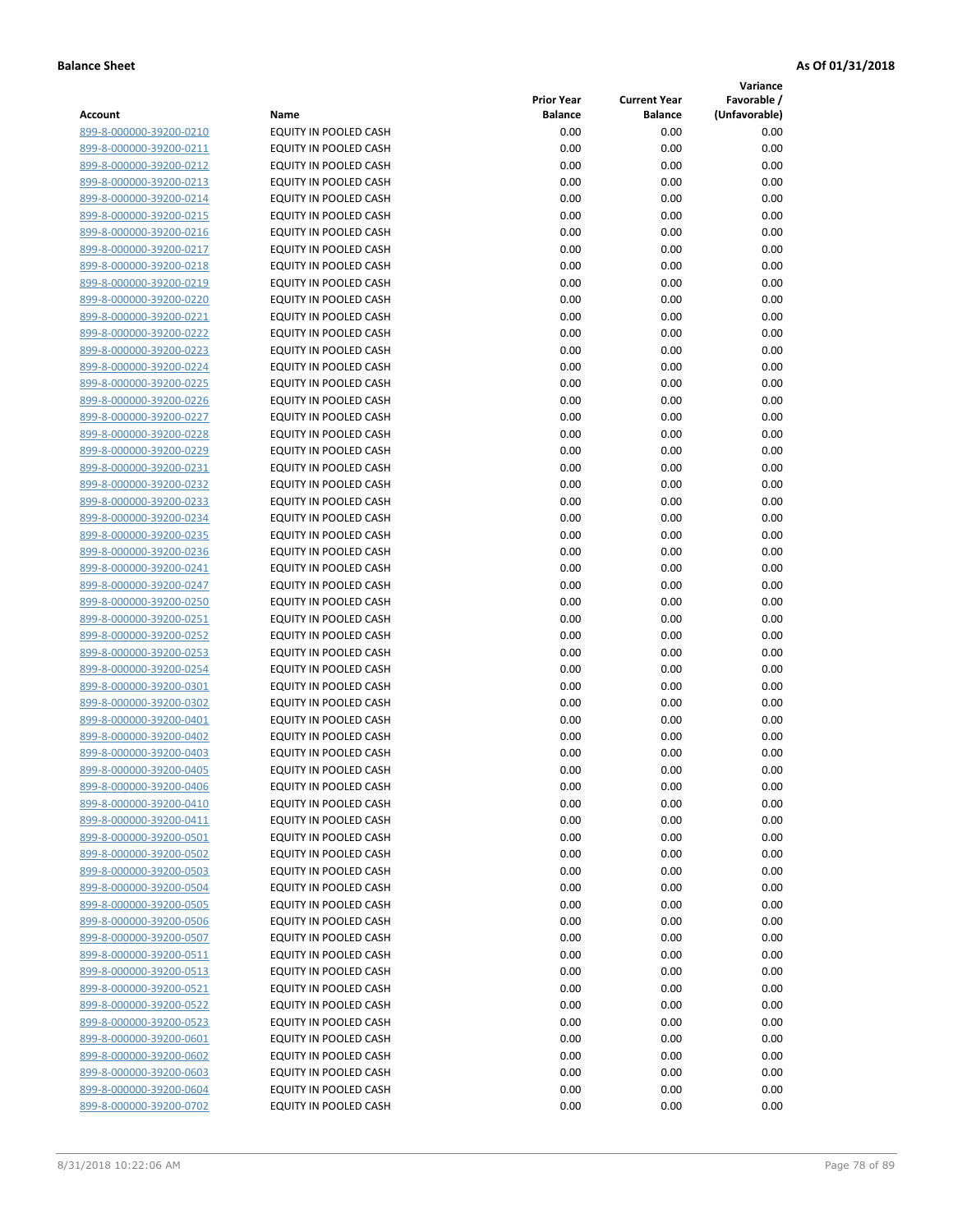| <b>Account</b>                        | Name                                                     | <b>Prior Year</b><br><b>Balance</b> | <b>Current Year</b><br><b>Balance</b> | Variance<br>Favorable /<br>(Unfavorable) |
|---------------------------------------|----------------------------------------------------------|-------------------------------------|---------------------------------------|------------------------------------------|
| 899-8-000000-39200-0703               | <b>EQUITY IN POOLED CASH</b>                             | 0.00                                | 0.00                                  | 0.00                                     |
| 899-8-000000-39200-0704               | <b>EQUITY IN POOLED CASH</b>                             | 0.00                                | 0.00                                  | 0.00                                     |
| 899-8-000000-39200-0705               | EQUITY IN POOLED CASH                                    | 0.00                                | 0.00                                  | 0.00                                     |
| 899-8-000000-39200-0706               | EQUITY IN POOLED CASH                                    | 0.00                                | 0.00                                  | 0.00                                     |
| 899-8-000000-39200-0707               | EQUITY IN POOLED CASH                                    | 0.00                                | 0.00                                  | 0.00                                     |
| 899-8-000000-39200-0708               | <b>EQUITY IN POOLED CASH</b>                             | 0.00                                | 0.00                                  | 0.00                                     |
| 899-8-000000-39200-0710               | EQUITY IN POOLED CASH                                    | 0.00                                | 0.00                                  | 0.00                                     |
| 899-8-000000-39200-0721               | <b>EQUITY IN POOLED CASH</b>                             | 0.00                                | 0.00                                  | 0.00                                     |
| 899-8-000000-39200-0722               | <b>EQUITY IN POOLED CASH</b>                             | 0.00                                | 0.00                                  | 0.00                                     |
| 899-8-000000-39200-0723               | <b>EQUITY IN POOLED CASH</b>                             | 0.00                                | 0.00                                  | 0.00                                     |
| 899-8-000000-39200-0731               | <b>EQUITY IN POOLED CASH</b>                             | 0.00                                | 0.00                                  | 0.00                                     |
| 899-8-000000-39200-0825               | EQUITY IN POOLED CASH                                    | 0.00                                | 0.00                                  | 0.00                                     |
| 899-8-000000-39200-0901               | EQUITY IN POOLED CASH                                    | 0.00                                | 0.00                                  | 0.00                                     |
| 899-8-000000-39200-0902               | EQUITY IN POOLED CASH                                    | 0.00                                | 0.00                                  | 0.00                                     |
| 899-8-000000-39200-0903               | <b>EQUITY IN POOLED CASH</b>                             | 0.00                                | 0.00                                  | 0.00                                     |
| 899-8-000000-39200-0904               | <b>EQUITY IN POOLED CASH</b>                             | 0.00                                | 0.00                                  | 0.00                                     |
| 899-8-000000-39200-0905               | EQUITY IN POOLED CASH                                    | 0.00                                | 0.00                                  | 0.00                                     |
| 899-8-000000-39200-0909               | EQUITY IN POOLED CASH                                    | 0.00                                | 0.00                                  | 0.00                                     |
| 899-8-000000-39200-0910               | <b>EQUITY IN POOLED CASH</b>                             | 0.00                                | 0.00                                  | 0.00                                     |
| 899-8-000000-39200-0960               | <b>EQUITY IN POOLED CASH</b>                             | 0.00                                | 0.00                                  | 0.00                                     |
| 899-8-000000-39200-9999               | EQUITY IN POOLED CASH                                    | 0.00                                | 0.00                                  | 0.00                                     |
|                                       | <b>Total Beginning Equity:</b>                           | $-0.02$                             | $-0.04$                               | $-0.02$                                  |
| <b>Total Revenue</b>                  |                                                          | 0.00                                | 0.01                                  | 0.01                                     |
| <b>Revenues Over/(Under) Expenses</b> |                                                          | 0.00                                | 0.01                                  | 0.01                                     |
|                                       | <b>Total Equity and Current Surplus (Deficit):</b>       | $-0.02$                             | $-0.03$                               | $-0.01$                                  |
|                                       | Total Liabilities, Equity and Current Surplus (Deficit): | 47,394,849.37                       | 53,902,257.18                         | 6,507,407.81                             |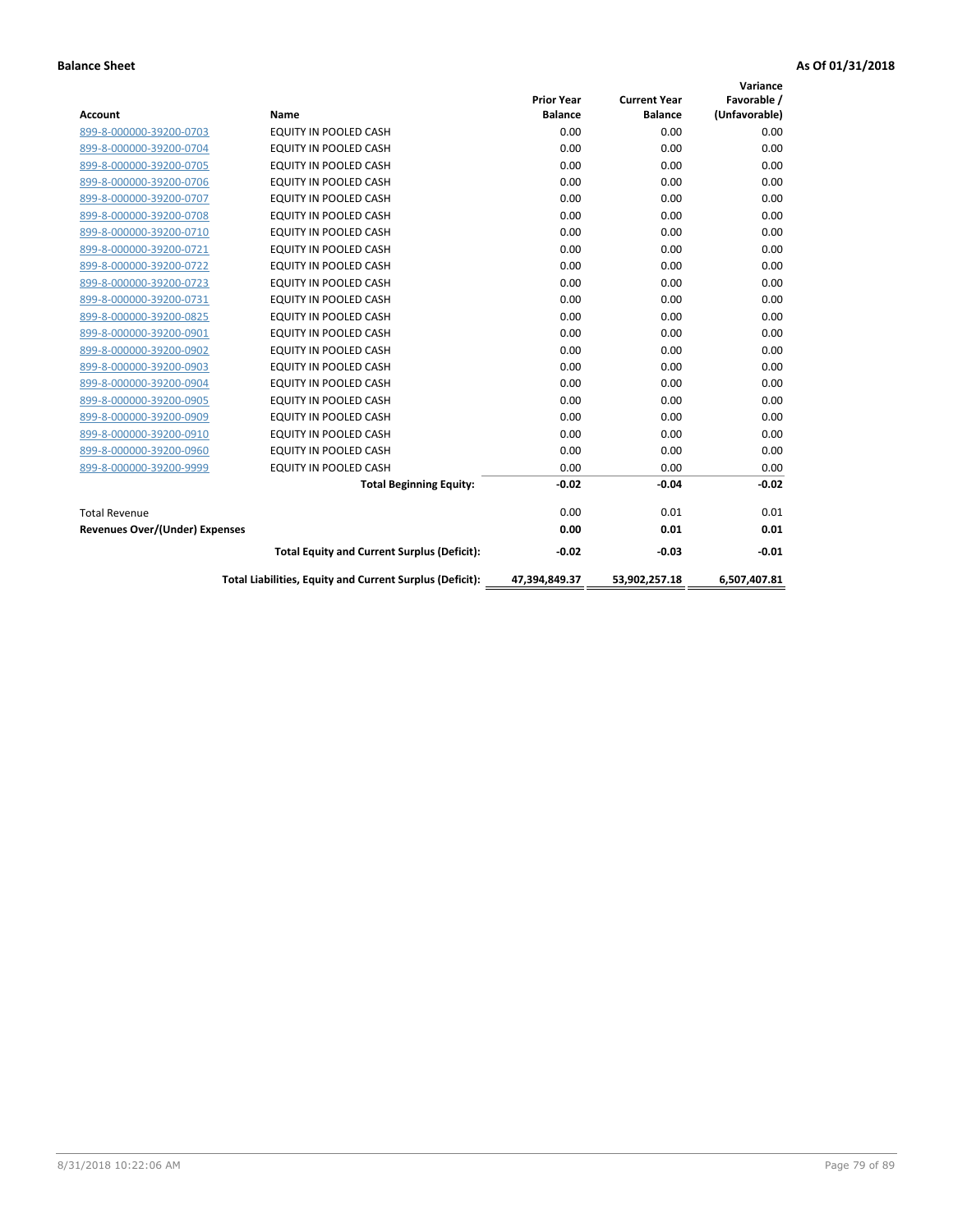| <b>Account</b>                                     | Name                                                    | <b>Prior Year</b><br><b>Balance</b> | <b>Current Year</b><br><b>Balance</b> | Variance<br>Favorable /<br>(Unfavorable) |
|----------------------------------------------------|---------------------------------------------------------|-------------------------------------|---------------------------------------|------------------------------------------|
| <b>Fund: 910 - ELECTRIC OPERATING FUND</b>         |                                                         |                                     |                                       |                                          |
| Assets                                             |                                                         |                                     |                                       |                                          |
| 910-9-000000-10000-1300                            | CASH                                                    | 11,557,467.41                       | 11,551,469.05                         | $-5,998.36$                              |
| 910-9-000000-10209-1300                            | <b>ADMIN PETTY CASH</b>                                 | 658.89                              | 658.89                                | 0.00                                     |
| 910-9-000000-10308-1300                            | <b>GEUS SERVICE CENTER CHANGE</b>                       | 849.90                              | 849.90                                | 0.00                                     |
| 910-9-000000-10309-1300                            | <b>GEUS DOWNTOWN CHANGE</b>                             | 1,650.00                            | 1,650.00                              | 0.00                                     |
| 910-9-000000-12190-1810                            | DEFERRED ISSUANCE COSTS 2001                            | 0.00                                | 0.00                                  | 0.00                                     |
| 910-9-000000-12191-1810                            | DEFERRED ISSUANCE COST 2008 ENGINE PR                   | 0.00                                | 0.00                                  | 0.00                                     |
| 910-9-000000-12192-1810                            | DEFERRED ISSUANCE COSTS 2010 BOA ENGI                   | 0.00                                | 0.00                                  | 0.00                                     |
| 910-9-000000-12193-1810                            | DEFERRED ISSUANCE COSTS 2010 SCRUBBEF                   | 0.00                                | 0.00                                  | 0.00                                     |
| 910-9-000000-12194-1810                            | DEFERRED ISSUANCE COSTS 2010 TMPA DEI                   | 0.00                                | 0.00                                  | 0.00                                     |
| 910-9-000000-12201-1810                            | <b>BOND DISCOUNT</b>                                    | 124,995.74                          | 113,851.33                            | $-11,144.41$                             |
| 910-9-000000-13000-1420                            | <b>CUSTOMER ACCOUNTS RECEIVABLE</b>                     | 1,187,044.07                        | 1,259,771.07                          | 72,727.00                                |
| 910-9-000000-13001-1420                            | NON CURRENT CUSTOMER ACCTS RECEIVAE                     | 450,047.33                          | 494,460.38                            | 44,413.05                                |
| 910-9-000000-13002-1440                            | ALLOWANCE FOR UNCOLLECTABLE                             | $-486,011.78$                       | $-554,203.11$                         | $-68,191.33$                             |
| 910-9-000000-13003-1422                            | UNBILLED YEAR-END ACCRUAL                               | 3,919,838.73                        | 4,061,587.22                          | 141,748.49                               |
| 910-9-000000-13009-1423                            | FUEL ADJUSTMENT - UNDER/OVER                            | $-240,024.36$                       | 630,529.35                            | 870,553.71                               |
| 910-9-000000-13011-1420                            | AMP RECEIVABLE                                          | -27,956.44                          | $-54,124.74$                          | $-26,168.30$                             |
| 910-9-000000-13066-1421                            | AMPY CUSTOMER ACCOUNTS RECEIVABLE                       | 0.00                                | 0.00                                  | 0.00                                     |
| 910-9-000000-13067-1421                            | AMPY ARREARS ACCOUNTS RECEIVABLE                        | $-5,655.59$                         | $-4,354.51$                           | 1,301.08                                 |
| 910-9-000000-13068-1421                            | AMPY Customers Left With Balance A/R                    | 41,637.64                           | 49,657.48                             | 8,019.84                                 |
| 910-9-000000-13201-1430                            | MISCELLANEOUS ACCOUNTS RECEIVABLE                       | 0.00                                | 0.00                                  | 0.00                                     |
| 910-9-000000-13205-1710                            | <b>INTEREST RECEIVABLE</b>                              | 0.00                                | 0.00                                  | 0.00                                     |
| 910-9-000000-13290-1650                            | <b>PREPAYMENTS</b>                                      | 0.00                                | 0.00                                  | 0.00                                     |
| 910-9-000000-13291-1651                            | TMPA SCRUBBER PREPAYMENT                                | 7,519,892.08                        | 7,202,150.08                          | $-317,742.00$                            |
| 910-9-000000-13293-1653<br>910-9-000000-13294-1654 | TMPA FIXED COSTS PREPAYMENT<br>TMPA DEMAND COSTS ESCROW | 29,121,589.64<br>0.00               | 27,924,158.64<br>0.00                 | $-1,197,431.00$<br>0.00                  |
| 910-9-000000-13297-1657                            | <b>ERCOT CRR PREPAYMENTS</b>                            | 112,472.74                          | 45,250.77                             | $-67,221.97$                             |
| 910-9-000000-13299-1655                            | <b>ERCOT COLLATERAL</b>                                 | 111,550.00                          | 111,550.00                            | 0.00                                     |
| 910-9-000000-14001-1461                            | DUE FROM COG - GENERAL FUND                             | 0.00                                | 0.00                                  | 0.00                                     |
| 910-9-000000-14402-1469                            | DUE FROM DEBT SERVICE FUND                              | 4,625,445.97                        | 4,625,445.97                          | 0.00                                     |
| 910-9-000000-14501-1467                            | DUE FROM GBOD                                           | 0.00                                | 0.00                                  | 0.00                                     |
| 910-9-000000-14916-1469                            | DUE FROM FUND 916                                       | 0.00                                | 0.00                                  | 0.00                                     |
| 910-9-000000-14999-1910                            | DUE FROM 906                                            | 0.00                                | 0.00                                  | 0.00                                     |
| 910-9-000000-15900-1540                            | <b>INVENTORY</b>                                        | 2,468,994.13                        | 2,606,735.82                          | 137,741.69                               |
| 910-9-000000-15901-1541                            | GEUS UNLEADED GASOLINE                                  | $-206.71$                           | 38.52                                 | 245.23                                   |
| 910-9-000000-15902-1542                            | <b>GEUS DIESEL GASOLINE</b>                             | 2,444.52                            | 2,993.51                              | 548.99                                   |
| 910-9-000000-15903-1543                            | <b>INVENTORY - SUBSTATION</b>                           | 7,771.80                            | 7,771.80                              | 0.00                                     |
| 910-9-000000-15909-1510                            | STEAM PLANT FUEL OIL INVENTORY                          | 581,217.38                          | 579,780.55                            | $-1,436.83$                              |
| 910-9-000000-16301-1070                            | <b>CWIP</b>                                             | 0.00                                | 72,260.35                             | 72,260.35                                |
| 910-9-000000-17501-1860                            | <b>EMPLOYEE CONTRIBUTIONS</b>                           | 457,380.00                          | 457,380.00                            | 0.00                                     |
| 910-9-000000-17504-1860                            | <b>INVESTMENT RETURN</b>                                | 2,134,124.00                        | 2,134,124.00                          | 0.00                                     |
| 910-9-000000-17508-1860                            | <b>EXPERIENCE DIFFERENCE- OUTFLOW</b>                   | 43,240.00                           | 43,240.00                             | 0.00                                     |
| 910-9-000000-17509-1860                            | <b>EXPERIENCE DIFFERENCE - INFLOW</b>                   | 0.00                                | 0.00                                  | 0.00                                     |
| 910-9-000000-17520-1860                            | <b>ASSUMPTION CHANGES</b>                               | 567,066.00                          | 567,066.00                            | 0.00                                     |
| 910-9-000000-19000-3100                            | <b>STEAM - LAND</b>                                     | 117,340.90                          | 117,340.90                            | 0.00                                     |
| 910-9-000000-19001-3110                            | STEAM PLANT - STRUCTURES                                | 1,082,096.04                        | 1,082,096.04                          | 0.00                                     |
| 910-9-000000-19002-3120                            | STEAM PLANT - BOILER PLANT EQUIPMENT                    | 4,865,386.86                        | 4,886,434.29                          | 21,047.43                                |
| 910-9-000000-19003-3130                            | STEAM PLANT - ENGINES                                   | 0.00                                | 0.00                                  | 0.00                                     |
| 910-9-000000-19004-3140                            | STEAM PLANT - GENERATORS                                | 9,067,106.70                        | 9,067,106.70                          | 0.00                                     |
| 910-9-000000-19005-3150                            | STEAM PLANT - ACCESSORY ELECTRIC EQUIF                  | 1,066,062.56                        | 990,833.75                            | $-75,228.81$                             |
| 910-9-000000-19006-3160                            | STEAM PLANT - MISC POWER PLANT EQUIPI                   | 12,912.88                           | 12,912.88                             | 0.00                                     |
| 910-9-000000-19100-3400                            | <b>ENGINE PLANT - LAND</b>                              | 43,850.00                           | 43,850.00                             | 0.00                                     |
| 910-9-000000-19101-3410                            | <b>ENGINE PLANT - STRUCTURES</b>                        | 4,655,874.20                        | 4,655,874.20                          | 0.00                                     |
| 910-9-000000-19101-3411                            | <b>ENGINE PLANT - STRUCTURES</b>                        | 0.00                                | 0.00                                  | 0.00                                     |
| 910-9-000000-19104-3440                            | ENGINE PLANT - ENGINE PLANT GENERATOF                   | 28,654,263.02                       | 28,633,940.73                         | $-20,322.29$                             |
| 910-9-000000-19105-3450                            | ENGINE PLANT - ACCESSORY ELECTRIC EQUI                  | 216,217.48                          | 216,217.48                            | 0.00                                     |
| 910-9-000000-19106-3460                            | ENGINE PLANT - MISCELLANEOUS POWER P                    | 24,458.10                           | 24,458.10                             | 0.00                                     |
| 910-9-000000-19204-3442                            | ENGINE PLANT - RENEWABLE GENERATORS                     | 245,000.01                          | 245,000.01                            | 0.00                                     |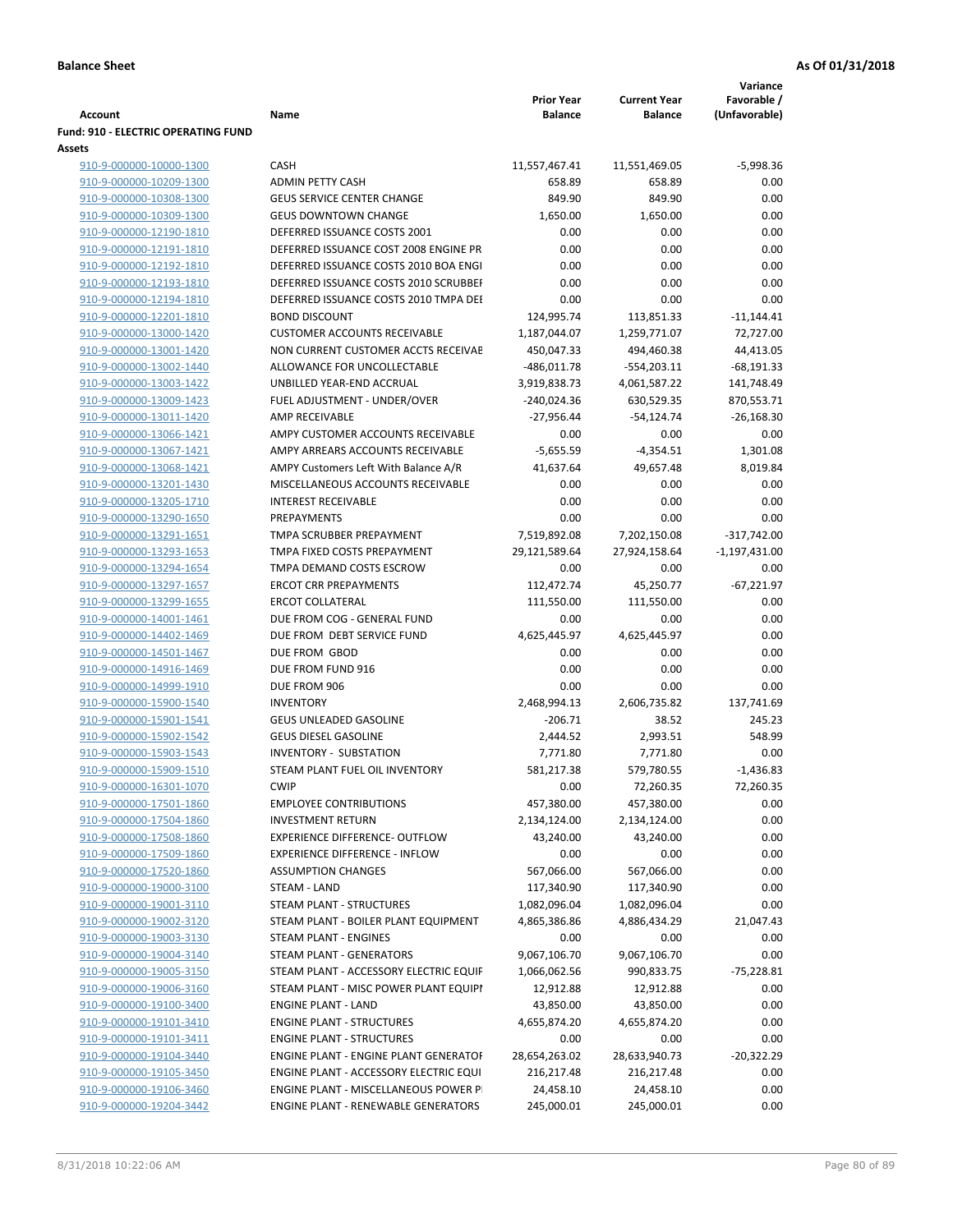**Variance**

|                                                    |                                                    | <b>Prior Year</b>  | <b>Current Year</b> | Favorable /       |
|----------------------------------------------------|----------------------------------------------------|--------------------|---------------------|-------------------|
| Account                                            | Name                                               | <b>Balance</b>     | <b>Balance</b>      | (Unfavorable)     |
| 910-9-000000-19301-3500                            | TRANSMISSION - LAND                                | 53,501.21          | 53,501.21           | 0.00              |
| 910-9-000000-19302-3530                            | TRANSMISSION - SUBSTATIONS                         | 5,699,742.99       | 5,714,413.54        | 14,670.55         |
| 910-9-000000-19303-3572                            | TRANSMISSION - TMPA LINES                          | 1,156,631.80       | 1,156,631.80        | 0.00              |
| 910-9-000000-19304-3571                            | TRANSMISSION - GEUS LINES                          | 3,661,064.79       | 3,709,927.39        | 48,862.60         |
| 910-9-000000-19401-3600                            | <b>DISTRIBUTION - LAND</b>                         | 218,418.15         | 218,418.15          | 0.00              |
| 910-9-000000-19402-3620                            | DISTRIBUTION - SUBSTATIONS                         | 6,010,987.00       | 6,166,201.55        | 155,214.55        |
| 910-9-000000-19403-3640                            | <b>DISTRIBUTION - POLES</b>                        | 4,360,010.49       | 4,441,832.25        | 81,821.76         |
| 910-9-000000-19404-3650                            | DISTRIBUTION - OH CONDUCTOR & DEVICES              | 3,596,762.98       | 3,789,682.68        | 192,919.70        |
| 910-9-000000-19405-3660                            | DISTRIBUTION - UNDERGROUND CONDUIT                 | 1,515,741.11       | 1,627,405.55        | 111,664.44        |
| 910-9-000000-19406-3670                            | DISTRIBUTION - UG CONDUCTOR & DEVICES              | 2,942,593.48       | 2,988,077.35        | 45,483.87         |
| 910-9-000000-19407-3680                            | <b>DISTRIBUTION - TRANSFORMERS</b>                 | 4,349,000.32       | 4,298,515.53        | $-50,484.79$      |
| 910-9-000000-19408-3690                            | DISTRIBUTION - SERVICE CONNECTIONS                 | 601,984.40         | 588,547.03          | $-13,437.37$      |
| 910-9-000000-19409-3700                            | <b>DISTRIBUTION - METERS</b>                       | 1,873,933.82       | 1,892,735.62        | 18,801.80         |
| 910-9-000000-19410-3710                            | <b>DISTRIBUTION - VAPOR LIGHTS</b>                 | 86,117.21          | 87,306.38           | 1,189.17          |
| 910-9-000000-19411-3750                            | DISTRIBUTION - STREET LIGHTS & SIGNALS             | 92,156.68          | 93,927.69           | 1,771.01          |
| 910-9-000000-19501-3890                            | <b>GENERAL - LAND</b>                              | 110,503.10         | 110,503.10          | 0.00              |
| 910-9-000000-19502-3900                            | <b>GENERAL - STRUCTURES</b>                        | 5,945,156.47       | 5,945,156.47        | 0.00              |
| 910-9-000000-19503-3910                            | <b>GENERAL - FURNITURE &amp; OFFICE EQUIPMEN</b>   | 583,464.65         | 540,997.72          | $-42,466.93$      |
|                                                    |                                                    |                    |                     |                   |
| 910-9-000000-19504-3941                            | <b>GENERAL - METER READING ASSETS</b>              | 38,482.00          | 38,482.00           | 0.00              |
| 910-9-000000-19505-3911                            | GENERAL - CUSTOMER SERVICE EQUIPMENT               | 11,750.00          | 11,750.00           | 0.00              |
| 910-9-000000-19506-3914                            | <b>GENERAL - BILLING EQUIPMENT</b>                 | 0.00               | 0.00                | 0.00              |
| 910-9-000000-19507-3915                            | GENERAL - CASHIERING EQUIPMENT                     | 7,033.54           | 7,033.54            | 0.00              |
| 910-9-000000-19508-3920                            | <b>GENERAL - TRANSPORTATION EQUIPMENT</b>          | 2,472,187.38       | 2,561,103.63        | 88,916.25         |
| 910-9-000000-19509-3930                            | <b>GENERAL - WAREHOUSE EQUIPMENT</b>               | 69,324.02          | 69,324.02           | 0.00              |
| 910-9-000000-19510-3940                            | <b>GENERAL - TOOLS</b>                             | 13,918.37          | 13,918.37           | 0.00              |
| 910-9-000000-19511-3950                            | <b>GENERAL - LABORATORY EQUIPMENT</b>              | 336,291.99         | 336,291.99          | 0.00              |
| 910-9-000000-19512-3960                            | <b>GENERAL - POWER OPERATED EQUIPMENT</b>          | 343,749.03         | 349,755.28          | 6,006.25          |
| 910-9-000000-19513-3970                            | <b>GENERAL - COMMUNICATIONS EQUIPMENT</b>          | 47,808.65          | 47,808.65           | 0.00              |
| 910-9-000000-19514-3980                            | <b>GENERAL - MISCELLANEOUS EQUIPMENT</b>           | 0.00               | 0.00                | 0.00              |
| 910-9-000000-19999-1080                            | ACCUMULATED DEPRECIATION                           | -40,495,017.48     | -42,390,504.18      | $-1,895,486.70$   |
|                                                    | <b>Total Assets:</b>                               | 120,031,389.99     | 118,376,557.71      | -1,654,832.28     |
|                                                    |                                                    |                    |                     |                   |
|                                                    |                                                    |                    |                     |                   |
| Liability                                          |                                                    |                    |                     |                   |
| 910-9-000000-20101-2320                            | <b>ACCOUNTS PAYABLE</b>                            | 78,565.19          | 29,962.57           | 48,602.62         |
| 910-9-000000-20102-2321                            | <b>CREDIT CARD PAYABLE</b>                         | $-7,272.36$        | $-7,886.41$         | 614.05            |
| 910-9-000000-20103-2322                            | ACCRUED ACCOUNTS PAYABLE                           | 0.00               | 0.00                | 0.00              |
| 910-9-000000-20139-2323                            | <b>RETAINAGES PAYABLE</b>                          | 0.00               | 0.00                | 0.00              |
| 910-9-000000-20141-0000                            | <b>TELEPHONE CLEARING</b>                          | 0.00               | 0.00                | 0.00              |
| 910-9-000000-20142-0000                            | <b>ESCROW</b>                                      | 0.00               | 0.00                | 0.00              |
| 910-9-000000-20815-2410                            | SALES TAX PAYABLE - IN THE CITY                    | 70,916.21          | 69,559.07           | 1,357.14          |
| 910-9-000000-20816-2411                            | SALES TAX PAYABLE - OUT OF CITY                    | 3,084.91           | 3,952.48            | $-867.57$         |
| 910-9-000000-21001-2341                            | DUE TO COG - GEN FUND                              | 0.00               | 0.00                | 0.00              |
| 910-9-000000-21406-2329                            | <b>DUE TO 906</b>                                  | 0.00               | 0.00                | 0.00              |
| 910-9-000000-21507-2347                            | DUE TO GBOD                                        | 0.00               | 0.00                | 0.00              |
| 910-9-000000-22001-2327                            | SALARIES PAYABLE                                   | 293,173.93         | 311,677.92          | $-18,503.99$      |
| 910-9-000000-22002-2328                            | PTO PAYABLE                                        | 448,558.72         | 488,765.12          | $-40,206.40$      |
| 910-9-000000-23011-2211                            | <b>REVENUE BONDS</b>                               | 475,000.00         | 490,000.00          | $-15,000.00$      |
| 910-9-000000-24000-2350                            | <b>CUSTOMER DEPOSITS</b>                           | 2,198,857.63       | 2,394,174.54        | $-195,316.91$     |
|                                                    | <b>CUSTOMER DEPOSITS / AMPY EQUIPMENT</b>          | 100,168.33         |                     | $-7,957.57$       |
| 910-9-000000-24014-2359                            | <b>AMP RESERVE</b>                                 |                    | 108,125.90          |                   |
| 910-9-000000-24015-2350                            |                                                    | $-27,956.44$       | $-54,124.74$        | 26,168.30         |
| 910-9-000000-25069-2530                            | PREPAID ELECTRICITY - AMPY                         | 115,173.80         | $-32,463.20$        | 147,637.00        |
| 910-9-000000-26001-2283                            | <b>OBLIGATION FOR COMPENSATED ABSENCES</b>         | 404,816.69         | 448,710.12          | -43,893.43        |
| 910-9-000000-26102-2210                            | REVENUE BONDS PAYABLE                              | 38,288,000.00      | 37,798,000.00       | 490,000.00        |
| 910-9-000000-26107-2250                            | PREMIUM ON 2010 ISSUE                              | 203,298.46         | 188,365.62          | 14,932.84         |
| 910-9-000000-26108-2250                            | SCRUBBER DEBT - 2010                               | 10,395,000.00      | 10,395,000.00       | 0.00              |
| 910-9-000000-26109-2250                            | PREMIUM ON SCRUBBER                                | 172,831.89         | 160,136.91          | 12,694.98         |
| 910-9-000000-26110-2250                            | TMPA DEBT - 2010                                   | 20,640,000.00      | 20,640,000.00       | 0.00              |
| 910-9-000000-26111-2250<br>910-9-000000-29300-0000 | PREMIUM ON TMPA DEBT<br><b>ENCUMBRANCE SUMMARY</b> | 342,781.61<br>0.00 | 317,603.37<br>0.00  | 25,178.24<br>0.00 |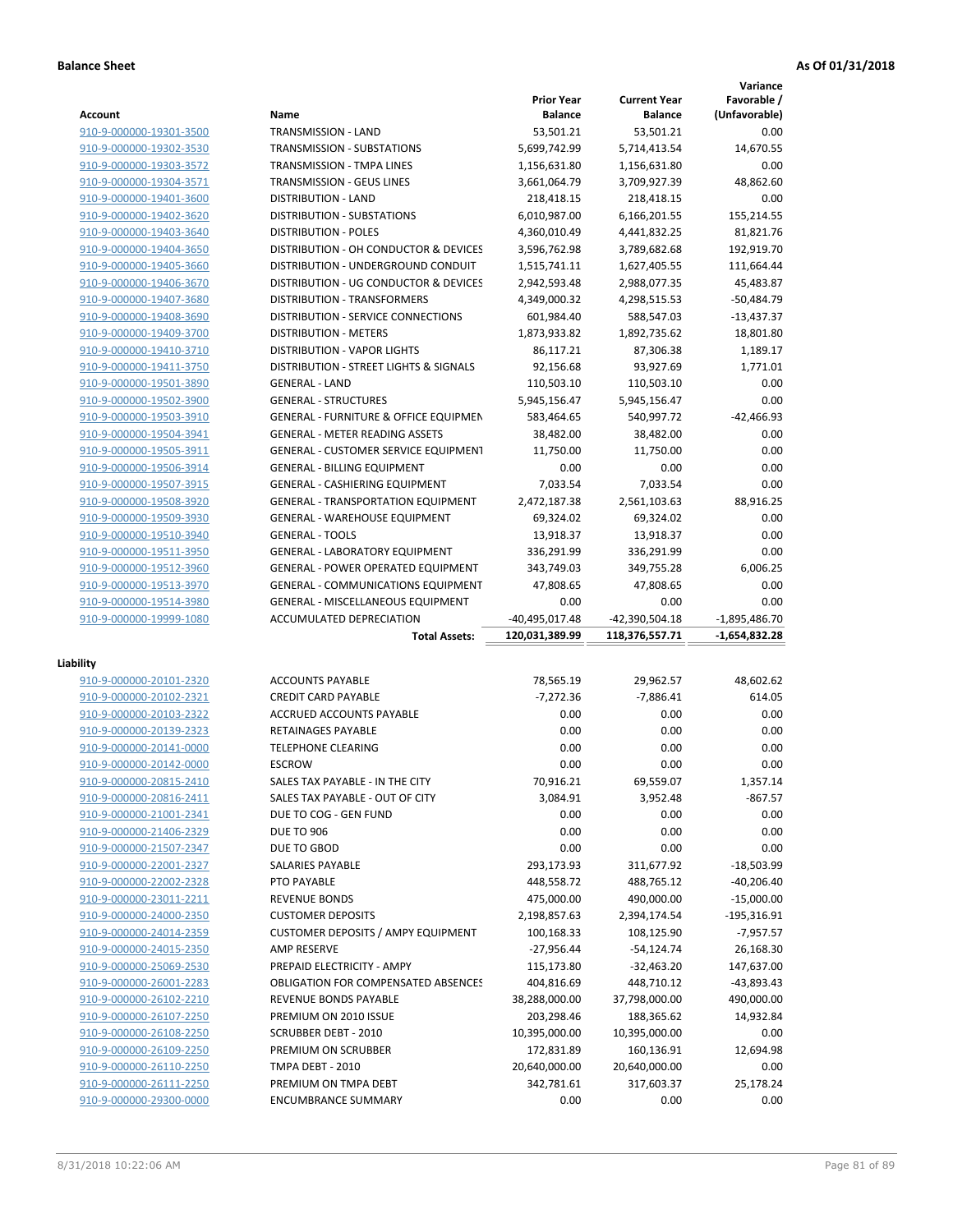| <b>Account</b>                        | Name                                                     | <b>Prior Year</b><br><b>Balance</b> | <b>Current Year</b><br><b>Balance</b> | Variance<br>Favorable /<br>(Unfavorable) |
|---------------------------------------|----------------------------------------------------------|-------------------------------------|---------------------------------------|------------------------------------------|
| 910-9-000000-29400-0100               | <b>RESERVED ACCOUNT / ENCUMBRANCES</b>                   | 0.00                                | 0.00                                  | 0.00                                     |
| 910-9-000000-29999-2283               | <b>NET PENSION LIABILITY</b>                             | 3,606,302.00                        | 3,606,302.00                          | 0.00                                     |
|                                       | <b>Total Liability:</b>                                  | 77,801,300.57                       | 77,355,861.27                         | 445,439.30                               |
| Equity                                |                                                          |                                     |                                       |                                          |
| 910-9-000000-39100-2160               | UNRESERVED RETAINED EARNINGS                             | 43,006,089.64                       | 40,416,193.05                         | -2,589,896.59                            |
| 910-9-000000-39500-4210               | <b>NET POSITION - PENSION</b>                            | $-3,070.00$                         | $-3,070.00$                           | 0.00                                     |
|                                       | <b>Total Beginning Equity:</b>                           | 43,003,019.64                       | 40,413,123.05                         | -2,589,896.59                            |
| <b>Total Revenue</b>                  |                                                          | 15,190,549.47                       | 17,307,828.11                         | 2,117,278.64                             |
| <b>Total Expense</b>                  |                                                          | 15,963,479.69                       | 16,700,254.72                         | $-736,775.03$                            |
| <b>Revenues Over/(Under) Expenses</b> |                                                          | -772,930.22                         | 607,573.39                            | 1,380,503.61                             |
|                                       | <b>Total Equity and Current Surplus (Deficit):</b>       | 42,230,089.42                       | 41,020,696.44                         | $-1,209,392.98$                          |
|                                       | Total Liabilities, Equity and Current Surplus (Deficit): | 120,031,389.99                      | 118,376,557.71                        | $-1,654,832.28$                          |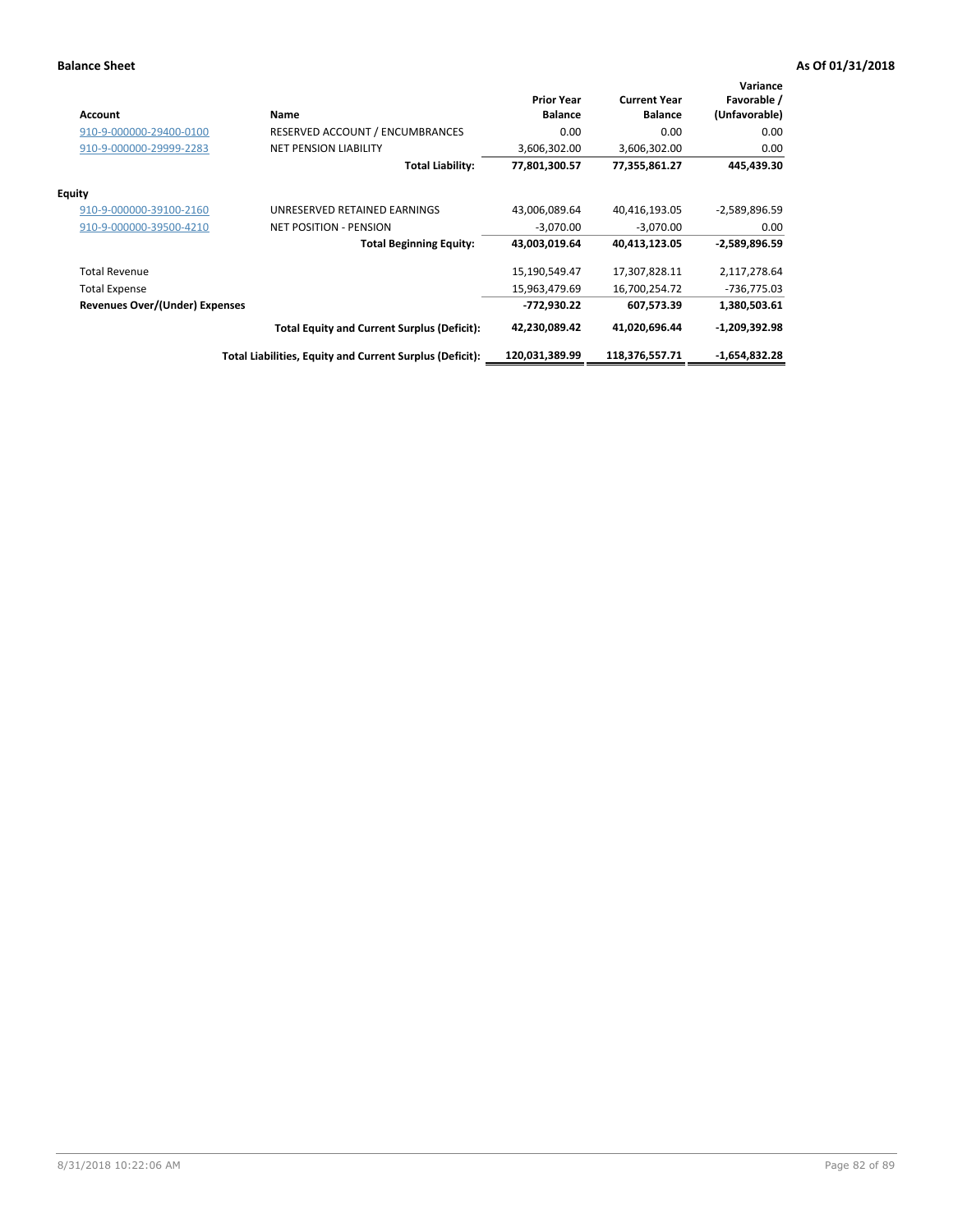| Account                                    | Name                                                     | <b>Prior Year</b><br><b>Balance</b> | <b>Current Year</b><br><b>Balance</b> | Variance<br>Favorable /<br>(Unfavorable) |
|--------------------------------------------|----------------------------------------------------------|-------------------------------------|---------------------------------------|------------------------------------------|
| <b>Fund: 911 - ELECTRIC DEBT REDUCTION</b> |                                                          |                                     |                                       |                                          |
| Assets                                     |                                                          |                                     |                                       |                                          |
| 911-9-000000-10000-1300                    | CASH                                                     | 3,022,525.53                        | 3,027,151.92                          | 4,626.39                                 |
| 911-9-000000-12002-0000                    | <b>GOVERNMENT OBLIGATIONS / AGENCIES</b>                 | 0.00                                | 0.00                                  | 0.00                                     |
| 911-9-000000-13201-1430                    | MISCELLANEOUS ACCOUNTS RECEIVABLE                        | 0.00                                | 0.00                                  | 0.00                                     |
| 911-9-000000-13205-1710                    | <b>INTEREST RECEIVABLE</b>                               | 0.00                                | 0.00                                  | 0.00                                     |
|                                            | <b>Total Assets:</b>                                     | 3,022,525.53                        | 3,027,151.92                          | 4,626.39                                 |
| Liability                                  |                                                          |                                     |                                       |                                          |
| 911-9-000000-20101-0000                    | <b>ACCOUNTS PAYABLE</b>                                  | 0.00                                | 0.00                                  | 0.00                                     |
| 911-9-000000-20103-0100                    | <b>ACCRUED ACCOUNTS PAYABLE</b>                          | 0.00                                | 0.00                                  | 0.00                                     |
| 911-9-000000-Z2430-0000                    | RESERVED ACCOUNT / ENCUMBRANCE SUM                       | 0.00                                | 0.00                                  | 0.00                                     |
| 911-9-000000-Z2520-0100                    | RESERVED ACCOUNT / ENCUMBRANCES                          | 0.00                                | 0.00                                  | 0.00                                     |
|                                            | <b>Total Liability:</b>                                  | 0.00                                | 0.00                                  | 0.00                                     |
| Equity                                     |                                                          |                                     |                                       |                                          |
| 911-9-000000-39100-2160                    | UNRESERVED RETAINED EARNINGS                             | 3,024,538.46                        | 3,027,912.28                          | 3,373.82                                 |
|                                            | <b>Total Beginning Equity:</b>                           | 3,024,538.46                        | 3,027,912.28                          | 3,373.82                                 |
| <b>Total Revenue</b>                       |                                                          | $-2,012.93$                         | $-760.36$                             | 1,252.57                                 |
| <b>Total Expense</b>                       |                                                          | 0.00                                | 0.00                                  | 0.00                                     |
| <b>Revenues Over/(Under) Expenses</b>      |                                                          | $-2,012.93$                         | $-760.36$                             | 1,252.57                                 |
|                                            | <b>Total Equity and Current Surplus (Deficit):</b>       | 3,022,525.53                        | 3,027,151.92                          | 4,626.39                                 |
|                                            | Total Liabilities, Equity and Current Surplus (Deficit): | 3,022,525.53                        | 3,027,151.92                          | 4,626.39                                 |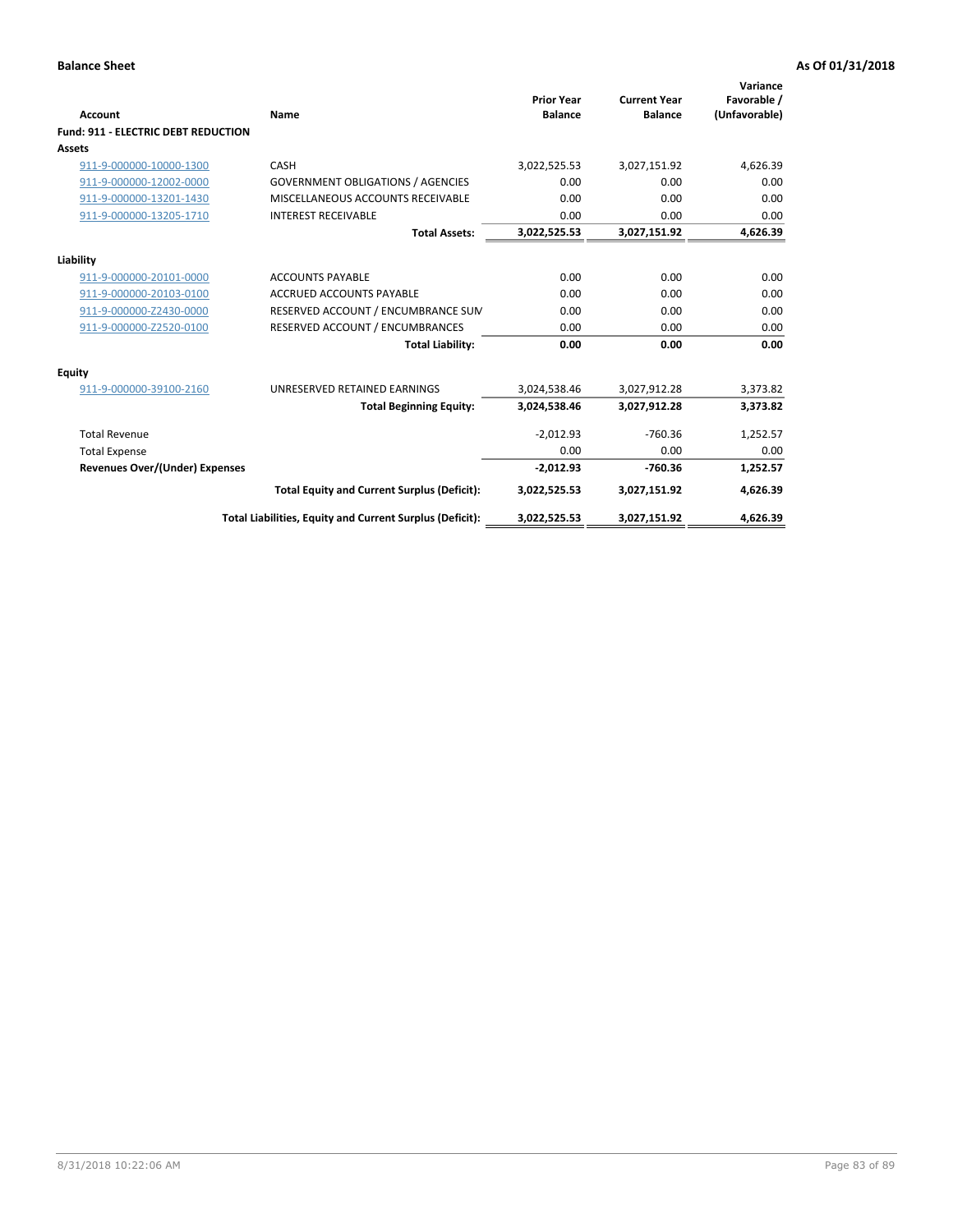| Account                                  | Name                                                     | <b>Prior Year</b><br><b>Balance</b> | <b>Current Year</b><br><b>Balance</b> | Variance<br>Favorable /<br>(Unfavorable) |
|------------------------------------------|----------------------------------------------------------|-------------------------------------|---------------------------------------|------------------------------------------|
| <b>Fund: 912 - ELECTRIC DEBT SERVICE</b> |                                                          |                                     |                                       |                                          |
| <b>Assets</b>                            |                                                          |                                     |                                       |                                          |
| 912-9-000000-10000-1300                  | CASH                                                     | 3,318,850.08                        | 3,339,271.04                          | 20,420.96                                |
| 912-9-000000-11504-1301                  | RESERVE FUND - 2008 BOND ISSUE                           | 1,138,245.98                        | 1,154,854.87                          | 16,608.89                                |
| 912-9-000000-11506-1301                  | RESERVE FUND - 2010 BOND ISSUE                           | 3,326,179.83                        | 3,375,167.25                          | 48,987.42                                |
| 912-9-000000-11515-1301                  | RESERVE FUND - 2015 BOND ISSUE                           | 136,873.78                          | 138,170.87                            | 1,297.09                                 |
| 912-9-000000-11516-1301                  | <b>RESERVE FUND - 2015 TAXABLE BONDS</b>                 | 44,524.54                           | 44,946.47                             | 421.93                                   |
| 912-9-000000-13205-1710                  | <b>INTEREST RECEIVABLE</b>                               | 0.00                                | 0.00                                  | 0.00                                     |
|                                          | <b>Total Assets:</b>                                     | 7,964,674.21                        | 8,052,410.50                          | 87,736.29                                |
| Liability                                |                                                          |                                     |                                       |                                          |
| 912-9-000000-20101-2320                  | <b>ACCOUNTS PAYABLE</b>                                  | 0.00                                | 0.00                                  | 0.00                                     |
| 912-9-000000-20107-2370                  | <b>ACCRUED INTEREST PAYABLE</b>                          | 450,677.16                          | 517,992.49                            | $-67,315.33$                             |
| 912-9-000000-21400-2999                  | DUE TO GEUS 910 - ELECTRIC OPERATING                     | 4,625,445.97                        | 4,625,445.97                          | 0.00                                     |
| 912-9-000000-Z2430-0000                  | <b>ENCUMBRANCE SUMMARY</b>                               | 0.00                                | 0.00                                  | 0.00                                     |
| 912-9-000000-Z2520-0100                  | RESERVED ACCOUNT / ENCUMBRANCES                          | 0.00                                | 0.00                                  | 0.00                                     |
|                                          | <b>Total Liability:</b>                                  | 5,076,123.13                        | 5,143,438.46                          | $-67,315.33$                             |
| Equity                                   |                                                          |                                     |                                       |                                          |
| 912-9-000000-39100-2150                  | SEMI RESERVED RETAINED EARNINGS                          | 1,613,381.08                        | 1,633,772.04                          | 20,390.96                                |
|                                          | <b>Total Beginning Equity:</b>                           | 1,613,381.08                        | 1,633,772.04                          | 20,390.96                                |
| <b>Total Revenue</b>                     |                                                          | 1,280,000.00                        | 1,280,000.00                          | 0.00                                     |
| <b>Total Expense</b>                     |                                                          | 4,830.00                            | 4,800.00                              | 30.00                                    |
| <b>Revenues Over/(Under) Expenses</b>    |                                                          | 1,275,170.00                        | 1,275,200.00                          | 30.00                                    |
|                                          | <b>Total Equity and Current Surplus (Deficit):</b>       | 2,888,551.08                        | 2,908,972.04                          | 20,420.96                                |
|                                          | Total Liabilities, Equity and Current Surplus (Deficit): | 7,964,674.21                        | 8,052,410.50                          | 87.736.29                                |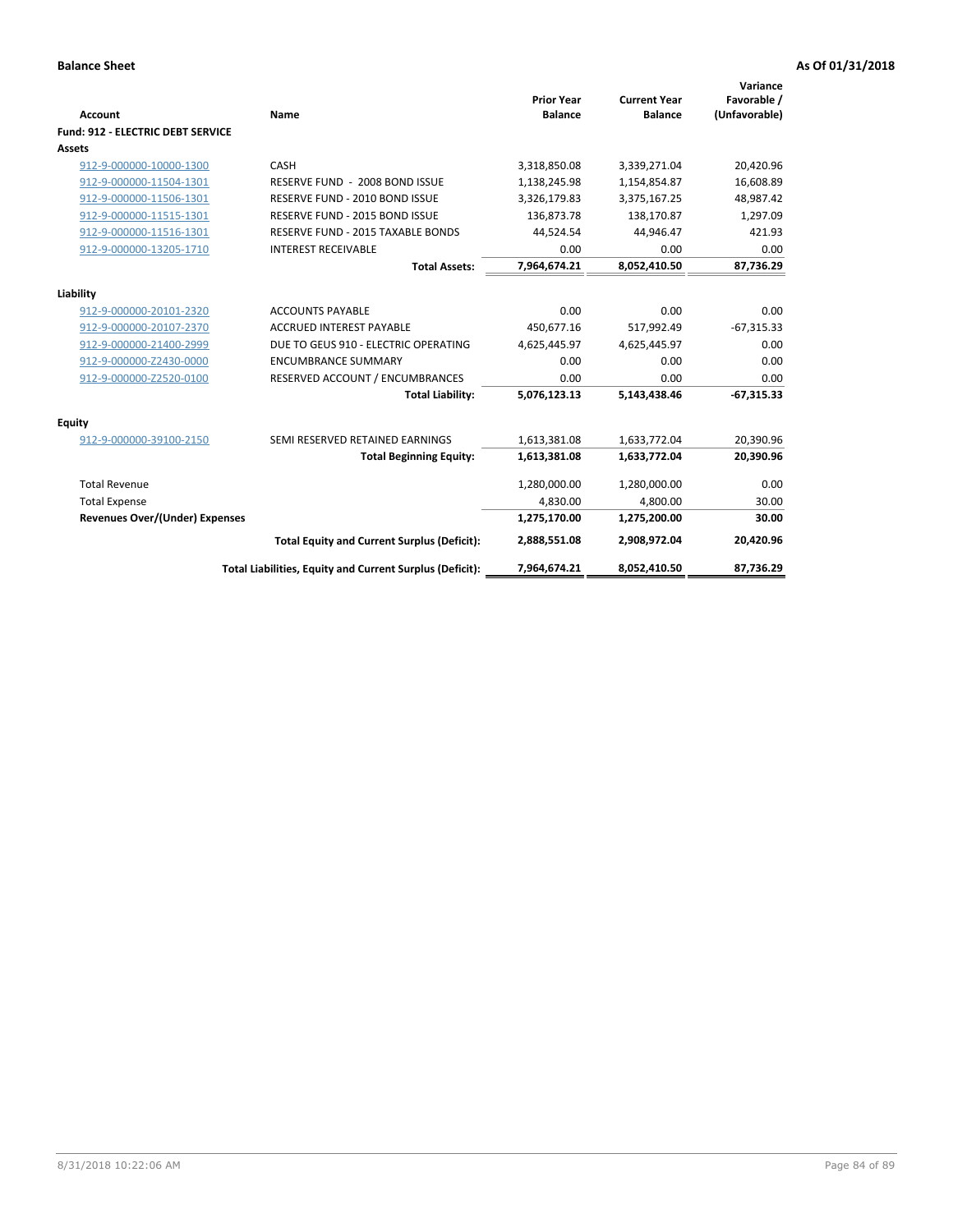| Account                                       | Name                                                     | <b>Prior Year</b><br><b>Balance</b> | <b>Current Year</b><br><b>Balance</b> | Variance<br>Favorable /<br>(Unfavorable) |
|-----------------------------------------------|----------------------------------------------------------|-------------------------------------|---------------------------------------|------------------------------------------|
| <b>Fund: 913 - ELECTRIC CONSTRUCTION FUND</b> |                                                          |                                     |                                       |                                          |
| Assets                                        |                                                          |                                     |                                       |                                          |
| 913-9-000000-10000-1300                       | CASH                                                     | 100,858.84                          | 101,013.21                            | 154.37                                   |
| 913-9-000000-13201-1430                       | MISCELLANEOUS ACCOUNTS RECEIVABLE                        | 0.00                                | 0.00                                  | 0.00                                     |
| 913-9-000000-13205-1710                       | <b>INTEREST RECEIVABLE</b>                               | 0.00                                | 0.00                                  | 0.00                                     |
|                                               | <b>Total Assets:</b>                                     | 100,858.84                          | 101,013.21                            | 154.37                                   |
| Liability                                     |                                                          |                                     |                                       |                                          |
| 913-9-000000-20101-2320                       | <b>ACCOUNTS PAYABLE</b>                                  | 0.00                                | 0.00                                  | 0.00                                     |
| 913-9-000000-20102-2321                       | <b>CREDIT CARD PAYABLE</b>                               | 0.00                                | 0.00                                  | 0.00                                     |
| 913-9-000000-20103-0000                       | <b>ACCRUED ACCOUNTS PAYABLE</b>                          | 0.00                                | 0.00                                  | 0.00                                     |
| 913-9-000000-29300-0000                       | <b>ENCUMBRANCE SUMMARY</b>                               | 0.00                                | 0.00                                  | 0.00                                     |
| 913-9-000000-29400-0100                       | RESERVED ACCOUNT / ENCUMBRANCES                          | 0.00                                | 0.00                                  | 0.00                                     |
|                                               | <b>Total Liability:</b>                                  | 0.00                                | 0.00                                  | 0.00                                     |
| <b>Equity</b>                                 |                                                          |                                     |                                       |                                          |
| 913-9-000000-39100-2160                       | SEMI RESERVED RETAINED EARNINGS                          | 100,926.02                          | 101,038.59                            | 112.57                                   |
|                                               | <b>Total Beginning Equity:</b>                           | 100,926.02                          | 101,038.59                            | 112.57                                   |
| <b>Total Revenue</b>                          |                                                          | $-67.18$                            | $-25.38$                              | 41.80                                    |
| <b>Total Expense</b>                          |                                                          | 0.00                                | 0.00                                  | 0.00                                     |
| <b>Revenues Over/(Under) Expenses</b>         |                                                          | $-67.18$                            | $-25.38$                              | 41.80                                    |
|                                               | <b>Total Equity and Current Surplus (Deficit):</b>       | 100,858.84                          | 101,013.21                            | 154.37                                   |
|                                               | Total Liabilities, Equity and Current Surplus (Deficit): | 100,858.84                          | 101,013.21                            | 154.37                                   |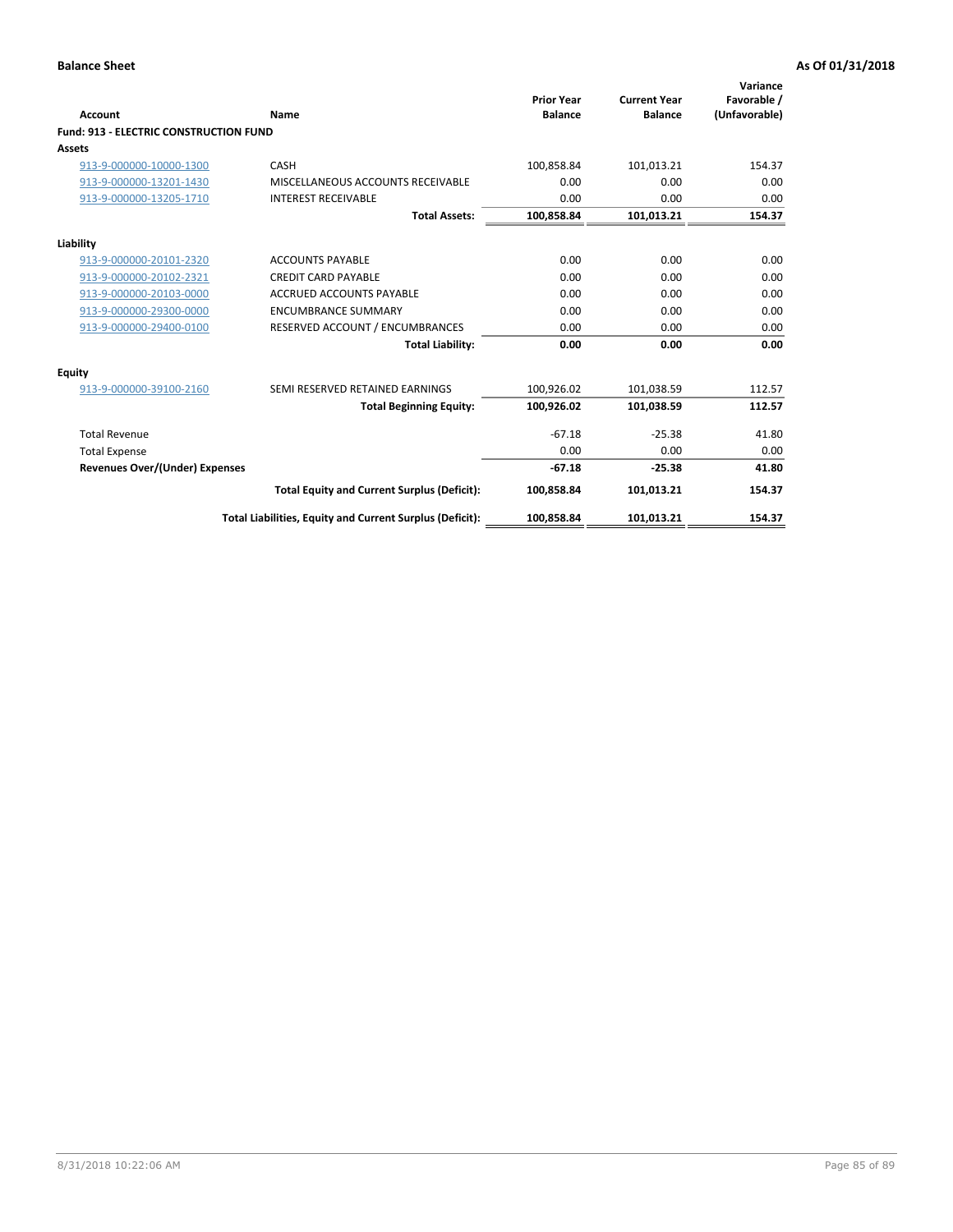| <b>Account</b>                        | Name                                                     | <b>Prior Year</b><br><b>Balance</b> | <b>Current Year</b><br><b>Balance</b> | Variance<br>Favorable /<br>(Unfavorable) |
|---------------------------------------|----------------------------------------------------------|-------------------------------------|---------------------------------------|------------------------------------------|
| Fund: 916 - 08 ENGINE BOND PROCEEDS   |                                                          |                                     |                                       |                                          |
| Assets                                |                                                          |                                     |                                       |                                          |
| 916-9-000000-10000-1300               | CASH                                                     | 0.00                                | 0.00                                  | 0.00                                     |
| 916-9-000000-12189-0000               | 08 ENGINE BOND PROCEEDS                                  | 0.00                                | 0.00                                  | 0.00                                     |
| 916-9-000000-13201-1430               | MISCELLANOEUS ACCOUNTS RECEIVABLE                        | 0.00                                | 0.00                                  | 0.00                                     |
| 916-9-000000-13205-1710               | <b>INTEREST RECEIVABLE</b>                               | 0.00                                | 0.00                                  | 0.00                                     |
| 916-9-000000-Z1030-1202               | 2008 GEUS REVENUE BOND - TEXAS TERM                      | 0.00                                | 0.00                                  | 0.00                                     |
| 916-9-000000-Z1030-1401               | 2008 GEUS REVENUE BOND - PFM                             | 0.00                                | 0.00                                  | 0.00                                     |
| 916-9-000000-Z1030-1402               | 2009 GEUS REVENUE BOND - PFM                             | 0.00                                | 0.00                                  | 0.00                                     |
| 916-9-000000-Z1030-3123               | 2009 GEUS REVENUE BOND - TEXAS TERM                      | 0.00                                | 0.00                                  | 0.00                                     |
|                                       | <b>Total Assets:</b>                                     | 0.00                                | 0.00                                  | 0.00                                     |
| Liability                             |                                                          |                                     |                                       |                                          |
| 916-9-000000-20101-2320               | <b>ACCOUNTS PAYABLE</b>                                  | 0.00                                | 0.00                                  | 0.00                                     |
| 916-9-000000-20139-2323               | <b>RETAINAGES PAYABLE</b>                                | 0.00                                | 0.00                                  | 0.00                                     |
| 916-9-000000-21401-2330               | DUE TO ELECTRIC OPERATING                                | 0.00                                | 0.00                                  | 0.00                                     |
| 916-9-000000-29300-0000               | <b>ENCUMBRANCE SUMMARY</b>                               | 0.00                                | 0.00                                  | 0.00                                     |
| 916-9-000000-29400-0100               | RESERVED ACCOUNT / ENCUMBRANCES                          | 0.00                                | 0.00                                  | 0.00                                     |
|                                       | <b>Total Liability:</b>                                  | 0.00                                | 0.00                                  | 0.00                                     |
| Equity                                |                                                          |                                     |                                       |                                          |
| 916-9-000000-39100-2150               | <b>RESERVED RETAINED EARNINGS</b>                        | 0.00                                | 0.00                                  | 0.00                                     |
|                                       | <b>Total Beginning Equity:</b>                           | 0.00                                | 0.00                                  | 0.00                                     |
| <b>Total Revenue</b>                  |                                                          | 0.00                                | 0.00                                  | 0.00                                     |
| <b>Total Expense</b>                  |                                                          | 0.00                                | 0.00                                  | 0.00                                     |
| <b>Revenues Over/(Under) Expenses</b> |                                                          | 0.00                                | 0.00                                  | 0.00                                     |
|                                       | <b>Total Equity and Current Surplus (Deficit):</b>       | 0.00                                | 0.00                                  | 0.00                                     |
|                                       | Total Liabilities, Equity and Current Surplus (Deficit): | 0.00                                | 0.00                                  | 0.00                                     |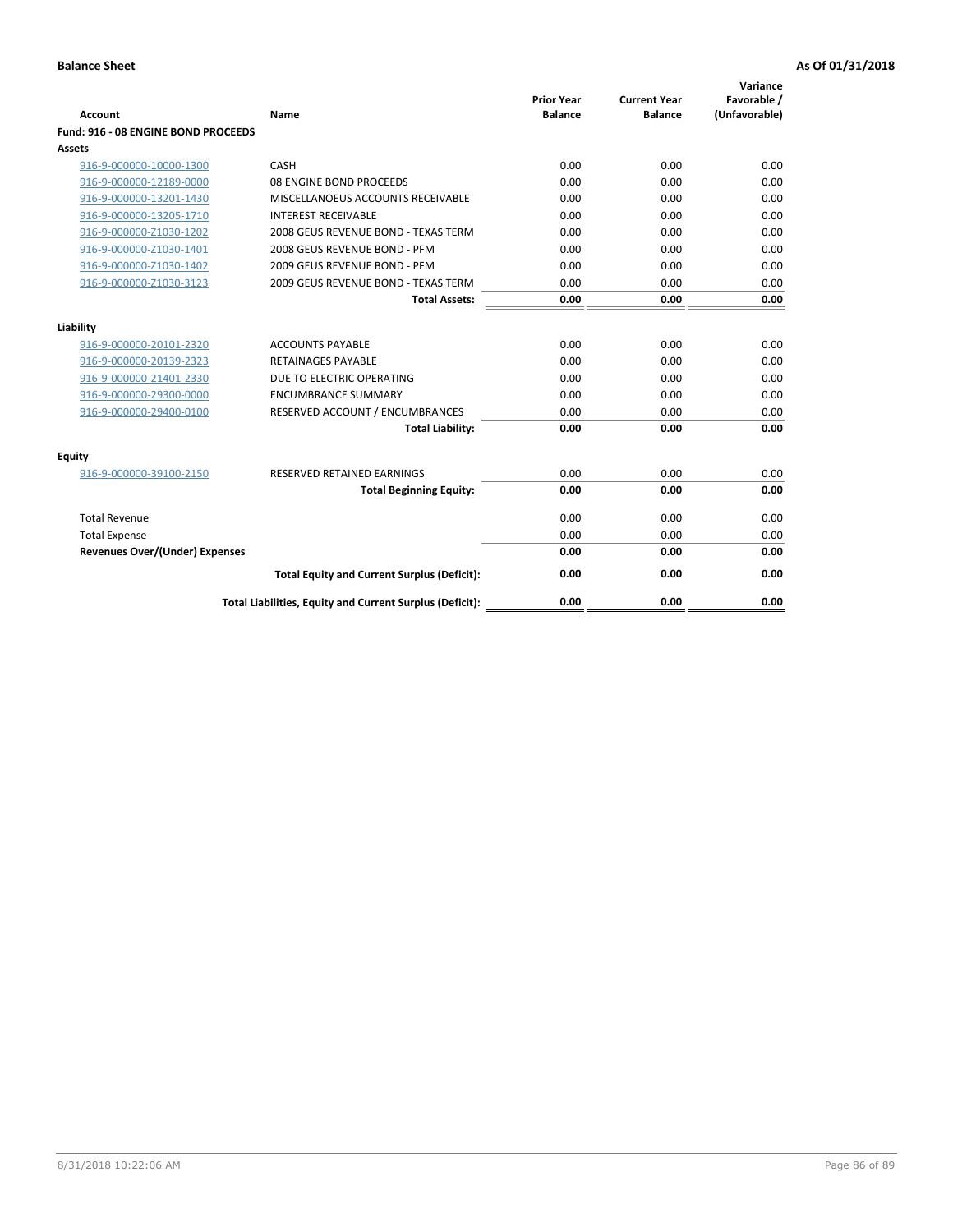| <b>Account</b>                       | Name                                                    | <b>Prior Year</b><br><b>Balance</b> | <b>Current Year</b><br><b>Balance</b> | Variance<br>Favorable /<br>(Unfavorable) |
|--------------------------------------|---------------------------------------------------------|-------------------------------------|---------------------------------------|------------------------------------------|
| Fund: 950 - CABLE / INTERNET         |                                                         |                                     |                                       |                                          |
| Assets                               |                                                         |                                     |                                       |                                          |
| 950-9-000000-10000-1300              | CASH                                                    | 1,206,163.70                        | 1,286,611.84                          | 80,448.14                                |
| 950-9-000000-13000-1420              | <b>CUSTOMER ACCOUNTS RECEIVABLE</b>                     | 190,454.88                          | 175,607.95                            | $-14,846.93$                             |
| 950-9-000000-13001-1420              | NON CURRENT CUSTOMER ACCTS RECEIVAE                     | 214,154.37                          | 255,037.13                            | 40,882.76                                |
| 950-9-000000-13002-1440              | ALLOWANCE FOR UNCOLLECTABLE                             | $-173,526.51$                       | $-186,953.66$                         | $-13,427.15$                             |
| 950-9-000000-13003-1421              | UNBILLED YEAR-END ACCRUAL                               | 453,890.27                          | 444,091.98                            | $-9,798.29$                              |
| 950-9-000000-13201-1430              | MISCELLANEOUS ACCOUNTS RECEIVABLE                       | 0.00                                | 0.00                                  | 0.00                                     |
| 950-9-000000-13205-1710              | <b>INTEREST RECEIVABLE</b>                              | 0.00                                | 0.00                                  | 0.00                                     |
| 950-9-000000-15801-1540              | <b>INVENTORY</b>                                        | 177,365.63                          | 201,777.91                            | 24,412.28                                |
| 950-9-000000-16301-1070              | <b>CWIP</b>                                             | 0.00                                | 13,937.94                             | 13,937.94                                |
| 950-9-000000-17501-1860              | <b>EMPLOYEE CONTRIBUTIONS</b>                           | 65,340.00                           | 65,340.00                             | 0.00                                     |
| 950-9-000000-17504-1860              | <b>INVESTMENT RETURN</b>                                | 304,875.00                          | 304,875.00                            | 0.00                                     |
| 950-9-000000-17508-1860              | <b>EXPERIENCE DIFFERENCE- OUTFLOW</b>                   | 6,177.00                            | 6,177.00                              | 0.00                                     |
| 950-9-000000-17509-1860              | <b>EXPERIENCE DIFFERENCE - INFLOW</b>                   | 0.00                                | 0.00                                  | 0.00                                     |
| 950-9-000000-17520-1860              | <b>ASSUMPTION CHANGES</b>                               | 81,009.00                           | 81,009.00                             | 0.00                                     |
| 950-9-000000-18001-5110              | HEADEND, TRUNK & DISTRIBUTION SYSTEM                    | 9,813,629.64                        | 9,898,485.39                          | 84,855.75                                |
| 950-9-000000-18002-5111              | <b>HEADEND EQUIPMENT</b>                                | 1,290,975.52                        | 1,339,980.56                          | 49,005.04                                |
| 950-9-000000-18003-5120              | <b>DROPS</b>                                            | 3,201,165.34                        | 2,810,572.22                          | $-390,593.12$                            |
| 950-9-000000-18101-5130              | <b>CUSTOMER PREMISES EQUIPMENT</b>                      | 1,234,540.00                        | 1,267,770.00                          | 33,230.00                                |
| 950-9-000000-18102-5140              | PRODUCTION EQUIPMENT                                    | 69,984.90                           | 69,984.90                             | 0.00                                     |
| 950-9-000000-18201-5210              | CENTRAL INTERNET EQUIPMENT                              | 422,769.46                          | 422,769.46                            | 0.00                                     |
| 950-9-000000-18202-5220              | <b>CUSTOMER INTERFACE EQUIPMENT</b>                     | 230,582.09                          | 256,575.29                            | 25,993.20                                |
| 950-9-000000-18301-5000              | <b>FIBER OPTICS</b>                                     | 744,208.60                          | 744,208.60                            | 0.00                                     |
| 950-9-000000-18501-5901              | <b>STRUCTURES &amp; IMPROVEMENTS</b>                    | 608,729.19                          | 608,729.19                            | 0.00                                     |
| 950-9-000000-18502-5910              | <b>FURNITURE &amp; OFFICE EQUIPMENT</b>                 | 137,419.19                          | 137,419.19                            | 0.00                                     |
| 950-9-000000-18503-5920              | <b>TRANSPORTATION EQUIPMENT</b>                         | 373,895.50                          | 373,895.50                            | 0.00                                     |
| 950-9-000000-18504-5950              | LABORATORY EQUIPMENT                                    | 163,348.67                          | 163,348.67                            | 0.00                                     |
| 950-9-000000-18505-5960              | POWER OPERATED EQUIPMENT                                | 5,500.00                            | 5,500.00                              | 0.00                                     |
| 950-9-000000-18506-5980              | MISCELLANEOUS EQUIPMENT                                 | 0.00                                | 0.00                                  | 0.00                                     |
| 950-9-000000-18999-1080              | ACCUMULATED DEPRECIATION                                | $-10,600,059.27$                    | $-10,996,400.95$                      | -396,341.68                              |
|                                      | <b>Total Assets:</b>                                    | 10,222,592.17                       | 9,750,350.11                          | -472,242.06                              |
|                                      |                                                         |                                     |                                       |                                          |
| Liability<br>950-9-000000-20101-2320 | <b>ACCOUNTS PAYABLE</b>                                 | 18,827.79                           | 52,638.04                             | $-33,810.25$                             |
| 950-9-000000-20102-2321              | <b>CREDIT CARD PAYABLE</b>                              | 7,272.36                            | 7,886.41                              | $-614.05$                                |
| 950-9-000000-20103-2322              | ACCRUED ACCOUNTS PAYABLE                                | 0.00                                | 0.00                                  | 0.00                                     |
| 950-9-000000-20815-2410              | SALES TAX PAYABLE - IN THE CITY                         | 31,265.58                           | 29,694.87                             | 1,570.71                                 |
| 950-9-000000-20816-2411              | SALES TAX PAYABLE - OUT OF CITY                         | 0.00                                | 0.00                                  | 0.00                                     |
| 950-9-000000-21001-1101              | DUE TO COG - GEN FUND                                   | 0.00                                | 0.00                                  | 0.00                                     |
|                                      | DUE TO GBOD                                             | 0.00                                | 0.00                                  | 0.00                                     |
| 950-9-000000-21507-2347              | <b>SALARIES PAYABLE</b>                                 | 43,791.74                           |                                       |                                          |
| 950-9-000000-22001-2327              |                                                         |                                     | 45,167.97                             | -1,376.23                                |
| 950-9-000000-22002-2328              | PTO PAYABLE                                             | 58,535.74                           | 59,949.64                             | $-1,413.90$                              |
| 950-9-000000-24000-2350              | <b>CUSTOMER DEPOSITS</b>                                | 13,073.27                           | 11,267.27                             | 1,806.00                                 |
| 950-9-000000-26001-2283              | <b>OBLIGATION FOR COMPENSATED ABSENCES</b>              | 13,908.37                           | 20,920.81                             | $-7,012.44$                              |
| 950-9-000000-29300-0000              | <b>ENCUMBRANCE SUMMARY</b>                              | 0.00                                | 0.00                                  | 0.00                                     |
| 950-9-000000-29400-0100              | RESERVED ACCOUNT / ENCUMBRANCES                         | 0.00                                | 0.00                                  | 0.00                                     |
| 950-9-000000-29999-2283              | <b>NET PENSION LIABILITY</b><br><b>Total Liability:</b> | 515,186.00<br>701,860.85            | 515,186.00<br>742,711.01              | 0.00<br>-40,850.16                       |
|                                      |                                                         |                                     |                                       |                                          |
| Equity                               |                                                         |                                     |                                       |                                          |
| 950-9-000000-39100-2160              | UNRESERVED RETAINED EARNINGS                            | 9,128,980.69                        | 8,586,520.47                          | -542,460.22                              |
| 950-9-000000-39500-4210              | NET POSITION - PENSION                                  | $-438.00$                           | $-438.00$                             | 0.00                                     |
|                                      | <b>Total Beginning Equity:</b>                          | 9,128,542.69                        | 8,586,082.47                          | -542,460.22                              |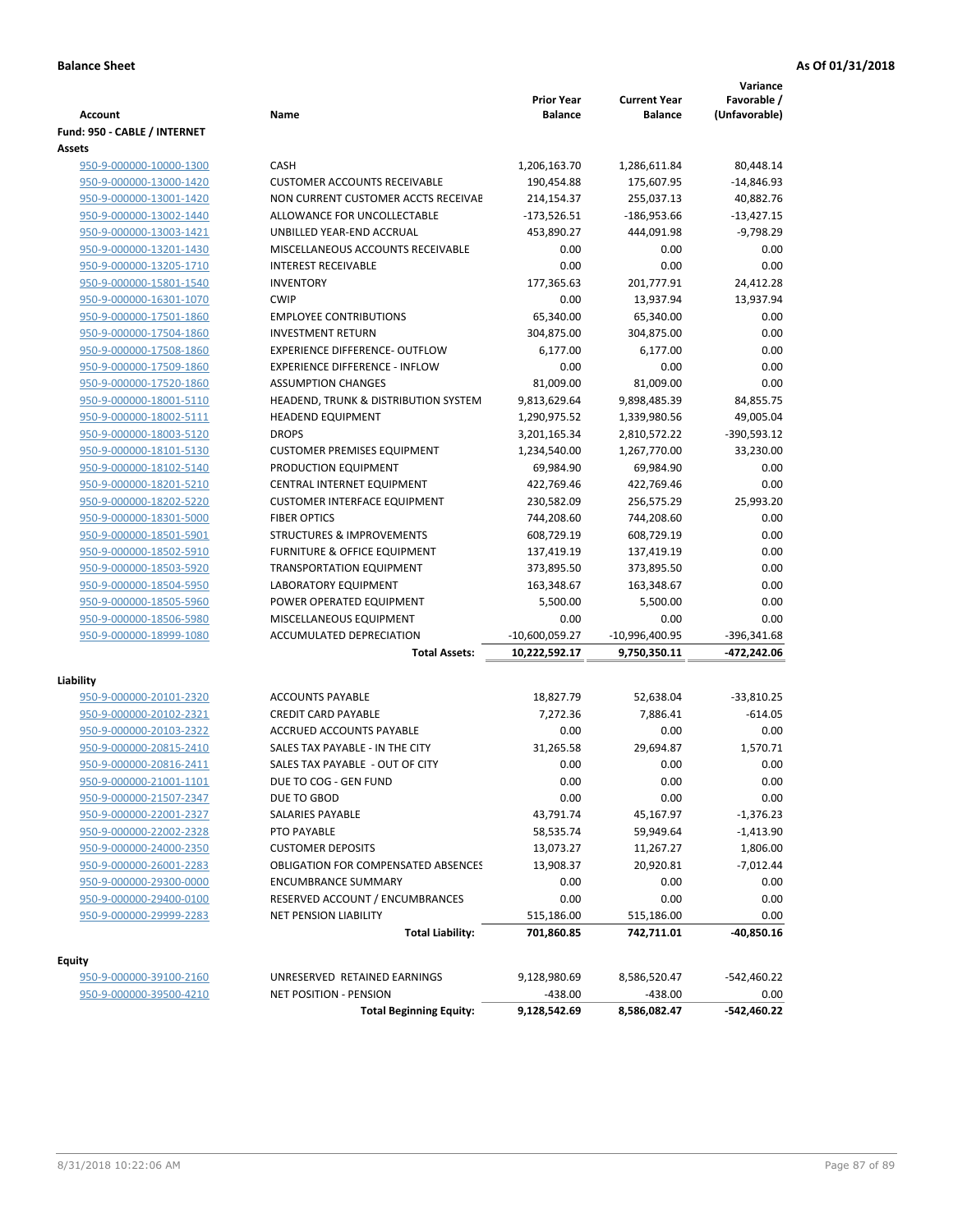| Account                        | <b>Name</b>                                              | <b>Prior Year</b><br><b>Balance</b> | <b>Current Year</b><br><b>Balance</b> | Variance<br>Favorable /<br>(Unfavorable) |
|--------------------------------|----------------------------------------------------------|-------------------------------------|---------------------------------------|------------------------------------------|
| <b>Total Revenue</b>           |                                                          | 2,301,639.12                        | 2,253,113.07                          | $-48,526.05$                             |
| <b>Total Expense</b>           |                                                          | 1,909,450.49                        | 1,831,556.44                          | 77,894.05                                |
| Revenues Over/(Under) Expenses |                                                          | 392,188.63                          | 421.556.63                            | 29,368.00                                |
|                                | <b>Total Equity and Current Surplus (Deficit):</b>       | 9.520.731.32                        | 9,007,639.10                          | $-513.092.22$                            |
|                                | Total Liabilities, Equity and Current Surplus (Deficit): | 10,222,592.17                       | 9,750,350.11                          | $-472.242.06$                            |